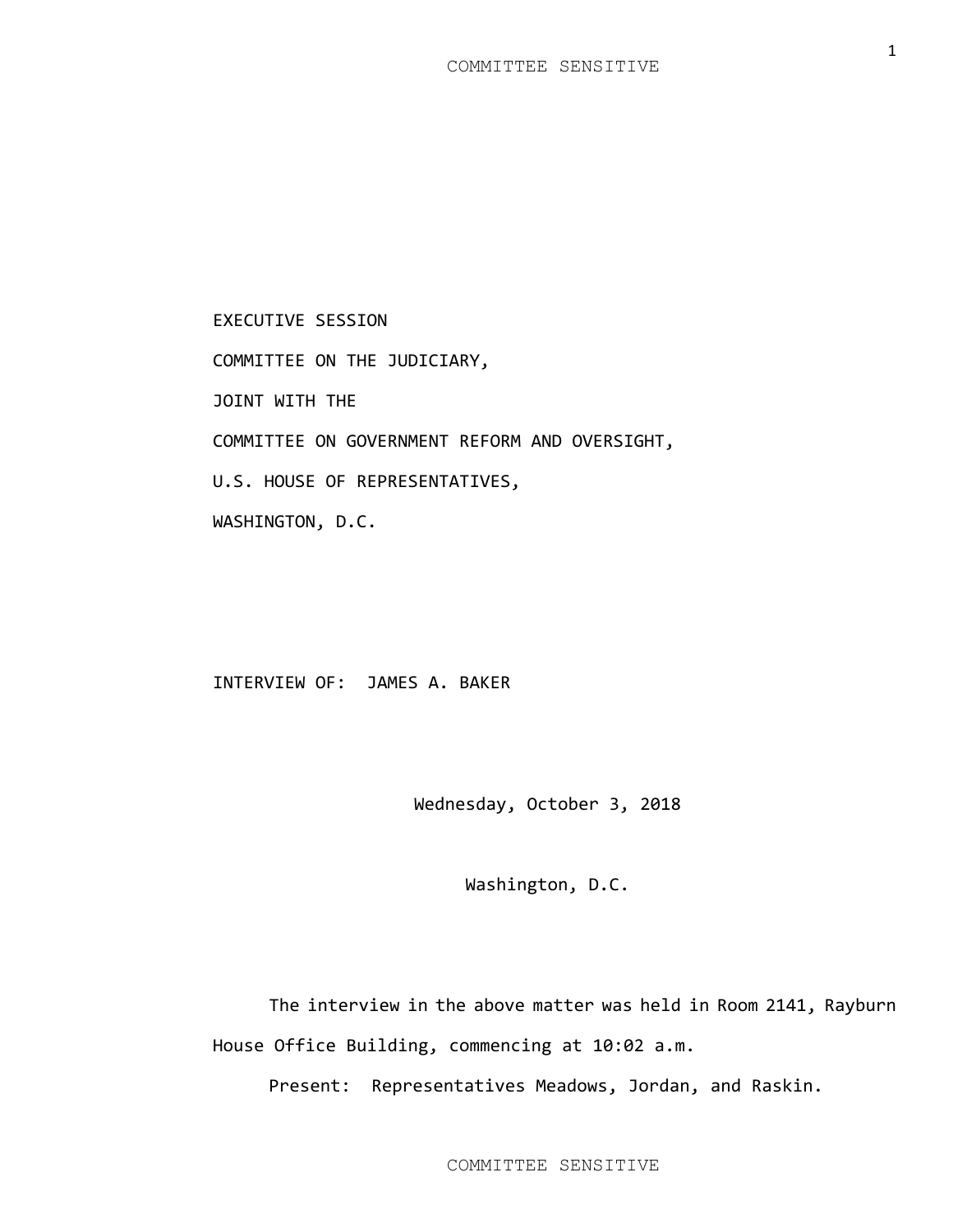Mr. Somers. Good morning. This is a transcribed interview of Jim Baker. Chairman Goodlatte and Chairman Gowdy requested this interview as part of a joint investigation by the House Committee on the Judiciary and the House Committee on Oversight and Government Reform into decisions made and not made by the Department of Justice and the Federal Bureau of Investigation regarding the 2016 Presidential election.

Would the witness please state his name and last position held at the Federal Bureau of Investigation for the record?

Mr. Baker. My name is James A. Baker. The last position I held at the Bureau was senior strategic adviser.

Mr. Somers. On behalf of the chairman, I want to thank you for appearing today, and we appreciate your willingness to appear voluntarily.

My name Zachary Somers, and I am the majority general counsel for the Judiciary Committee. I will now ask everyone else in the room to introduce themselves for the record, starting to my right with Art Baker.

Mr. Arthur Baker. Arthur Baker, investigative counsel, House Judiciary Committee, majority staff.

Mr. Breitenbach. Ryan Breitenbach, senior counsel, House Judiciary, majority staff.

Mr. Castor. Steve Castor with the Committee on Government Reform, majority staff.

Mr. Meadows. And Congressman Mark Meadows.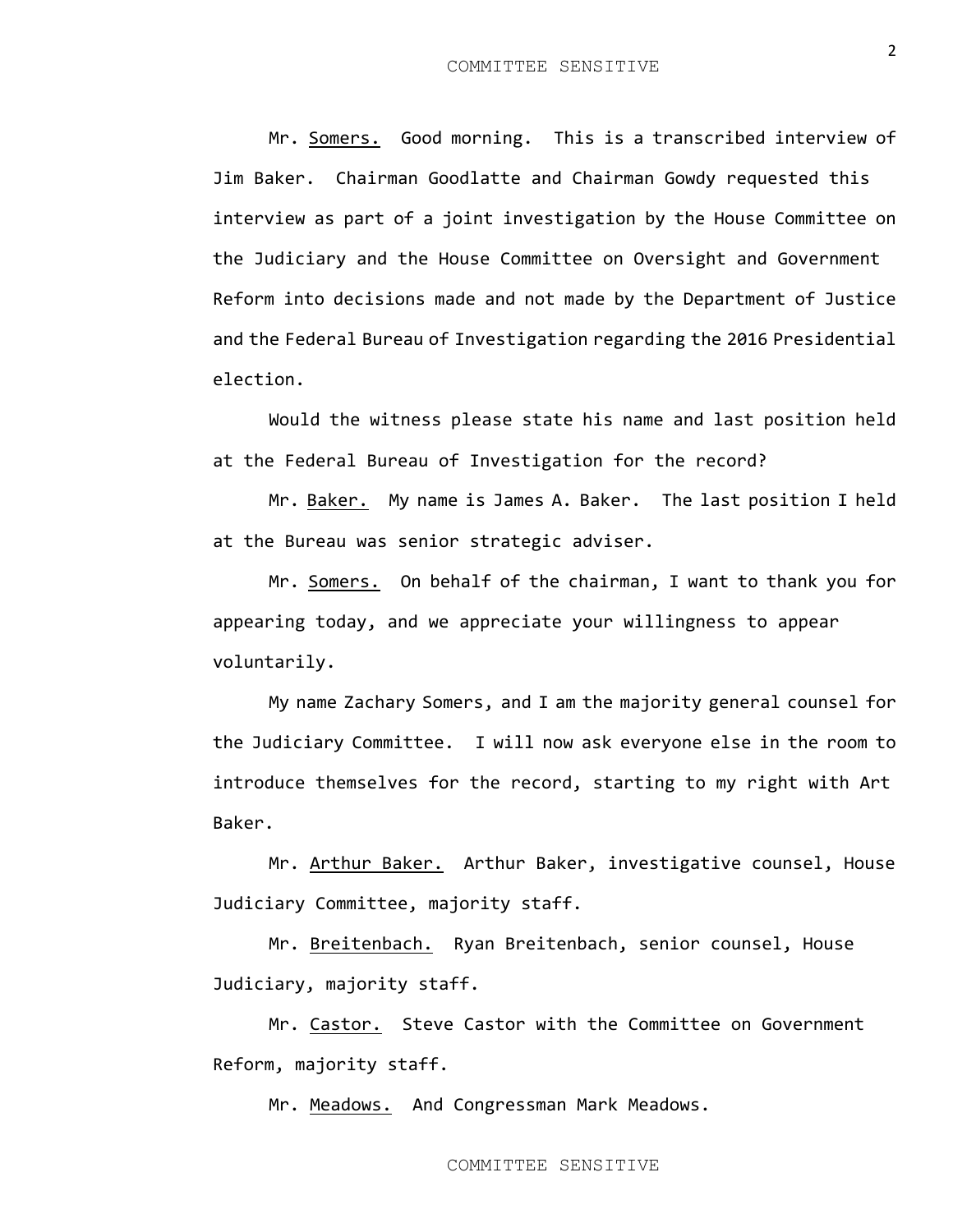Ms. Hariharan. Arya Hariharan, counsel, Judiciary, minority.

Ms. Kim. Janet Kim, Oversight, the minority.

Ms. Shen. Valerie Shen, Oversight, minority.

Mr. Hiller. Aaron Hiller, counsel for House Judiciary, minority.

Ms. Sachsman Grooms. Susanne Sachsman Grooms, Oversight, Minority Chief Counsel.

Mr. When  $\blacksquare$  , FBI, Congressional Affairs.

Mr. Buddharaju. Anudeep Buddharaju, House Oversight, Mr. Gowdy's staff.

Mr. Ventura. Christopher Ventura, law clerk, House Judiciary, majority.

Ms. Doocy. Mary Doocy, legislative counsel, Mr. Meadows' office.

Ms. **We are set of Senarity Counsel**, Federal Bureau of Investigation.

Mr. **Whene Mr. Counsel**, Office of General Counsel, FBI.

Ms. Month of the set of the set of the set of the set of the set of the set of the set of the set of the set of the set of the set of the set of the set of the set of the set of the set of the set of the set of the set of

Mr. Levin. Dan Levin, counsel for Mr. Baker.

Mr. Somers. The Federal Rules of Civil Procedure do not apply in this setting, but there are some guidelines that we follow that I'd like to follow go over.

Our questioning will proceed in rounds. The majority will ask questions for an hour, and then the minority will have the opportunity to ask questions for an equal period of time. We will go back and forth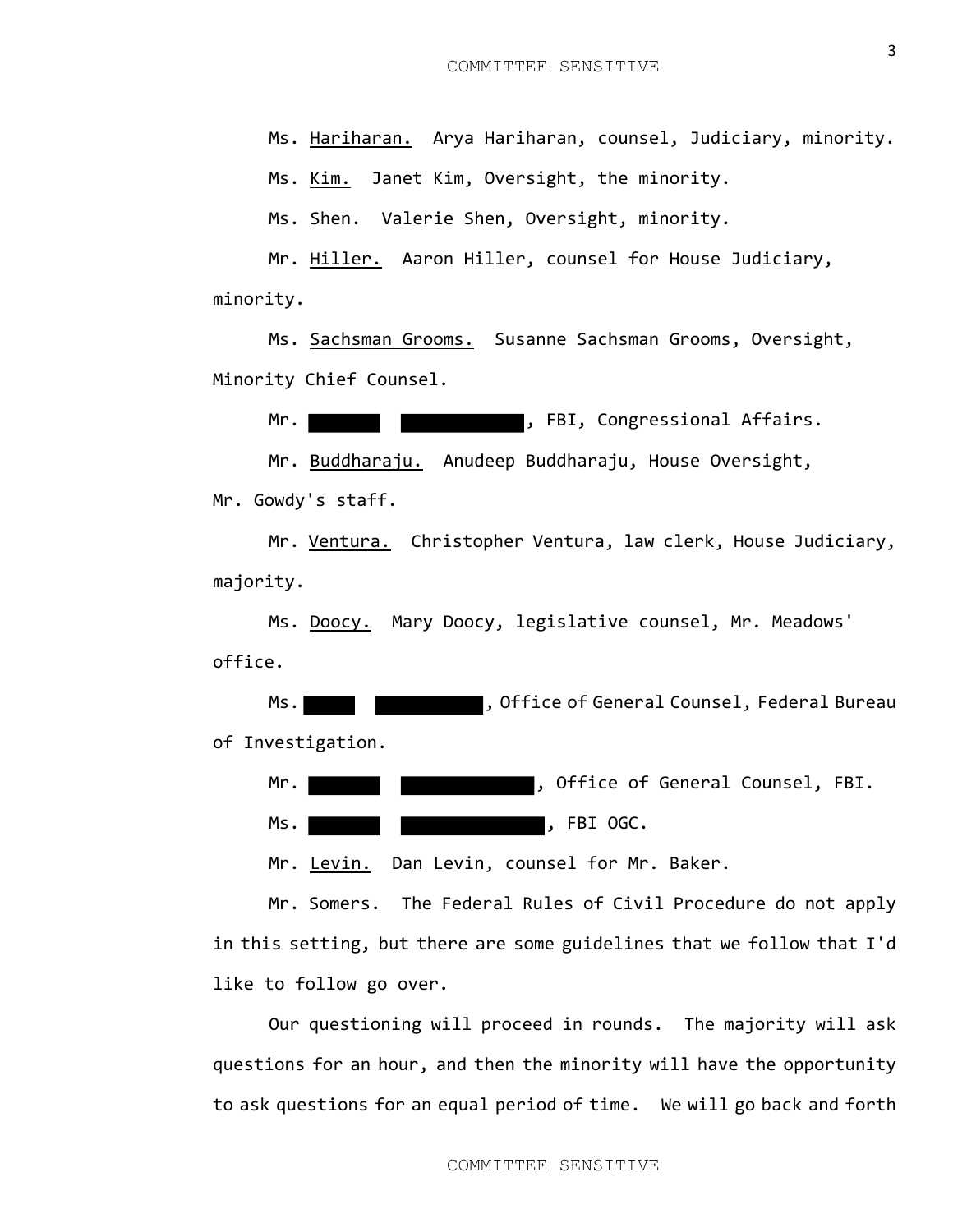in this manner until there are no more questions and the interview is over.

Typically, we take a short break at the end of each hour of questioning. But if you would like to take a break apart from that, please let us know. We also may take a break for lunch at the appropriate point in time.

As I noted earlier, you are appearing today voluntarily. Accordingly, we anticipate that our questions will receive complete responses. To the extent that you decline to answer our questions or if counsel instructs you not to answer, we will consider whether a subpoena is necessary.

As you can see, there is an official reporter taking down everything that is said to make a written record, so we request that you give verbal responses to all questions. Do you understand that?

Mr. Baker. Yes.

Mr. Somers. So that the report can take down a clear record, it is important that we don't talk over one another or interrupt each other if we can help it.

Both committees encourage witnesses who appear for transcribed interviews to freely consult with counsel if they so choose, and you are appearing today with counsel.

Would counsel you please state your name and current position for the record?

Mr. Levin. Dan Levin at White & Case.

Mr. Somers. We want you to answer our questions in the most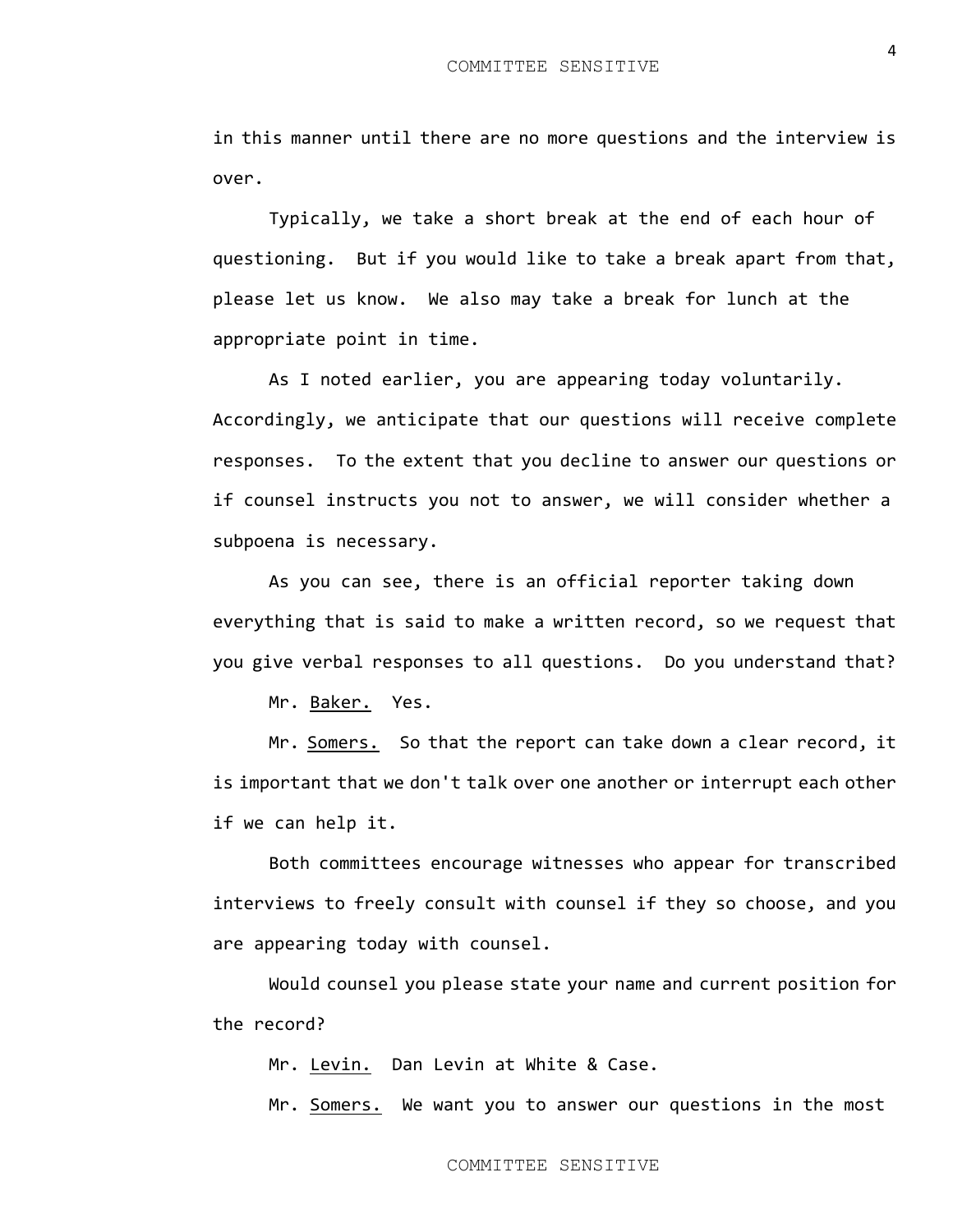complete and truthful manner possible, so we will take our time. If you have any questions or if do not understand one of our questions, please let us know.

If you honestly don't know the answer to a question or do not remember it, it is best not to guess. Please give us your best recollection, and it is okay to tell us if you learned the information from someone else.

If there are things you don't know or can't remember, just say so and please inform us who, to the best of your knowledge, might be able to provide a more complete answer to the question.

Mr. Baker, you should also understand that although this interview not under oath, you are required by law to answer the questions from Congress truthfully. Do you understand that?

Mr. Baker. Yes.

Mr. Somers. This also applies to questions posed by congressional staff in an interview. Do you understand this?

Mr. Baker. Yes.

Mr. Somers. Witnesses who knowingly provide false testimony could be subject to criminal prosecution for perjury or for making false statement. Do you understand this?

Mr. Baker. Yes.

Mr. Somers. Is there any reason you are unable to provide truthful answers to today's questions?

Mr. Baker. No.

Mr. Somers. Finally, I'd like to note that, as Chairman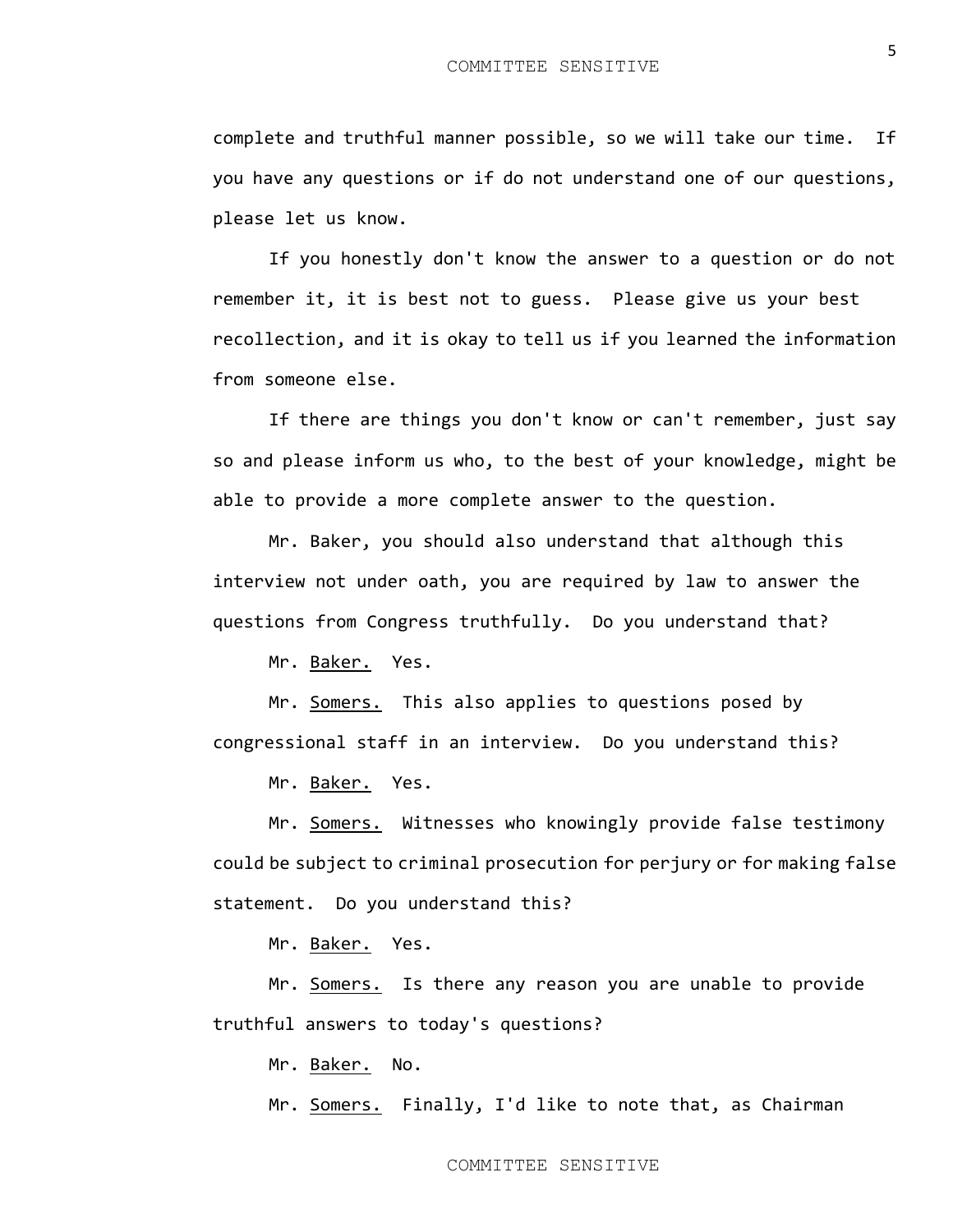Goodlatte stated at the outset of our first transcribed interview in this investigation, the content of what we discuss here today is confidential. Chairman Goodlatte and Chairman Gowdy ask that you not speak about what we discuss in this interview to anyone not present here today to preserve the integrity of our investigation. This confidentiality rule applies to everyone present in the room today.

That is the end of my preamble. Do you have any questions before we begin?

Mr. Baker. No.

Mr. Levin. I just have one comment.

Jim is here voluntarily. I apologize that my schedule has a hard stop at about 2 o'clock. And I understand you may not be done by then. And he will come back another day if that is necessary. But I just apologize that my schedule would not allow it.

Mr. Somers. We'll see where we are at 2 o'clock and decide then.

I will now turn it over to Art Baker to begin our first round of questioning. It is about 10:08.

## EXAMINATION

BY MR. ARTHUR BAKER:

Q Again, thank both of you for coming in today.

Mr. Baker, when we went around and did our opening introductions you mentioned your last position at the FBI was senior strategic adviser. How long did you occupy that position?

A From early January 2018 until, I think, the first week of May 2018?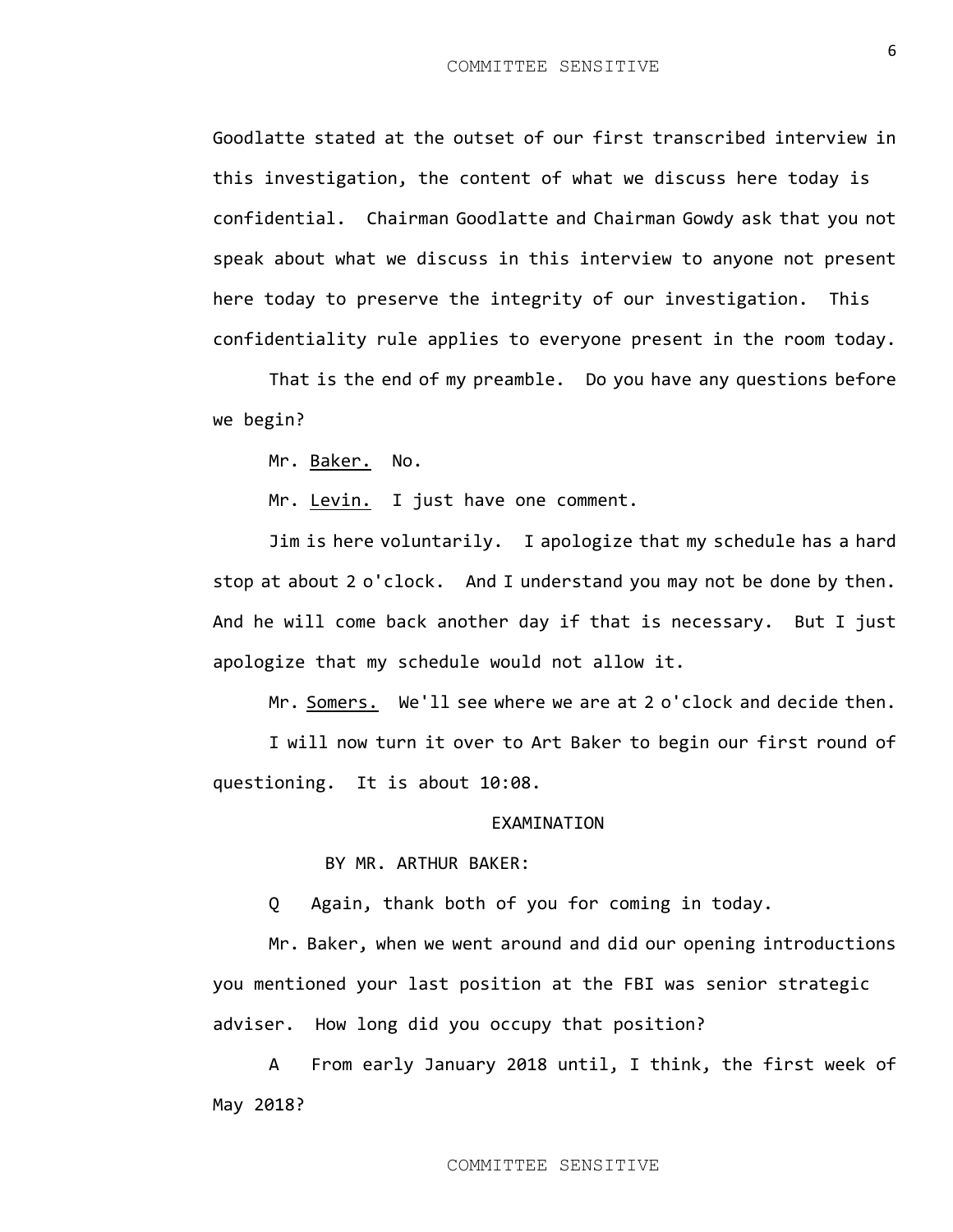Q And the first week of May 2018, is that contemporaneous or around the time that you resigned from the FBI?

A Yes.

Q Prior to you assuming the duties of senior strategic adviser, what was your position at the FBI?

A General counsel.

Q And how long did you occupy that position?

A From January 2014 until January 2018.

Q What exactly does the general counsel at the FBI do? It's my understanding that you in that capacity would be the chief legal officer for the FBI. Is that correct?

A That's a fair way to say it, yes. And also the head of the Office of General Counsel?

Q And as head of Office of General Counsel, you supervise a cadre of lawyers and support staff?

A About 300 people altogether. About 200 lawyers and 100 other professionals.

Q And the general counsel's office is responsible for providing legal advice to the rest of the FBI?

A To the entire FBI on all of the matters that the FBI works on, in coordination with the chief division counsel who are FBI lawyers deployed in the various field offices around the country. There's around 130 of those deployed in all field offices.

Q Okay. So those chief division counsels that are deployed to the field offices, they would be the general counsel's office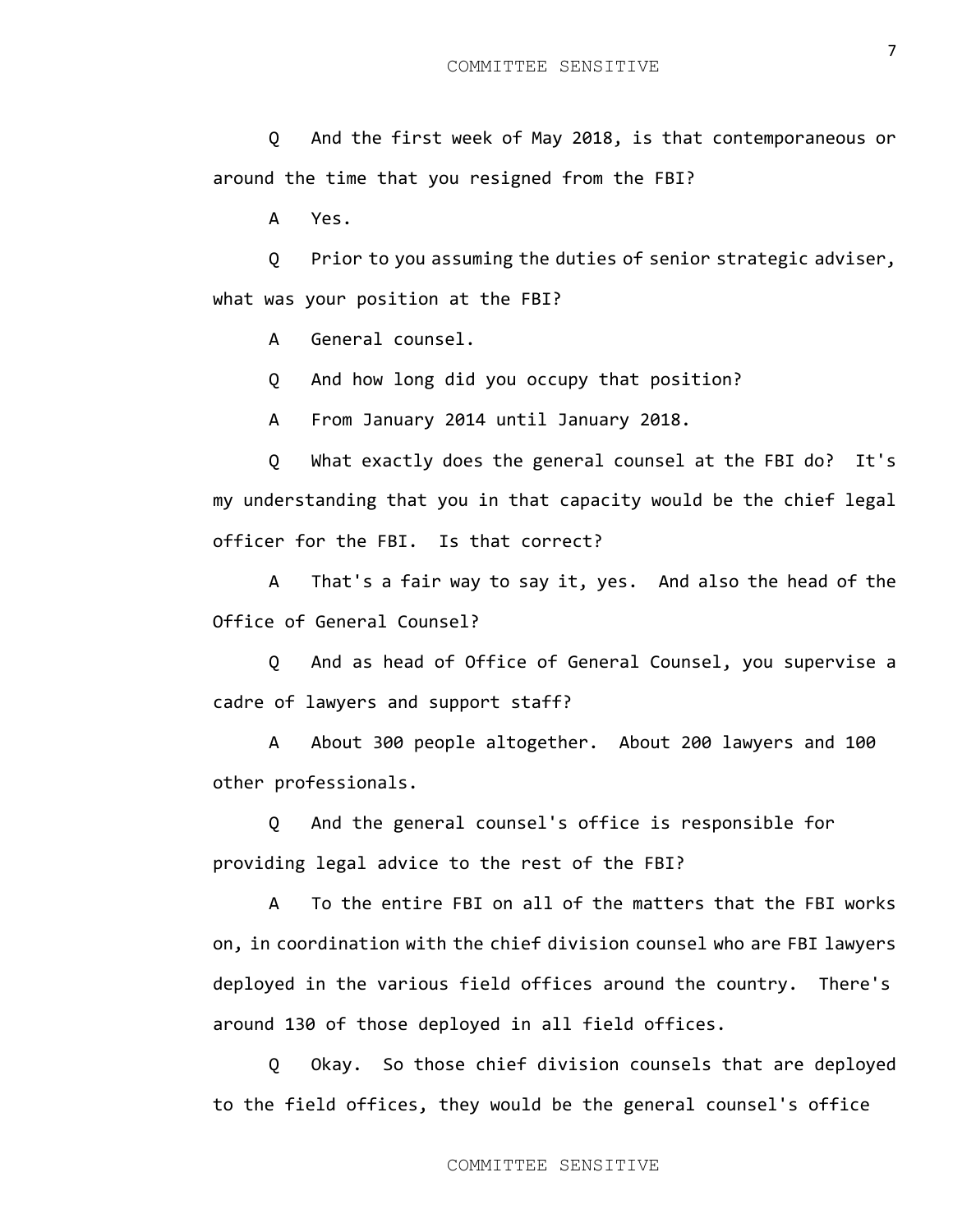representatives for that particular field office?

A Sort of. I mean, they didn't report directly to me, they reported to the head of the field office, the SAC, for example, but there was sort of a dotted line to the Office of General Counsel?

Q So there's coordination and consultation between these chief division counsels in the field office and FBI headquarters?

A Yes.

Q Okay. For the headquarters entity, it's my understanding that the Office of the General Counsel has lawyers, representatives embedded in the various divisions at headquarters. Is that correct?

A For many of them, yeah. I don't think it's every one, but, yes, for many of them.

Q So would it be fair to say that the general counsel's office has a fairly active role in most of the FBI activities? They seem to be -- you've indicated they're out in the field offices, many of the divisions have them embedded. It sounds like the general counsel's office has a pretty broad representation of representatives, pretty wide and far in the Bureau. Is that true?

A I think that's right, yeah. I mean, we can't be everywhere all the time, and we would like to have more resources than we have. But we try to make sure that we are providing legal services to the entire Bureau as needed, in coordination with each other and then in coordination with the Justice Department as well.

Q And these lawyers that are embedded in the various divisions, they are the lawyer for that division and the division are the clients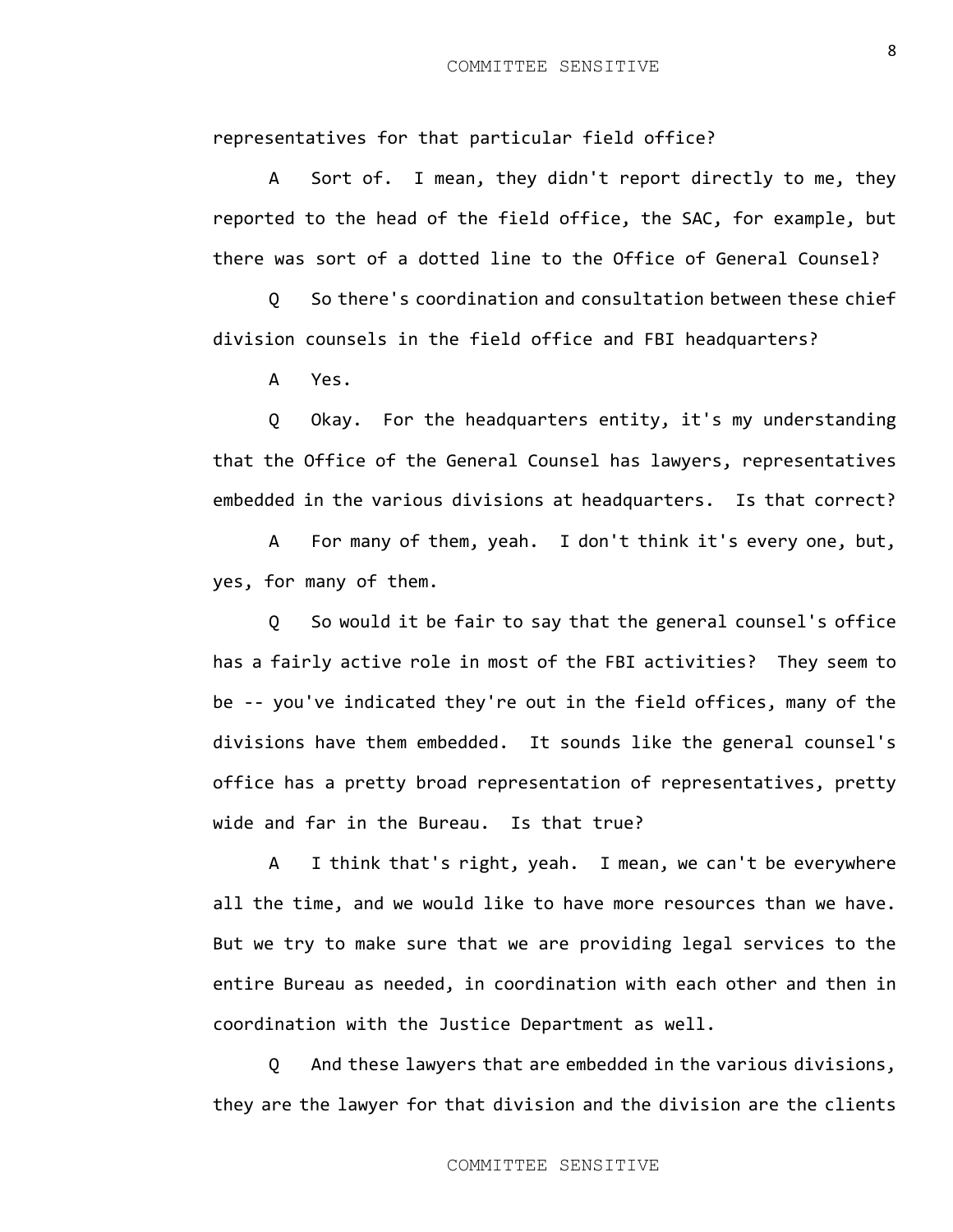for that lawyer?

A Sort of. I mean, at the end of the day the Bureau, the FBI, is the client, the United States Government is the client. But those are the agency -- or those are the subcomponents of the FBI that they are trying to help achieve their mission.

Q So under this structure, you indicated, in the field the chief division counsels are answering to the SAC, but there is coordination and consultation with general counsel's office at headquarters. These embedded attorneys at headquarters and the units and divisions or sections that are in the general counsel's office, they all ultimately answer to you as the general counsel?

A The OGC people do, yes, not the chief division counsel, but --

- Q They are answering to the field office entity?
- A Correct.

Q But the basis of their legal decisions, I'm assuming, are bounced off of the attorneys that are back at headquarters and AUSAs that are in the field?

A Not always, but it's best -- it doesn't always happen, but it's best if they are coordinated with the appropriate folks at OGC and, when necessary, at the U.S. Attorney's Office or Main Justice.

Q Very briefly, could you describe how the general counsel's office is broken down? I assume there's broad divisions. Could you just elaborate on how it's very generally divided up?

A Sure. There's basically three branches, each headed by a deputy general counsel. One handles national security and cyber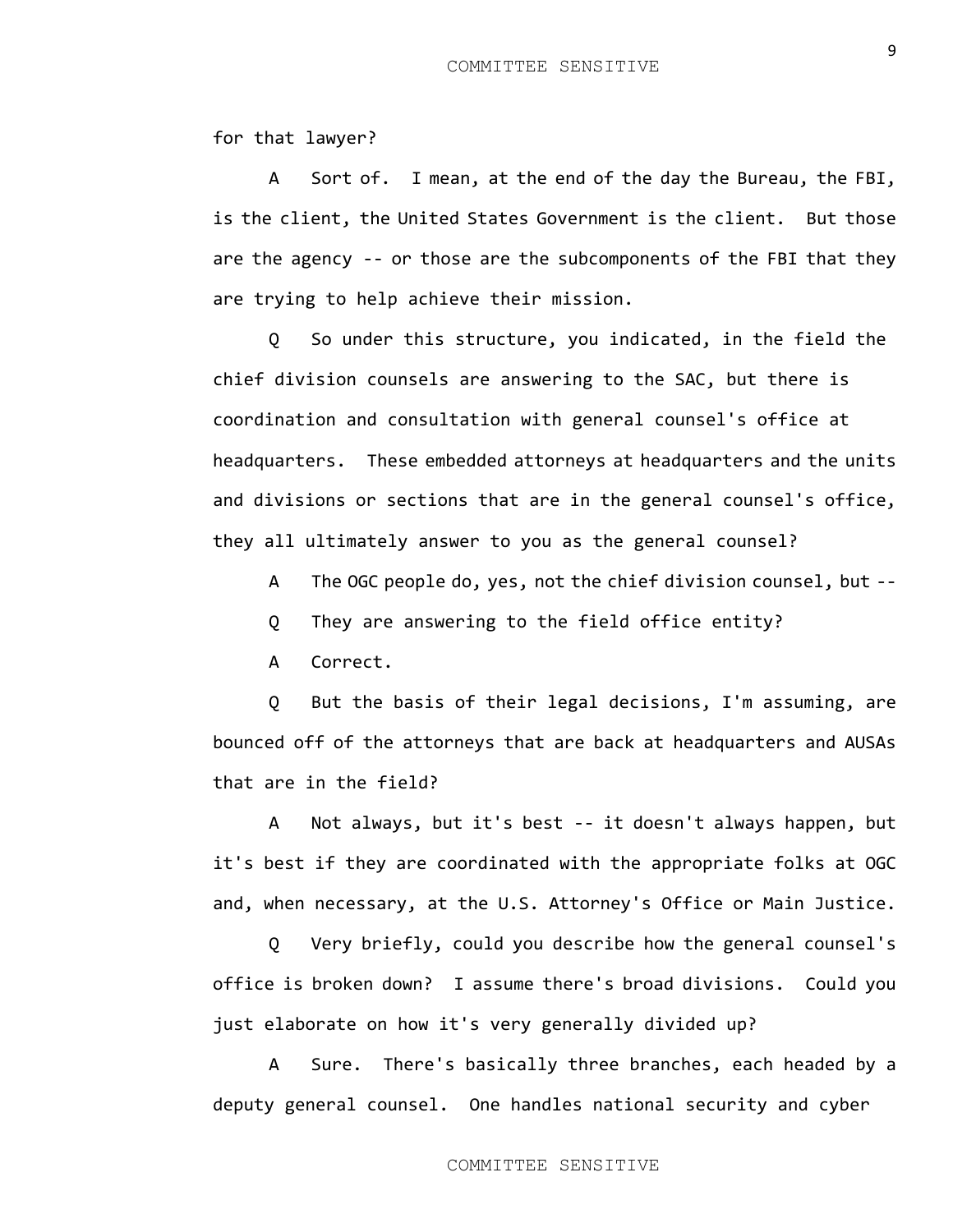matters, one handles litigation, and then one handles basically everything else, forensic science, privacy and civil liberties, training, a whole range of different things. So three main branches in OGC.

Q And then these deputy general counsels, I'm assuming, are people you would interact with probably more frequently than, say, a line attorney or a unit chief or something of that nature?

A That's true.

Q Okay. Somewhere in your org chart I'm guessing you have some sort -- maybe not the org chart, but I'm guessing, as a component of the Department of Justice, the FBI's general counsel is somehow interfacing with the Department of Justice lawyers on matters, too?

A Yes, sure. Yes, absolutely.

Q So you indicated the National Security Law Branch, I think you called it, in cyber. Are you familiar with an investigation that the FBI called Midyear Exam?

A Yes?

Q Would that be the division where Midyear Exam was assigned?

A It was assigned to the National Security and Cyber Law Branch?

Q Okay. Who would the deputy general counsel for that branch have been?

A I think for the whole time it was Trisha Anderson?

Q So you and Ms. Anderson would have had fairly frequent contact in discussions about the case?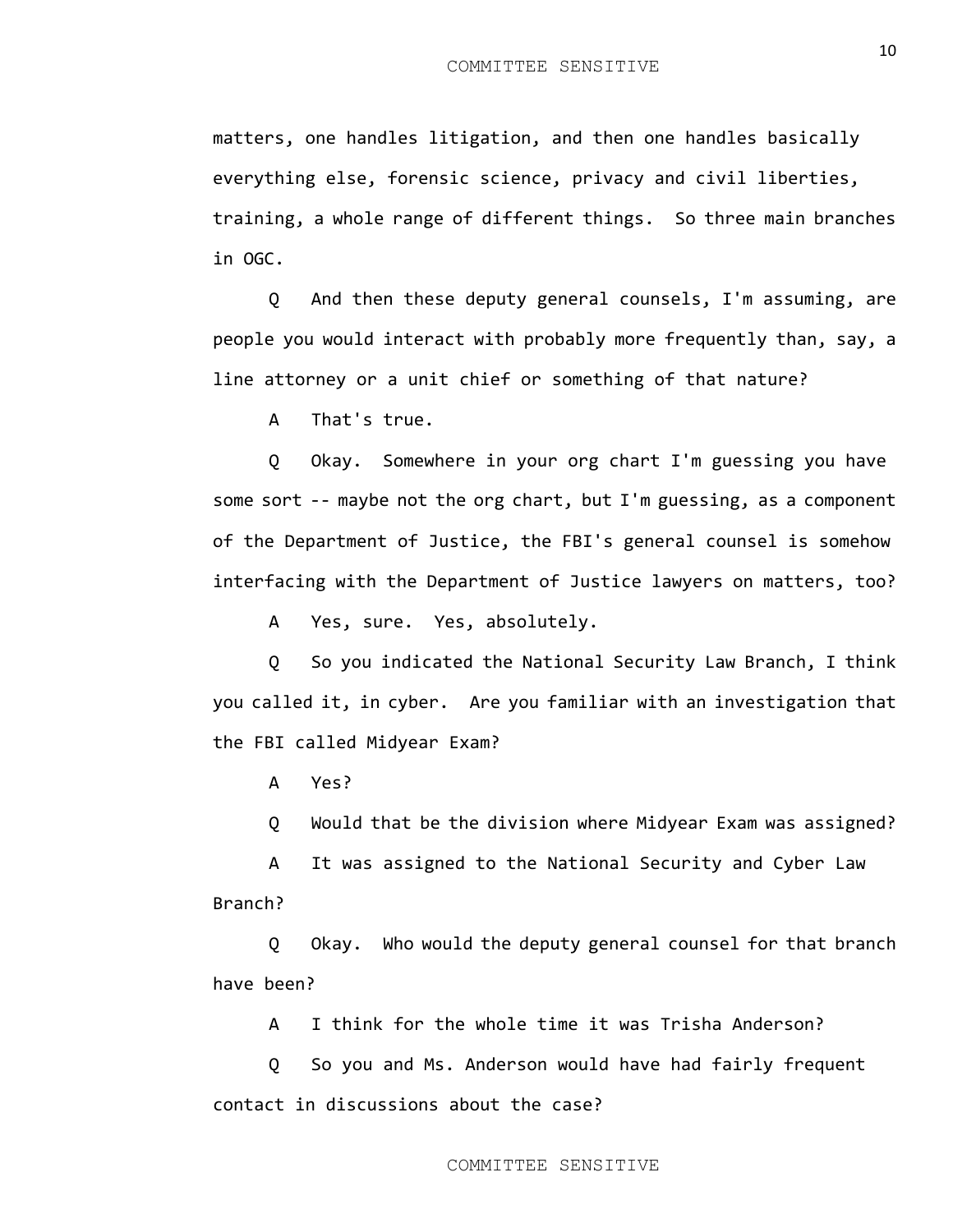A Yes, I would say fairly frequent.

Q I guess to back up a little bit, what would the general counsel's role be? I mean, we can specifically say for Midyear Exam. What does the general counsel bring to the table and at what part of an investigation is the general counsel brought in, and specifically for Midyear Exam?

A So I don't specifically remember how it started in terms of the OGC's involvement in it, but I think we were involved pretty much from the start, providing advice and counsel to the FBI agents, managers working the case.

So they are doing the investigation and we are working with them to provide them advice to make sure that they are following FBI policies and procedures, DOJ policies and procedures, that they are helping with any interactions that need to happen with the Department of Justice.

If there's a legal question and DOJ is asking that and our agents aren't lawyers and need help analyzing the legal framework, the legal questions in connection with DOJ, we will help them with that.

Q Who at DOJ would you have interfaced with in a national security matter, specifically Midyear Exam, a case that's opened under a classification that puts it into that Law Branch?

A So there were a number of different people. I'm note sure I can remember all of them off the top of my head. But it was essentially assigned to the National Security Division at Main Justice and then a couple folks from the U.S. Attorney's Office eventually in Eastern District of Virginia.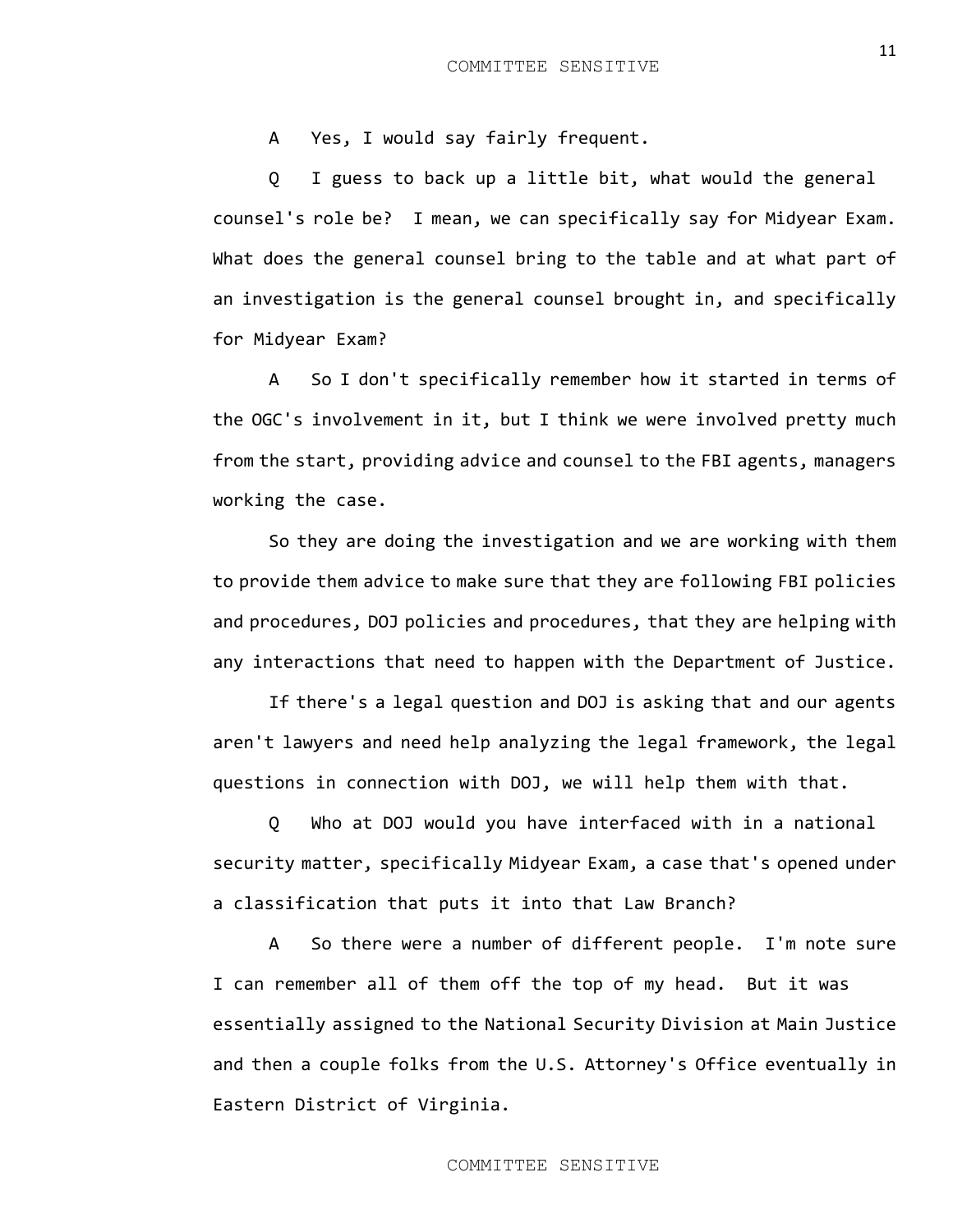Q Who were the names of the folks at Main Justice?

A I think John Carlin was the head of the National Security Division at the time. I think George Toscas worked on it. David Laufman, who was the head of the espionage section.

And I'm drawing a blank right now on the line attorneys, but there were line attorneys also within the espionage section who were working on it.

And then there were from time to time folks in the deputy attorney general's office that worked on it. Matt Axelrod worked on it a bit.

So that's what I'm remembering off the top of my head.

Q Sure. Prior to --

Mr. Breitenbach. Sorry.

BY MR. BREITENBACH:

Q Did Tashina Gauhar ever work on it, to your knowledge?

A Given her position in the DAG's office, she may have, but I don't remember specific --

Q You don't remember interacting with her?

A Not very much. I know Tosh very well, but I don't remember interacting with her very much on Midyear?

Q But some you had interacted with her or --

A Just sitting here right now, I can't remember.

BY MR. ARTHUR BAKER:

Q I understand prior to your appointment as general counsel you were in the private sector as counsel. Prior to that, you have worked at Main Justice before, correct?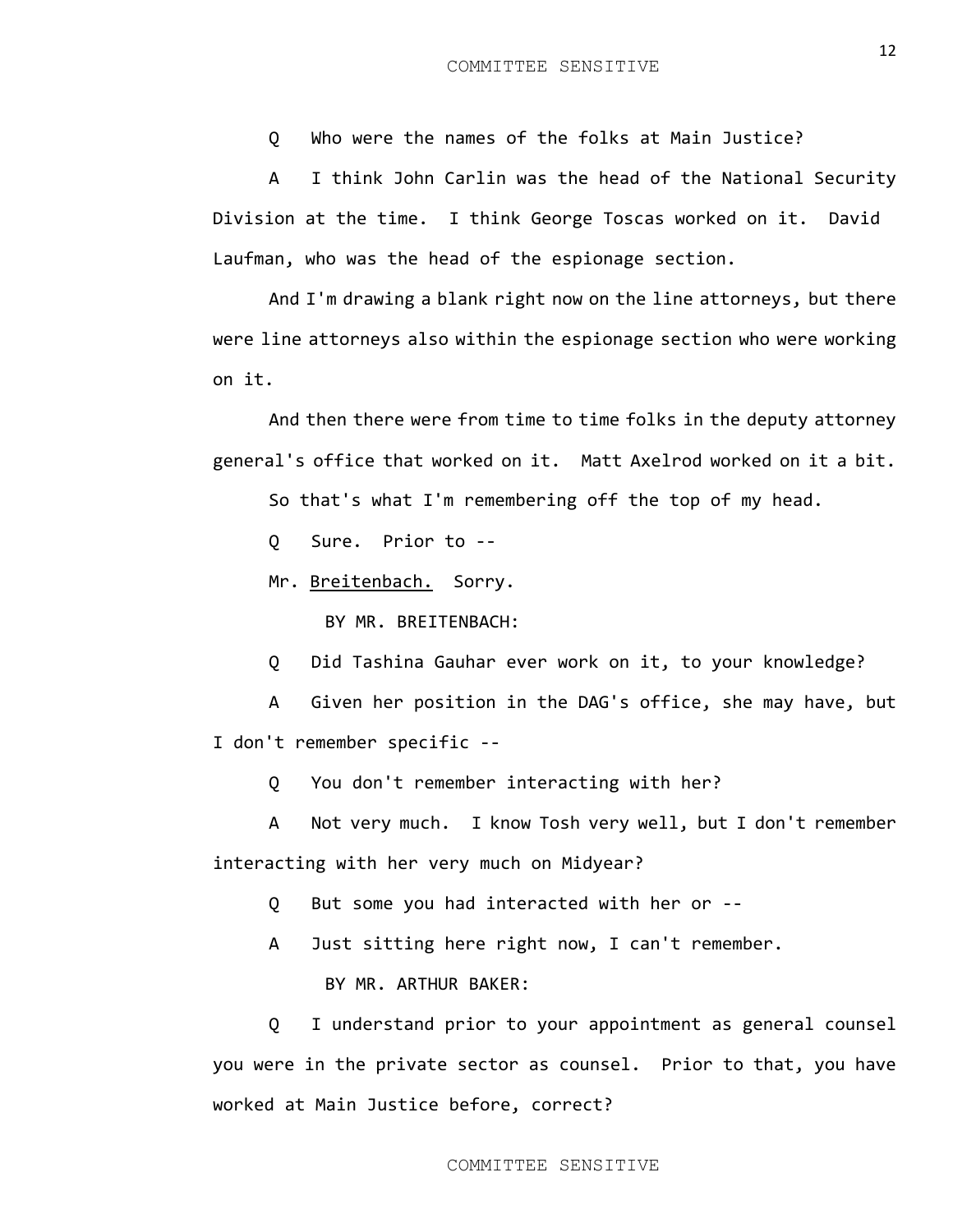A Yes.

Q And what was your role there?

A Immediately prior to that, from 2009 to 2011, I was in the deputy attorney general's office. I was an associate deputy attorney general.

And then, from 1990 until 2007, I worked at Main Justice, first in the Criminal Division, and then in something called the Office of Intelligence Policy and Review, and then eventually in the National Security Division.

Q And what did you do in this OIPR office? What was your function there? And what did that office do?

A I started out as a line attorney and I moved up and eventually became the head of the office. And among things the -- well, the office provides advice to the Attorney General and other executive branch officials on national security law, intelligence law.

But a lot of what the work is and was is representing the United States in front of the Foreign Intelligence Surveillance Court. So I was responsible for that from, well, I guess you would say, probably from 1998 until 2007.

Q And that Foreign Intelligence Surveillance Court is what commonly is referred to as FISA?

A Yes.

Q And then this OIPR office morphed into or became the National Security Division?

A It was merged into the National Security Division.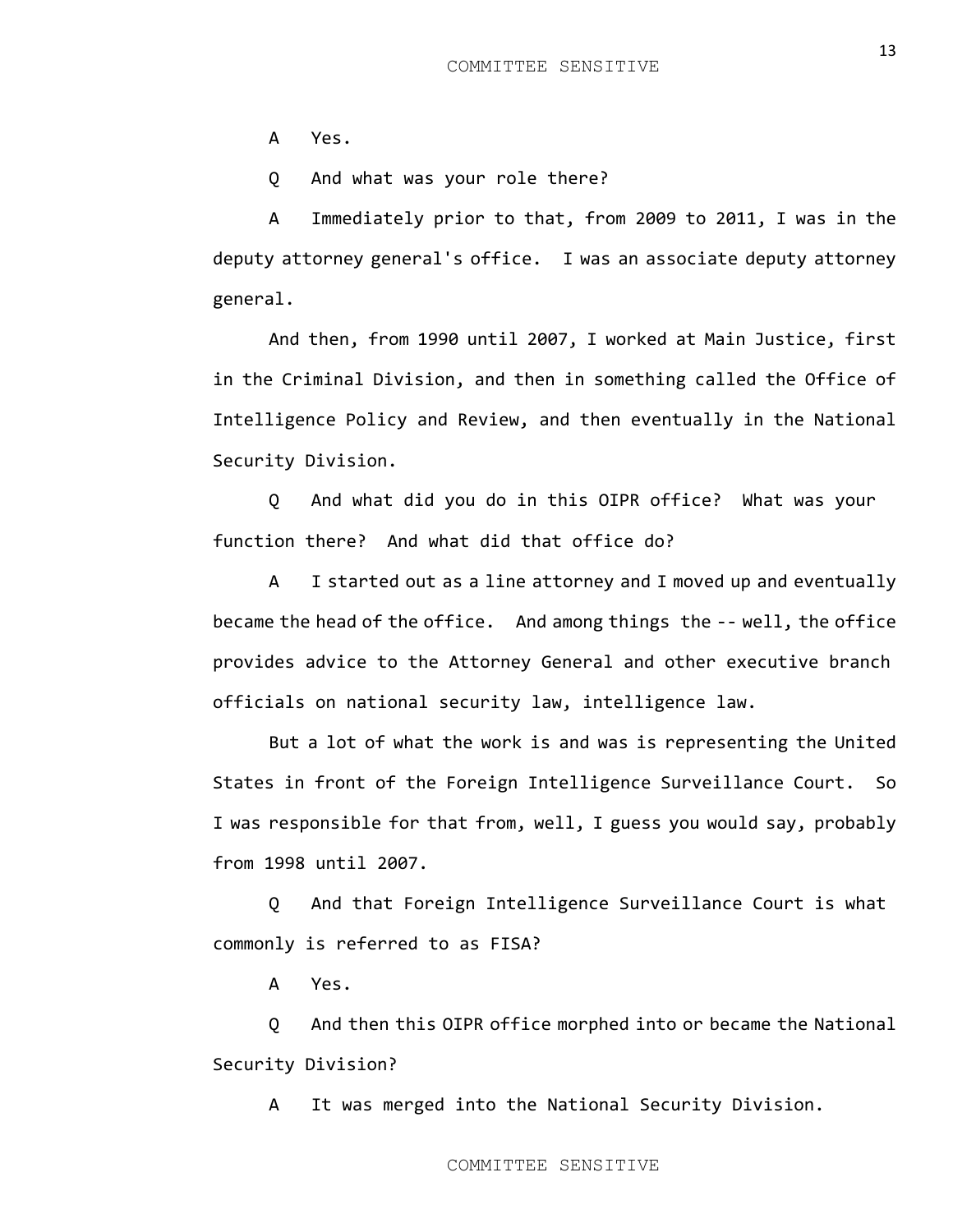Q So would it be fair to say, prior to your appointment as general counsel of the FBI, you have significant experience and background in national security law?

A Yes.

Q And you are well versed in FISA?

A Yes.

Q Competent in the espionage statutes?

A To some degree, less so than the folks in the espionage section, but I have dealt with the espionage statutes in a variety of different ways over the years.

Q Would that be your main area of expertise coming to the FBI? I mean, it sounds like you are pretty well experienced in national security law?

A National security law, I would say generally, yeah. Probably more FISA than the espionage statutes for sure, if you are going to break it down that way. But national security in general, yes.

Q Going back to Midyear Exam, did you have any input as to the classification of that case when it was opened? For example, rather than having it open under a classification that would put it in the national security lane, was there any discussion, debate, dissent about why it should possibly be classified as a criminal matter and maybe end up in a different part of the FBI for investigating?

A I don't remember a significant debate or discussion about that. I don't think I played any role that I can recall sitting here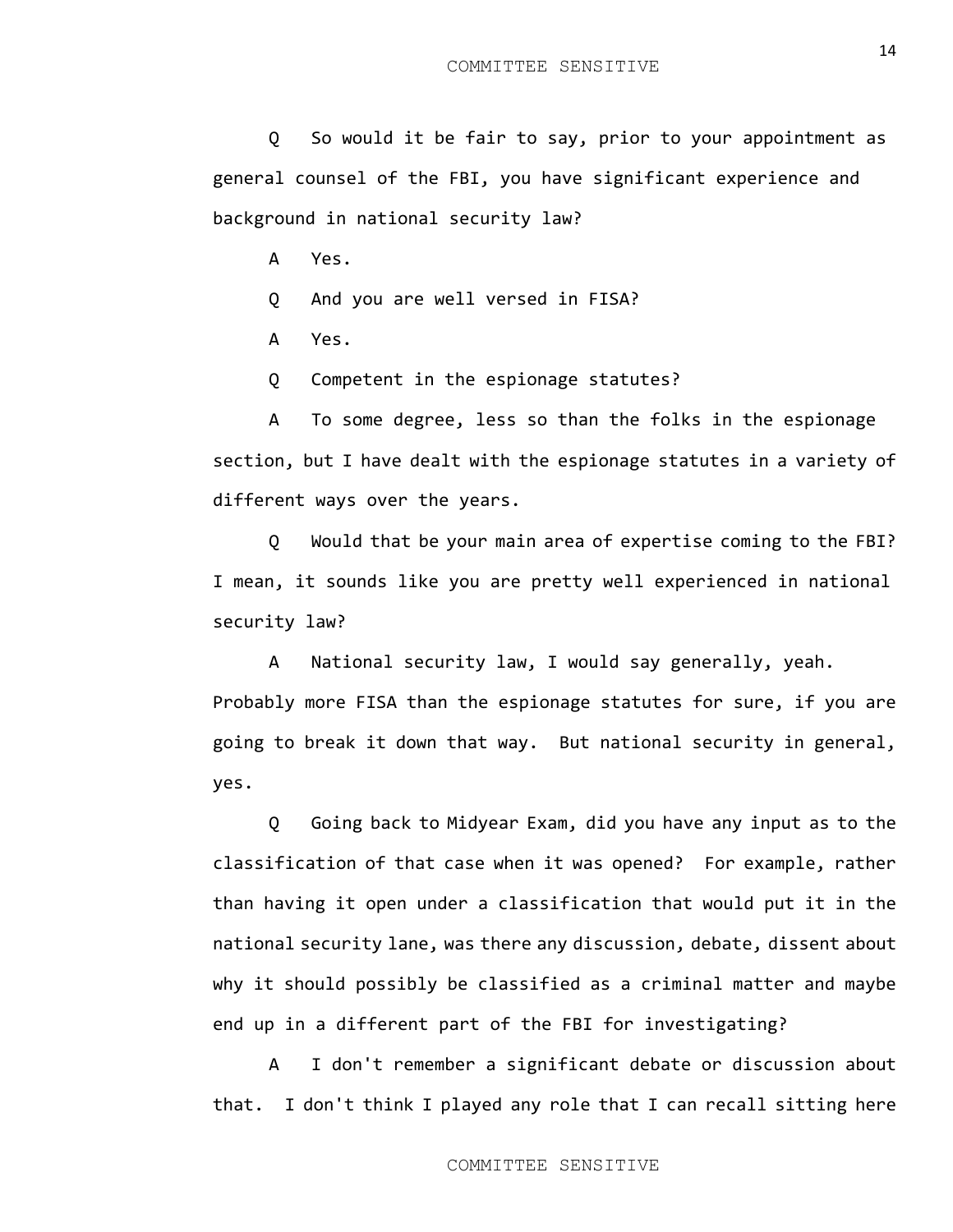today in terms of the classification of it.

And I guess the only other thing I would say was the fact that it was in the national security lane didn't mean that the FBI couldn't use all of its national security and law enforcement authorities to address it.

Q So based on the facts of the case as you initially understood them, you were comfortable with the espionage statutes, whatever related to handling classified information, you were comfortable that it was opened appropriately and that the national security apparatus of the FBI were where the resources should be to investigate it?

A Yes, I would say. The resources and the -- looking back on it now, I would say that's the case.

And it's not only the resources, it's the expertise in dealing with classified information, how to handle it, how to think about it, how to understand how other people should handle it and be able to ask good questions about that, that kind of thing.

Q And you've indicated that OGC would be providing legal guidance to the folks that would maybe be investigators, analysts, computer experts, whatever. Your national security branch would be providing legal guidance to them as they did whatever, decided what to interview, what to take out of the computer, what to look at, OGC would be the one giving legal advice on that?

A Yes, in coordination, as needed, with the U.S. Attorney's Office or other folks within the Bureau. If there was a particular question some other lawyer needed to answer, we could get help from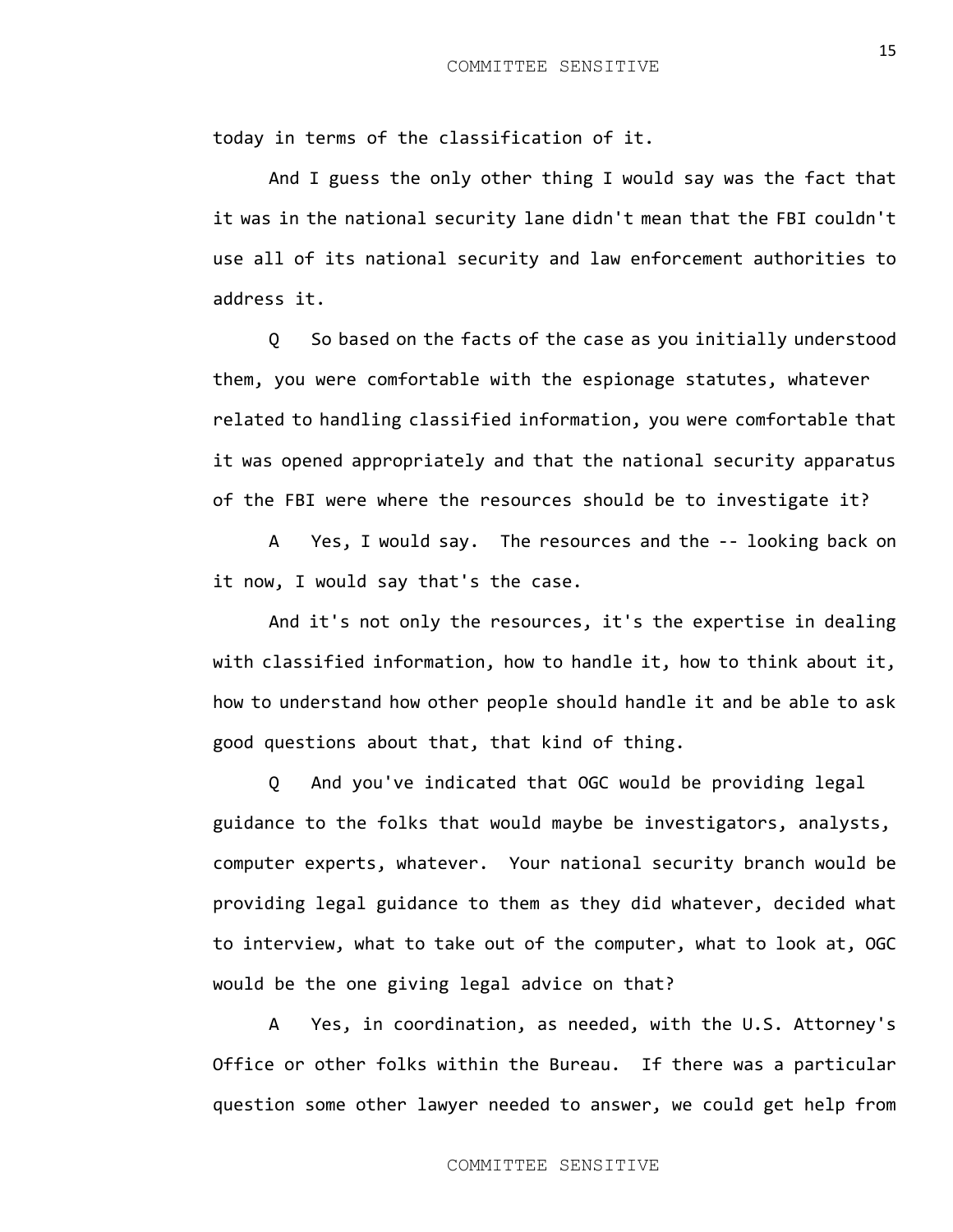them.

But, yes, it was mainly the national security branch. And there it was mainly the counterespionage unit, the counterespionage law unit.

Q And then some interaction with DOJ, I assume?

A Much -- a lot of interaction with DOJ.

Q Backing up just a minute, when you were appointed to the general counsel's office, you were appointed by then-Director Comey?

A Yes.

Q You had known Mr. Comey previously?

A Yes.

Q And how did you know Mr. Comey?

A He had been my boss twice before. When I was the head of the Office of Intelligence Policy and Review, that was a component head. So therefore it reported directly to the deputy attorney general.

So when Director Comey came in to take that position he was my boss for how -- I can't remember how long he was there, but for a year or 2 years, whatever it was. So he was my boss there.

And then when I was at Bridgewater Associates in Connecticut, a hedge fund in Connecticut, he was my boss there. He was the general counsel and I worked for him.

Q You have a professional relationship with him, obviously. Do you have a social relationship with him as well?

A He's my former boss, he's my colleague, he's my friend, I would say, yeah.

Q So what would your relationship have been as -- when he's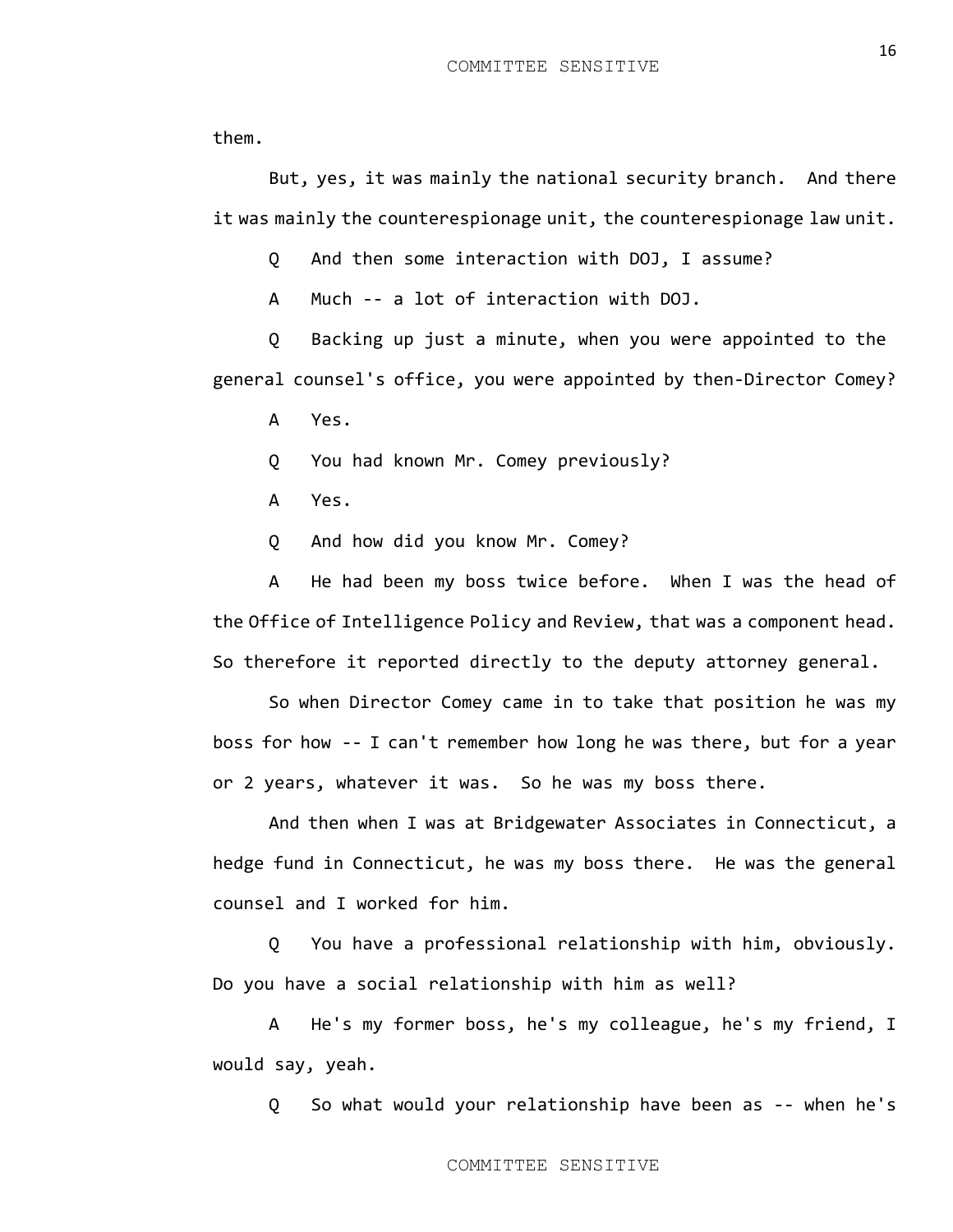the Director, again your boss, and you're really his chief lawyer, how willing was he to accept candid legal advice from you?

A He demanded it.

Q Demanded it.

What was your thought about giving him legal advice? Would he be a client that would take your legal advice and act on it? Would he be a client that would listen but do something completely different? I'm just curious what your perspective on the relationship was as the attorney?

A Well, the relationship was based on complete candor with each other and telling each other the truth. And if I disagreed with him or thought he was doing something wrong or bad or stupid, it was my obligation to tell him that. And that's the kind of relationship that we had. And if he disagreed with me and thought I was doing a bad job, he would tell me that, too. And that was across all the range of our interactions, not just the law or arguing about legal matters.

And, you know, he's an excellent lawyer, so it's kind of challenging sometimes to have an excellent lawyer as your client.

But it was across the range of everything having to do with Bureau, the leadership, strategic initiatives of the Bureau. So we had that type of relationship across the full range of the Bureau's activities. And I felt free to speak my mind about any topic that I thought I had to say something about.

Q So it sounds like, would it be fair to say, that you had a good attorney-client relationship with Mr. Comey?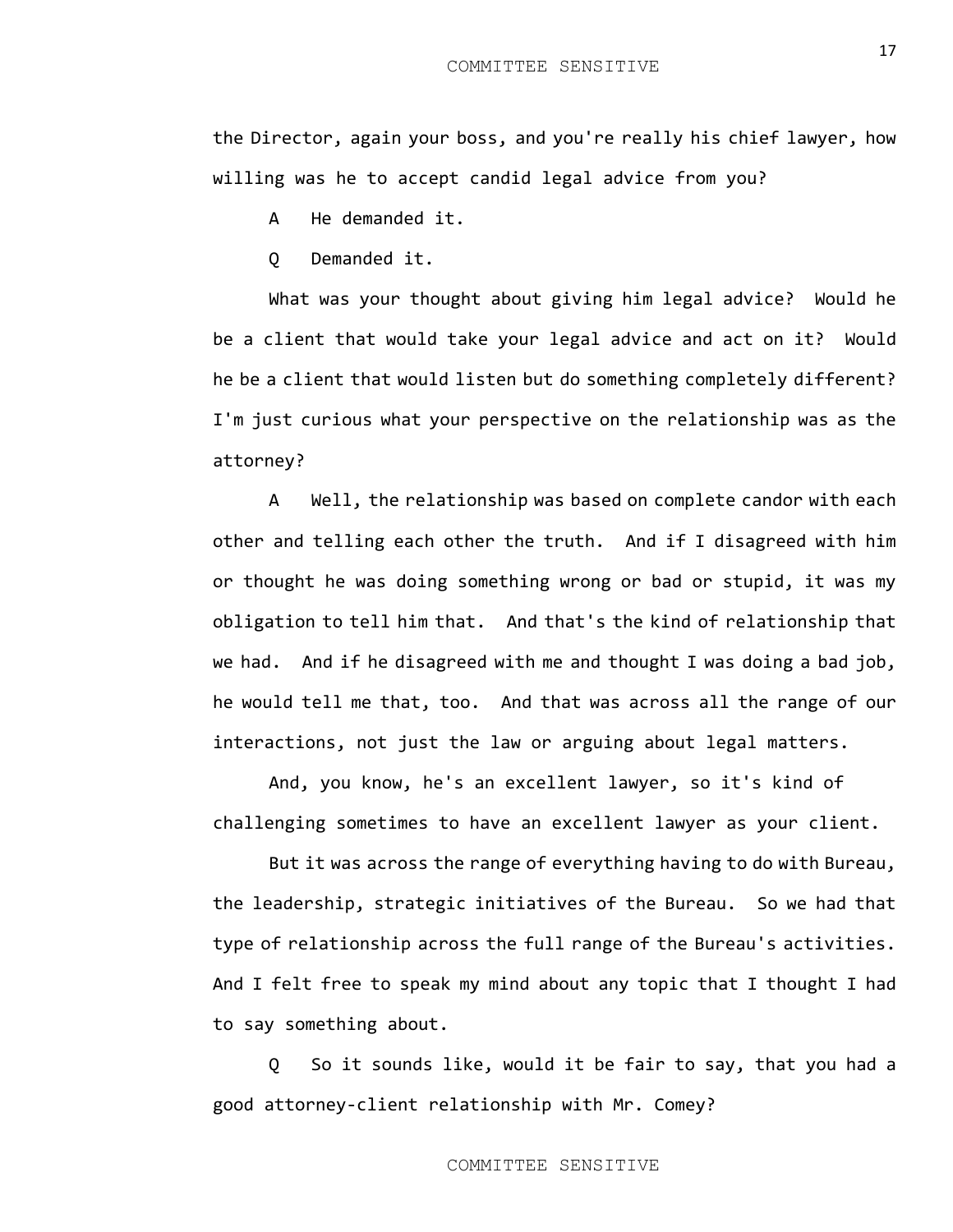A Absolutely.

Q When he appointed you, in addition to the obvious requests or charges that you run a good general counsel's office, that you provide good, candid advice for all the FBI, were you given any charge to do anything specifically with the general counsel's office to improve morale or anything like that?

A Yes. There was an issue when I arrived with respect to morale and he told me absolutely to focus on that.

Q Could you elaborate on what the issue with morale was?

A There was an issue of morale with respect to some people had concerns about the prior general counsel as to how he ran the office and that had an impact on morale. And so I was asked to try to understand exactly what the problem was and address it.

Q Who was the previous general counsel?

A Andrew Weissman.

Q So was there any empirical data shown to you that reflected however you could map poor morale?

A There were. Yes, the FBI does an annual climate survey, and so I had that, and I think I may have had some other surveys that were provided to me as well. So I had some quantitative basis to try to understand what the issue was and discuss that with folks in the office at the time.

Q And what steps did you embark on to improve that morale?

A I tried to understand what the issues were. I tried to -- there was some concern about me coming to OGC because I had been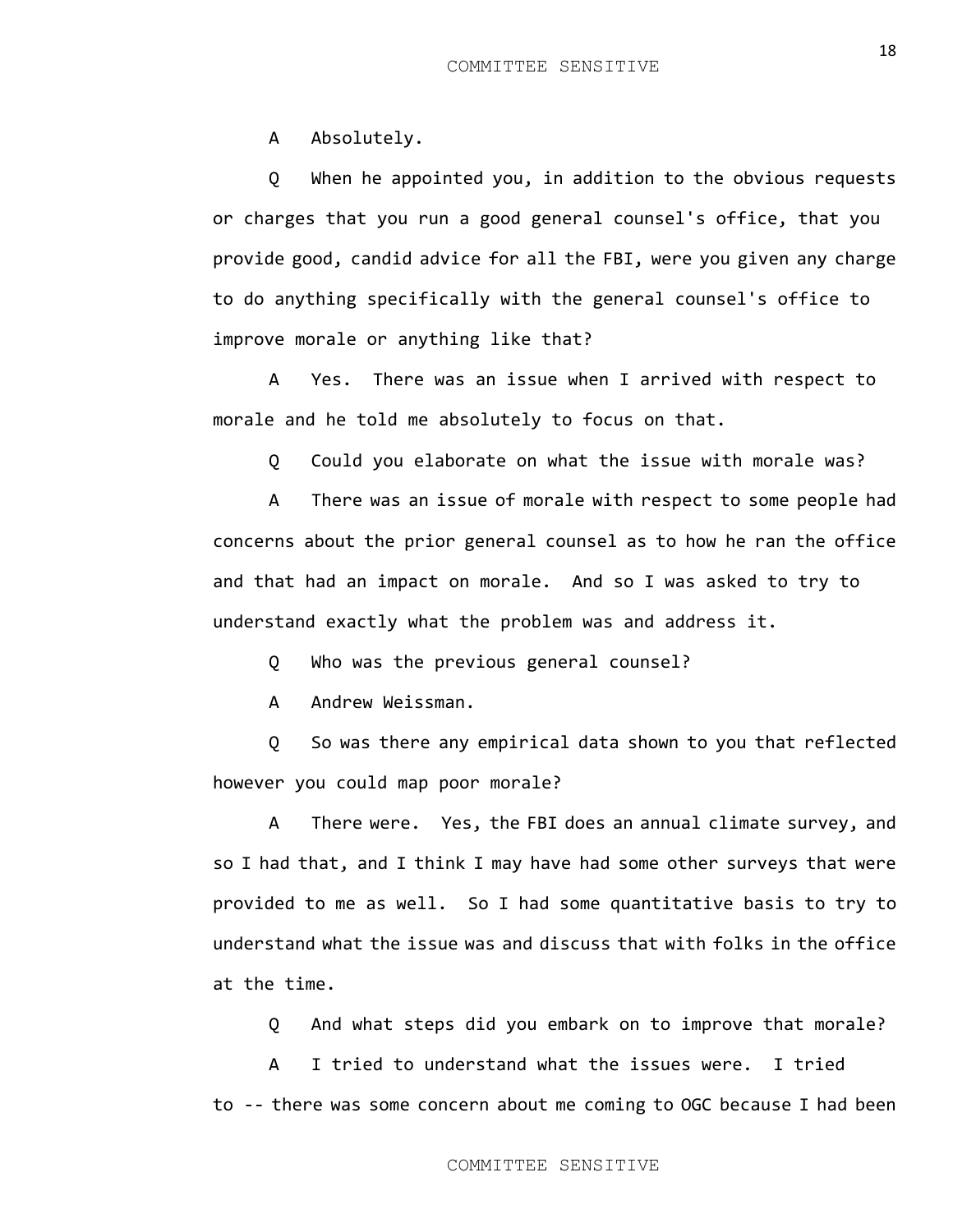at DOJ, And so I tried to address concerns that folks in that regard.

But then really just tried to understand what the problems were, understand the organizational structure, understand what the work was, not to rush into decisions with respect to the organization, but really get to know it as well as possible.

And then after that, we -- I can't remember exactly when it was, maybe like a year later -- we did a complete reorganization of the office that I think made sense at the time.

And then it was just day to day trying to make sure that I treated my folks -- it's an amazing group of people at OGC and I'm very proud of them and very proud to have been associated with them -- to try to treat them well and make sure I include -- I'm an inclusive leader who showed that I valued them.

Q How successful do you think you were?

A You've got to ask them. I don't know about that one. You can look at my climate survey and see what the result was?

Q Do you know what your climate survey was?

A It got better over the years. It was never perfect, but it got better over the years. And I don't know what it was after I left.

Q Better compared to when it came in?

A I think so, yeah.

BY MR. BREITENBACH:

Q Can you elaborate on some of the concerns that you had heard when first arriving at the Bureau as general counsel that had been experienced under the prior general counsel, Mr. Weissman?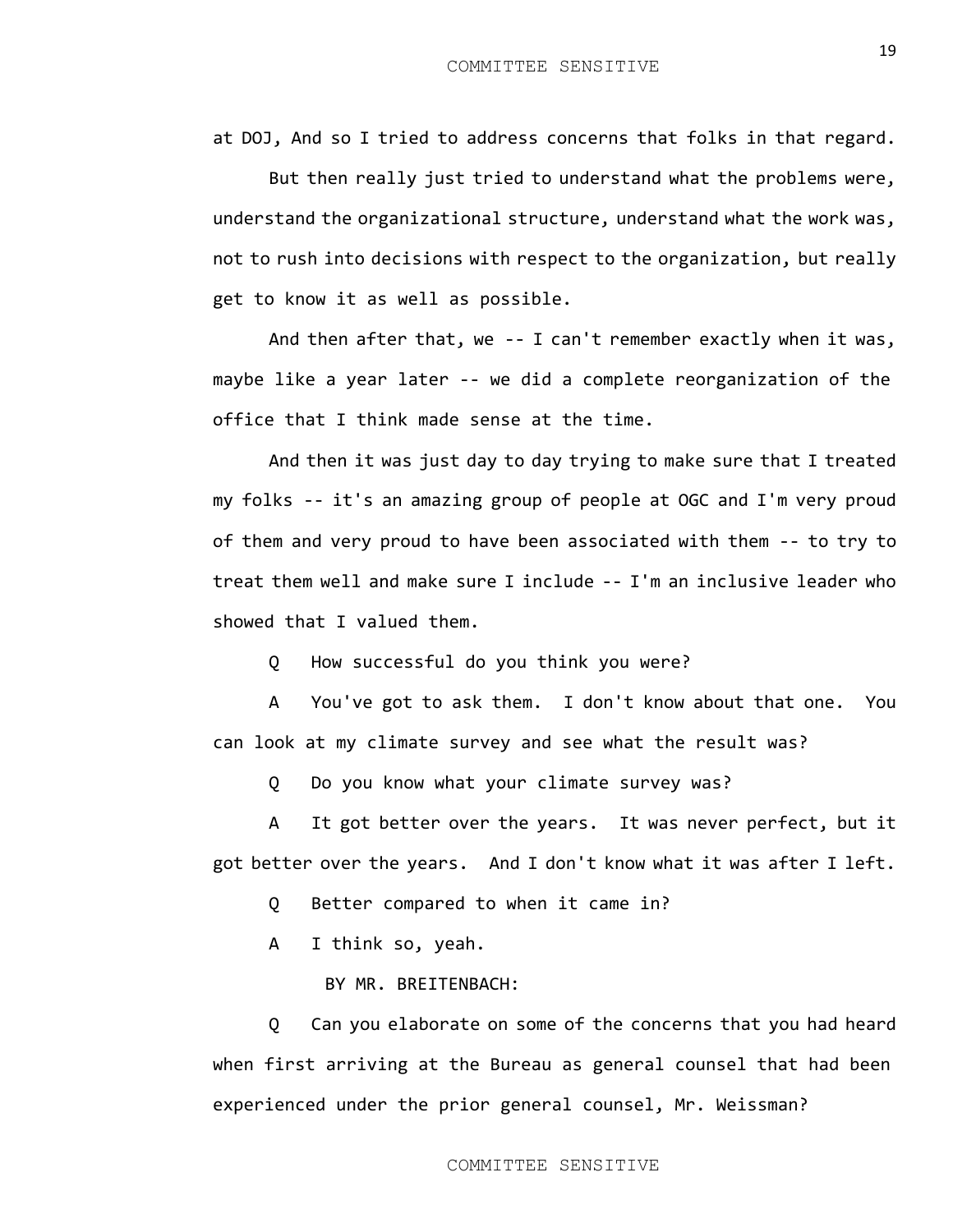A Let's see. I think the concerns were that -- I mean, the assessment was Andrew is an excellent lawyer, but he had not had a lot of management experience running an organization of that size. And 300 people, it's a big organization. And so I tried to -- having the management experience that I had, I tried to focus on that side of things.

I think people had concerns about Andrew's interpersonal skills, I guess you would say. Some people objected to how he treated people. And so they expressed concerns to me about that.

Q Was any of that treatment ever involving any level of political -- politically tinged in any way?

A Not that I recall. I don't specifically recall anything like that.

Q So in terms of treatment, can you elaborate?

A Just dealing with people on an interpersonal basis. If Andrew thought, as I understood it -- and I was not present for the conversations that Andrew had with folks, so just put that as a caveat in what I'm saying -- but just in terms of he could be abrupt, I guess you would say, he could be brash, and sometimes people thought that he was dismissive of them, things like that.

Q And in terms of conversations that you had with Director Comey concerning the environment that you were coming into, was this something that was a directive from the Director in order to instill some more confidence in the general counsel's office with regard to the morale following General Counsel Weissman's tenure?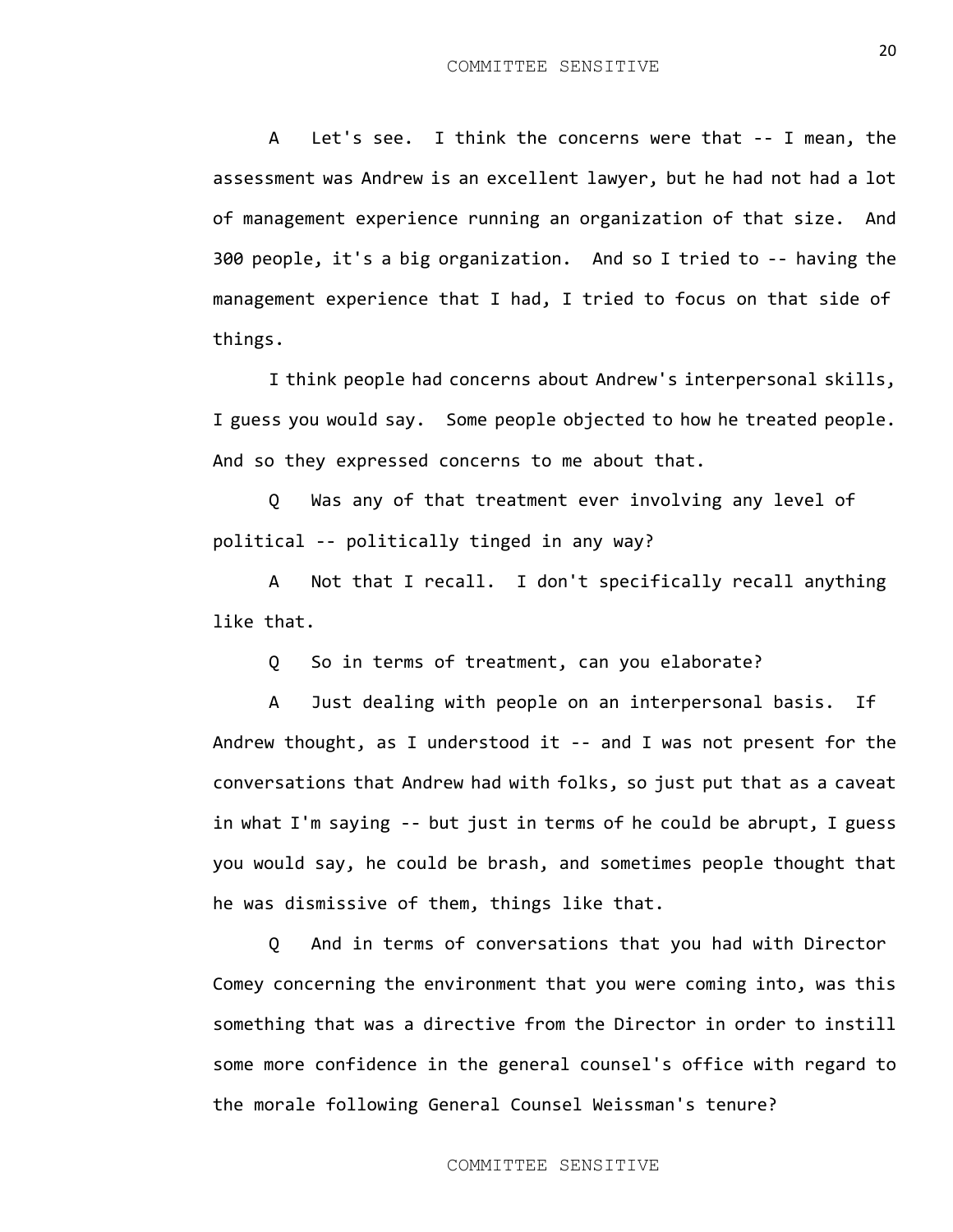A Well, yeah. I mean, Director Comey cares deeply about the people at the FBI, did and still does, and he wanted me to address this. This was a significant issue. It had come up in the climate surveys. He heard a lot about it when got there and specifically told me, yes, deal with that, focus on that, spend a lot of time on that. Make sure that you're being a leader for these folks. Focus on the leadership part of your job vis-a-vis OGC. So, yes.

And I think he spoke about it before I got there with the whole staff. I think he had like a townhall or something before I got to OGC and people responded to that, or at least we had some meetings with folks. And I heard it from other people on his staff as well, that you, Jim, should focus on morale when you get here.

Q Did you ever hear from Director Comey as to a lack of confidence that he might have had in the legal acumen of Mr. Weissman?

A I never heard about that. I don't recall that. I don't recall that.

Q Okay.

A It was on the management side.

BY MR. ARTHUR BAKER:

Q Going back to Midyear, how often would there be meetings about Midyear Exam? Obviously a very big case, a very sensitive case. How often would you be called into meetings?

A So I don't know the full scope of all the meetings that the team had on the case, so just be careful about that. But in terms of meetings that I attended, there were a series -- early on there were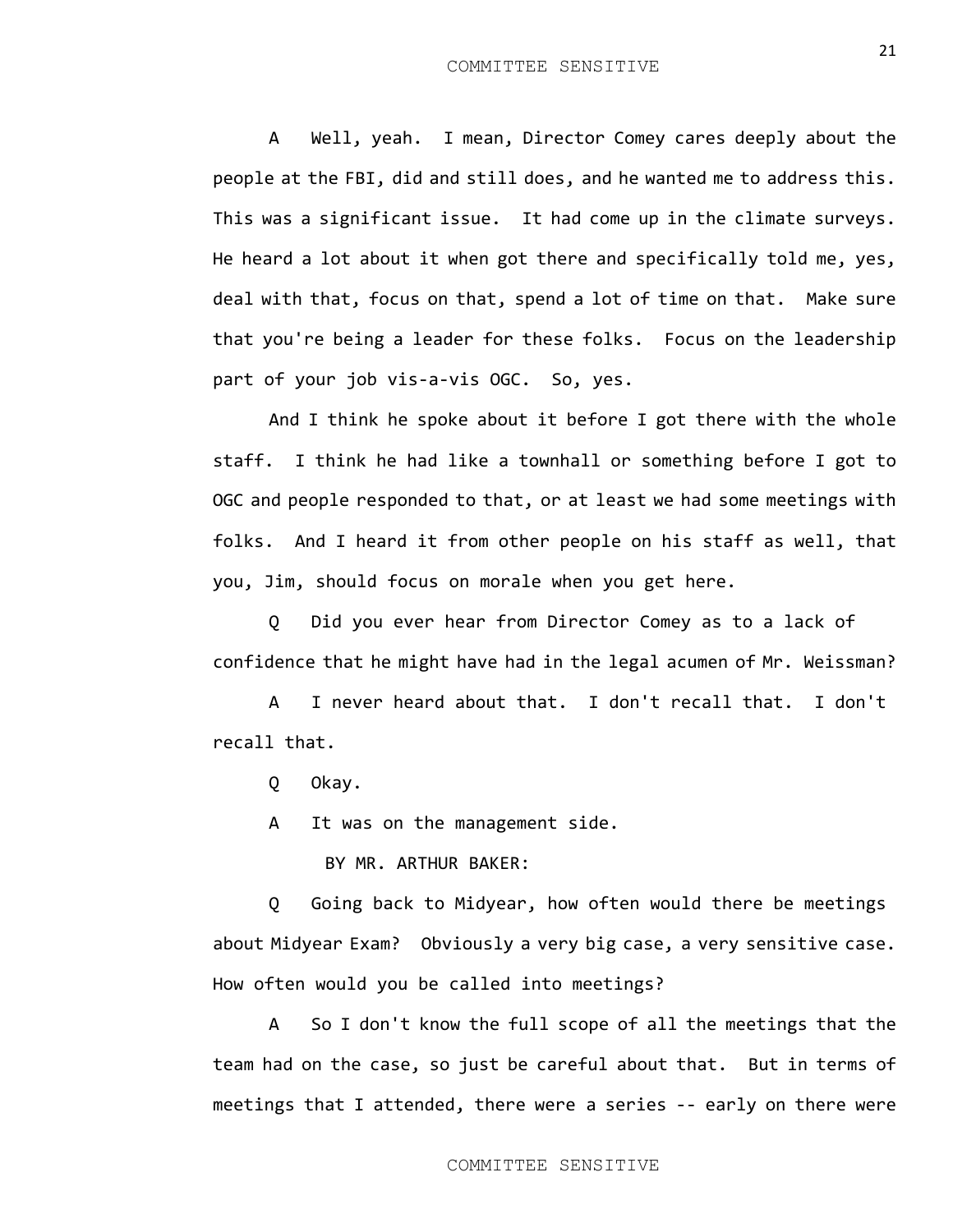a series of regular briefings, I think, that the deputy director asked for. He would get updates. There would be oral briefings and then a short write-up, and I want to say it's every week or every 2 weeks. Something like that, I don't remember specifically. And so the case went on for a while.

And then as the case progressed and we got closer to an eventual decision, there were more briefings for the Director himself and the deputy director and the senior leaders by the case -- the leaders of the team. So Pete Strzok, Jon Moffa, Bill Priestap, those folks.

So the frequency increased over time and the participants changed over time as we got closer to a resolution of the case.

Q I know from previous interviews we have done and documents we have reviewed certain people that occupied certain positions, I think you've alluded to this, they sort of changed as the case went on. Some retired, some maybe promoted out.

A Yes.

Q You were the general counsel for the whole duration of Midyear?

A Yes.

Q Okay. And your deputy for national security law, Trisha Anderson was she the deputy for the whole time?

A She probably wasn't the deputy for the whole time. So when it started -- to be honest, I can't remember exactly when it started. But it might have been **was the acting deputy, I think**, at the start of it.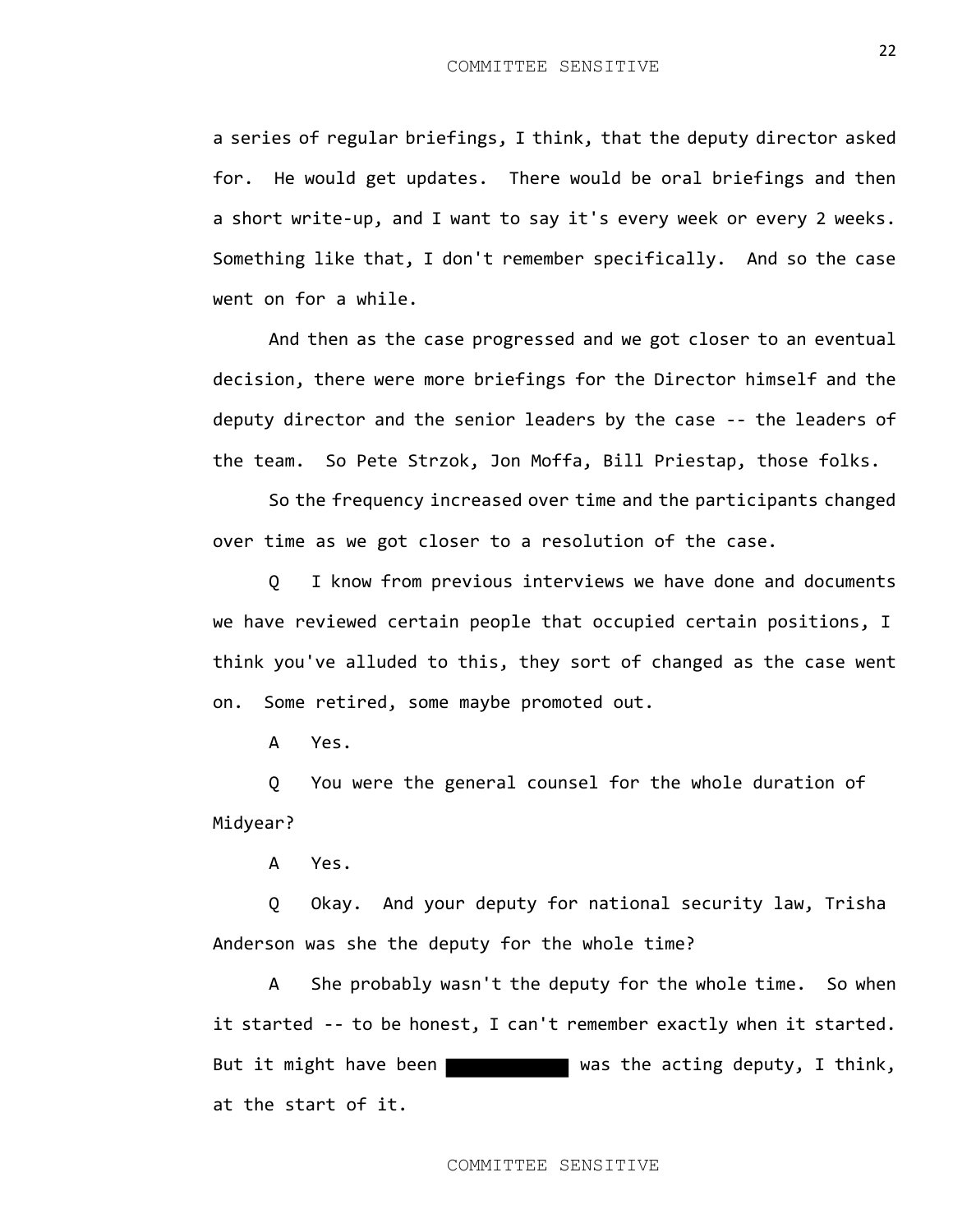Q And they would also be involved in these meetings?

A Not -- as it progressed, yes. Early on it would be -- early on they would not be, at least the ones that I attended for the senior leaders. But as time progressed, Trisha came to most of those meetings along with the unit chief for the counterintelligence law unit.

Q Were there, for lack of a better term, sub --

Mr. Meadows. Excuse me.

Who was the counterintelligence lawyer that you're referring to?

Mr. Baker. It's a GS-15 name and the FBI has told me not to say that. So I can answer that question, but I'd defer to the FBI on that one.

Mr. Meadows. Well, we need to know the name. I mean, obviously, if we're looking at witnesses, I understand from a privacy standpoint, but we need to know the name.

I mean, if we are going to go back through this, we have done this over and over again, if we are going to have witnesses come in, whether they're of a certain level or not, if they were important enough to be in this meeting, then they're important enough for us to know the name.

Ms. We can take that back to our management.

Mr. Meadows. Here's what I would recommend that you do. Get one of you on the phone, get permission right now, so that while we have him here we get that. That's a reasonable request. You've got three attorneys. One of you can get on the phone and get permission.

Ms. Sure, we can do that, Congressman.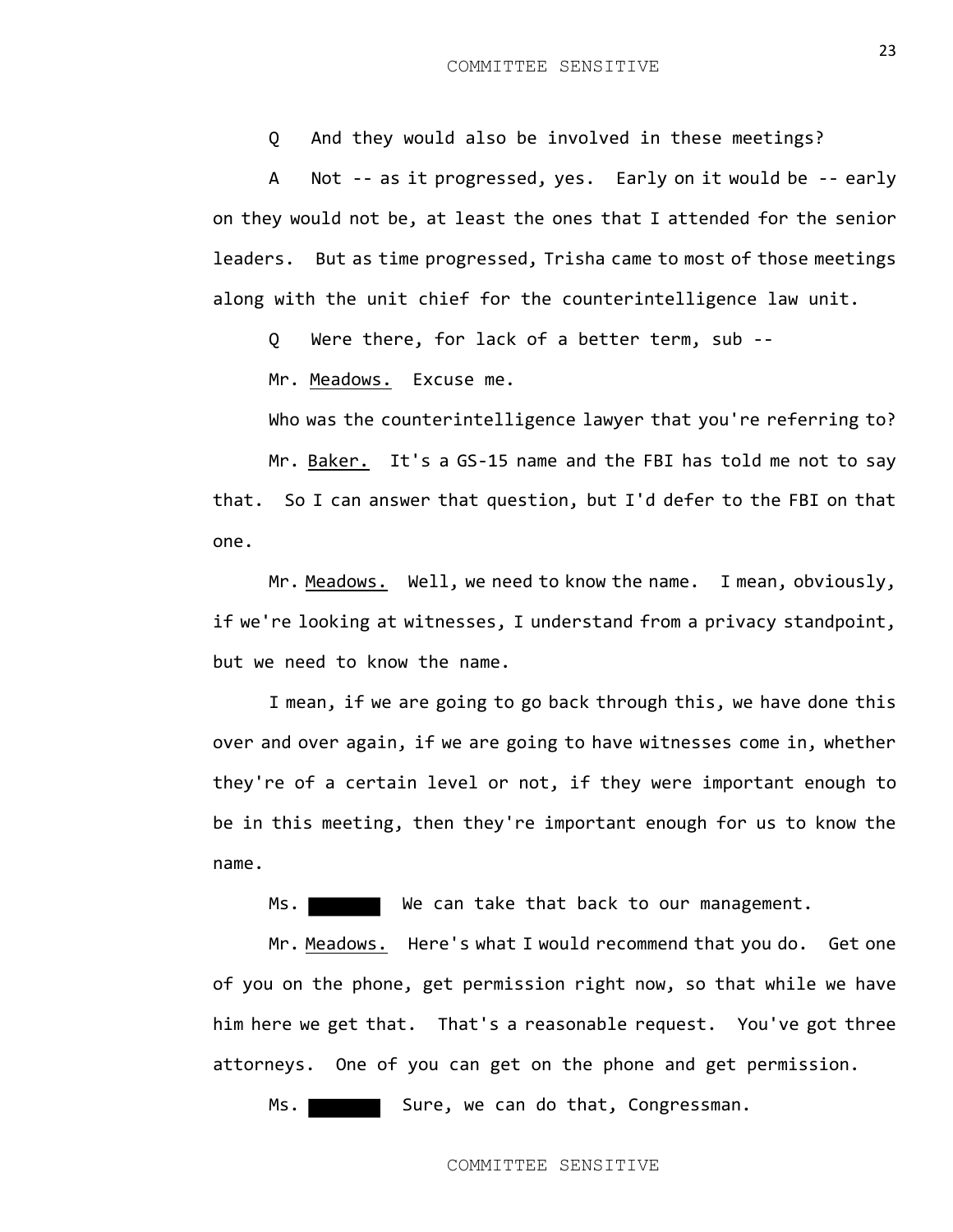Mr. Arthur Baker. My next question involves a 15 name, but I think it's one we've been able to discuss before, Lisa Page? Is that okay?

Mr. Baker. That one's okay?

Ms. Yes.

BY MR. ARTHUR BAKER:

Q Lisa Page was an attorney in OGC at some point?

A I think all along her official position was that her slot, if you will, was as an attorney in OGC, that is correct.

Q And then at some point she was assigned where?

A So at various points she was assigned to work for Andy McCabe when he was the executive assistant director for national security. She was in that position when I got to OGC. I'm not sure when she started, maybe 2013 until he left, and I can't remember when he left that job.

And then when Andy came back as the deputy director, Lisa then held a special adviser kind of position for him as well. So she was technically still in OGC, but she was on assignment to work for Andy McCabe.

Q Was there -- are you aware of any tension with Ms. Page and maybe you or someone in general counsel's office about what her title would or should be in Mr. McCabe's office?

A I had discussions with Lisa about that at various points in time. We came to an agreement about what she would be doing without regard to what the title was, and I felt comfortable that she understood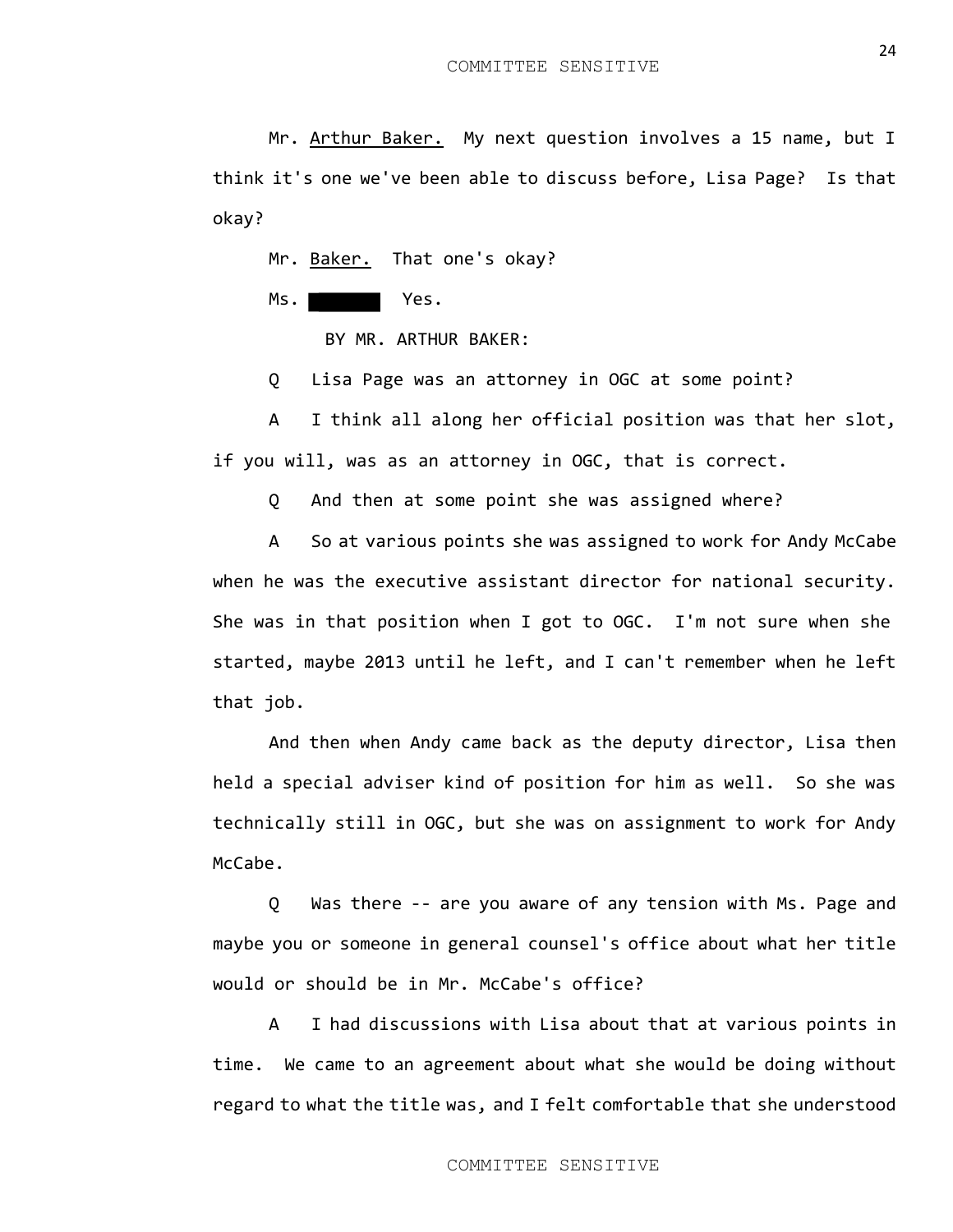the scope of her job and how she was supposed to interact with OGC. And so to me it mattered less what the title was then that she understood what her job was supposed to be?

Q So would she be allowed to give Mr. McCabe legal advice in whatever her title was while assigned to his office? Was she still an OGC person for purposes of being a lawyer and allowed to give advice? Or was she something different but carried on the OGC org chart?

A There's not a crisp answer to that question, I'm sorry. Of course I knew she would be talking to Andy about legal matters throughout that time. But the point was she was supposed to include OGC -- she wasn't supposed to be the definitive giver of legal advice for the FBI to the deputy director, that she was supposed to coordinate back with me, or other folks on my staff, Trisha Anderson, or if she knew that the question involved some other part of OGC she was supposed to coordinate back with them, steer folks back to that part of OGC. That was the understanding that we had, at least that I understood.

Q Are you aware of --

BY MR. SOMERS:

Q And did she? I mean, you say she was supposed to.

A I'm not going to swear that she did it every single time.

Q But as a general --

A As a general matter that was our -- that was my understanding, that was what I told her, that's what she agreed with, and that's what she was supposed to do.

Of course I knew that in the moment if a decision had to be made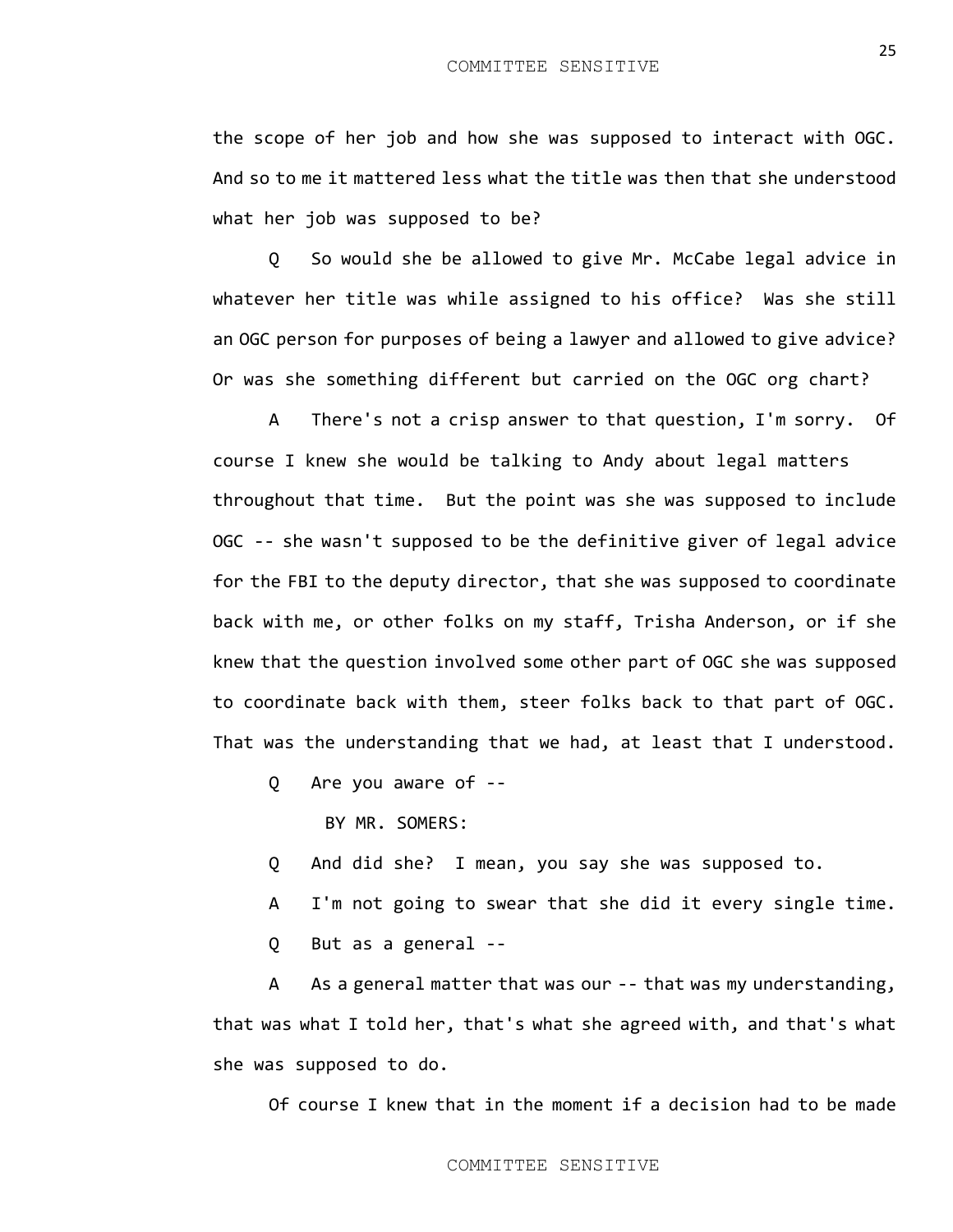quickly that she an Andy might have a conversation, but I expected them to report back to me about important things. And I had leave it to both of their discretion to figure out that -- what important was, I know it's kind of vague. But that was how we were supposed to try to work it out.

Q Who did she report to, to Deputy Director -- I mean, what --

A Yeah, I mean, she essentially reported to the deputy director?

Mr. Arthur Baker. Who did her performance appraisal?

Mr. Baker. Hmm, good question. I don't know the answer to that.

Mr. Arthur Baker. You don't have --

Mr. Baker. I may have. I may have. I may have had input to it, but I don't remember, like, who signed the various performance evaluations. I'm sure the OGC can figure that out.

BY MR. BREITENBACH:

Q Were you aware whether there was ever an attorney that had been assigned directly to a deputy director in prior history?

A Prior history, I don't know. who worked for Mark Giuliano. So she was a lawyer, not really serving in a -- so a DOJ lawyer over at the FBI, not really serving in a lawyer capacity. Again, she wasn't really supposed to be giving legal advice, she was -- I think she was actually chief of staff. So she was supposed to help him run the office as opposed to dispense legal advice.

Q Is there a rule or a -- a written rule as to providing legal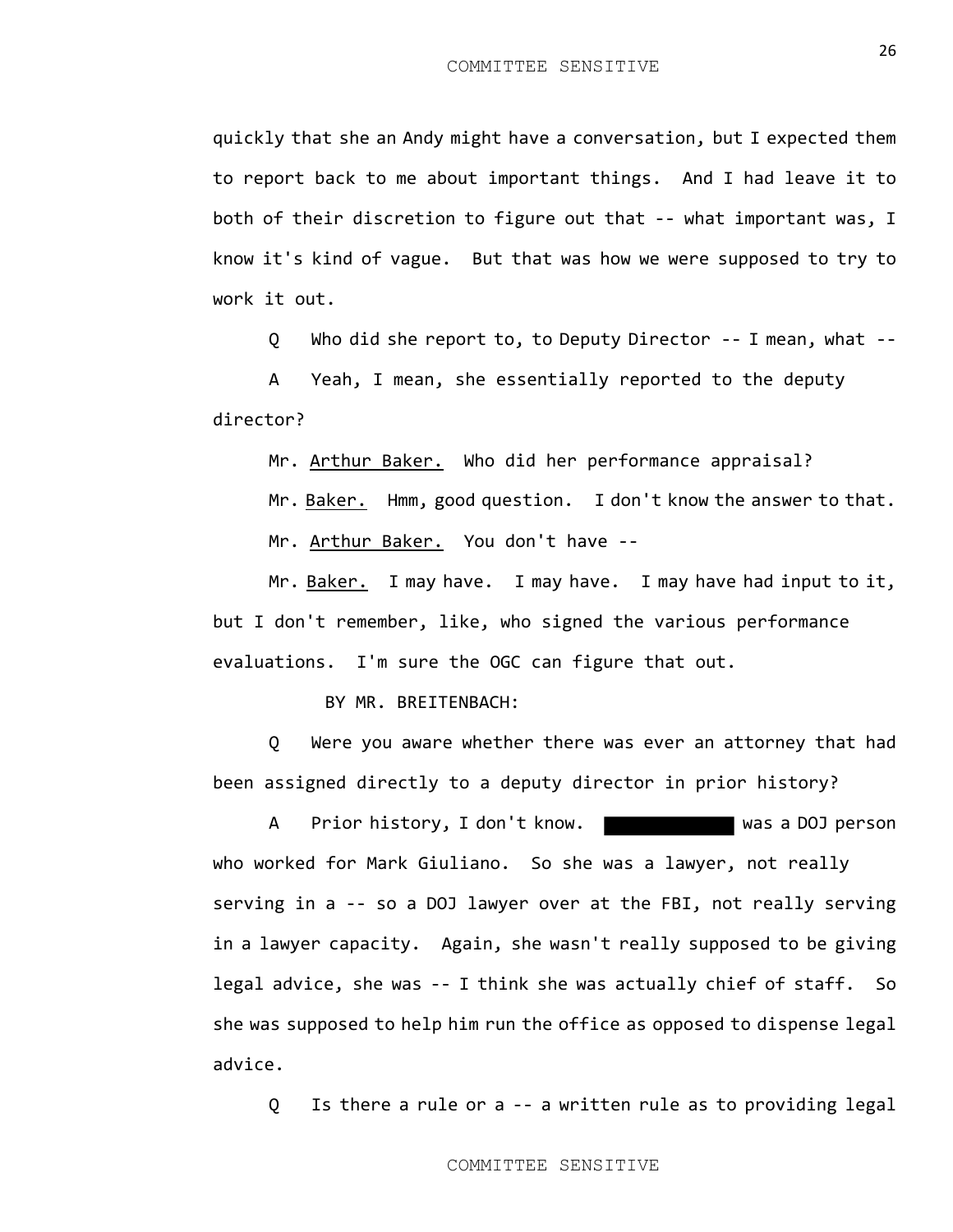guidance inside the FBI?

A There are legal rules. I will be frank, I think they're a bit messy. They're not as clean as I would have hoped to have cleaned them up before I left, but I didn't. It's not as clean, I think, the regs are not as clean as you would hope, if you want to be technical about it.

Q But we know that there are lawyers outside of the general counsel's office, correct?

A Yes.

Q And many of those lawyers are agents as well?

A There's agents who are lawyers, there's agents who are in legal roles, there's agents who are not in legal roles but who are nevertheless lawyers. And then agents from the Bureau talk to assistant U.S. attorneys across the country all the time. This is a standard practice.

Q But in terms of lawyers within the general counsel's office, if you're in the general counsel's office you are authorized within the FBI to provide legal guidance, but if you are a lawyer outside of the general counsel's office and outside of the chief division counsel offices in the field, are you authorized to provide definitive legal guidance for your client, so to speak, inside the FBI?

A Generally no, but there are a few exceptions, like folks that deal with employment law, discrimination, that kind of thing. There's a few little pockets of offices around the Bureau, it's confusing, but there are pockets within the Bureau who are allowed to give legal advice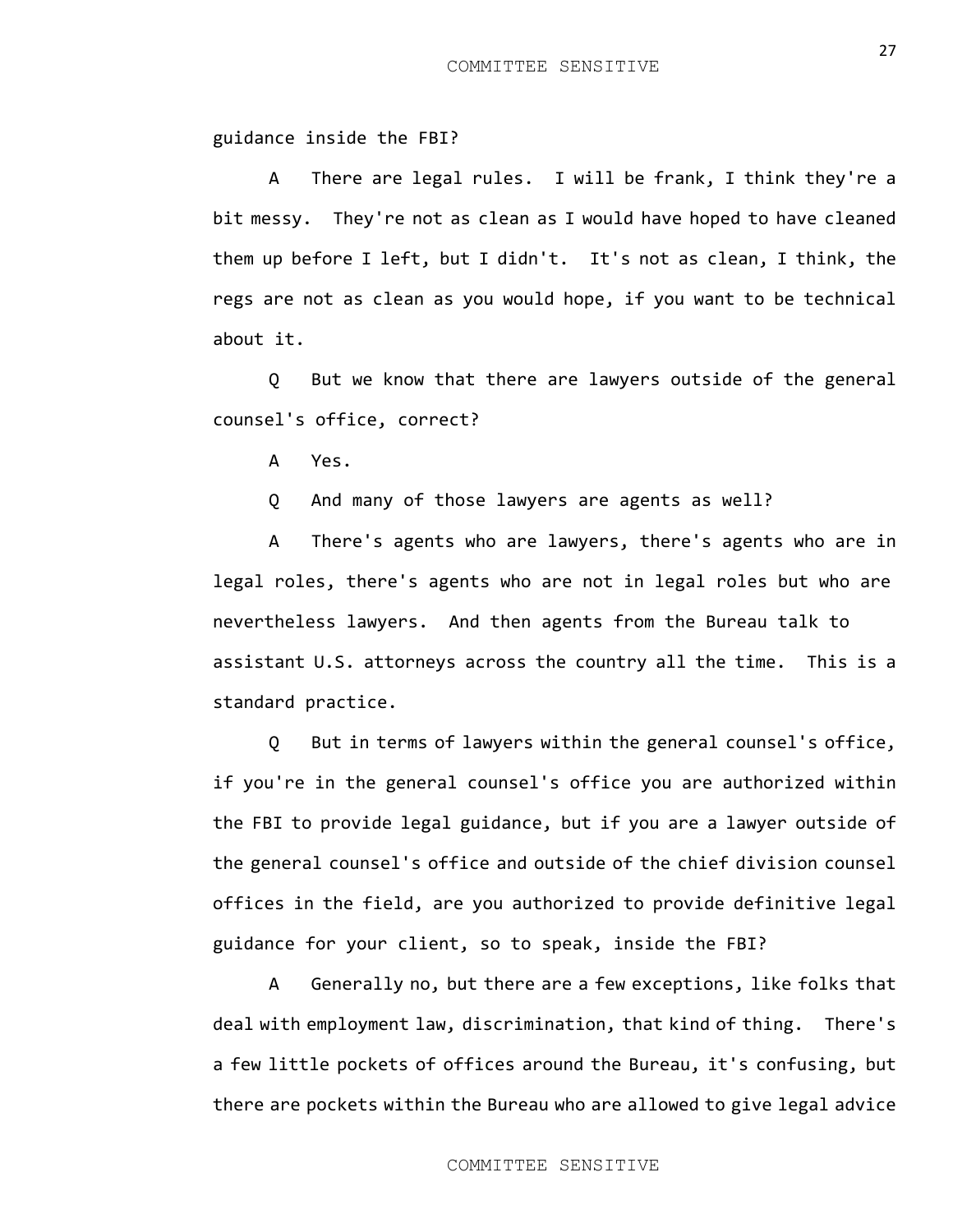that don't remember to general counsel.

It's not perfect. I admit that that is not the best way to manage everything. But that's how it grew up over time.

Q What pockets are those?

A I think it's the EEO folks that have the authority to give some legal advice in certain circumstances. And I'm trying to think. There are a few other pockets of offices and I just -- I'm drawing a blank right now off the top of my head. That's what I remember. That was just kind of an issue throughout my tenure as general counsel and one that I was unable to fix.

BY MR. ARTHUR BAKER:

Q My colleague reminded me of an issue, going back to the climate in OGC. Was there an issue with EEO complaints filed in OGC? Specifically, were there a high number?

A There were EEO complaints that I was aware of when I arrived. There were ones that were filed while I was there. We have a whole group of people that work for Ms. that are responsible for representing the FBI in that.

I don't remember hearing any -- I don't remember information about a quantitative blip up or something like that.

Q What about a theme? Was there any particular issue that came up in these complaints?

A Like a recurring theme? I don't remember that. I think there were -- there were several that I was aware of. I'm not sure they were all of the same type. I think there were a variety of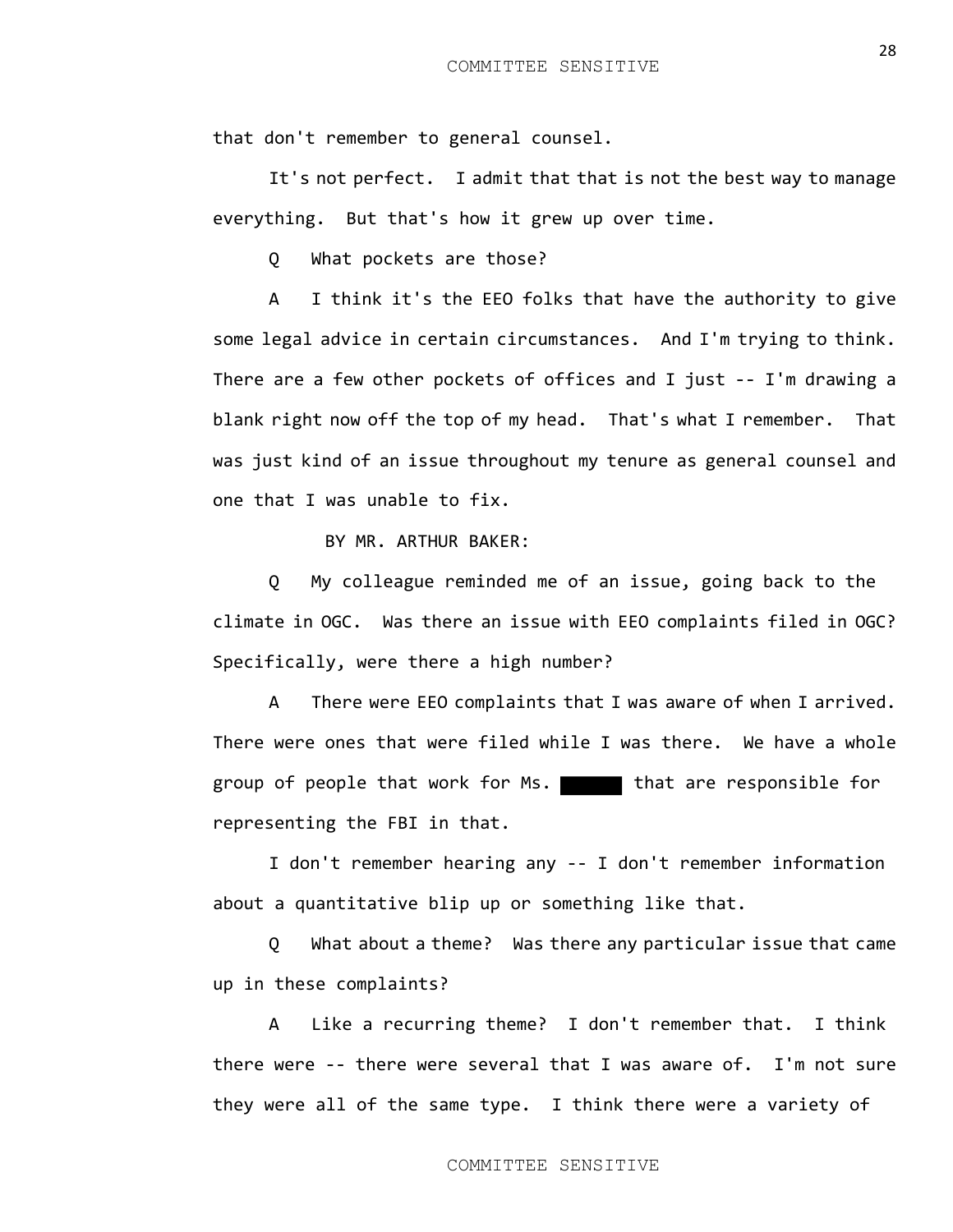different types that I can recall.

Q Have they been resolved or any of them resolved prior to your resignation?

A I think most of them were resolved, yeah.

Q How were they adjudicated?

A I think a lot of them -- there's a mediation process within the FBI and I think a lot of them are settled through that process. Some, I think, went to the EEOC, but I think -- I would guess the majority of them were settled.

Q Okay. Was there any indication from the Department of Justice, whoever their EEO folks would be, that there were a very high number of EEO matters in the FBI's general counsel's office and that there needed to be some resolution of some of them at the Bureau level? And maybe it's the mediation level that you talk about. Are familiar with any concerns at DOJ about a high number?

A I don't recall that.

Q Going back to Midyear, one of the themes, one of the big themes that we've looked, other entities have looked at, certainly the inspector general looked at, as to whether there was bias in the FBI involving the decisionmaking process in two of their big cases, Midyear and another one that we'll talk about a little later, I want to jump ahead a little bit because it's my understanding you played a very unique role early on with requesting that an inspection be done of the Midyear case once these texts became known.

A Uh-huh.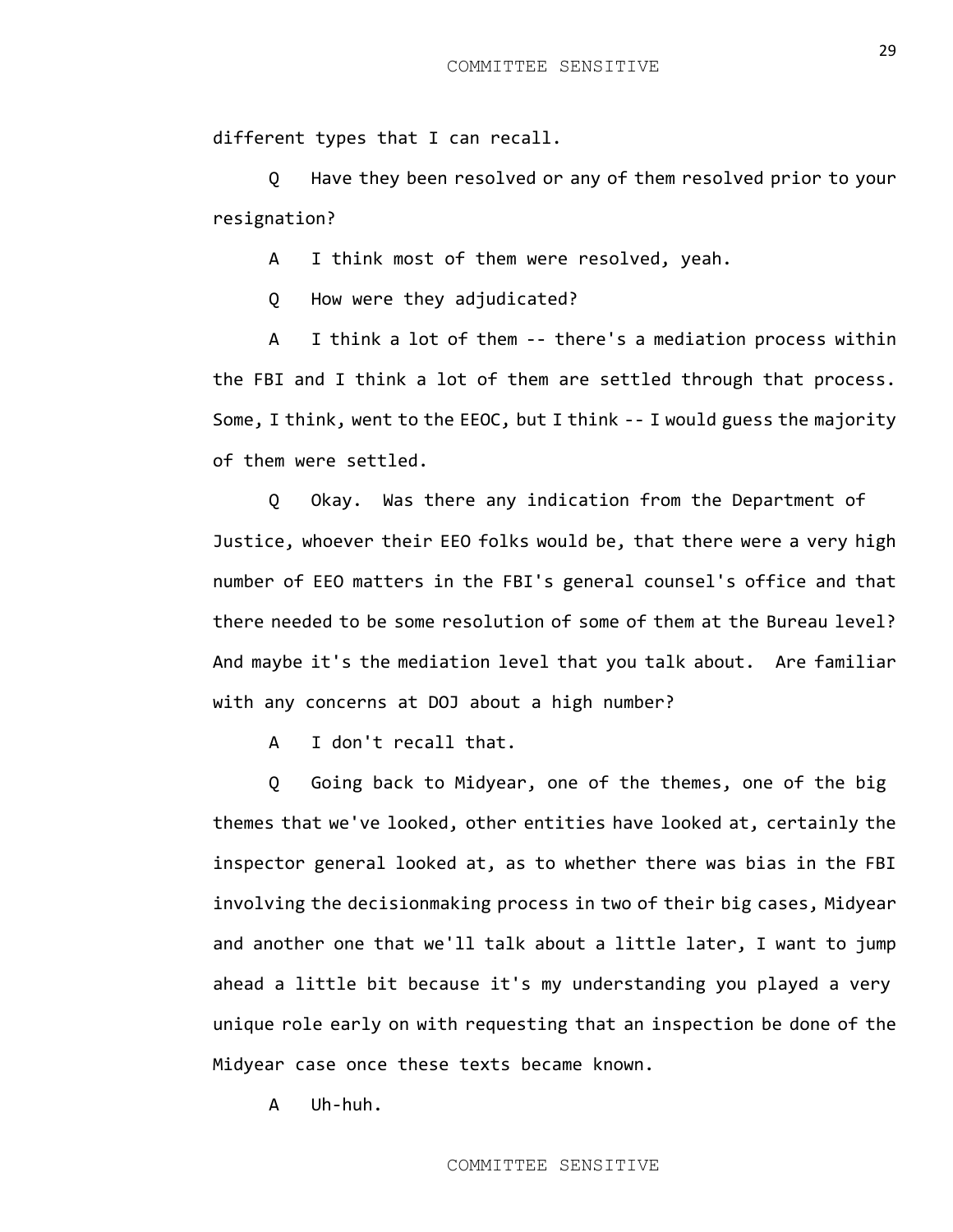Q And that there, on the face of it, appeared that there was some language that could be interpreted very pro one candidate, very anti another candidate, and that would be bias. That you took the initiative, it's my understanding, to request that the FBI's internal inspection mechanism take a look at the Midyear case to see what might be right with it, what might be wrong with it.

Could you elaborate on that? That's something we haven't heard a whole lot about?

A Yes. And I'm looking across the table at the inspector general report and I think there's some discussion of that in there.

So, yes, when I heard about these texts, I only read a few of them. They were described to me. And I immediately became quite alarmed. And so my thinking was, well, from a -- from the -- okay. I don't know what -- I know that -- I knew that the inspector general was looking at them. I knew that they would address them. And so I knew that there was a process in place.

So what I was concerned about is whether -- whether any decisions had been taken -- or not taken -- in the Midyear case that were driven by political bias of any sort. I was quite worried about that. And I wanted to make sure that we as an institution, the Bureau as an institution, got on top that extremely quickly.

And so I suggested to the leadership that we put together some type of team -- I didn't exactly know how to do that, but I consulted with other folks -- to basically do a review of the case and have an independent group of people come in and look at and assess whether any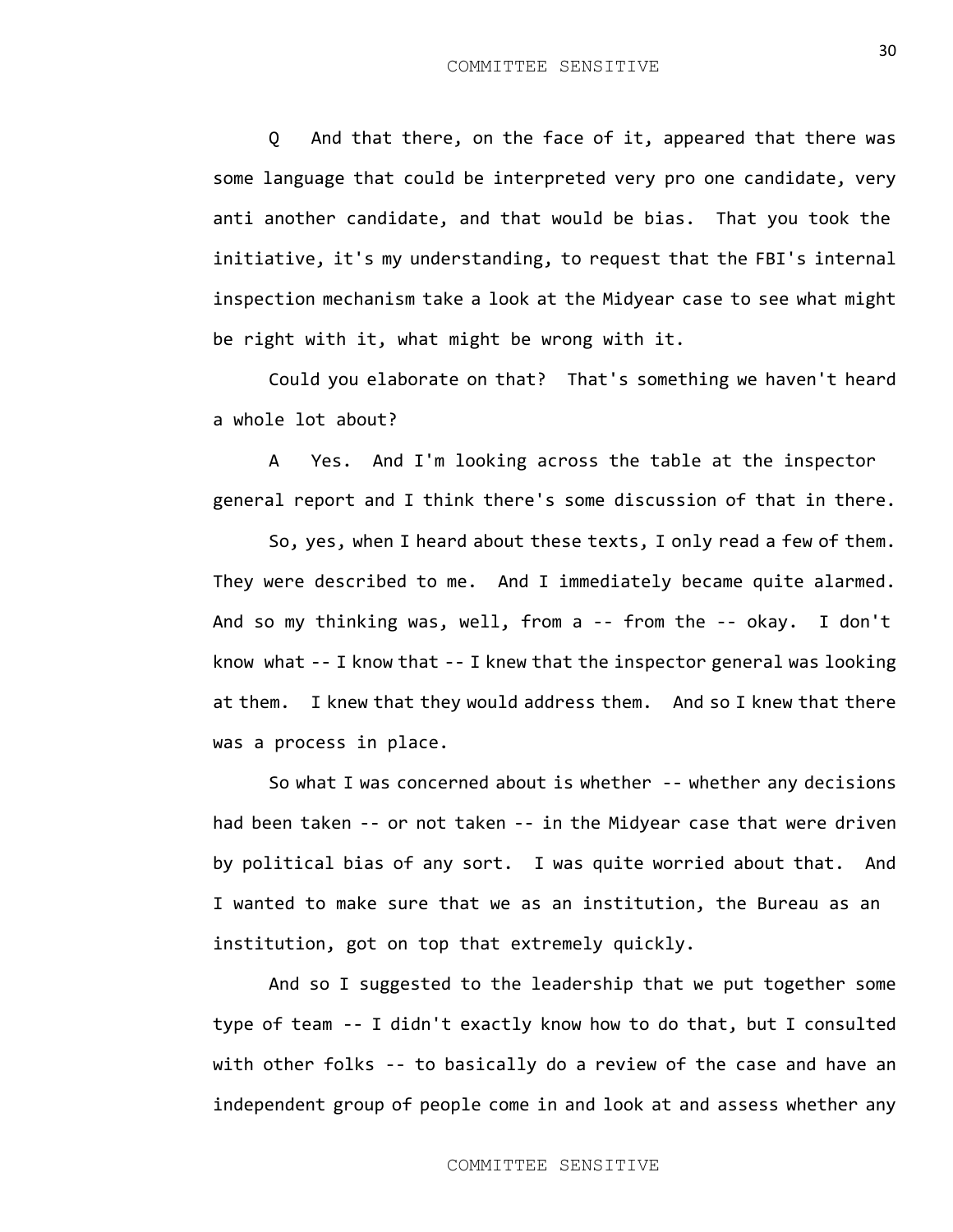decisions were made that looked unusual, that looked like they were driven by bias, decisions made, actions taken, or things not done. That's what I was also worried about, the omissions, right?

So we talked about that, and there was an agreement to do that, and eventually it was set up and it was done.

At the outset I was also quite worried, knowing full well that the inspector general's office was doing an investigation, that I didn't want to mess up anything that they were doing.

And so we worked in coordination with the inspector general. I actually spoke to him and made sure that he knew what we were doing -- and his staff -- knew what we were doing, why we wanted to do it, to make sure that it was okay with him. And he approved it, his office approved it.

So we went forward with this review, sort of done quietly off to the side. But from my perspective it was incumbent upon us as good managers to actually be good managers and to do this.

Q And you became concerned when you became aware of the texts? A Yes.

Q Do you remember specifically what texts? You indicated you didn't read all of them. Do you remember what specifically alarmed you?

A I only saw a few, and I think there was a derogatory reference to the President. I guess he was not the President at the time.

And then, I can't remember who exactly it was that described them to me, but they were described in their general character.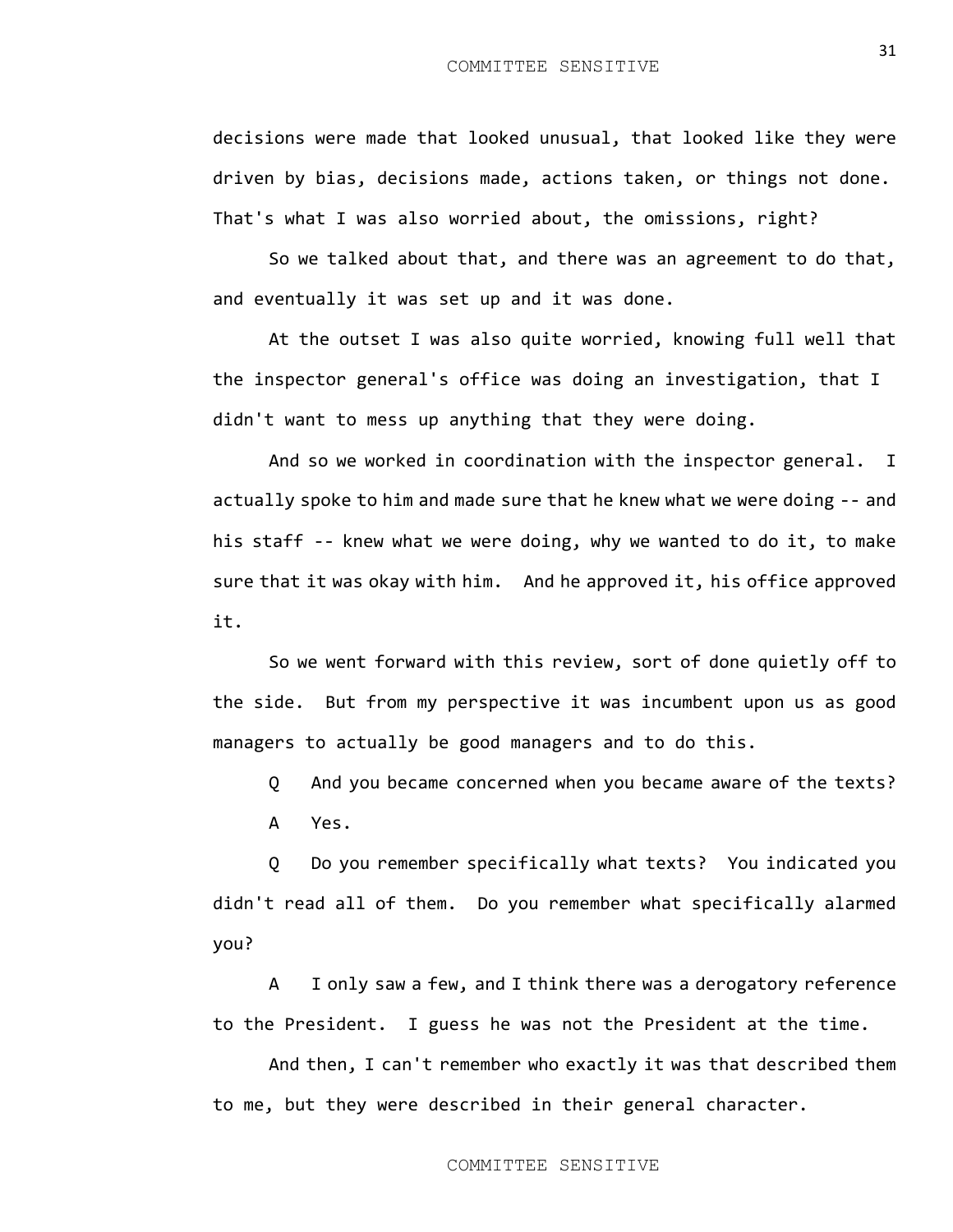So I only read like a couple, literally a couple. But that was enough for me to hear, that it freaked me out. And I was worried and I thought we need to get on top of this quickly.

Mr. Breitenbach. Do you recall when you actually learned about the texts?

Mr. Baker. It was around the time when -- so there was some event when Andy McCabe was called across the street to meet with the inspector general to be told about the texts, and it was like right in that time period. It was either that day or the next day. And I was told by --

Mr. Breitenbach. Can you approximate when that might have been?

Mr. Baker. I don't remember, I'm sorry, just off the top of my head. It's when -- I believe it was more or less contemporaneous when the Bureau found out about them. So when the Bureau management found out about them, that's when I found out about them. I'm drawing a complete blank.

Mr. Jordan. Was that in summer, last summer?

Mr. Levin. Is it in the IG report?

Mr. Baker. It might be in the IG report. I'm sorry, I just can't remember like the exact date sitting here today, or even the months. But it was -- whenever Andy McCabe was called across the street, it was like that day or the next day that I found out about them.

Mr. Jordan. Can I go guys? Do you mind?

Mr. Baker, I'm Jim Jordan, Fourth District of Ohio. Thanks for being here this morning.

So let me go back to be when you -- you were general counsel up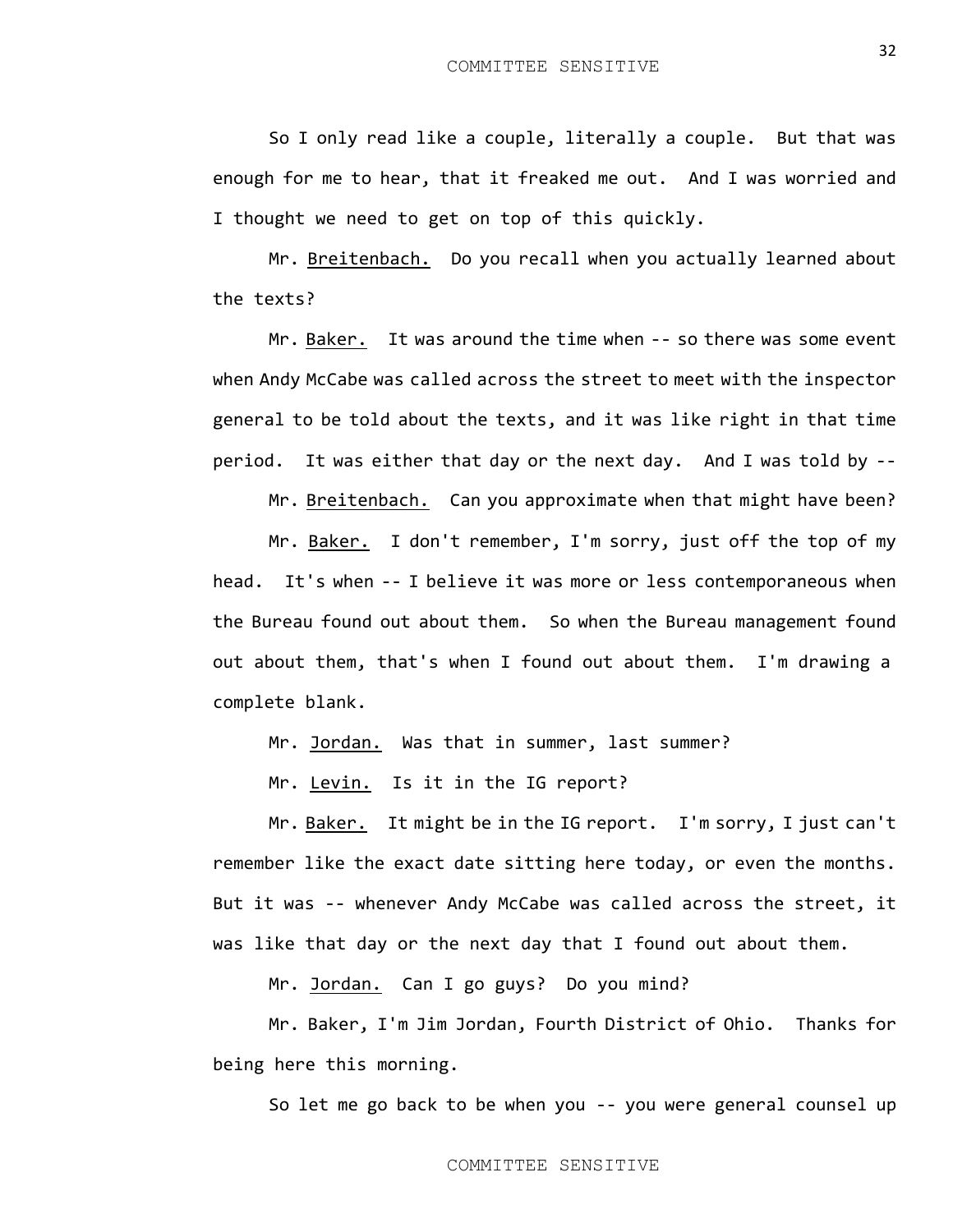until late December of last year.

Mr. Baker. Actually, it was the first week of January.

Mr. Jordan. The first week of January. Okay. And then your title became what?

Mr. Baker. Senior strategic adviser.

Mr. Jordan. And was that the position you remained in until you left the FBI in, I think, this past spring of this year?

Mr. Baker. Until May, first week of May, I think it was.

Mr. Jordan. So like May 4th, I think it was. Okay. And why did your position change?

Mr. Baker. The position changed -- I had a conversation with the Director in December and he said that he was interested in making a change. And I said, okay. And we had a conversation about what I would like to do in the Bureau, and we talked about that. And I also said that at some point in time I would likely leave the Bureau, and so he talked about putting me --

Mr. Jordan. Do you remember the date of that conversation?

Mr. Baker. It was early December, I think, of 2017.

Mr. Jordan. Okay. Early December.

So one of things that we were curious about is my understanding you accompanied Mr. McCabe when he was first deposed by House Intel in mid- to late December. A couple days later, he, Mr. McCabe, was in this very same room going through the same exercise you're going through today and you did not accompany him to that particular transcribed interview.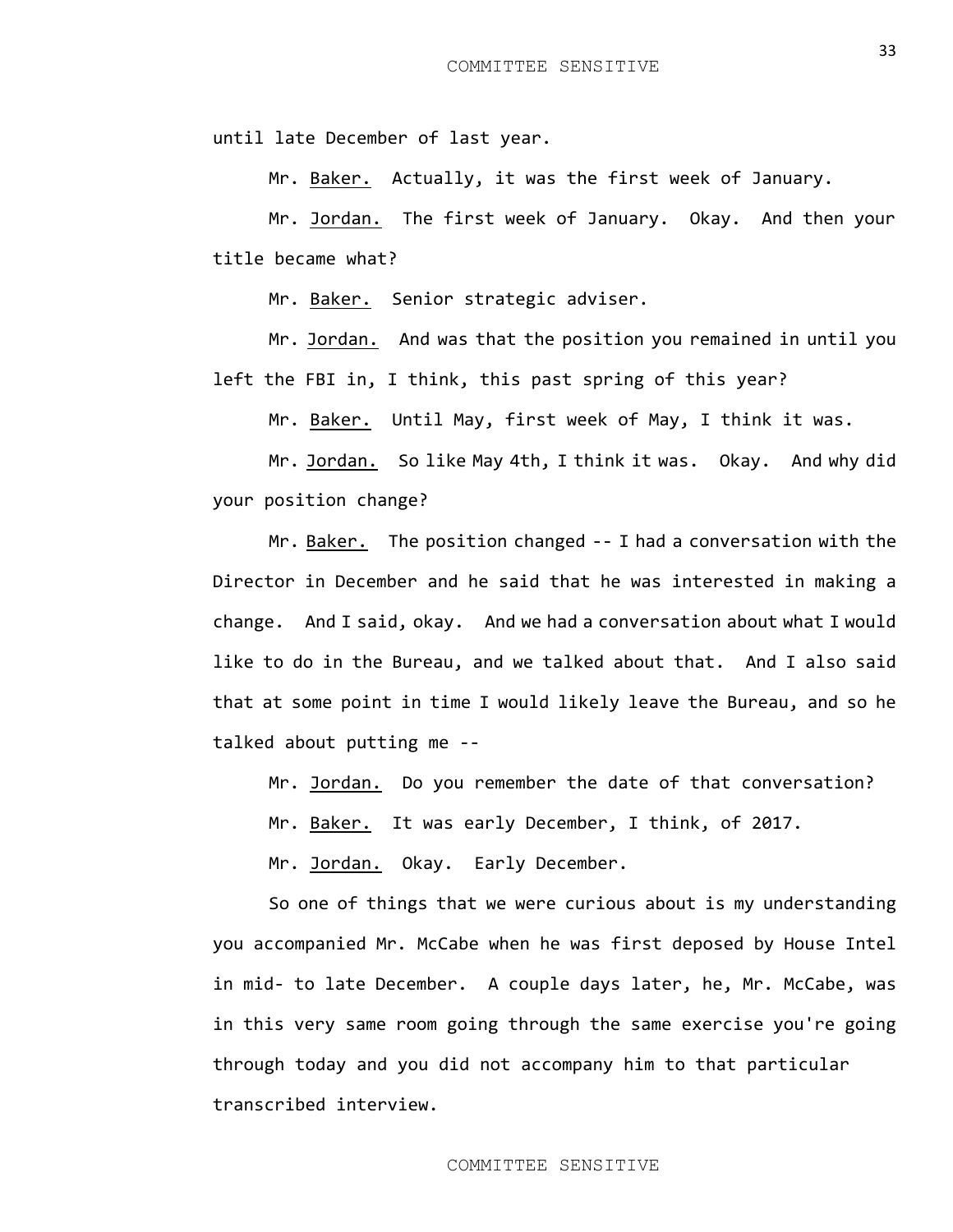Is there a reason you were at the first one and not at the second one?

Mr. Baker. The first one, which I think was in a different room than we are in today --

Mr. Jordan. It was. It was with the House Intel Committee. And then a couple of days later, maybe even the next day, I can't remember, but I believe it might have been the next day, you were not with Mr. McCabe at that particular one that we were at.

Mr. Baker. Yeah, the first one the deputy director of the FBI was going up to the Hill to testify. And I was the general counsel to the FBI, and I thought, given his rank, I should be the one that goes with him.

By the time the second one was either scheduled or whatever, I can't remember, Congressman, somebody objected. There were some complaints about me being there. And so --

Mr. Jordan. It was the very next day, I believe.

Mr. Baker. Was it the next day? So there was some -- it was maybe that evening or in the morning, I remember having a meeting with Andy and some others in his office and there was some level of complaints, I don't remember specifically by who, and we just decided: No, Jim, just don't go. You skip this one. I can't remember. We may have sent Trisha Anderson, I don't remember, but --

Mr. Jordan. Who made that decision for you not to come? Mr. Baker. I'm sorry?

Mr. Jordan. Who made that decision for you not to come?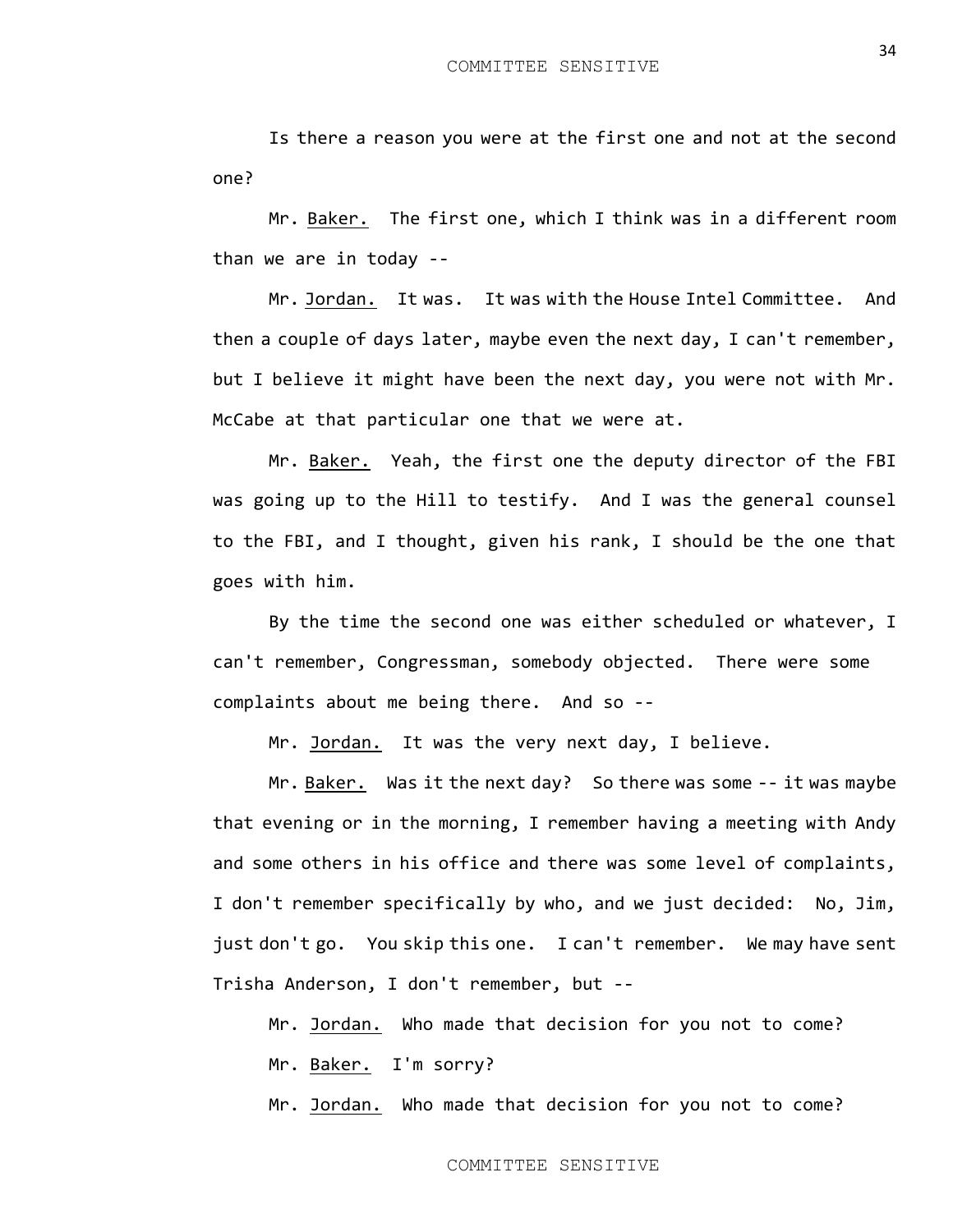Mr. Baker. I would say it was Andy.

Mr. Jordan. Andy --

Mr. Baker. Andy McCabe, yeah.

Mr. Jordan. Yeah. So the guy you were sort of representing and helping in that was the guy who told you not to come?

Mr. Baker. Yes.

Mr. Jordan. Okay. I'm going to move to another subject here.

Tell me about your relationship with David Corn.

Mr. Baker. David Corn?

Mr. Jordan. Yeah.

Mr. Baker. David is a friend of mine.

Mr. Jordan. Tell me about that. A close friend? Long-time friend?

Mr. Baker. Long-time friend.

Mr. Jordan. Long-time friend. When did you first meet Mr. Corn?

Mr. Baker. I don't specifically remember. A long time ago, though.

Mr. Jordan. Years ago?

Mr. Baker. Years and years and years ago, yeah. Our kids carpooled together. We carpooled with them when our kids were little.

Mr. Jordan. You live in the same neighborhood?

Mr. Baker. Live in the same city, yeah.

Mr. Jordan. Okay. All right. How often do you talk with Mr. Corn?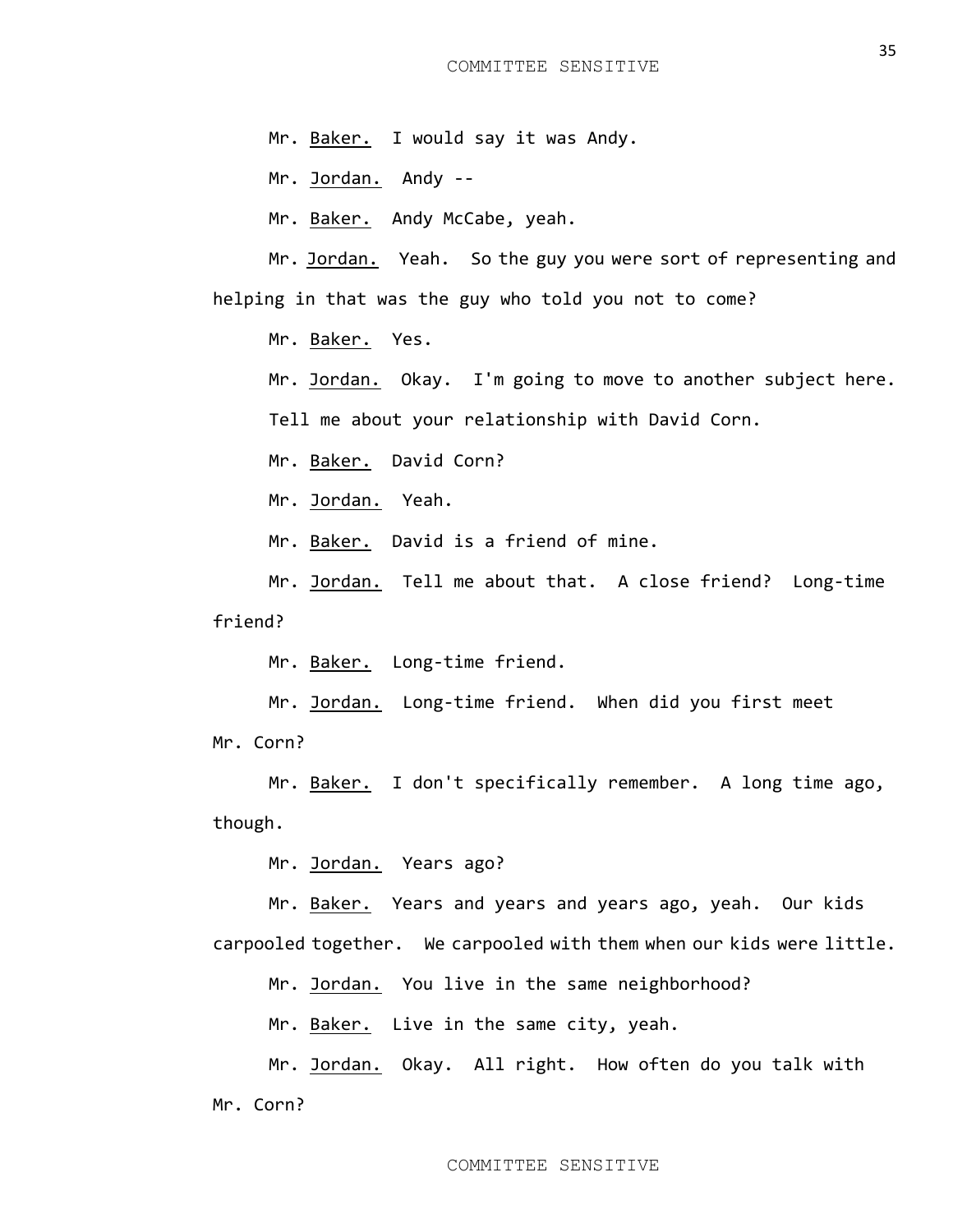Mr. Baker. Every few months or so.

Mr. Jordan. How about in -- I think you probably know where I'm headed -- how about leading up to just prior to the election of -- Presidential election of 2016, how many times did you talk with David Corn in the weeks and months prior to election day?

Mr. Baker. I don't remember.

Mr. Jordan. Is it fair to say you did?

Mr. Baker. Yes, I did, but I just don't remember how many.

Mr. Jordan. And did -- so did you talk to Mr. Corn about anything that the FBI was working on, specifically the now infamous Steele dossier?

Mr. Levin. One second.

[Discussion off the record.]

Mr. Levin. I'm sorry, I'm going to cut -- not let him answer these questions right now. You may or may not know, he's been the subject of a leak investigation which is still -- a criminal leak investigation that's still active at the Justice Department. So I am cutting off --

Mr. Jordan. Can you speak more in the mike there?

Mr. Levin. I'm sorry. I'm cutting off any discussion about conversations with reporters.

Mr. Jordan. Based on --

Mr. Meadows. You're saying he's under criminal investigation? That's why you're not letting him answer?

Mr. Levin. Yes.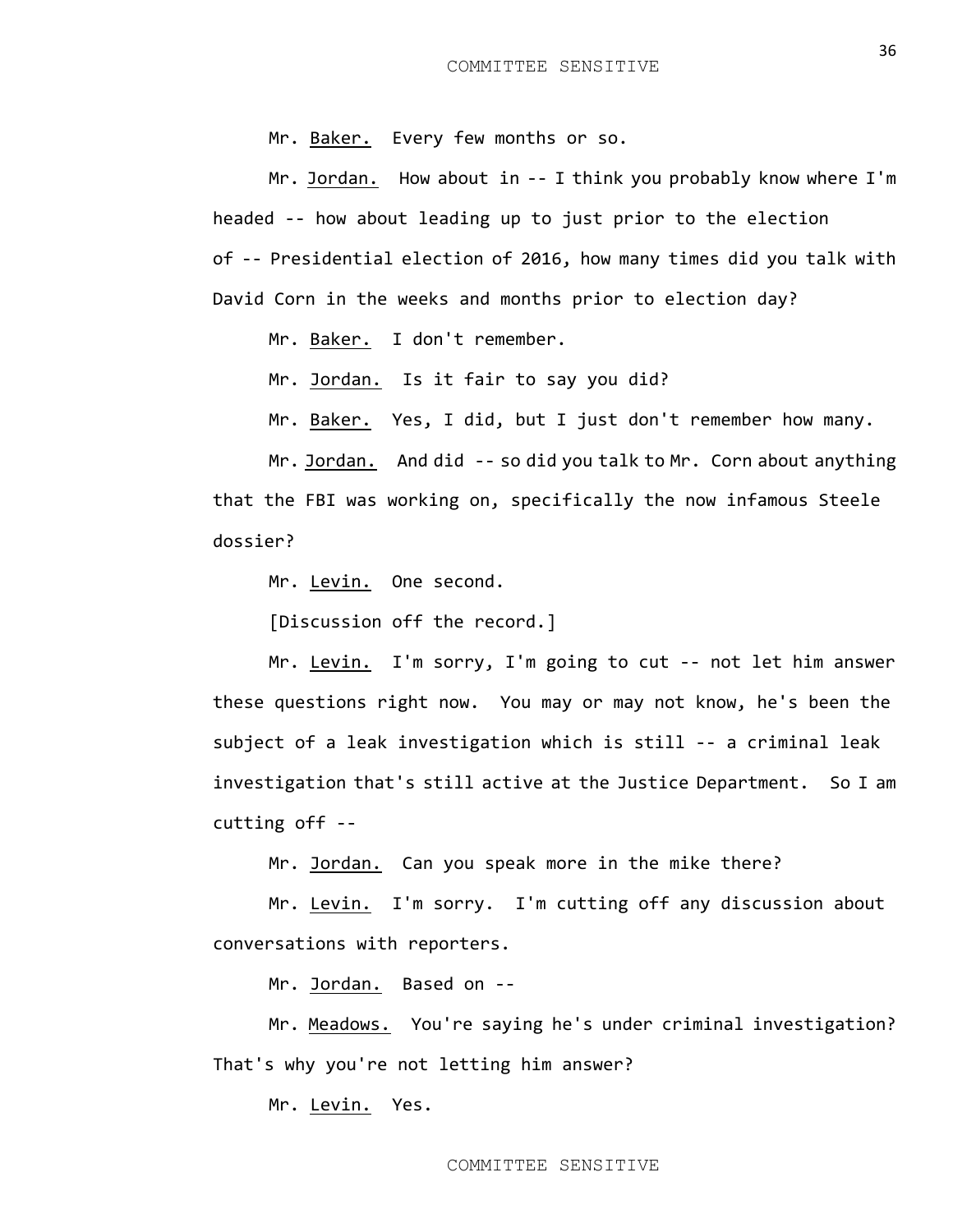Mr. Meadows. And so you're saying that you're going to take the Fifth.

Mr. Levin. No, I'm saying I'm not letting him answer the questions. This is a voluntary --

Mr. Meadows. That's not the prerogative.

Mr. Levin. Well, it's a voluntary interview now, so it is.

Mr. Meadows. So what you're saying is in order to answer Mr. Jordan's questions he's going to have to be subpoenaed?

Mr. Levin. I'm saying I'm not going to let him answer the question now. If you choose to subpoena him, that's obviously your right.

Mr. Jordan. Just to clarify for us, you're, counsel, advising Mr. Baker not to answer that question because of -- not because of it's classified, not because of any classification concerns, but because there is an ongoing investigation by whom?

Mr. Levin. The Justice Department.

Mr. Jordan. I mean, is the inspector general looking at this or is this --

Mr. Levin. No, it's Mr. John Durham, a prosecutor.

Mr. Jordan. Mr. Huber.

Mr. Levin. Durham, Durham.

Mr. Jordan. Oh. Say it again.

Mr. Levin. John Durham.

Mr. Jordan. All right.

Did you talk to Mr. Corn prior to the election about anything,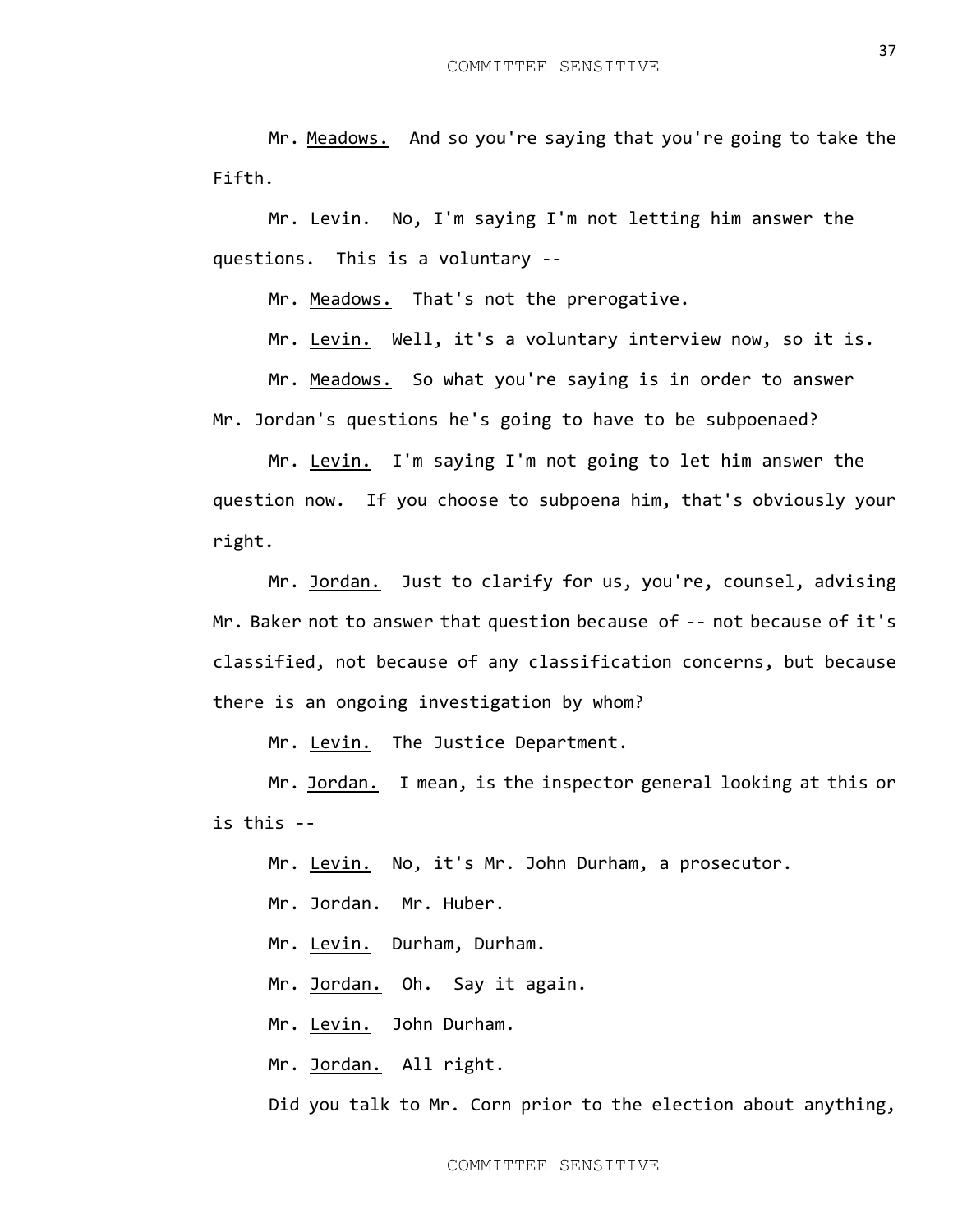anything related to FBI matters? Not -- so we're not going to ask about the Steele dossier. Anything about FBI business, FBI matters?

Mr. Baker. Yes.

Mr. Jordan. Yes. And do you know -- can you give me some dates or the number of times that you talked to Mr. Corn about FBI matters leading up to the 2016 Presidential election?

Mr. Baker. I don't remember, Congressman.

Mr. Jordan. Several times a week, several times a day?

Mr. Baker. Can I just consult with him for 1 second?

[Discussion off the record.]

Mr. Baker. If I could just focus. So what I remember most clearly is that at some point in time David had part of what is now referred to as the Steele dossier and he talked to me about that and wanted to provide that to the FBI.

And so, even though he was my friend, I was also an FBI official. He knew that. And so he wanted to somehow get that into the hands of the FBI because --

Mr. Jordan. David Corn wanted to give the FBI parts of the dossier?

Mr. Baker. That's correct. That's what he told me.

Mr. Jordan. Do you know where Mr. Corn got the dossier? Did he tell you that?

Mr. Baker. Sitting here today, I don't remember that. I know that I was interviewed by the FBI about this and there was a 302. I've never read the 302, but I understand there was a 302.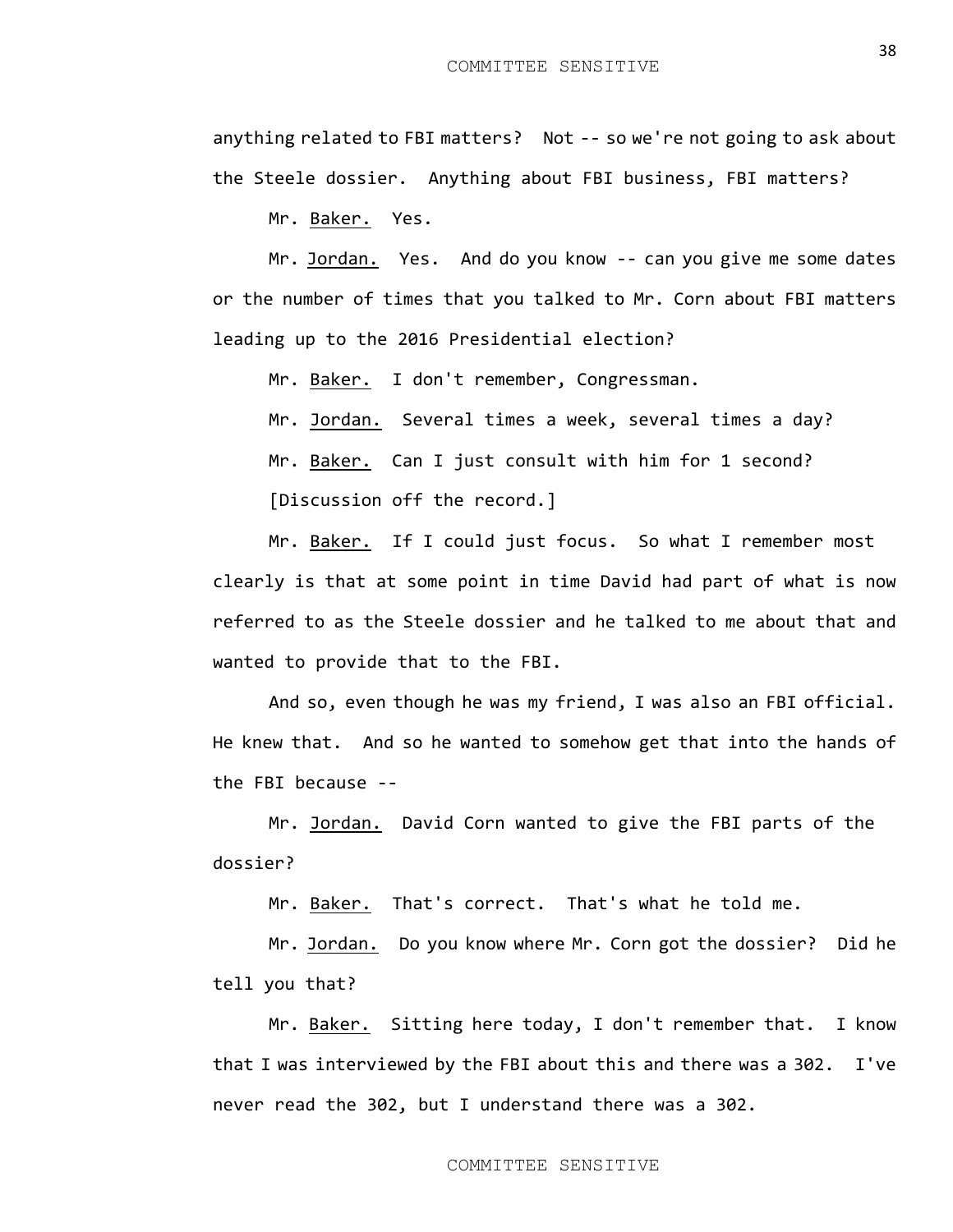And to the best of my recollection I told the -- whatever I knew at the time, which was closer in time to the event, I told the FBI at that point in time.

So in terms of how David got it, I don't specifically remember --

Mr. Jordan. But you think it's recorded in the 302? You think you told them then, but you don't remember now?

Mr. Baker. I don't remember now. I just don't remember now how he told me that he'd got it. Because there were various copies of the dossier floating around Washington, I guess you would say, and the FBI was getting it, you know --

Mr. Jordan. There were at least three different copies, in my understanding, and they were getting it from all kinds of sources, including the author of the dossier himself; and also including Bruce Ohr.

So you definitely had conversations with David Corn prior to the elections about the dossier?

Mr. Baker. I believe that's correct. I don't remember specifically the date of these conversations, but I know that David was anxious to get this into the hands of FBI. And being the person at the FBI that he knew the best, he wanted to give it to me.

Mr. Jordan. Okay. And go back again, tell me exactly what the investigation -- the reason you can't answer more specific questions about the dossier is because there's an investigation, an ongoing investigation, as we speak, looking into exactly what?

Mr. Levin. And I'm sorry. I didn't say he couldn't answer any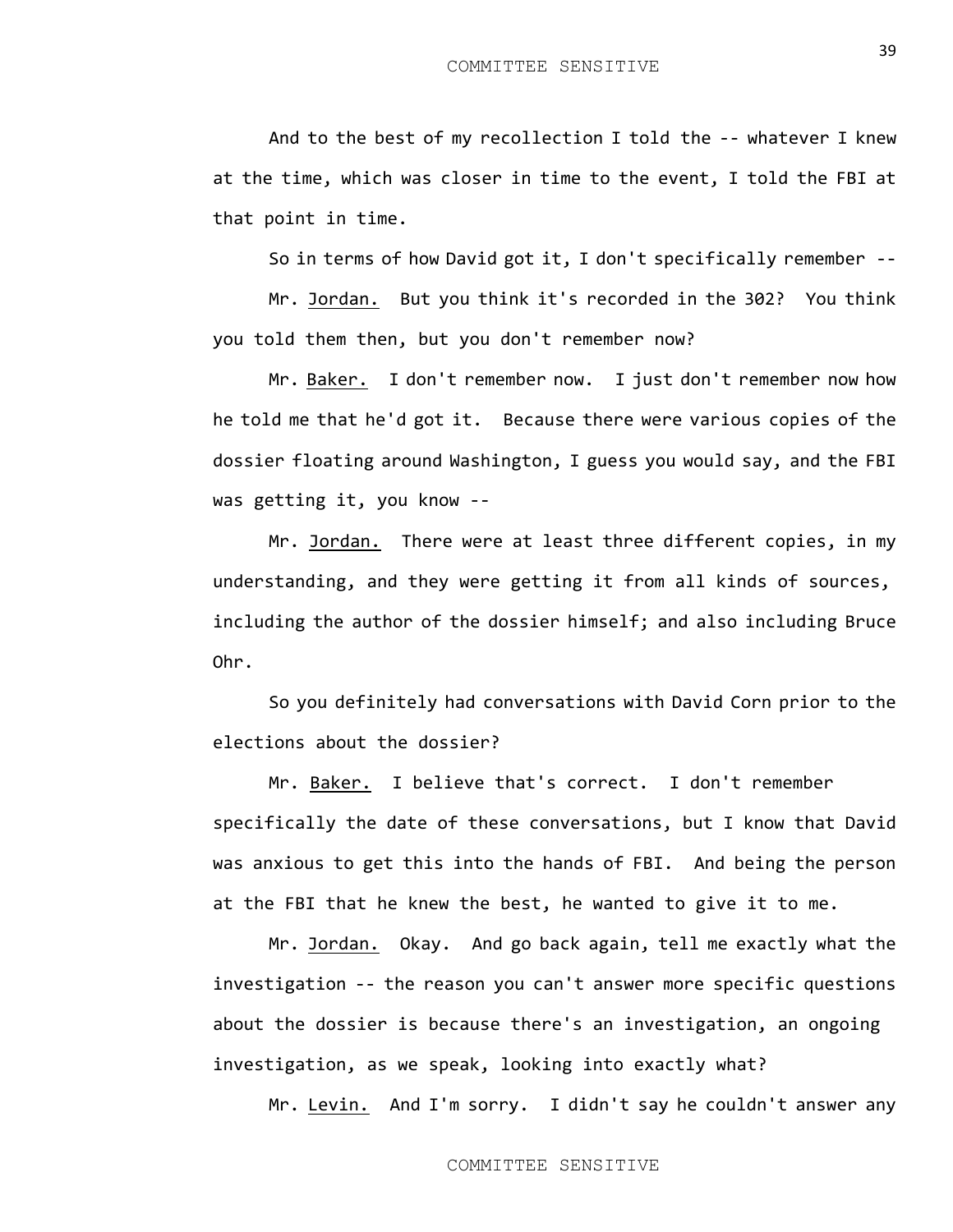questions about the dossier, and he just has answered some. I didn't want him talking about interactions with reporters because there is an ongoing leak investigation that the Department is having --

Mr. Jordan. He just talked to me about his interactions with a reporter.

Mr. Levin. Well, he's talked a little bit about it, but I don't want him talking about conversations he's had with reporters because I don't know what the questions are and I don't know what the answers are right now.

Given that there is an ongoing investigation of him for leaks which the Department has not closed, I'm not comfortable letting him answer questions.

So in terms of getting stuff from Mr. Corn, he told you what he remembers about it.

Mr. Jordan. So he talk to me only about what Mr. Corn may have gave him via information or actual documents or recordings or anything else, but he's not allowed to talk to me about information he may have given to Mr. Corn himself?

Mr. Levin. That's right. As a general matter, that's right. I mean, if you want to ask specific questions we can figure it out.

But as a general matter I'm not comfortable having him talk about things he has said to reporters while the Department still has an ongoing investigation.

Mr. Jordan. Mr. Baker, did you know about the dossier prior to Mr. Corn telling you he wanted to give the dossier to the FBI?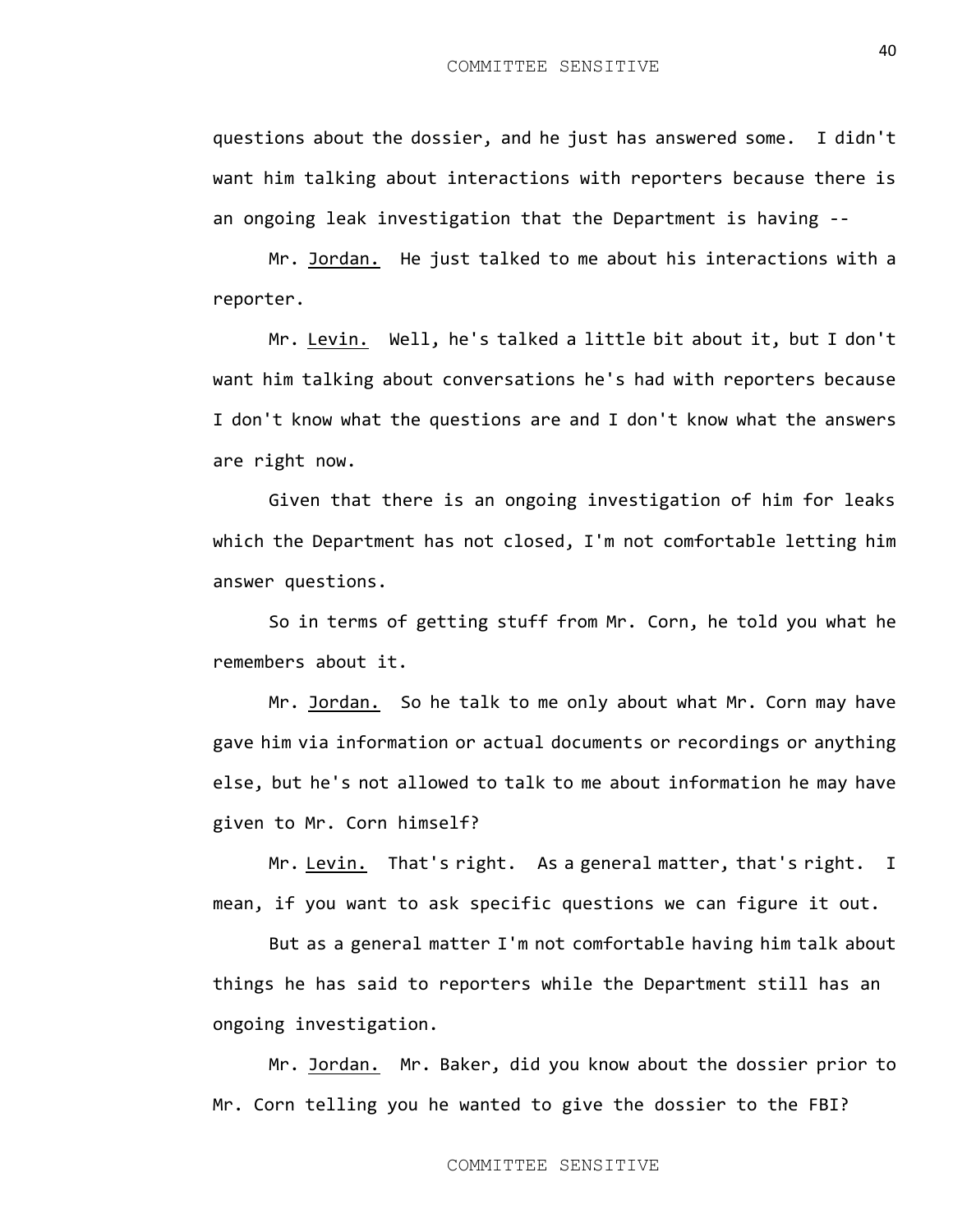Mr. Baker. Yes.

Mr. Jordan. You knew about it?

Mr. Baker. Yes.

Mr. Jordan. Had you read it, the installments or sections or all

of it that you had -- that the FBI had in their possession?

Mr. Baker. I know that I read some version of it. I can't recall if I read every single piece that we got from all the difference sources.

Mr. Jordan. Uh-huh.

Mr. Baker. But I know that at some point in time I read a significant portion of the dossier.

Mr. Jordan. Some point in time prior to the election?

Mr. Baker. I would think so, yes.

Mr. Jordan. So you knew about the dossier prior to the election and you had reviewed it prior to the election. And also prior to the election Mr. Corn had a copy of the dossier and was talking to you about giving that to you so the FBI would have it. Is that all right? I mean all accurate.

Mr. Baker. My recollection is that he had part of the dossier, that we had other parts already, and that we got still other parts from other people, and that -- and nevertheless some of the parts that David Corn gave us were parts that we did not have from another source?

Mr. Jordan. Yeah. And you understand that Mr. Corn was the first guy to actually write in a public way about the dossier?

Mr. Baker. I have heard about that, yes?

Mr. Jordan. Okay.

COMMITTEE SENSITIVE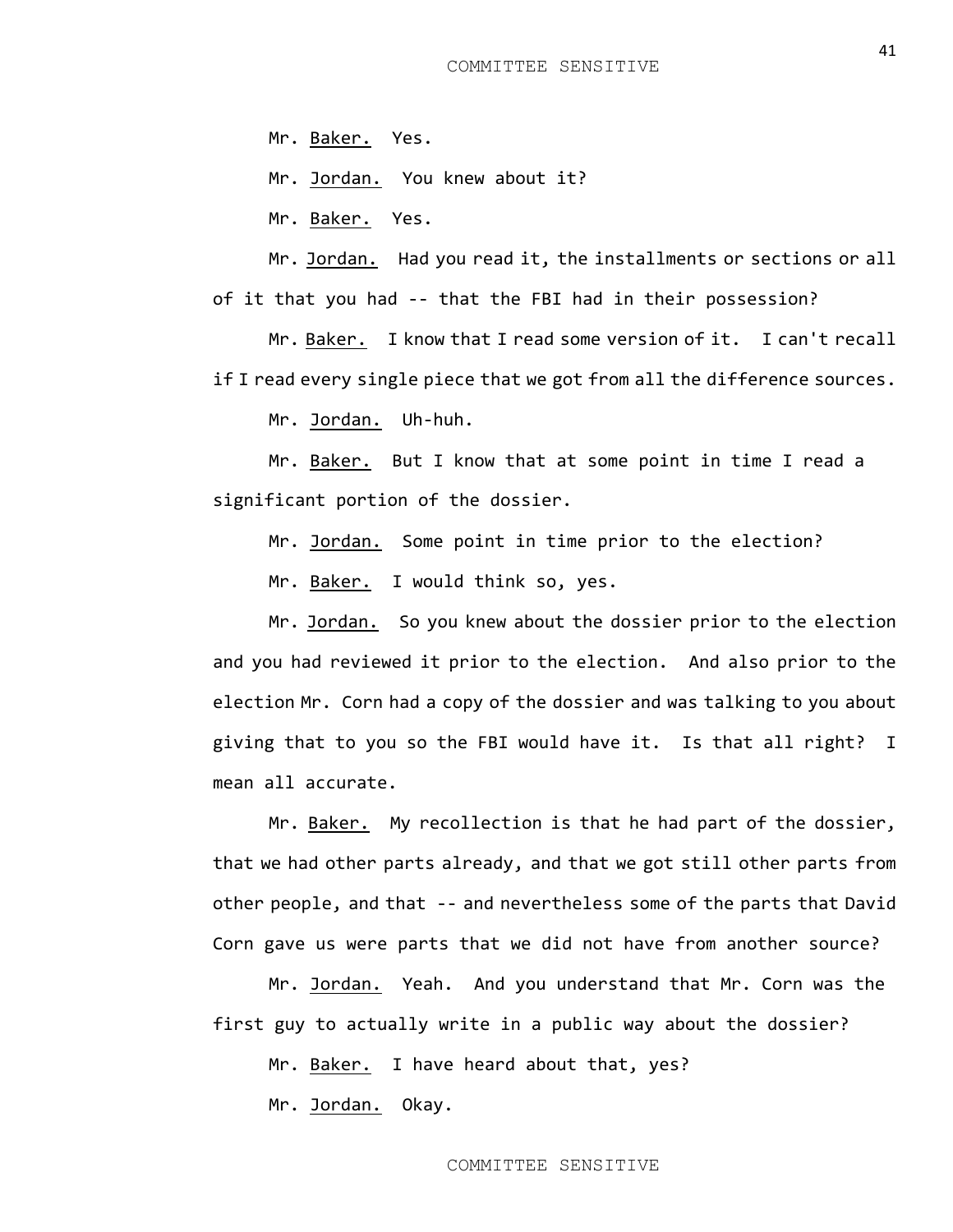Mark, do you have any more questions on this section?

Mr. Meadows. So let me be clear. He wanted the FBI to have the dossier, David Corn did?

Mr. Baker. Yes, he told me that he had a piece of --

Mr. Meadows. So did he give you the dossier? Because obviously you got parts of the dossier from David Corn. So did he give that to you? Were you the intermediary?

Mr. Baker. He gave it to me, and then I immediately gave it to -- I think it was Bill Priestap, who was the head of our Counterintelligence Division?

Mr. Meadows. And when he gave it to you did you read it?

Mr. Baker. I don't think so. Not his part, no.

Mr. Meadows. So you lacked the curiosity to read something that significant? That seems strange. I mean, I would probably have read it.

Mr. Baker. I was very uncomfortable handling evidence, and I really wanted to --

Mr. Meadows. Well, and I guess that gets to -- theoretically, so we don't get into an issue here, theoretically, is it appropriate for SES-level employees, specifically those in the general counsel's office or the like, to have ongoing conversations with members of the media, whether it's David Corn or anyone else? Is that --

Mr. Levin. I'm not --

Mr. Meadows. And that's a theoretical question. I didn't say he was doing it. I'm just saying, theoretically, is that something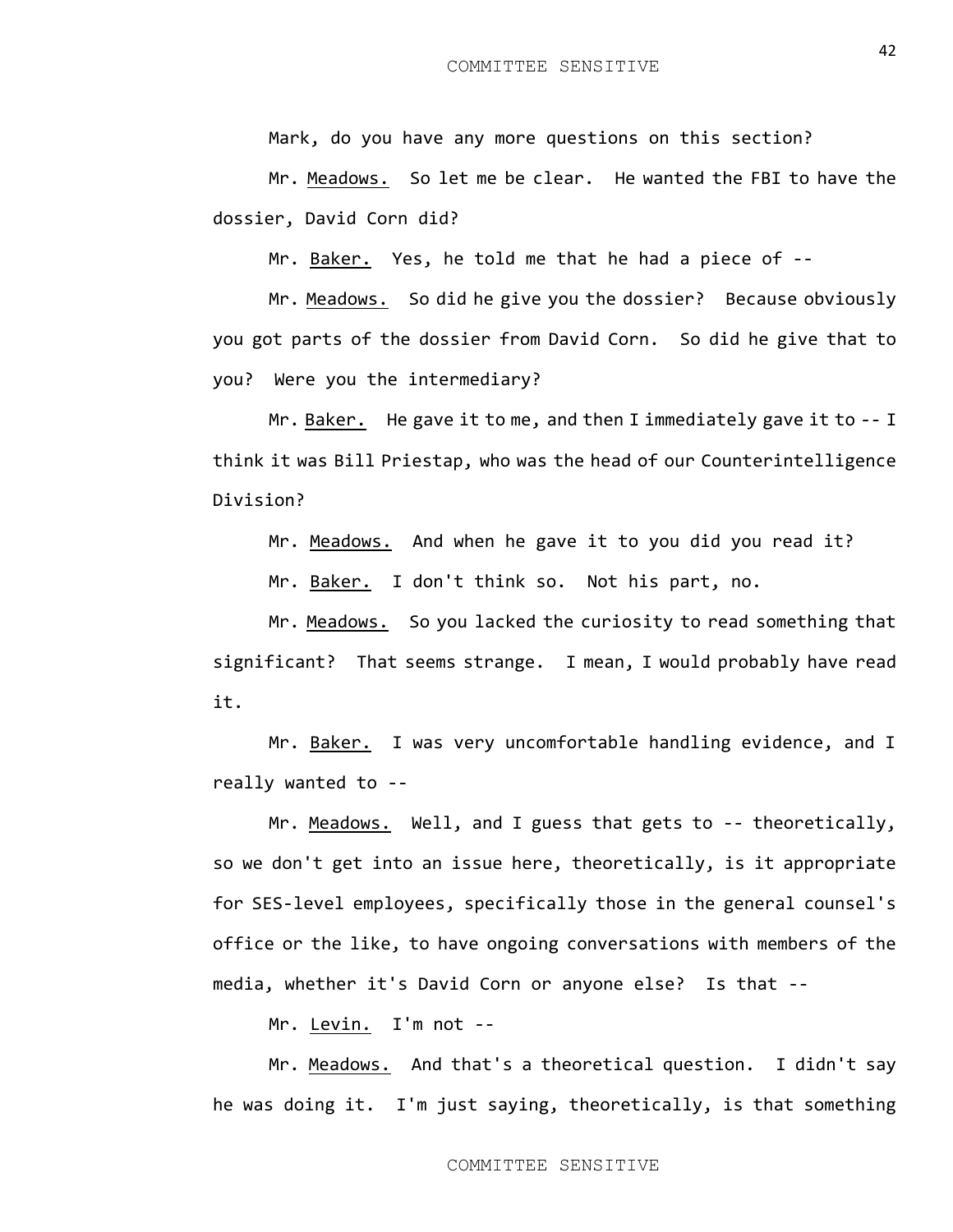that's approved by the FBI on a regular basis where you have ongoing conversation with the media?

Mr. Levin. And I'm not going to allow him to answer that question, sir.

Mr. Breitenbach. Actually, let's just not say even theoretically. Is it approved practice for attorneys within the general counsel's office to speak with the press?

Mr. Levin. I'm not going to let him answer that question.

Mr. Meadows. Well, let me go a different direction then in following up on Mr. Jordan.

Is it normal practice for the general counsel to talk to confidential human sources?

Mr. Baker. Is it normal practice? No, it's not normal practice.

Mr. Meadows. Did you talk to confidential human sources?

Mr. Baker. There is another occasion that I can think of where somebody brought material to me, based on a preexisting relationship. They gave the material to me. Same situation. I was quite concerned about it. I gave it to the investigator --

Mr. Meadows. And who was that?

Mr. Baker. Who was that?

Mr. Meadows. Yeah.

Mr. Baker. Michael Sussman.

Mr. Meadows. And why did they seek Jim Baker, the general counsel, out for the intermediary? When they had multiple contacts other than you, why would -- did you have a personal relationship with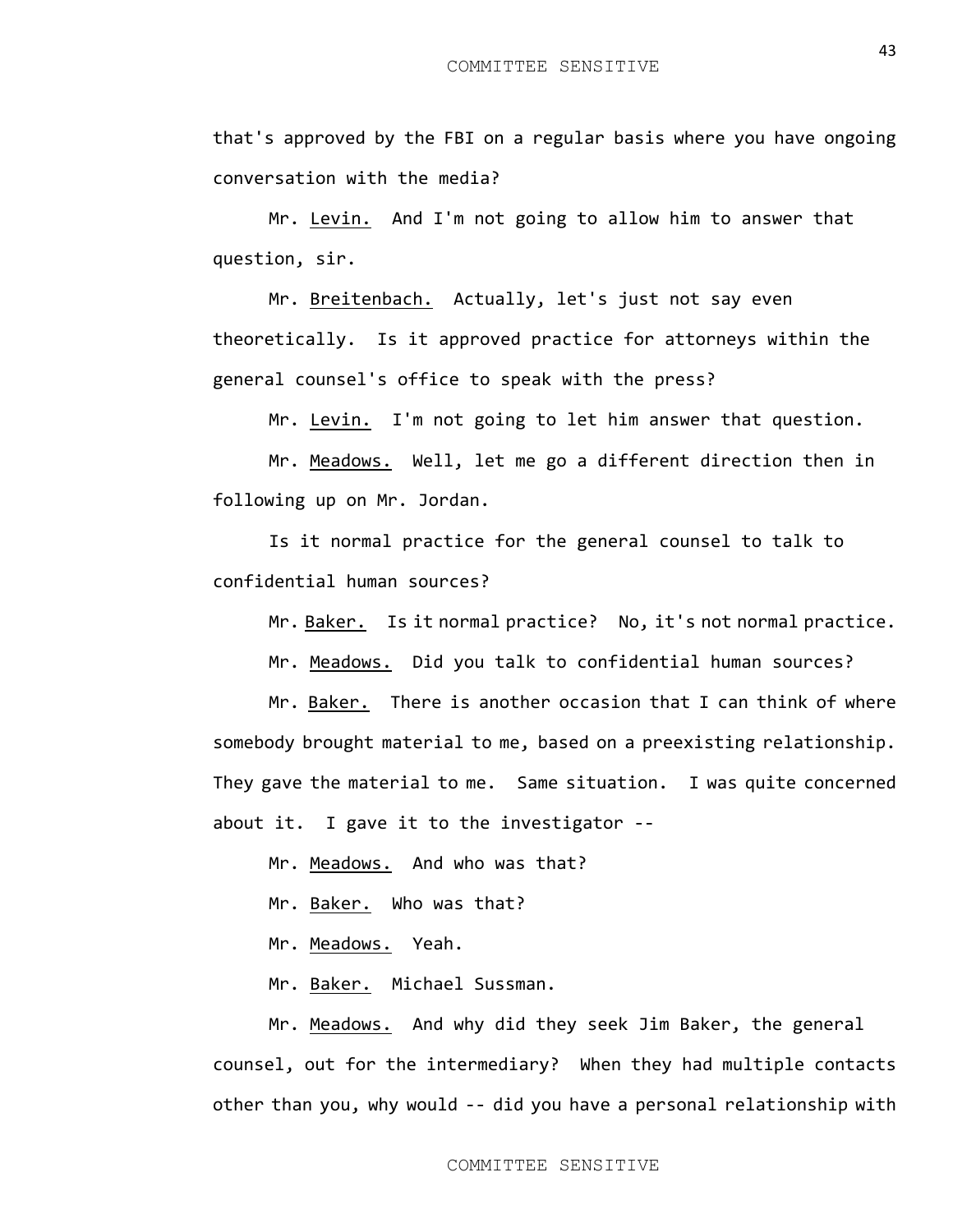him, like you did with David Corn?

Mr. Baker. I had a personal relationship with Michael, and you'd have to ask him why he decided to pick me.

Mr. Jordan. Is Michael a member of the media?

Mr. Baker. I'm sorry. Say that again.

Mr. Jordan. Who is Michael Sussman?

Mr. Baker. He's an attorney in D.C.

Mr. Meadows. And who does he work for?

Mr. Baker. He works for Perkins Coie, a law firm.

Mr. Meadows. And so what you're saying is you were the intermediary between Perkins Coie and the FBI because of your personal relationship with that attorney?

Mr. Baker. I believe so. You'd have to ask Michael why he came to me.

Mr. Meadows. I get that. And so why would an attorney have this evidence at Perkins Coie?

Mr. Baker. He told -- he said that there had been -- I'm not sure exactly how they originally learned about that information, but what he told me was that there were cyber --

Mr. Meadows. I mean, is he a normal intel operative? How would he have come by this?

Mr. Baker. He told me that he had cyber experts that had obtained some information that they thought they should get into the hands of the FBI.

Mr. Meadows. So he -- go ahead.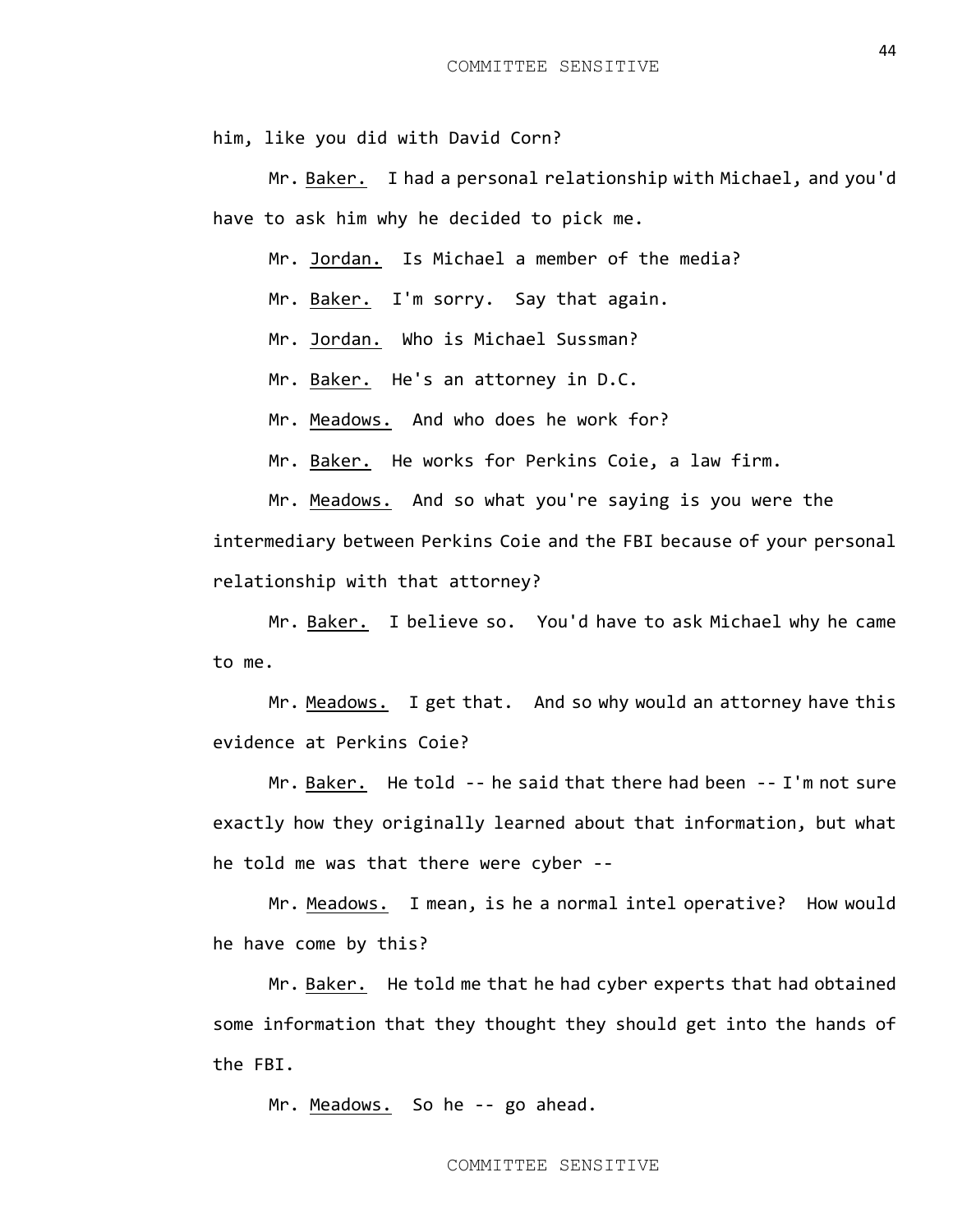Mr. Jordan. What was the information? Was it the dossier as well or something different?

Mr. Baker. No, no, it was not the dossier. It was another -- it was another matter. I mean, I don't know if I can talk about it. But I don't know what the Bureau wants to do. But it's another matter.

Ms.

Mr. Baker. I'll just stop.

Ms. Can we confer, just to be clear?

[Discussion off the record.]

Mr. Jordan. Mr. Baker?

Mr. Baker. Yes, sir.

Mr. Jordan. You were telling us that Mr. Sussman handed you some information or gave you some information that you then took to the FBI. What was that information?

Mr. Baker. It's unrelated to the dossier, it's another investigative matter.

Mr. Jordan. Unrelated to the dossier, but is it related to the Trump-Russia matter?

Mr. Baker. I'm going to defer to the FBI on that one.

Ms. Congressman, any questions that relate to any information or evidence that impacts the Russia investigation will be an area that we will not allow the witness to answer because --

Mr. Jordan. I'm just asking if it deals with that. I'm not asking you to tell me specifically it is. Obviously, you're not going to do that. He's told me it doesn't deal directly with the dossier.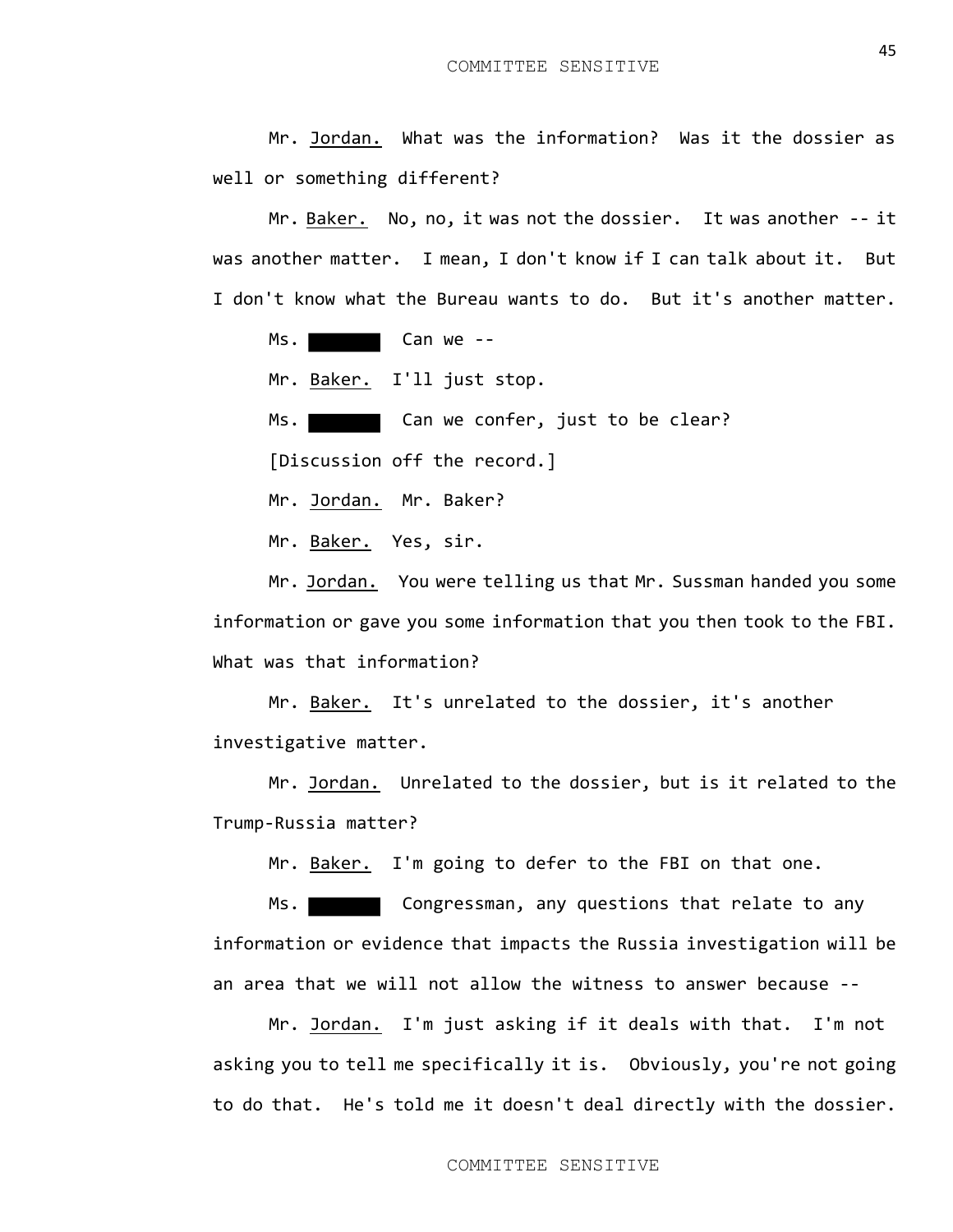Does it deal with something else related to the Russia investigation?

Ms. I will let him answer that question, but not go into anything related to what that information may be.

Mr. Baker. Yes.

Mr. Jordan. So the Perkins Coie directly -- a lawyer with Perkins Coie directly hands you information dealing with the Russia investigation, not with the dossier but with the Russia investigation, and this is Michael Sussman, who is the lawyer for the Democrat National Committee and Secretary Clinton's Presidential campaign, he's giving you information.

When did this take place again?

Mr. Baker. I can't remember specifically. Again, I believe there's a -- I referred this to the investigators, and I believe they made a record of it and put the -- there's evidence -- you know, they took information. There is an evidence record of what it is. I can't specifically remember when it was.

Mr. Jordan. Before the election or after the election?

Mr. Baker. I think it was before.

Mr. Jordan. You think it was before?

Mr. Baker. Yes, sir.

Mr. Jordan. So about the same timeframe. Are we talking October 2016? September 2016?

Mr. Baker. No, it was sometime earlier than that. I don't specifically remember. It was earlier than the David Corn conversation.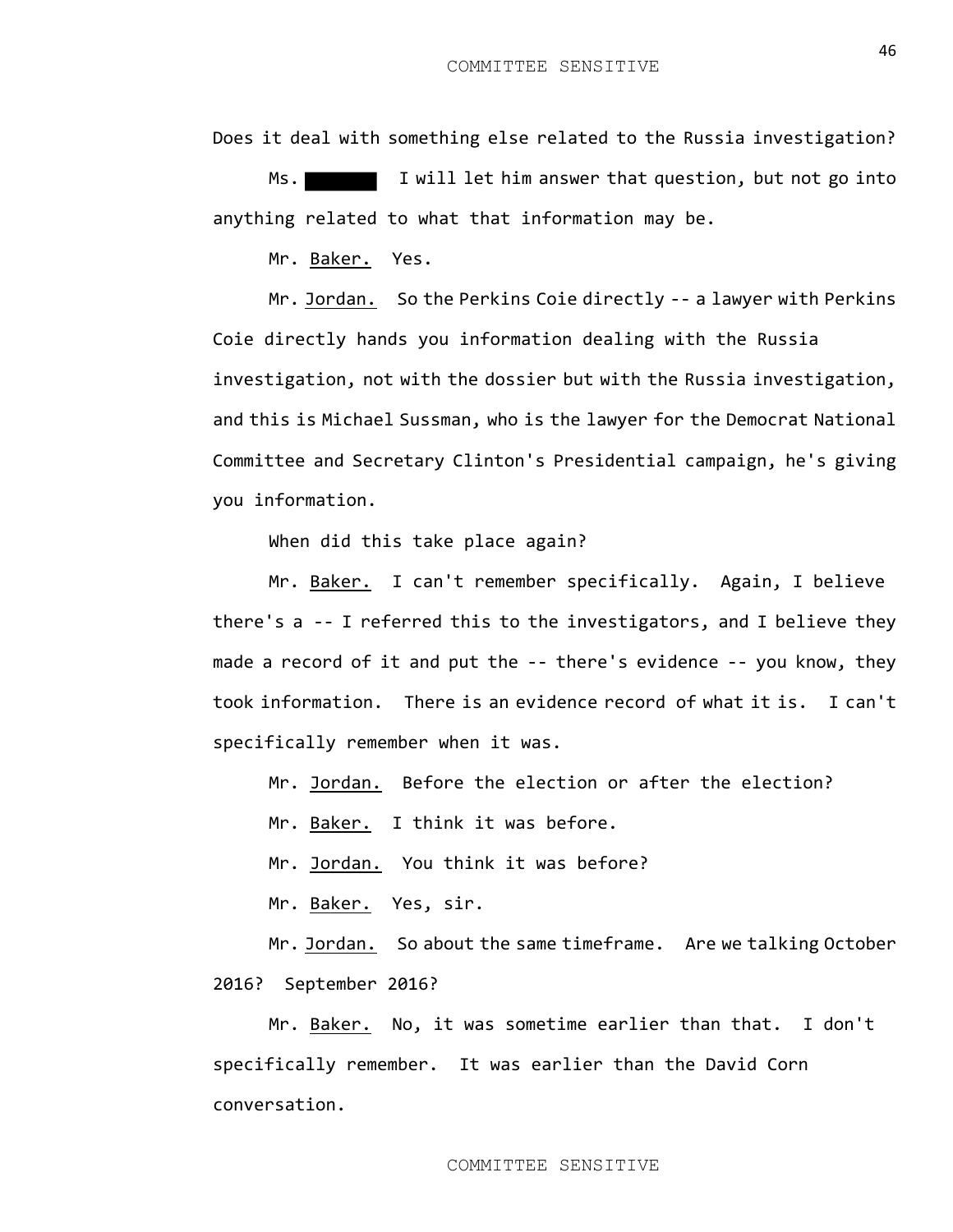Mr. Jordan. Was it between July 31st, 2016, and election day 2016?

Mr. Baker. I don't specifically remember. It could have been.

Mr. Meadows. You don't specifically remember. But obviously July 31st is a date that you know very well in terms of what happened on that particular date.

So was it before that date or after? Not specific. I mean, had you opened up the investigation or not when you got that information?

Mr. Baker. So I apologize, I, sitting here today, I don't specifically remember the --

Mr. Meadows. So do you have a calendar that would indicate this? Mr. Baker. When Sussman came in? Probably.

Mr. Meadows. Can you get that to us? We need the time.

And, counselor, if you're going to go there, I would encourage you to get Dana Boente. Because, listen, we've gone through this before. We need timeframes. We need to understand it.

And this is a reasonable request of when this particular attorney obtained information from a contact that was actually the attorney for the Democrat National Committee. It is a critical timeframe. Was it a predicate or not to the investigation?

Ms. Congressman Meadows, what I was going to say was we will look to see if there is a calendar. But if it is involved in any way as evidence with the special counsel investigation, you're right, Dana or the DAG will have to make that decision. But we will look to see if we have that.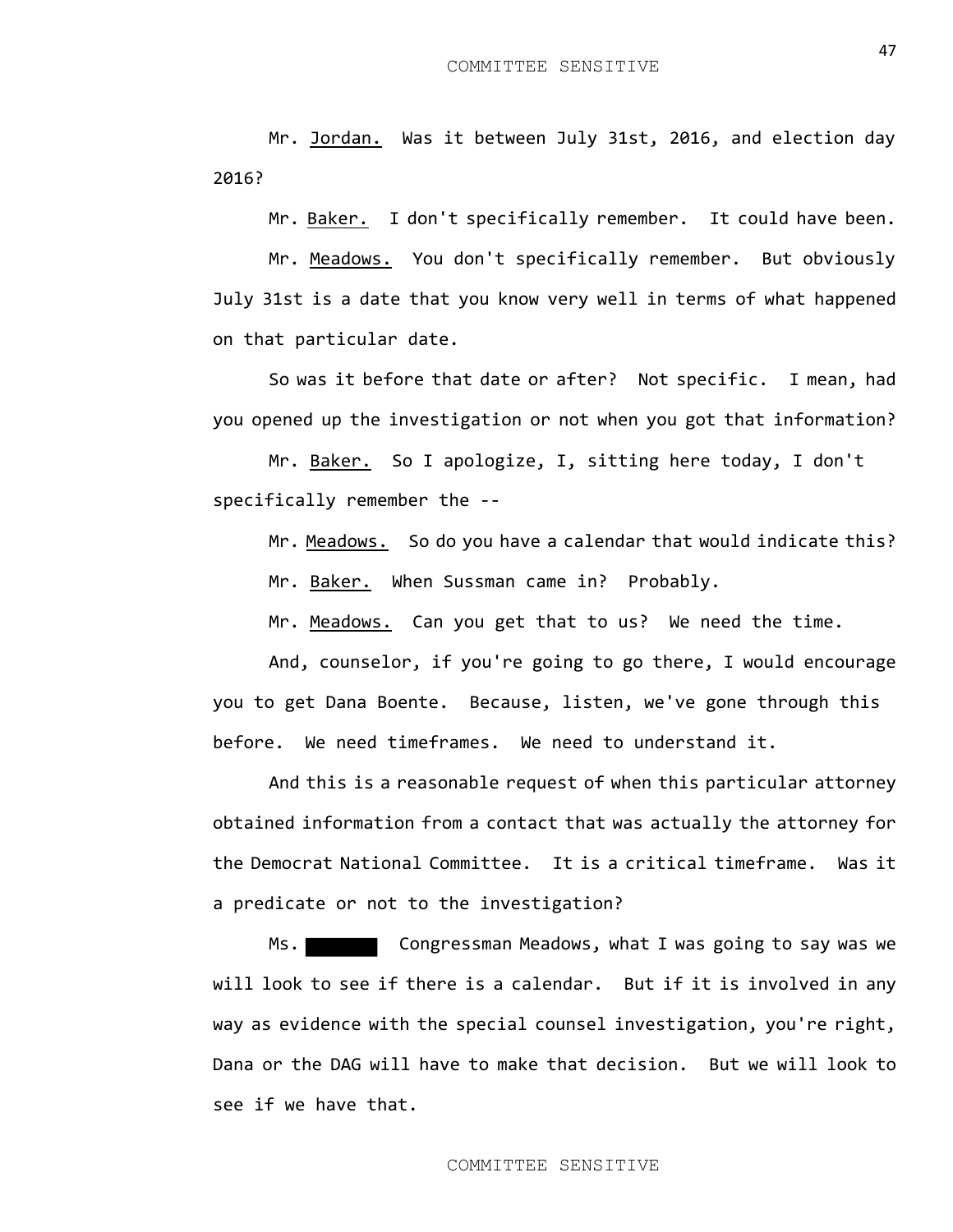Mr. Meadows. And so we will get one of two things. We will either get a calendar, if it exists, of this day.

Ms.

Mr. Meadows. Or we will get some kind of written response from the DAG on why we can't have this. Is this correct?

Mr. That's correct.

Mr. Jordan. Mr. Baker, is it fair to say that any materials passed by the FBI general counsel automatically have a reliability and a level of credibility attached to them? You're the FBI's general counsel, if you're getting information from an outside source and passing it, on that means something.

Mr. Baker. I suppose so, Congressman.

Mr. Jordan. And people are going to take seriously when the FBI general counsel has some source giving them information related to a pretty darn important investigation, they're going to take that pretty seriously and follow up on it.

Mr. Baker. Within the organization, the Bureau?

Mr. Jordan. Yes.

Mr. Baker. Yes, I would say so.

Mr. Jordan. Okay. Is anyone else giving you information? So we know about Mr. Corn giving you some of the dossier. We know about Mr. Sussman giving you material not directly related to the dossier, but related to the Russia investigation. Anyone else give you information in the course of the Russia investigation?

Mr. Baker. I don't specifically recall sitting here today.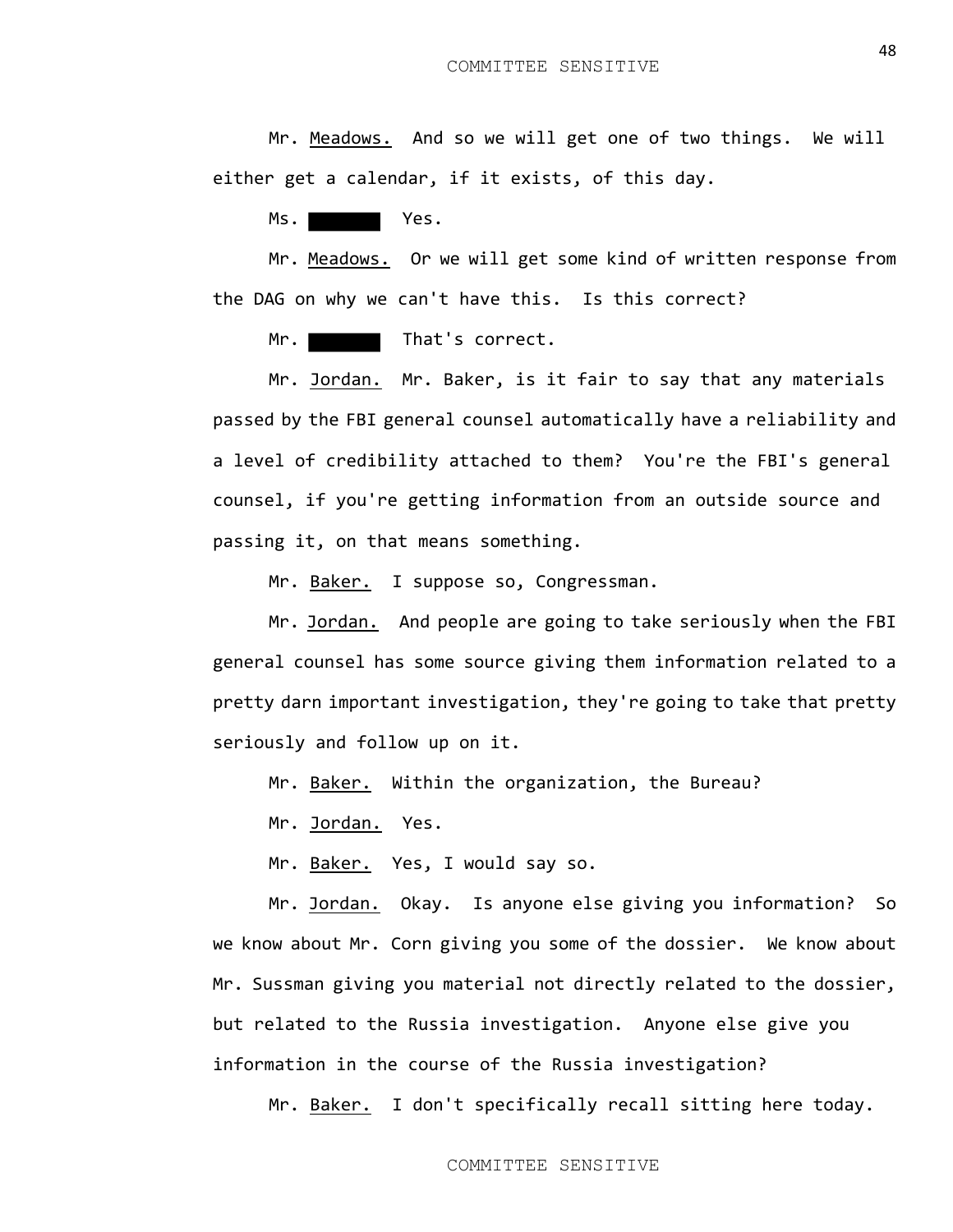Mr. Jordan. No one else?

Mr. Baker. Not that I can recall.

Mr. Jordan. Okay.

You have anything more on this, Mark?

BY MR. BREITENBACH:

Q Sir, you had mentioned that there was a 302 that you know to exist with regard to an interview that the FBI conducted with you?

A With respect to David Corn. That I'm fairly confident about. I can't remember if they did a 302 on the Sussman thing because they may have just recorded it, put the material into evidence, and have records with respect to that. He gave me material and that was put into evidence.

Q Do you recall the reason why the FBI was asking you any questions at all in the first place? Did they articulate what their investigation was about?

A I knew what the investigation was about, sure.

Q And what was the investigation?

A What did I just say, Russia, I think? Yeah.

Q With regard to the 302 that they are interviewing you, are they interviewing you based off of the general Russia case or is this a separate case?

A A person gave me what I believed to be evidence. I provided that to the FBI. So the FBI wanted to have a record of the chain of custody of how that material came to the FBI so that it would be clear down the road where the evidence came from.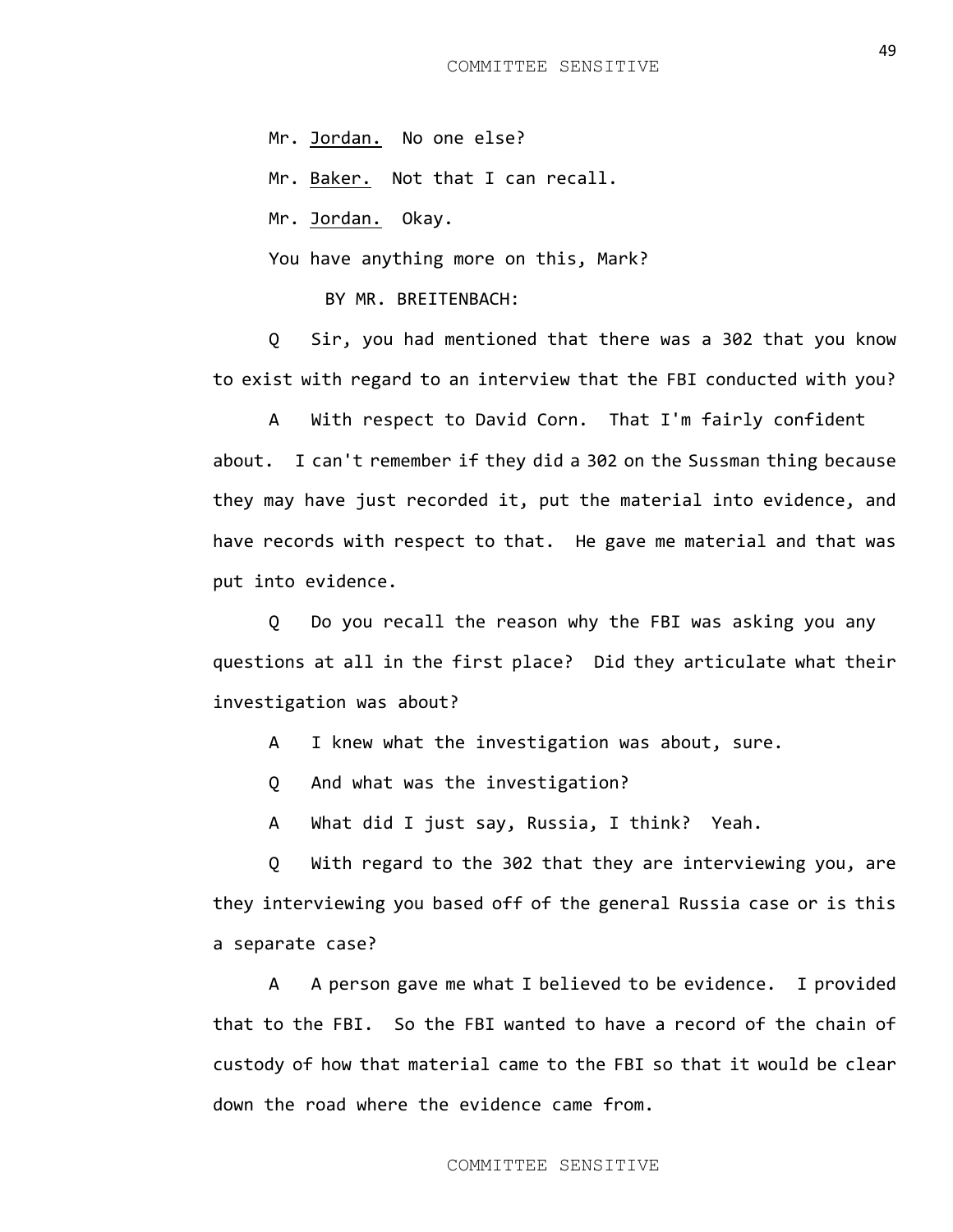Mr. Jordan. Mr. Baker, was this the first time you had ever had this arrangement? Was this the first time Mr. Sussman ever gave you information that you passed on to proper people at the FBI?

Mr. Baker. Well, he had litigated against the FBI, so I had had conversations with him about that.

Mr. Jordan. I'm talking this kind of -- he's not in litigation with the FBI on this situation.

Mr. Baker. No.

Mr. Jordan. He's just giving you information because he's doing it out of the goodness of his heart as a great American citizen, it sounds like. So he's giving you that information and you're passing it on. Is this the first and only time that's ever happened?

Mr. Baker. In that context, yes. I mean, again, I think he told me things in the course of litigation, so he's informing me about things.

Mr. Jordan. Of course, that's normal.

Mr. Baker. So he's providing me with quote, unquote,

information. But where he provided me something that I would regard as evidence this was the only time.

Mr. Jordan. Okay. Has anyone else ever done that, any other lawyer just call you up out of the goodness of their heart and tell you they're going to give you information that's going to help you with some ongoing investigation?

Mr. Baker. Not that I can recall. But I guess I would say lawyers would call me from time to time for the same kind of reason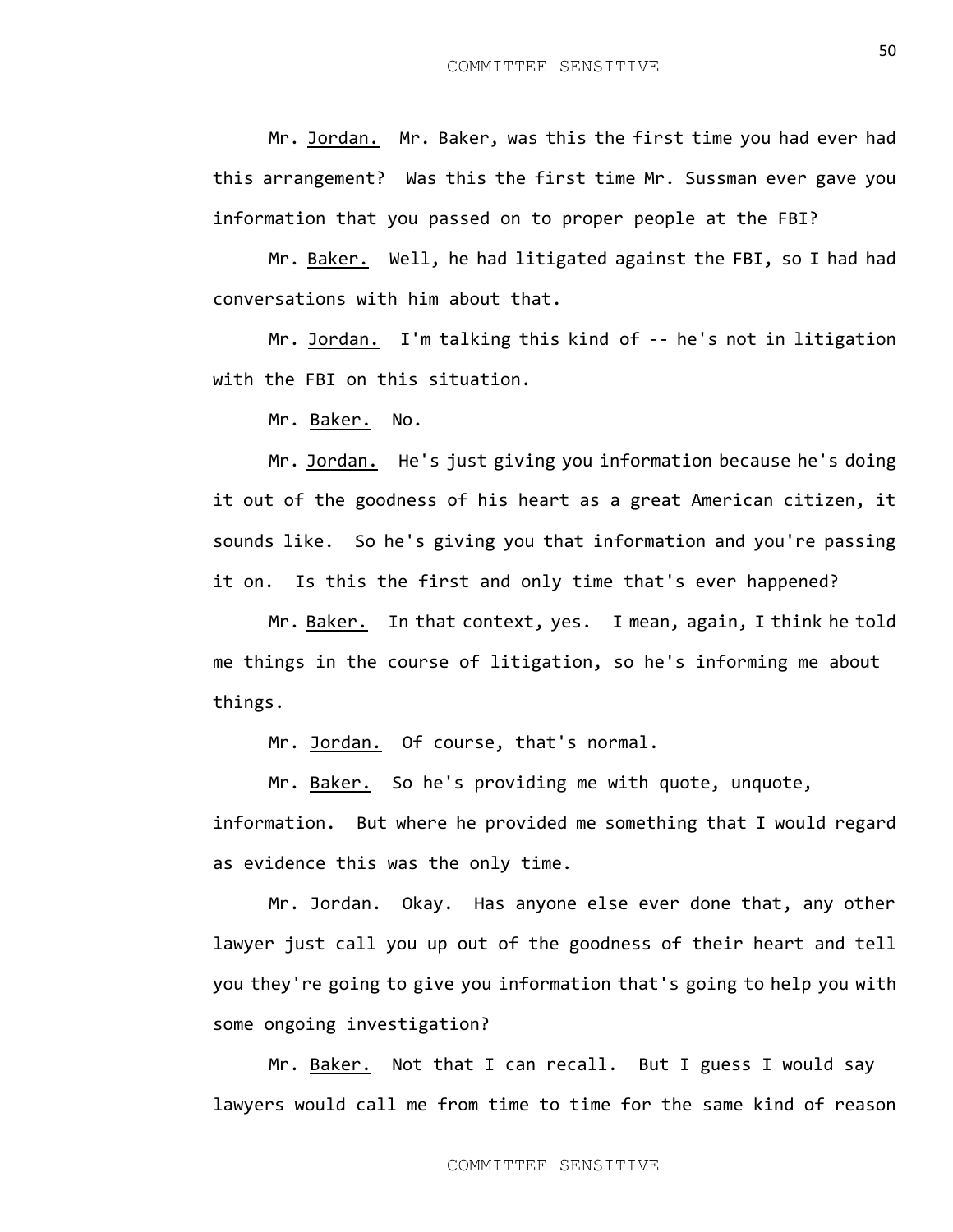you were talking about, if they could get to the general counsel and you could get the general counsel engaged on an issue --

Mr. Jordan. I get that.

Mr. Baker. -- then it's more likely to have something happened.

Mr. Jordan. Yeah, we get that. But this is the first time and to your recollection the only time an outside counsel had information and was wanting to make sure it got to the general counsel of the FBI, and it happened to deal with the Russia investigation.

Mr. Baker. I that that's correct. Sitting here today, that's the only one I can remember.

Mr. Jordan. Okay. How much time? Thank you, Mr. Baker. [Recess.]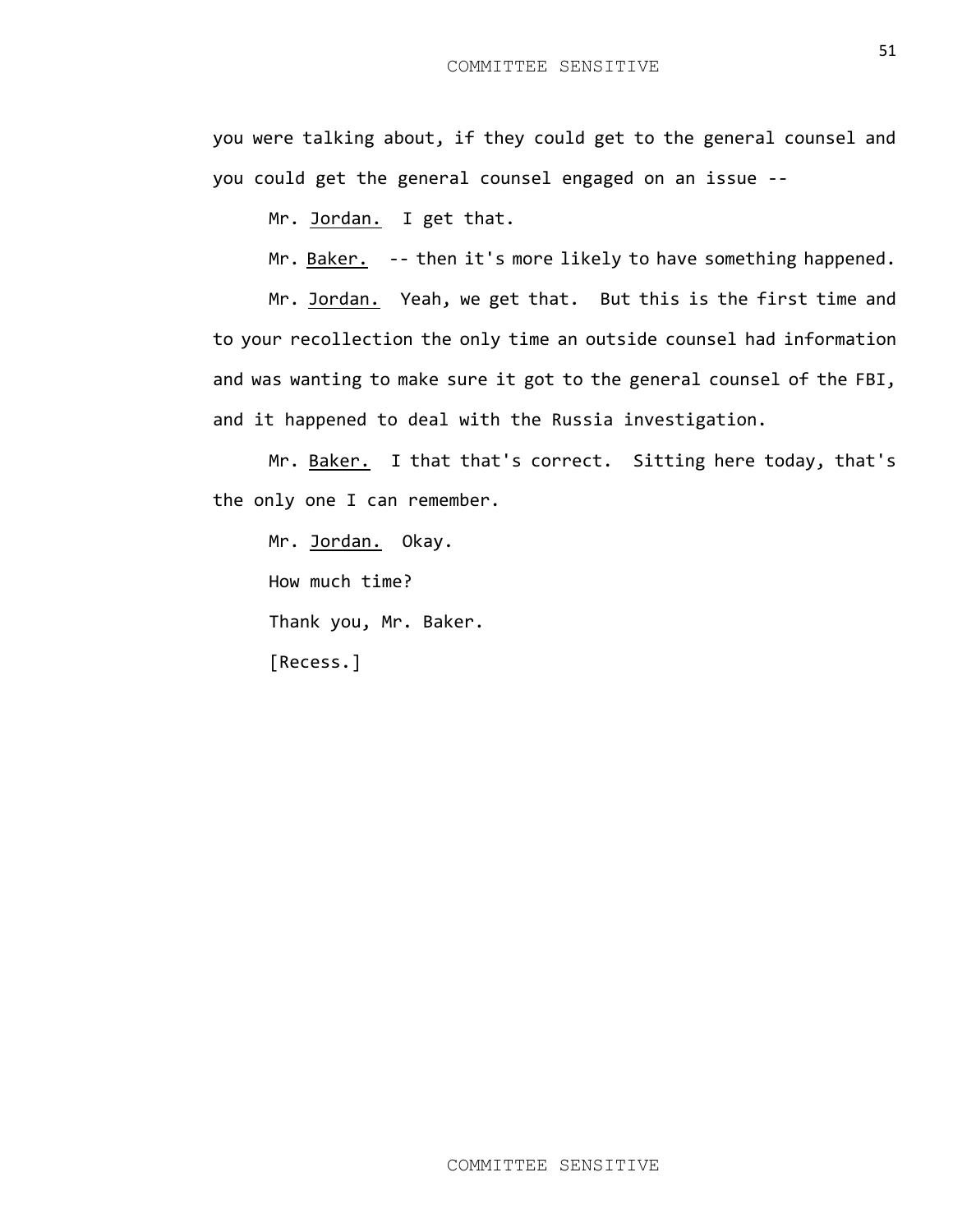[11:22 a.m.]

## EXAMINATION

BY MS. SHEN:

Q Good morning, Mr. Baker.

A Good morning.

Q My name is Valerie Shen. I am the chief national security counsel. Thank you very much for coming. National security counsel for the House Oversight and Government Reform Committee, and I will be helping lead some of the democratic staff questioning today.

And I have with me Congressman Raskin, who will do some lines of questioning. But first I just wanted to revisit something that was discussed in the last round. And I forgot to mention it, but I believe the time was 11:21 when we began.

So in the last round, the majority discussed evidence that Michael Sussen from Perkins Coie.

- A Sussman.
- Q Sussman.
- A S-u-s-s-m-a-n.

Q And Mr. Sussman was an -- or still is, I think -- an attorney at Perkins Coie, is that correct?

- A That is correct.
- Q And how do you know Mr. Sussman?

A I can't remember when I first met Michael, but he and I both worked in the criminal division together at the Department of Justice, and we knew each other there and then had mutual friends. And so we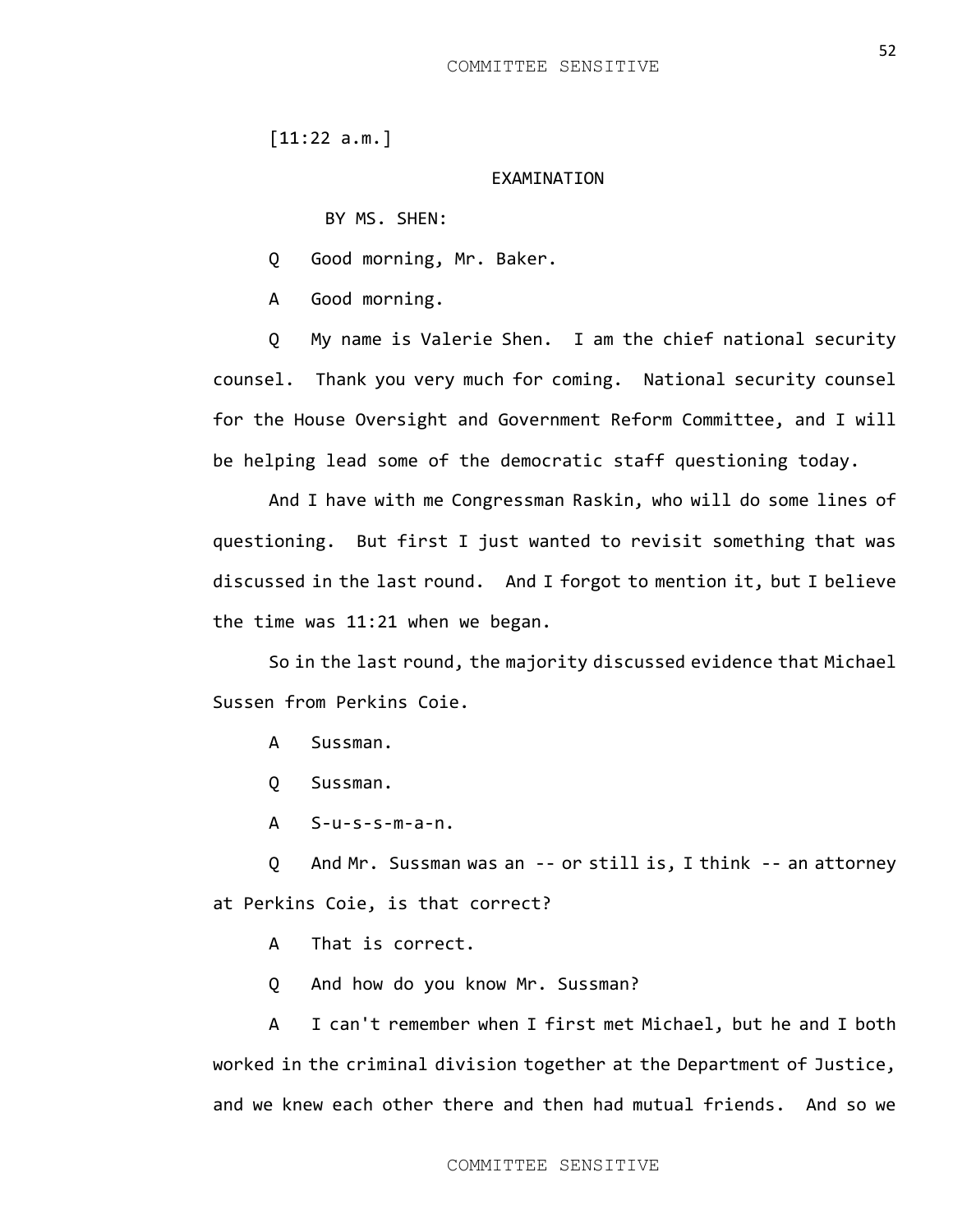have just, our paths have crossed repeatedly over the years.

Q And what kinds of issues did he work on at the Department of Justice?

A I think he worked in the computer crime area.

Q Okay. And I believe last round it was mentioned that Perkins Coie, his firm, had represented the DNC and the Hillary Clinton campaign, is that your understanding as well?

A That is what they said. I have never confirmed that. I think I read that in the press.

Q Okay. So when Mr. Sussman came to you to provide some evidence, you were not specifically aware that he was representing the DNC or the Hillary Clinton campaign at the time?

A I don't recall, I don't recall him specifically saying that at that time.

Q Okay. When Mr. Sussman did provide you this evidence, did you react in any -- in any way with concern. Were you alarmed? Were you -- did you believe that it was inappropriate for him to come to you with this information?

A No, I did not believe it was inappropriate. It was a citizen providing information to the FBI about a matter that they thought had either to do with a crime or some national security threat. And so it did not seem inappropriate to me.

Q Okay. So I guess it is just my interpretation, but I believe last round it was somewhat implied that if he did have an association to the Democratic National Committee and the Hillary Clinton campaign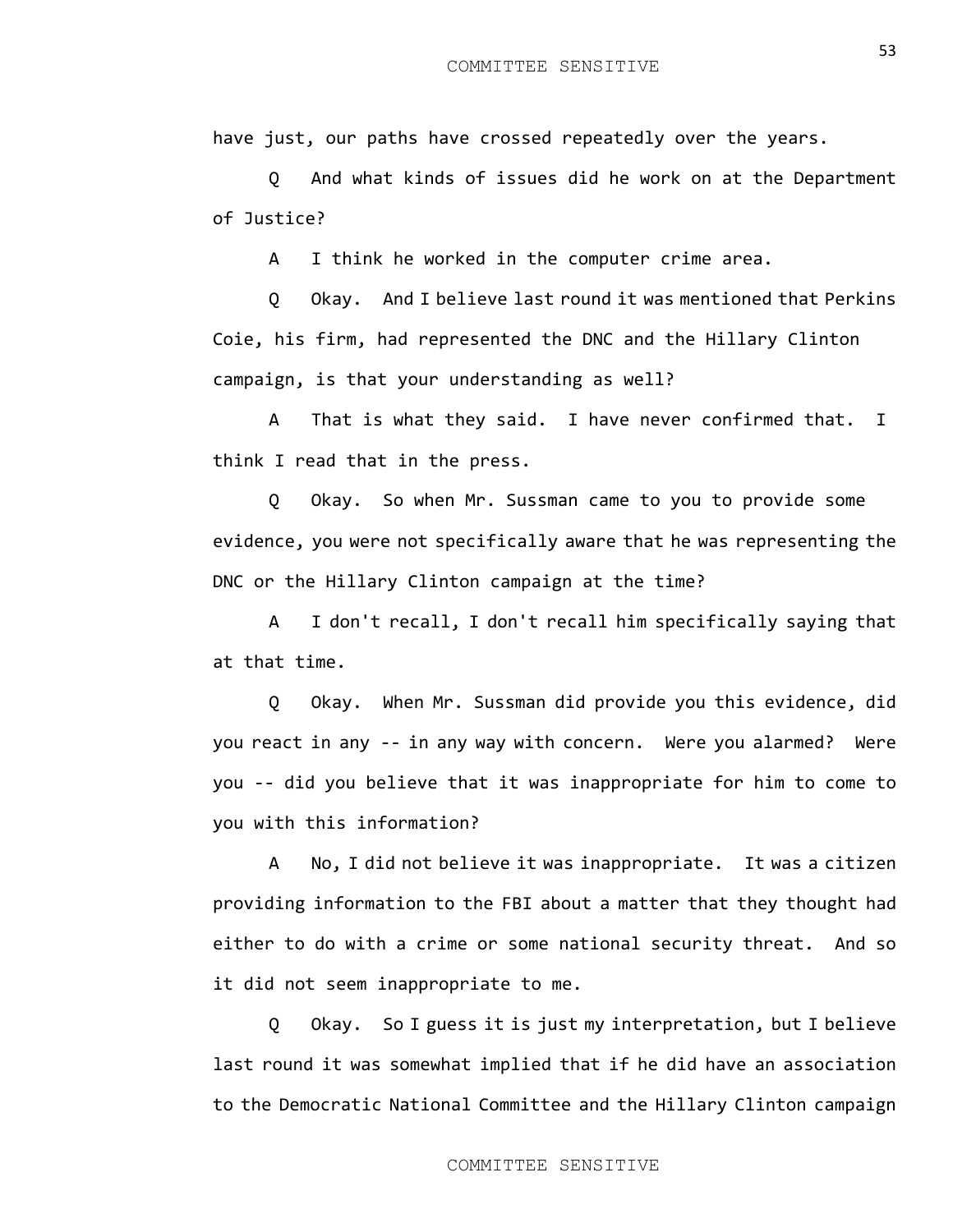that that might lead someone to believe that something improper was done. And I wonder if you could just explain to me, you know, why your view is that it was not improper because, just the mere notion that someone who is a Democrat or Republican, you know, comes to you with information, should that information somehow be discounted or considered less credible because of, you know, partisan affiliation?

A Well, the FBI is responsible for protecting everybody in this country. Period, full stop. And we do that, without regard to who they are or what their political background is or anything else. If they believe they have evidence of a crime or believe they have been a victim of a crime, we will do what we can within our lawful authorities to protect them.

And so when a citizen comes with evidence, we accept it. That is my, just general understanding over many, many years. We, the Bureau, we, the Department of Justice. And so that is how I construed what Michael was doing. It was, he believed he had evidence, again, either of a crime or of a national security threat, and he believed it was appropriate to provide it to us. When he did, I didn't think there was anything improper about it whatsoever.

As I said, I recognized that I was obtaining evidence and I wanted to get it out of my hands into the hands of agents as quickly as possible. And that is what I did.

Q Okay. Thank you.

Mr. Raskin. Thank you, Mr. Baker.

In March of 2017, Director Comey disclosed in public testimony

54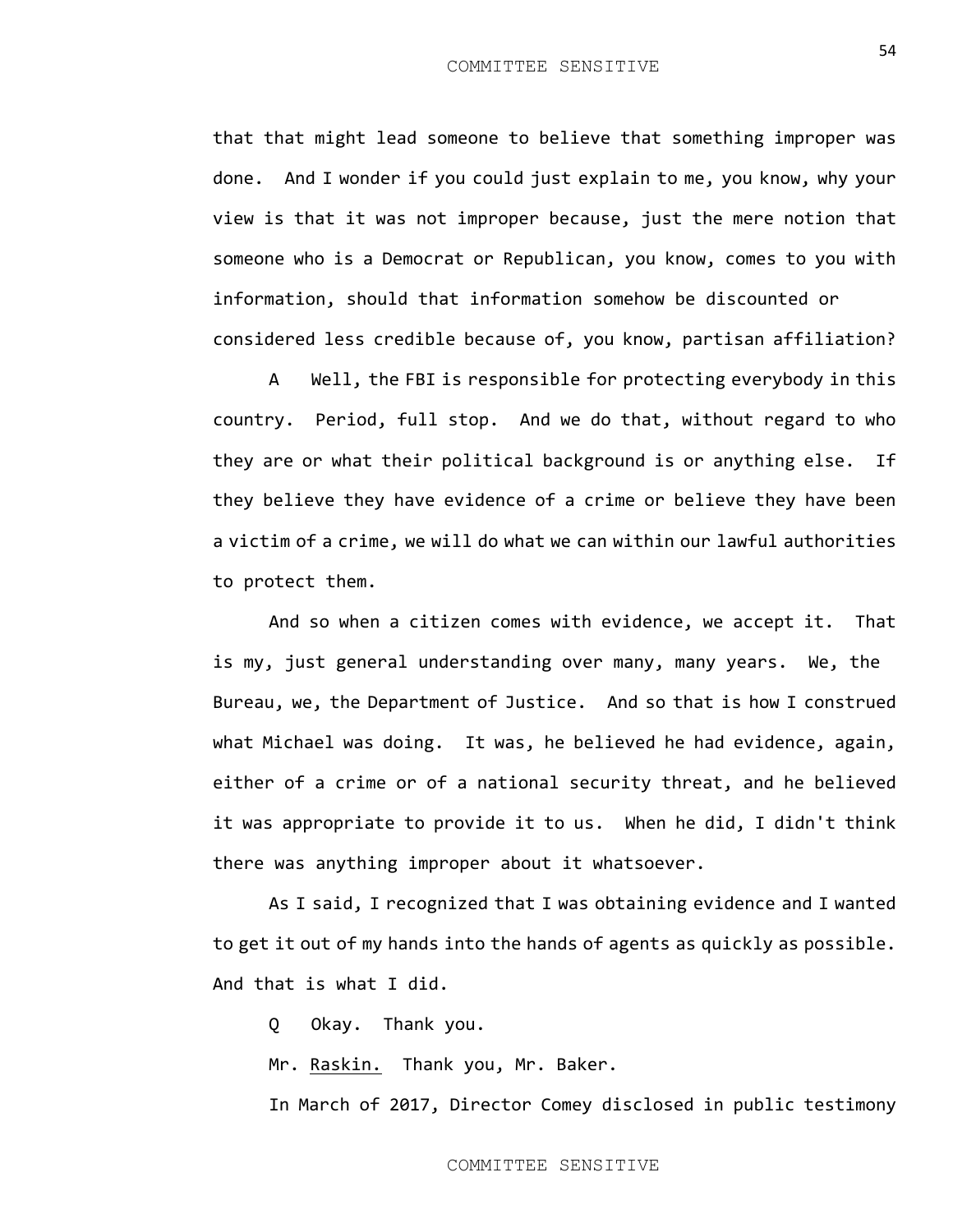that "the FBI had launched an investigation into the Russian Government's efforts to interfere into the 2016 presidential election, including the nature of any links between individuals associated with the Trump campaign and the Russian Government and whether there was any coordination between the campaign and Russia's efforts," unquote.

Did you work on that investigation?

Mr. Baker. Yes.

Mr. Raskin. What was your role?

Mr. Baker. I was the general counsel, so I was responsible for advising the Director and other leaders of the FBI with respect to that investigation, interacting with the Department of Justice and then interacting with other levels of the FBI and importantly making sure that the other folks in the FBI were getting the legal services they needed from my office to support them in the investigation.

Mr. Raskin. And when did you stop working on it?

Mr. Baker. I would say when I left, when I left the position of general counsel, the first week of January of 2018, so I was still -- I was significantly less involved in it once the special counsel was appointed, but I still played a role in it from time to time after that.

Mr. Raskin. I would like to ask you some questions about the FBI's investigative techniques generally.

On May 18, 2018, the President tweeted "apparently, the DOJ put a spy in the Trump campaign. This has never been done before. And by any means necessary, they are out to frame Donald Trump for crimes he did not commit."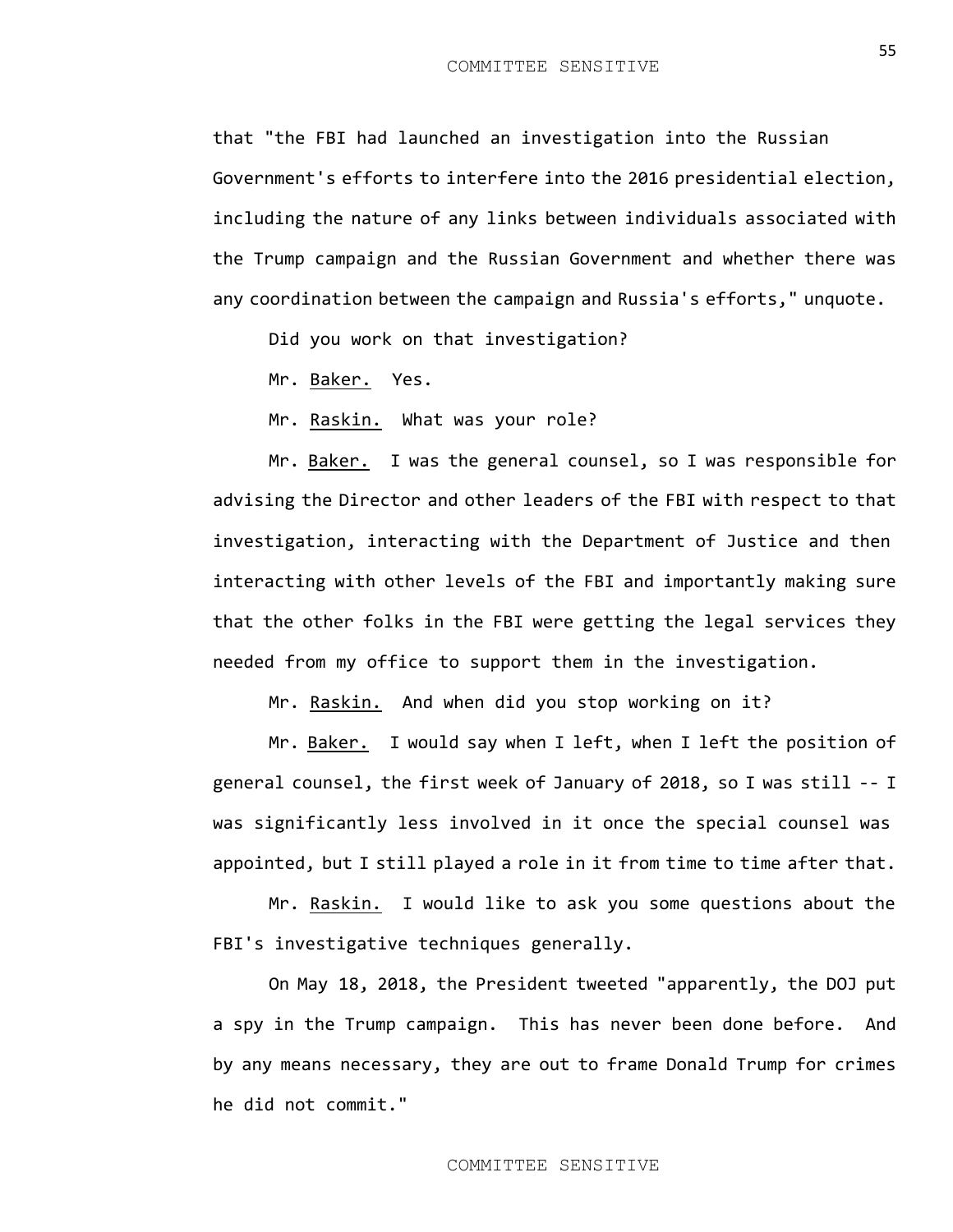Are you aware of any information that would substantiate the President's claim that the Department of Justice, quote, "put a spy in the Trump campaign?"

Mr. Baker. So I just want to look at the FBI for a second here in terms of responding about these types of questions, recognizing that this is an unclassified and -- how do you want me to respond to that.

Mr. Can you repeat the question?

Mr. Raskin. Are you aware of any information that would substantiate the President's claim that DOJ, quote, "put a spy in the Trump campaign."

Mr. **If it is a yes or no question, and then when we get past** that part, we can have a conversation, if necessary.

Mr. Baker. The answer is no, I am not aware of an effort to put a spy in the campaign.

Mr. Raskin. Does the FBI place spies in U.S. political campaigns?

Mr. Baker. Not to my knowledge.

Mr. Raskin. Are you aware of any information that would corroborate or substantiate the President's claim that DOJ is, quote, "out to frame Donald Trump?"

Mr. Baker. No.

Mr. Raskin. Have you ever been involved in any investigations where the FBI did not follow its established protocols on the use of human informants?

Mr. Baker. Not that I can specifically recall off the top of my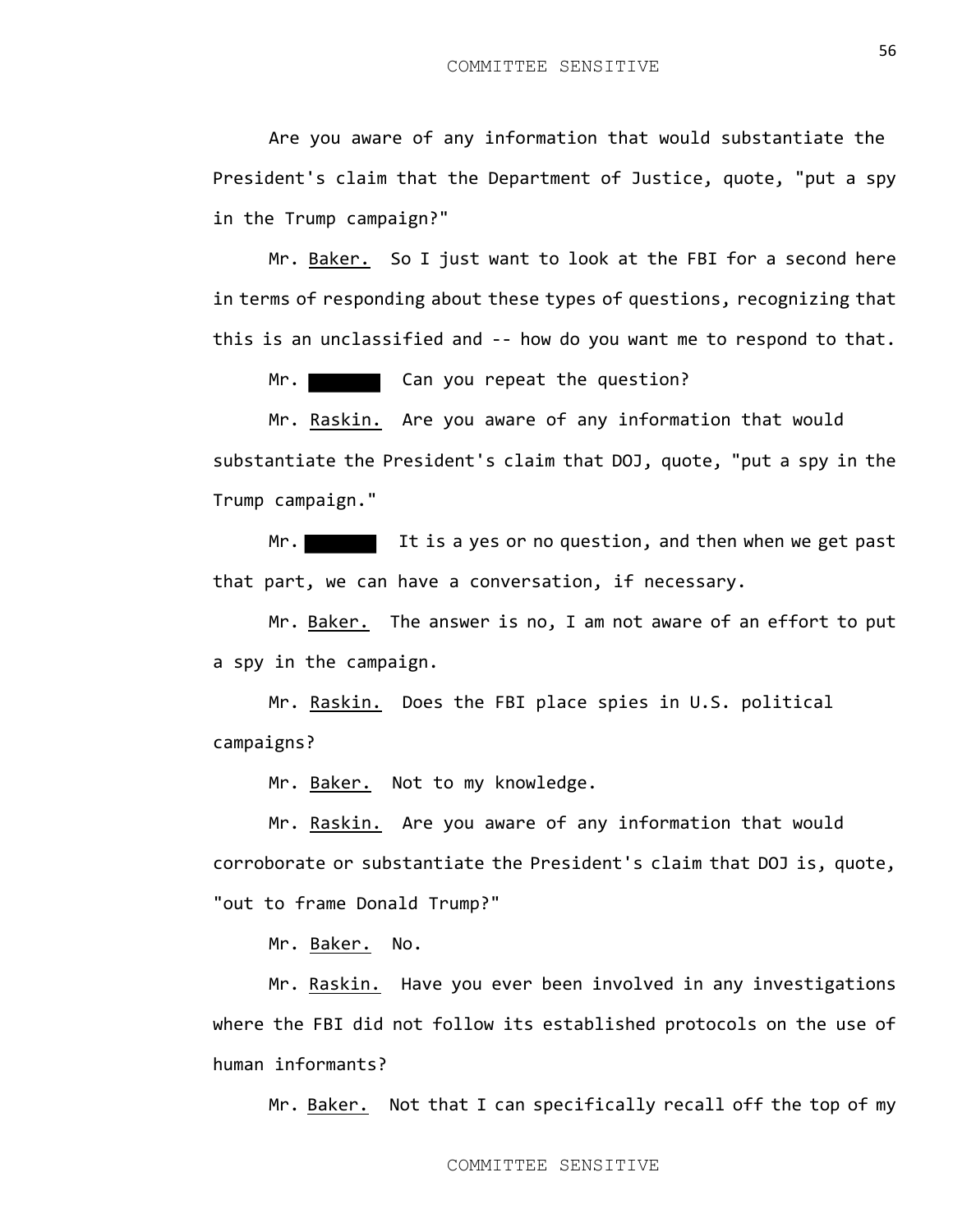head. The FBI makes mistakes but we have mechanisms to correct -- to unearth and correct those mistakes. I am not saying the FBI never makes a mistake, I am just saying I don't, off the top of my head, I can't think of anything specifically in response to that.

Mr. Raskin. Have you ever been involved in the DOJ or FBI investigation that was conducted or initiated for a political purpose?

Mr. Baker. No.

Mr. Raskin. Have you ever been involved in the DOJ or FBI investigation that tried to frame U.S. citizens for crimes they did not commit?

Mr. Baker. No.

Mr. Raskin. In your time at FBI, are you ever aware of the FBI conducting an investigation to frame a U.S. citizen for a crime he or she did not commit?

Mr. Baker. No.

Mr. Raskin. Okay. On May 20, 2018, President Trump tweeted, and I quote, "I hereby demand, and will do so officially tomorrow, that the Department of Justice look into whether or not the FBI, DOJ infiltrated or surveilled the Trump campaign for political purposes and if any such demands or requests were made by people within the Obama Administration!" exclamation point, unquote.

At a political rally on May 29th, 2018, the President again stated quote, "so how do you like the fact that they had people infiltrating our campaign?"

To your knowledge, did the FBI or DOJ ever investigate the Trump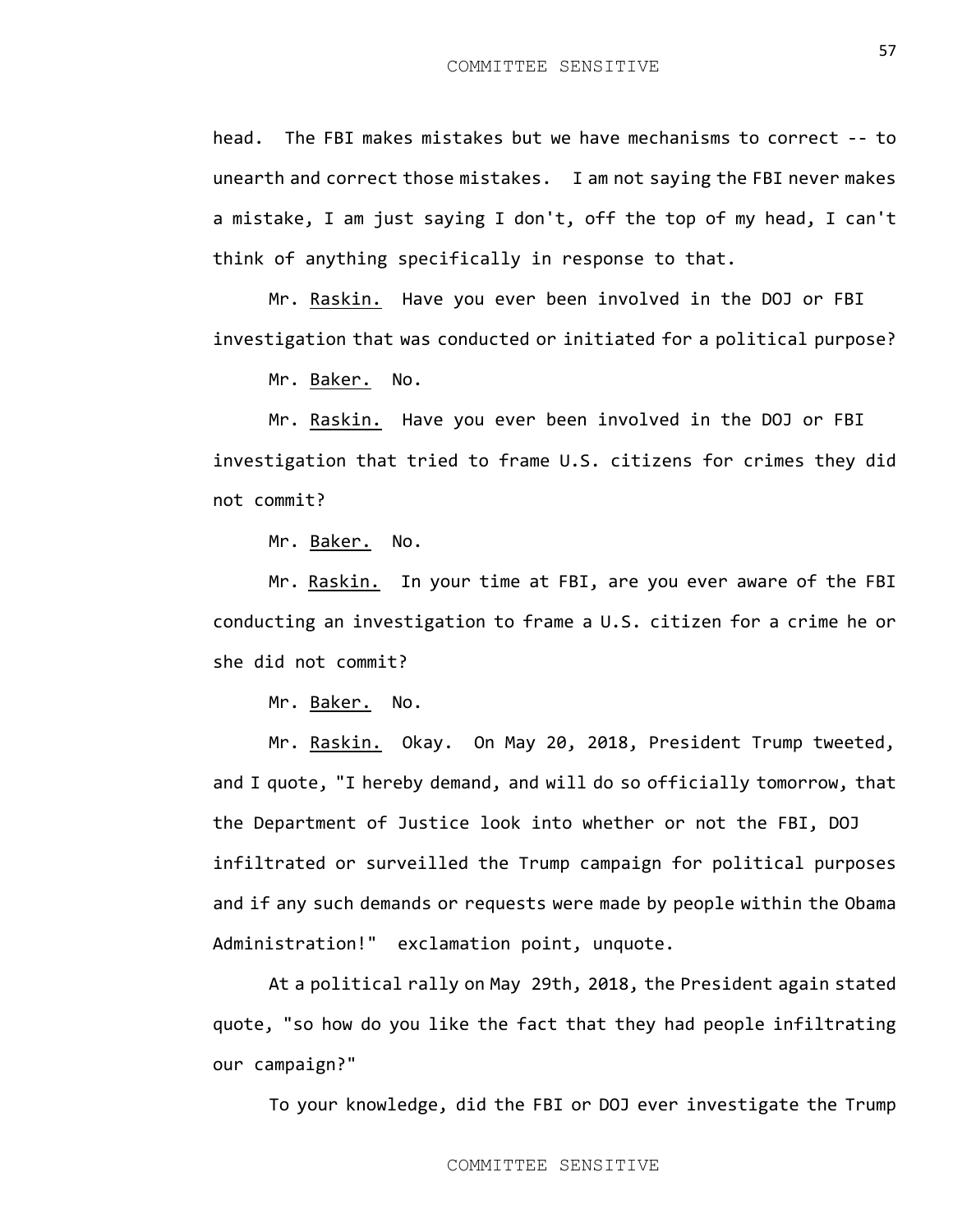campaign, quote, "for political purposes?"

Mr. Baker. No.

Mr. Raskin. To your knowledge, did President Obama or anyone in his White House ever, quote, "demand or request" that the DOJ or FBI, quote, "infiltrate or surveil" the Trump campaign for, quote, "political purposes?"

Mr. Baker. No.

Mr. Raskin. And how would you or the FBI leadership have handled any requests of this nature to launch an inquiry for political purposes or to infiltrate for political purposes?

Mr. Baker. We would have rejected it out of hand and would have resigned, if compelled to do it.

Mr. Raskin. Okay. Good. I just have a few more questions here.

In March of 2017, Director Comey disclosed in public testimony that the FBI had begun an investigation into, quote, "the Russian Government's efforts to interfere in the 2016 presidential election," including, quote, "the nature of any links between individuals associated with the Trump campaign and the Russian Government and whether there was any coordination between the campaign and Russia's efforts," unquote.

When you first learned about a tip that the Russian Government could be coordinating with the Trump campaign, what was your reaction to that? Were you concerned or alarmed by it?

Mr. Baker. I was alarmed by that, yes.

Mr. Raskin. As the evidence developed to the point where the FBI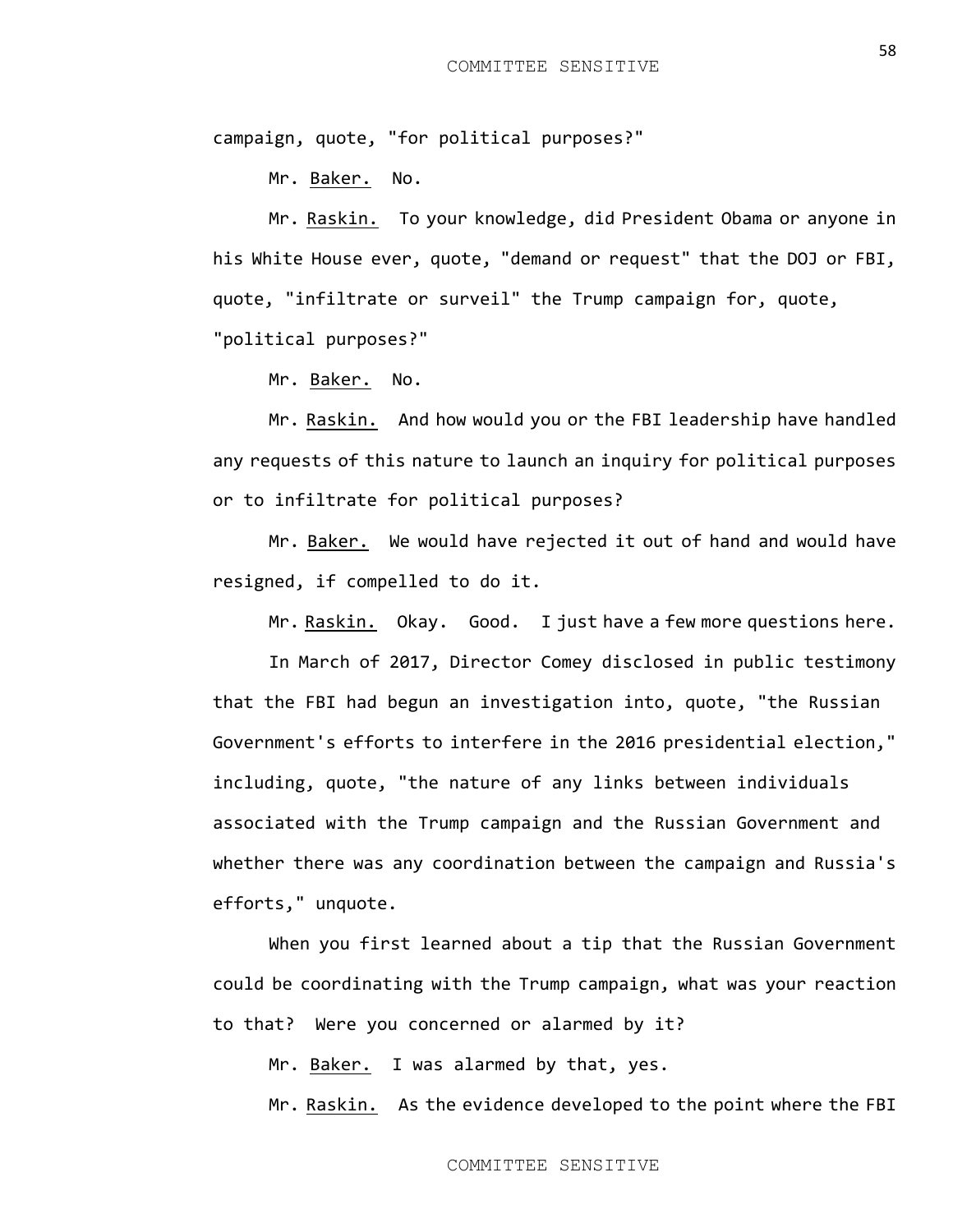began an official investigation, did your thinking change in any way?

Mr. Baker. I am sorry, say that again.

Mr. Raskin. As the evidence developed to the point where the FBI actually launched an official investigation, did your thinking change? Had you grown more alarmed and concerned or less so?

Mr. Baker. I guess I grew more alarmed over time.

Mr. Raskin. How often does the FBI investigate the potential coordination between a presidential campaign in our country and a foreign adversary? Is that a common thing?

Mr. Baker. I think this is the first instance that I am aware of.

Mr. Raskin. And what was your estimate of the national security risk involved in such potential coordination? How important was the case?

Mr. Baker. I viewed the case as very important.

Mr. Raskin. Was it important to keep the investigation secret before the election?

Mr. Baker. Yes.

Mr. Raskin. And what steps did the FBI undertake to maintain the secrecy of the investigation?

Mr. Baker. So it maintained the classification on a lot of the material. We limited the number of people that we talked about with it -- talked about the investigation internally at the Department of Justice.

So we classified information and we restricted access to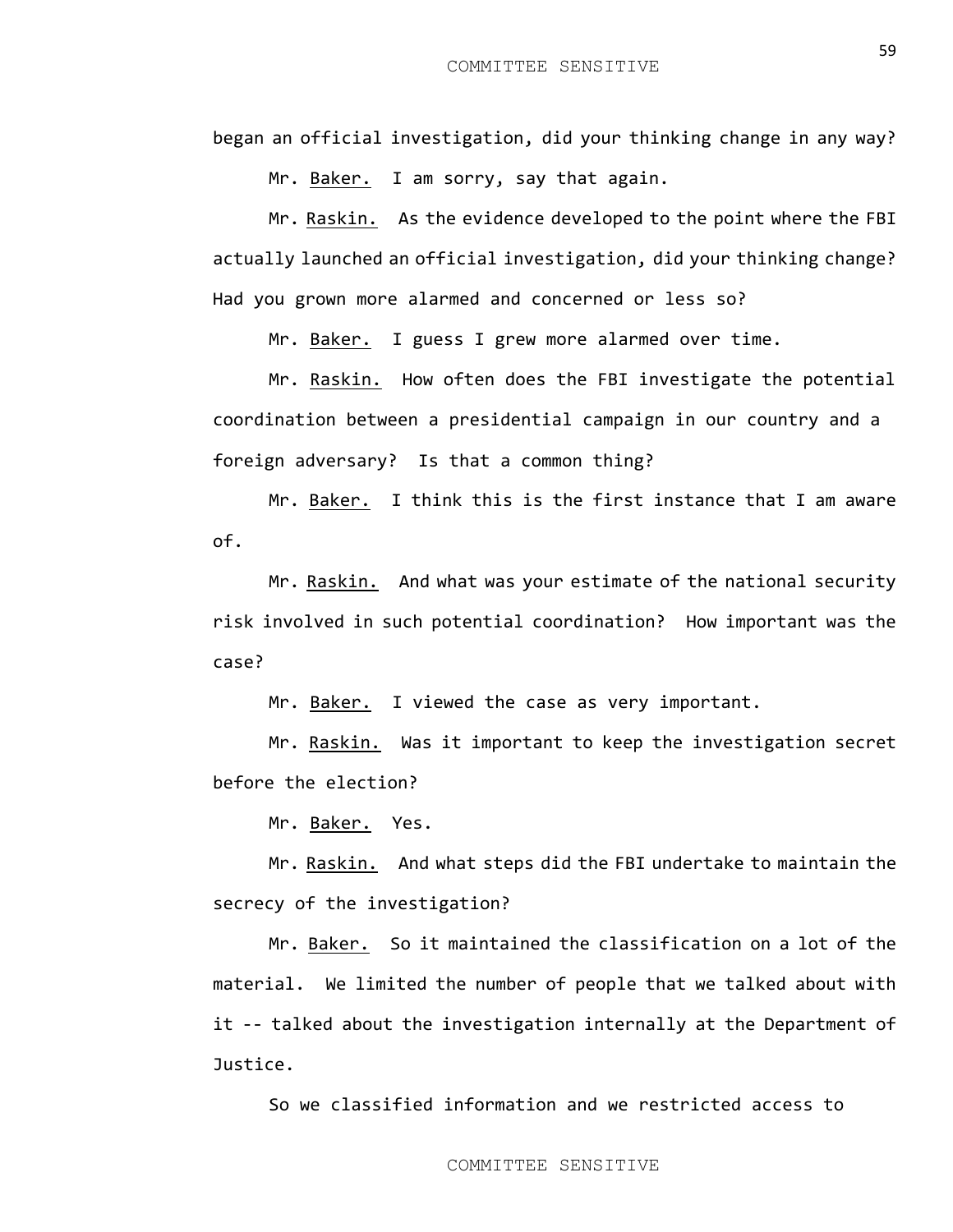information, and we treated it as a very sensitive matter.

Mr. Raskin. Did the investigation ever leak?

Mr. Baker. I don't think so.

Mr. Raskin. How would you articulate the importance of maintaining secrecy about that investigation?

Mr. Baker. It was critically important to give us enough time to be able to investigate without the Russians or anybody else understanding what it is that we were investigating -- understanding what we knew and what we were trying to do to collect information to ascertain whether these initial allegations that we received had any truth to them.

Mr. Raskin. Today, we know that the investigation began before the election in July of 2016, but no news of it leaked out to the press. You were aware of the investigation before the election?

Mr. Baker. Yes.

Mr. Raskin. And do you know whether Peter Strzok was aware of it?

Mr. Baker. Yes, he was.

Mr. Raskin. Lisa Page?

Mr. Baker. Yes.

Mr. Raskin. Andrew McCabe?

Mr. Baker. Yes.

Mr. Raskin. James Comey?

Mr. Baker. Yes.

Mr. Raskin. What about DOJ officials? Loretta Lynch?

60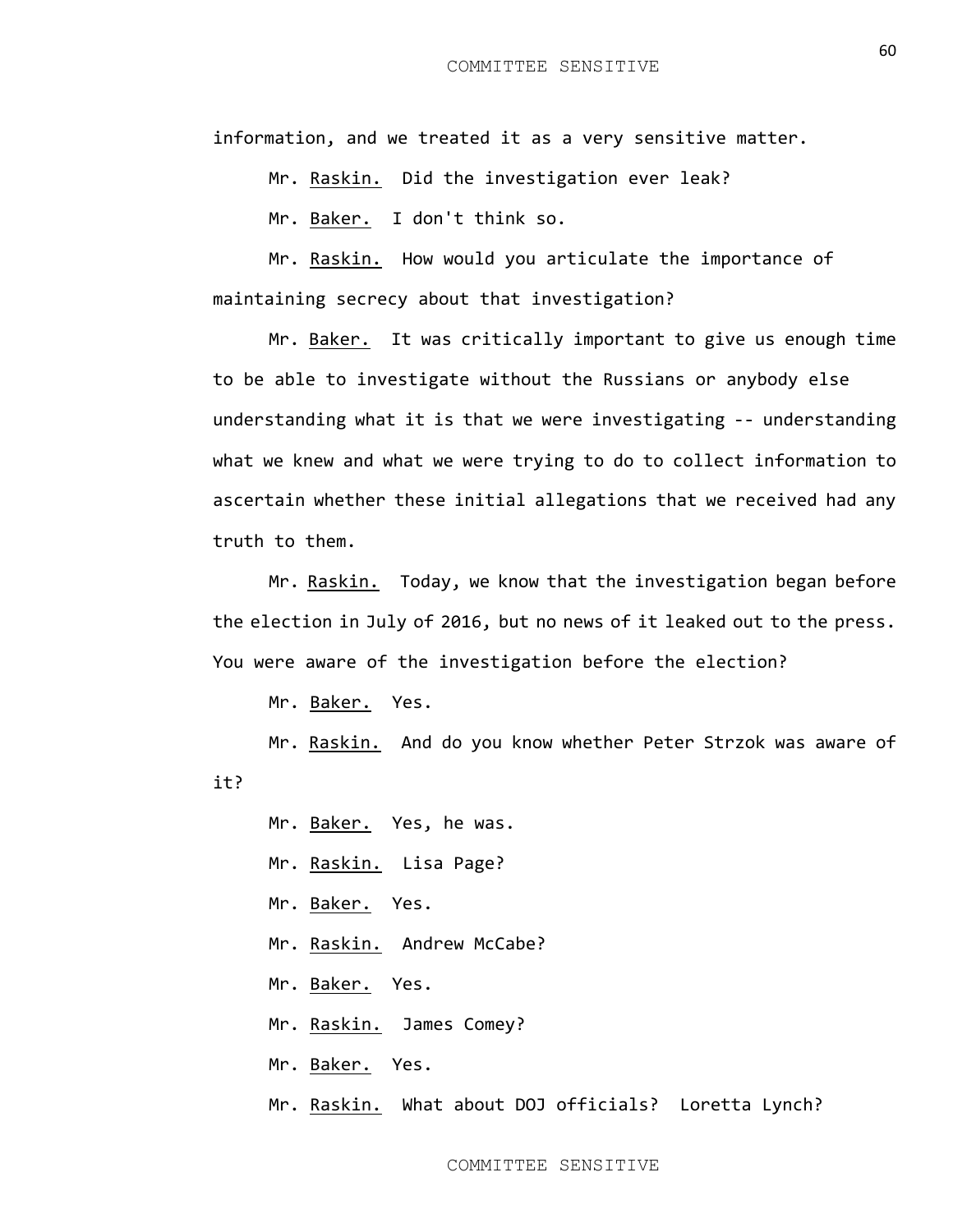Mr. Baker. I think she was aware. I don't recall myself having a conversation with her about it, but I think she was aware.

Mr. Raskin. Do you know whether Sally Yates was aware of it?

Mr. Baker. Same thing. My assumption was that she was aware of it.

Mr. Raskin. And John Carlin?

Mr. Baker. Same. I didn't speak to him about it, but I think he was aware.

Mr. Raskin. How many officials would you estimate were aware of the investigation before the election?

Mr. Baker. That is a hard one to answer. I would say a small number. Again, because we were trying to keep it quiet.

Mr. Raskin. Okay. And did you make any disclosures about this investigation to the press or the public before election day?

Mr. Levin. Just to be consistent, I am not going to let him answer any question about leaks.

Mr. Raskin. Got you. Okay. And I don't know if you can answer this one, but are you aware of any evidence of a so-called deep state conspiracy at the FBI to stop Donald Trump from being elected?

Mr. Baker. No.

Mr. Raskin. And are you aware of any evidence of Peter Strzok and Lisa Page, James Comey, or Andrew McCabe working to stop Donald Trump from being elected?

Mr. Baker. No.

Mr. Raskin. Okay. I have got no further questions.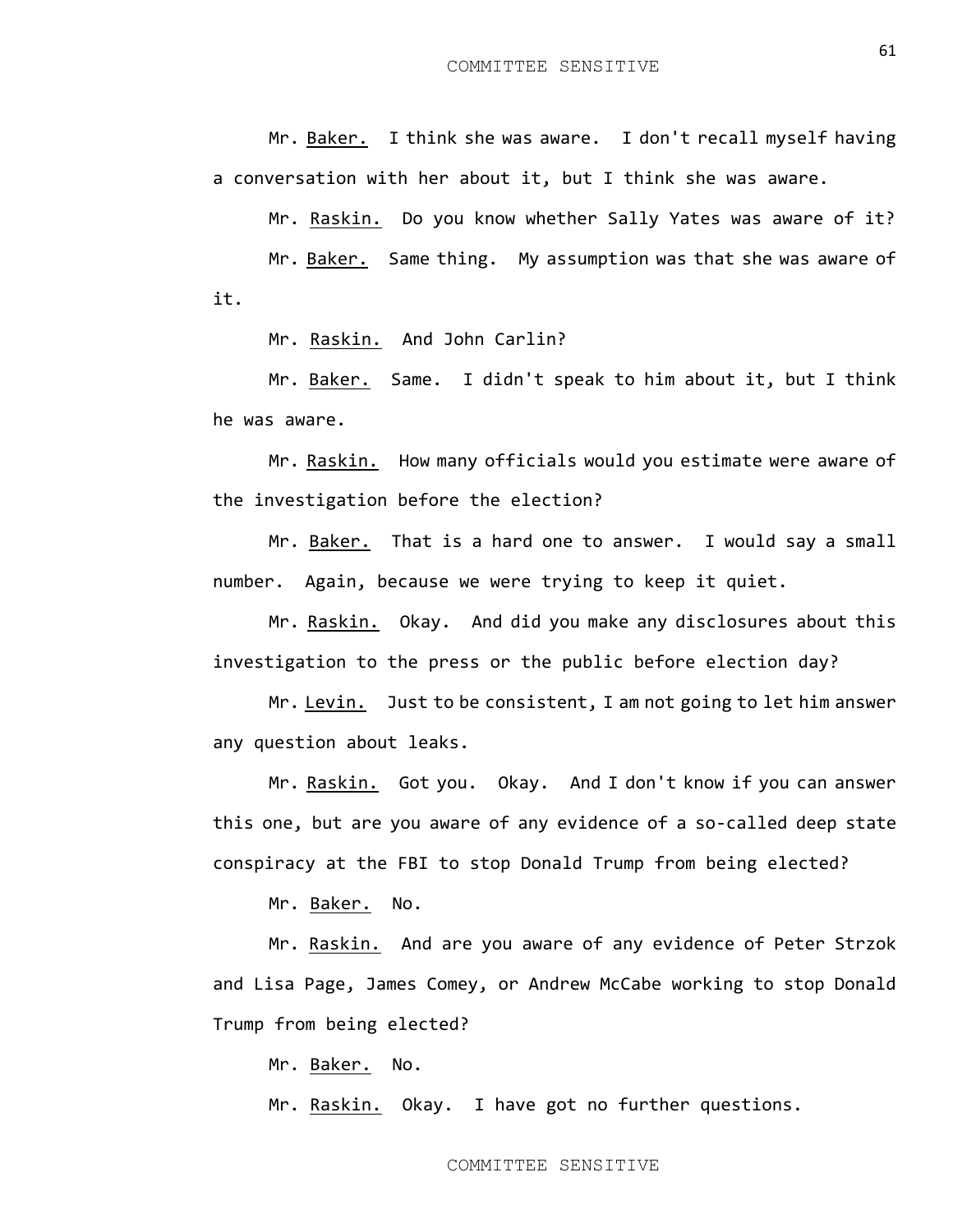Mr. Baker. Thank you.

BY MS. SHEN:

Q Just to circle back on the topic I left off of before, there were some discussion last round, again, that in Mr. Sussman providing you information in your capacity as general counsel that that was not the typical route for evidence. Is that about what you recall?

A Yes.

Q So regardless of not being the most typical route for evidence besides the FBI, when the evidence is provided to you, does the FBI have a process to evaluate the credibility of the evidence, to vet it as it would any other piece of evidence coming to the FBI?

A Yes.

Q Okay. So whatever evidence was provided to you would have been evaluated by the same individuals the FBI as through whatever typical challenges the FBI gets its evidence?

A Yes. Yes.

Q Okay. All right. So I would like to now just ask you a few more questions about your professional background, some detail. So I believe you mentioned that at the Department of Justice you worked in the Office of Intelligence Policy and Review from 1990 to 2007, does that sound right?

A 1996 to 2007, yep.

Q 1996 to 2007. Okay. And you mentioned this briefly before, but can you generally describe what the duties of the Office of Intelligence and Policy Review was?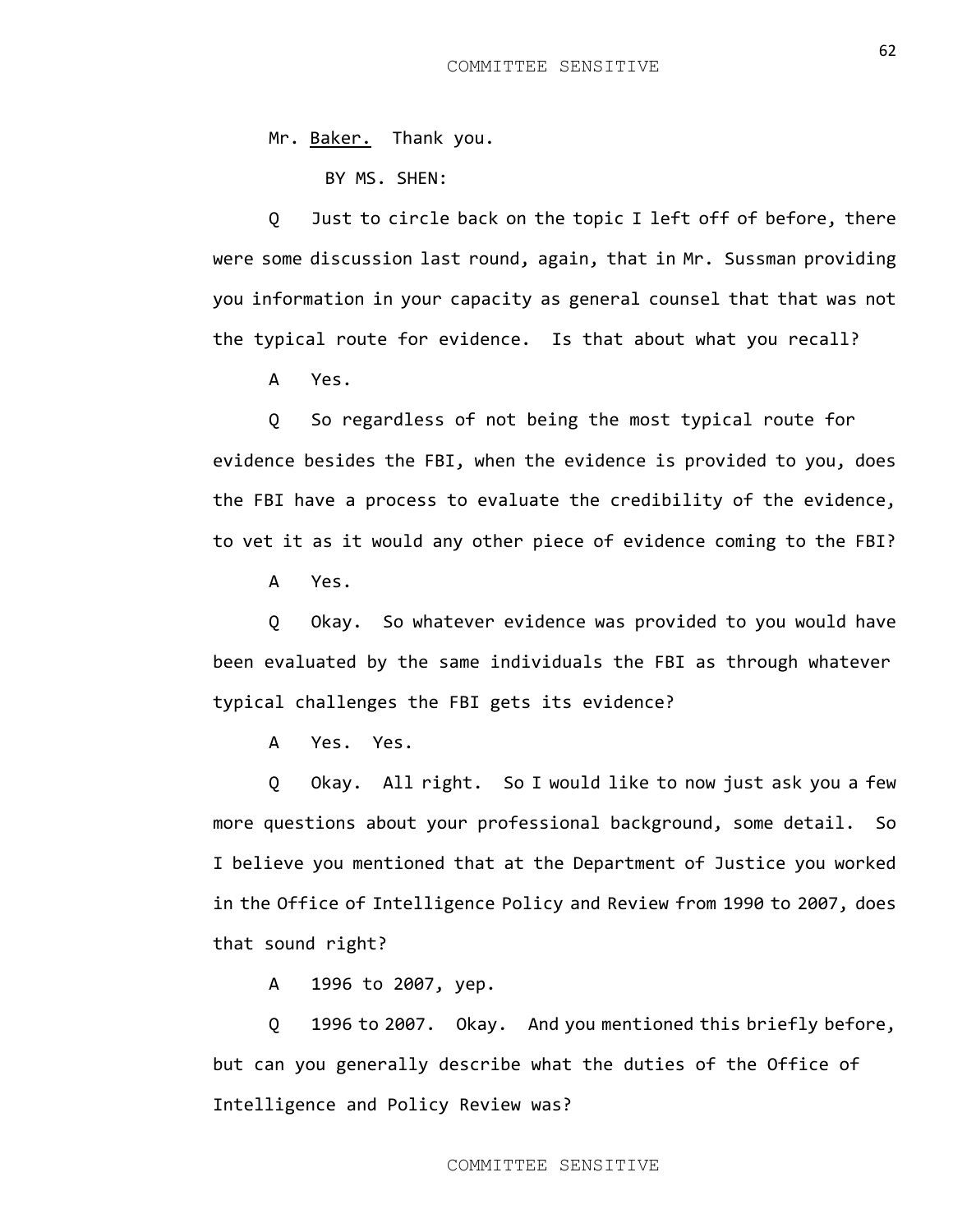A It was to provide legal and policy advice to the attorney general and other high ranking Department of Justice officials as well as the intelligence community on U.S. intelligence law and national security matters, counterintelligence, a whole range of national security-related issues.

Among other things, we were responsible for representing the United States before the Foreign Intelligence Surveillance court, which meant we prepared all the FISA applications and brought them to court, working with the various intelligence agencies.

So that was a substantial part of our responsibility.

Q Okay. And so you have personal experience drafting, preparing and managing FISA warrant applications before the FISA court?

A Yes.

Q Okay. If you had to estimate, how many FISA warrant applications have you worked on?

A So I did figure this out once. If you include preparing, reviewing, or supervising, it is over 10,000.

Q And do you also have personal experience working directly with the FISA court judges?

A Yes.

Q Okay. And if you have to estimate, again, how many interactions did you have in person or otherwise?

A Well, when I was doing this full-time, there were countless. I can't remember. I don't know how many. Every day.

Q And so if math serves me right, you served in the Office of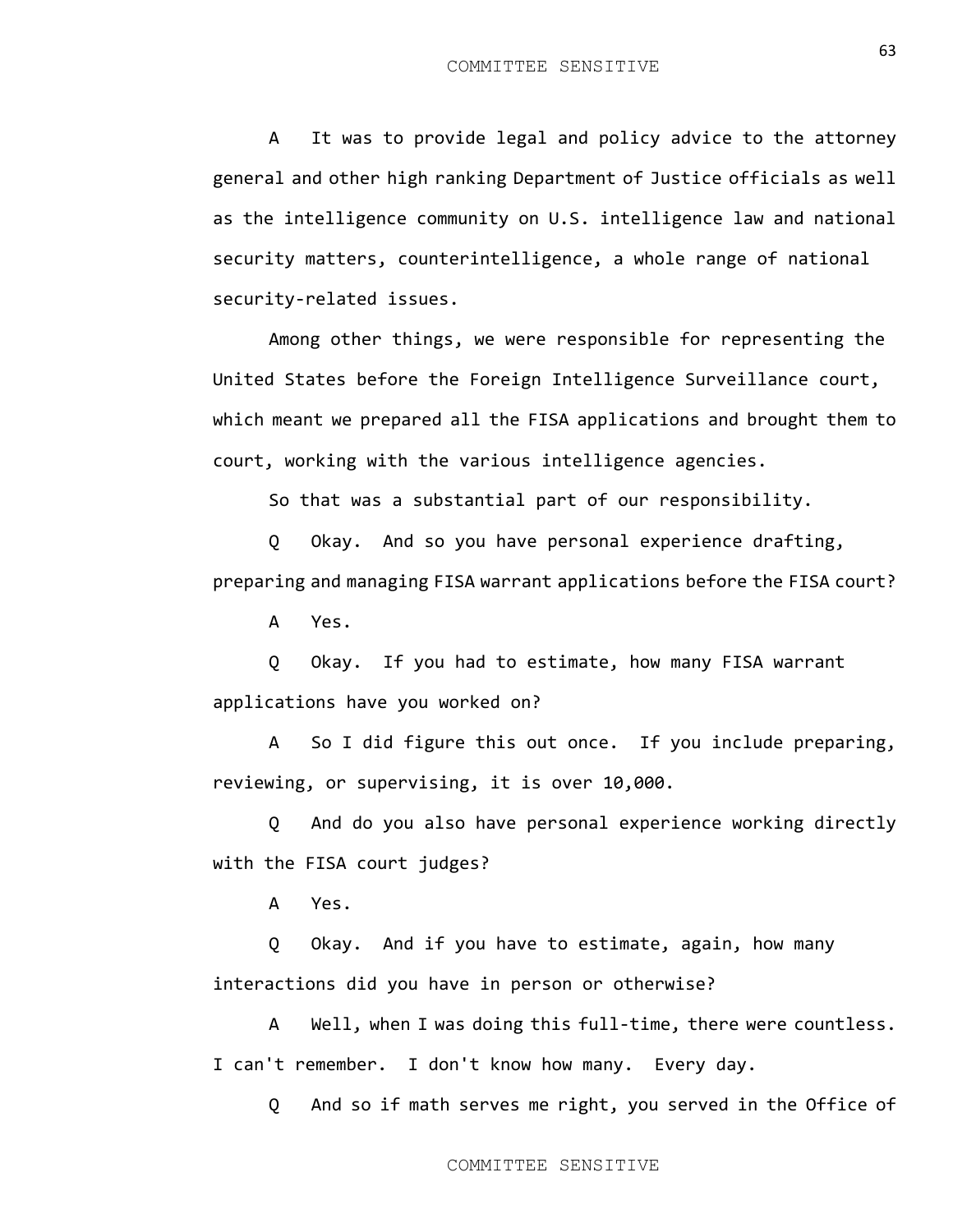Intelligence Policy and Review for about 11 years?

A Yes.

Q Okay. And overall, how many years of FISA experience do you have?

A So I worked on -- well, working on FISA one way or the other, because I have also taught about FISA at law school as well, so if you include all that, it is, you know, roughly 20 years of experience.

Q Okay. And so FISA is one of your subject matter specialties? A Yes.

Q And would it be fair to call you a FISA expert?

A Yes.

Q The name Office of Intelligence Policy and Review changed at some point. Or you mentioned it being merged into NSD, so is it the same functions but just merged in NSD?

A It is essentially the same functions. They reorganized it. But, for example, there is an Office of Intelligence within the National Security Division that handles all of the FISA matters today, which is a successor to OIPR. Other parts of OIPR have been broken up and put into different parts of NSD.

Q Okay. But the FISA component remains in --

A Remains. There is a core FISA component still at the National Security Division.

Q Okay. You served in OIPR which the Nation was attacked on September 11, 2001?

A That is correct.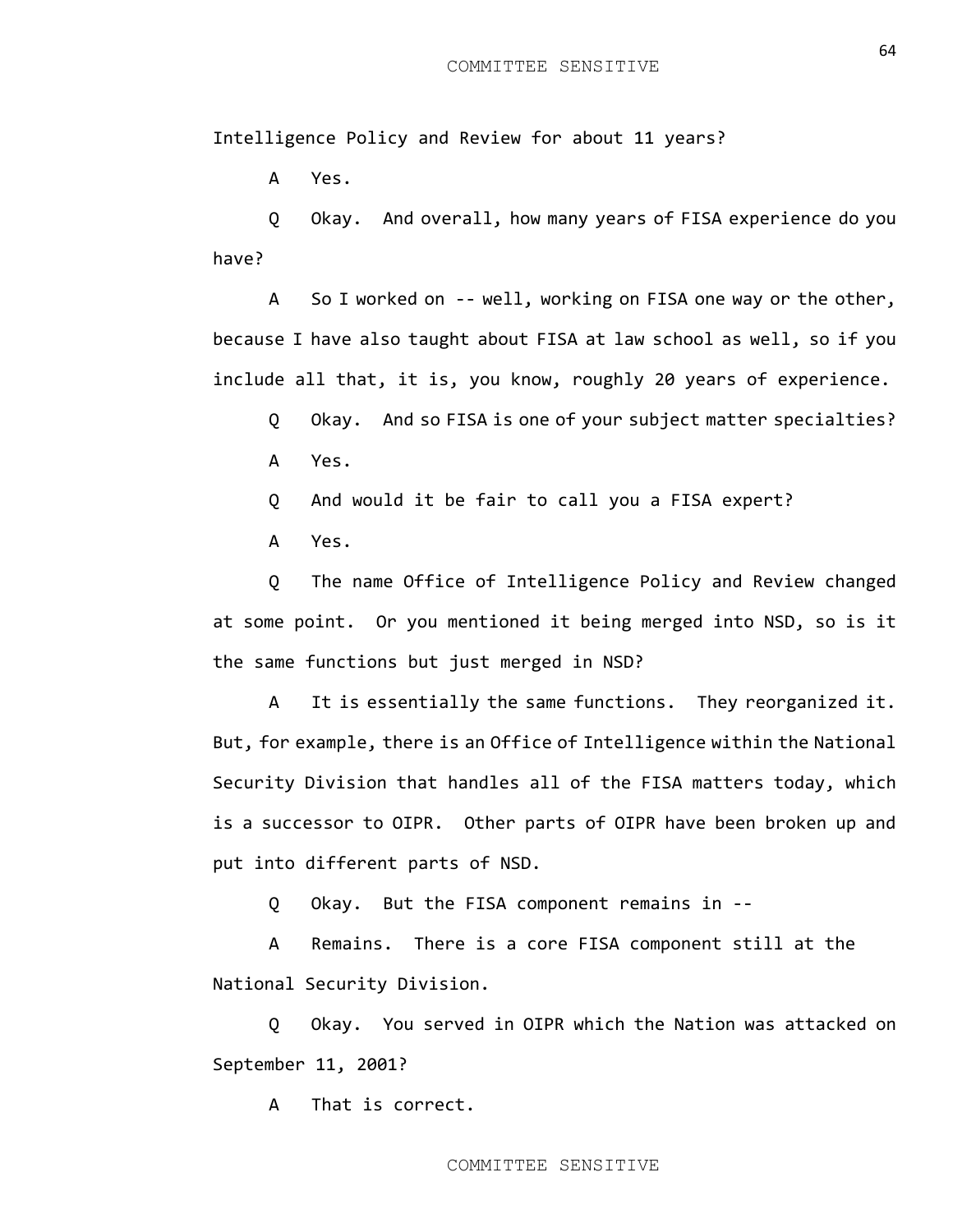Q Okay. And generally, were there significant changes in how the U.S. approached counterterrorism or intelligence activities in response to the 9/11 attacks?

A Substantial changes.

of those attacks?

Q Can you describe a few examples?

A I was the head of the office.

A Well, there were legal changes, there were organizational changes, there were, you know, new agencies were created, likes DHS, for example. There were new ways of doing business with the FISA court, there were new ways of doing business in terms of how the agencies interacted with each other, there were new ways of sharing information, sharing intelligence information, there were substantially more resources devoted to counterterrorism after 9/11, obviously.

So it was, I think it is fair to say, it was revolutionary in terms of the volume and scope of the changes that occurred.

Q And what kind of changes involved the FISA court that you just mentioned. How was that done differently?

A The volume of FISA applications went up substantially, the number of emergency FISA authorizations went up astronomically.

We had to then build a whole infrastructure to deal with all of that. The types of targets changed, the techniques, the surveillance techniques changed, the technology changed, the Internet became much

counterterrorism and counterintelligence activities in the aftermath

Q And what was your role in that office leading our Nation's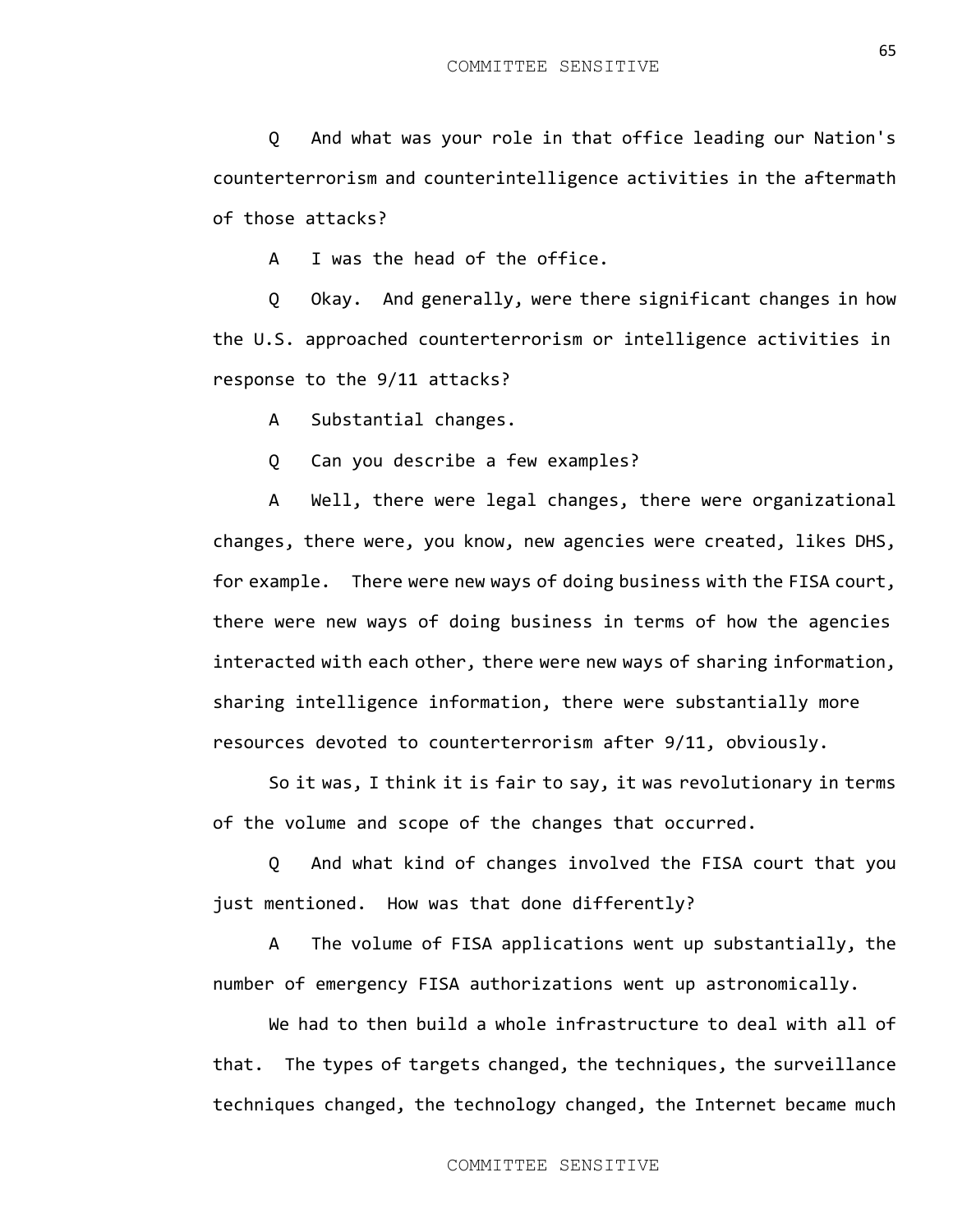more prevalent, Internet-based communications became much more prevalent.

The demand for quick, rapid, information-sharing increased substantially. Then you had a whole other stream of things that was going on having to do with the Stellar Wind program that President Bush had authorized. And that changed a lot of the FISA practice in various ways.

It was -- the velocity and volume and variety of things was substantially different after 9/11.

Q So the FISA function significantly scaled up and became more aggressive after 9/11?

A Yes. Still within the law, but aggressive.

Q In December 2016, you received the George H.W. Bush Award For Excellence in Counterterrorism, the CA's highest award for counterterrorism achievements. Is that accurate?

A Yes.

Q Okay. And in January 2007, you received the NSA's Intelligence Under Law Award, the NSA Director's Distinguished Service Medal and the Department of Justice's highest award from attorney general Alberto Gonzalez. Is that accurate?

A Yes.

Q Where are you currently employed?

A I am currently employed at the Brookings Institution, I am a visiting fellow there. I am a visiting fellow at the Lawfare Institute. I am a lecturer on law at Harvard law School, and I also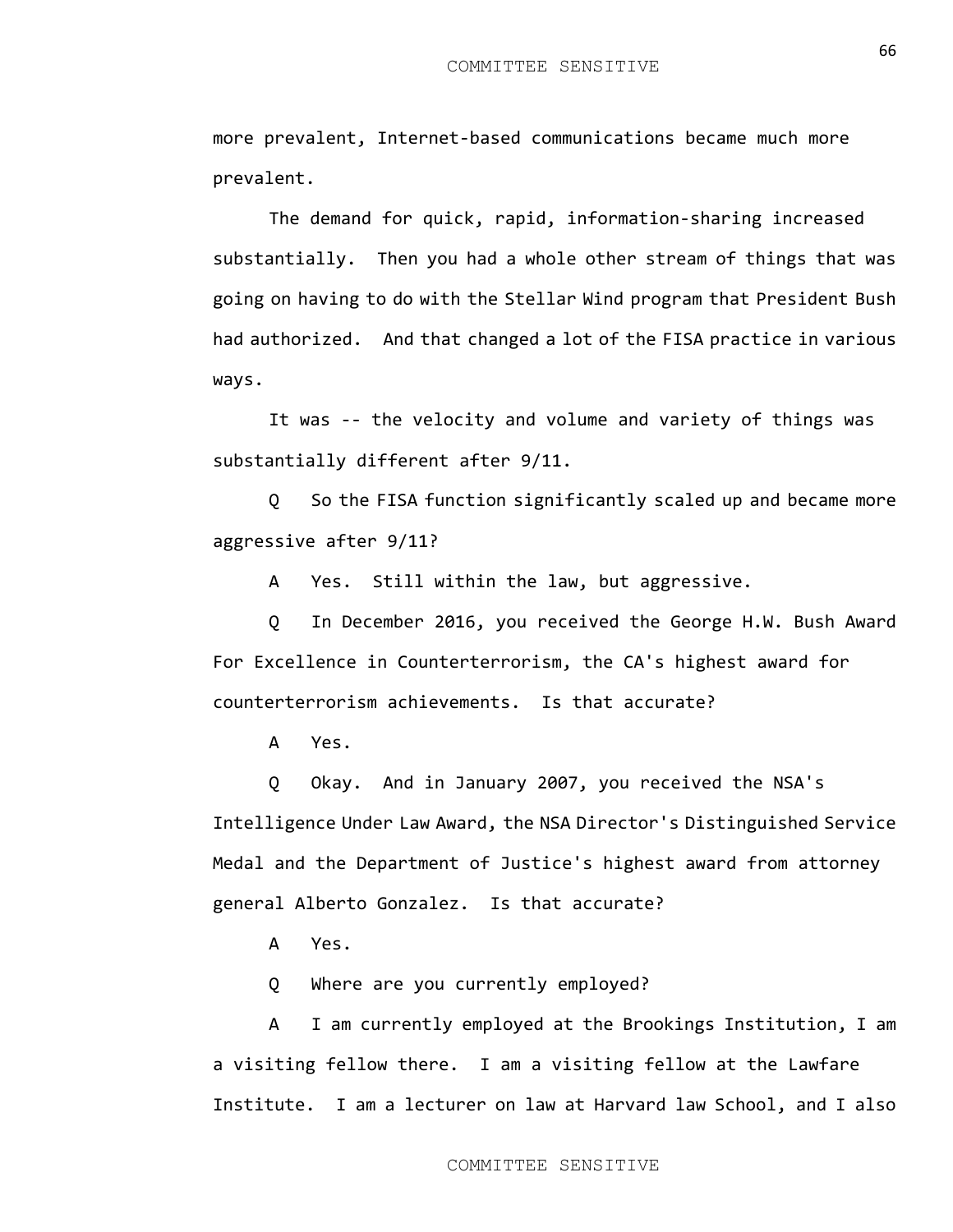have my own consulting firm.

Q What subjects do you teach at Harvard Law School?

A National security law.

Q So Mr. Baker, there have been a number of serious repeatedly made allegations that the FBI and Department of Justice abused its FISA authority in pursuing a surveillance warrant for former Trump campaign official Carter Page in October 2016.

As a long-term expert on FISA, I think it would be helpful if you would help us review and understand how that process actually works. So first, just stepping way, way back. What is the purpose? What is the typical purpose of a FISA surveillance warrant?

A A FISA authorization is an investigative tool. It is just a tool to provide the FBI or the intelligence community, more broadly, with foreign intelligence information related to a valid foreign intelligence objective. And it is a highly intrusive, potentially, tool that is used by the FBI, by the other parts of the intelligence community, and it is overseen closely by various elements of the government to make sure that it is being done for the right purposes.

And, I mean, that is the basic idea. It is a surveillance tool to provide the FBI with foreign intelligence information.

Q Okay. And so the purpose of a FISA surveillance warrant isn't directly for a criminal investigation or criminal purpose?

A Well, this is complicated to go through all of that, but the FBI -- the FISA -- the statute requires that there be a certification from a high ranking national security official like the FBI Director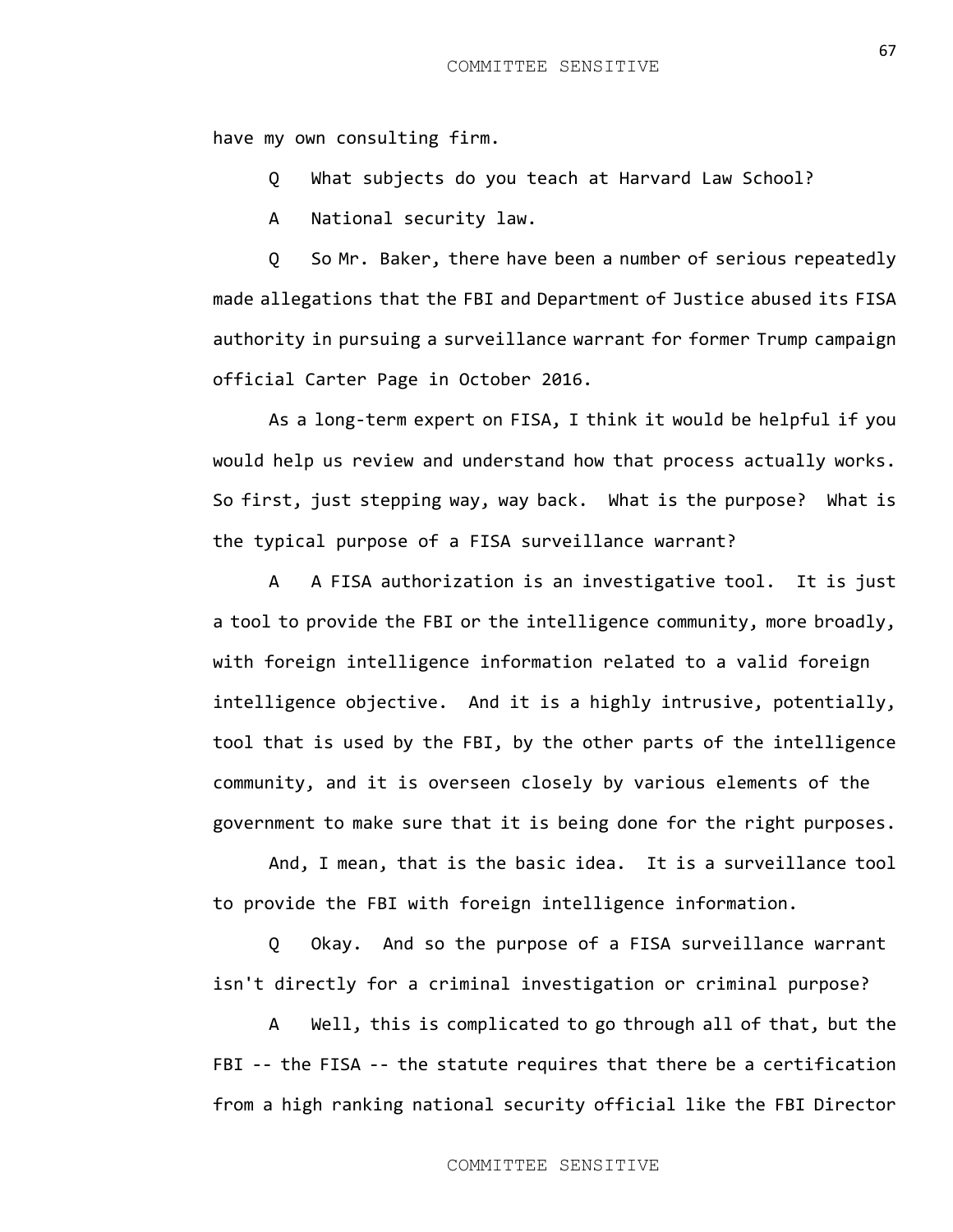that a significant purpose of the FISA application is to obtain foreign intelligence.

The line between what is criminal and what is intelligence sometimes becomes blurred and that was a big issue before 9/11 and even after 9/11, that has been sorted out basically now. But a significant purpose of the surveillance has to be for foreign intelligence purposes. And somebody high ranking has to sign their name to that purpose.

Q And so, generally, when does the FBI decide it should apply for a FISA warrant?

A It is one of the techniques that agents know about as part of their investigations. And they have to have probable cause in order to justify having a -- or seeking and obtaining a FISA authorization.

And so it is not typically the first things that is done in an investigation. You build up to that point. You collect other information, other evidence, if you will, and gather that and develop your probable cause. And then at some point in time, you seek the FISA when it makes sense in the investigation. There are a significant commitment of resources. FISA authorizations are significant commitment of resources by the Bureau, and so the managers, for no other reason, other than efficiency and appropriate use of resources need to think about the deployment of those resources in that way.

So they need to be serious about the investigation and do it at the right time when it makes sense for the investigation.

Q So if an FBI investigator thought they had, you know, clear,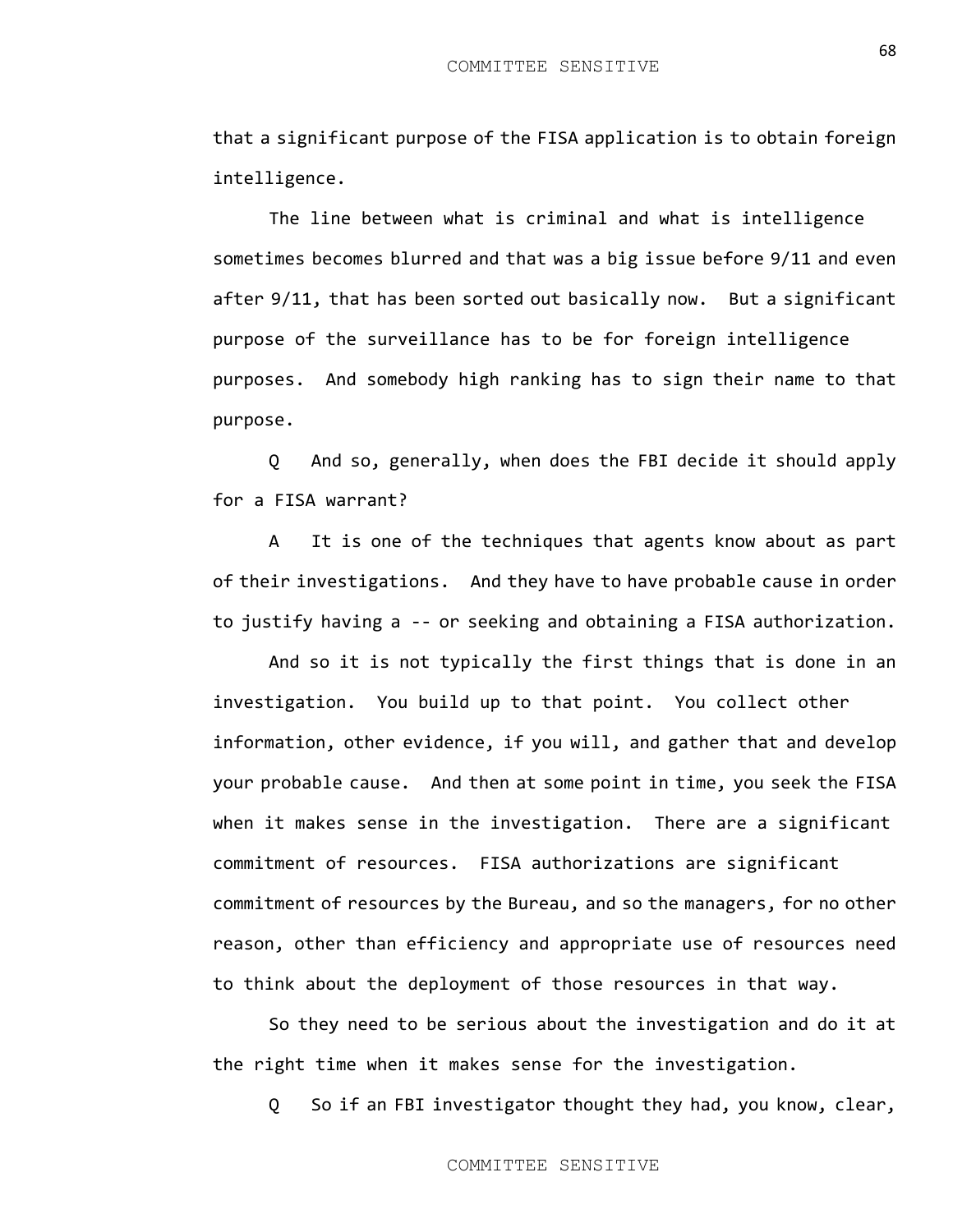strong case for probable cause, it would be pretty typical to want to pursue a FISA application as an investigative tool if the resources, equation made sense?

A Yeah, I think so. It is a normal tool that they worked toward. They don't always get it in every case. In fact, they don't get it in most cases.

Q Okay. Can you walk us through the process from when -- for when the FBI wants to apply for FISA warrant to surveil a U.S. person. So, you know, who makes that initial decision, who approves it, who is involved in that process?

A So it is a complicated process, I am probably going to miss some of the steps exactly. But the basic idea is that if an FBI field office, for example, is investigating a particular subject, and they determine that they want to obtain a FISA, that will be reviewed within the field office. It will go through the management chain in the field office through a variety of different supervisors.

It will also get a legal scrub in the field office. And then there will be most likely, interactions with the Office of General Counsel, FBI headquarters, depending on what type of case it is, counterterrorism or counterintelligence. And then it will -- once the FBI has decided that it wants to pursue this, then a request will go across the street to the Department of Justice to the Office of Intelligence.

It is possible that there has been some interaction with an assistant United States attorney along the way, but then it will get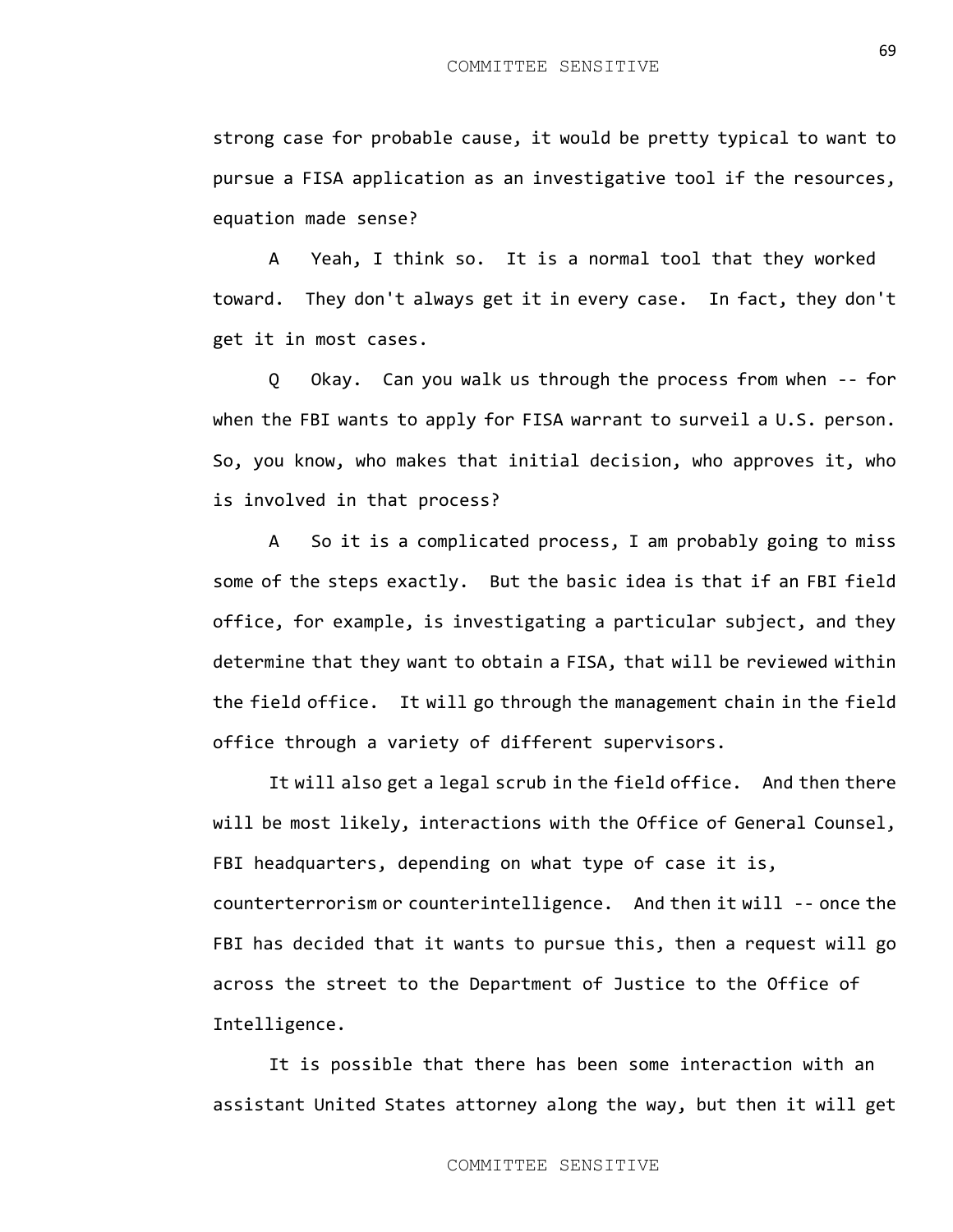a complete review at various levels within the Department of Justice.

Once everyone agrees that this is -- that we want to go forward, then there is a signature process that the agencies go through, and there are certain signatures that need to be obtained through the field office, through headquarters, up to and including the director or the deputy director of the FBI. They have to sign it. Then it goes across the street to the Department of Justice, and then has to go up to, either the assistant attorney general for national security, the deputy attorney general or the attorney general.

So there are a range of -- there are a lot of reviews with respect to this. And then once you are done with that, it goes to the FISA court, where the FISA court legal advisers typically look at all the applications, they scrub them. And then once they are satisfied, then it goes to a Federal judge, one of the judges on the FISA court who is a sitting Federal judge in a normal District Court in the United States.

And then that, the judge reviews it as well. So it goes through many reviews in the executive branch and in the judiciary.

Q How --

A Excuse me -- and all of this is subject to oversight by Congress.

Q How is the evidence usually collected to assemble and put into a FISA warrant application. Is there a specific investigation? Is it, you know, whatever you have from your previous investigation, is there a separate process for obtaining additional evidence?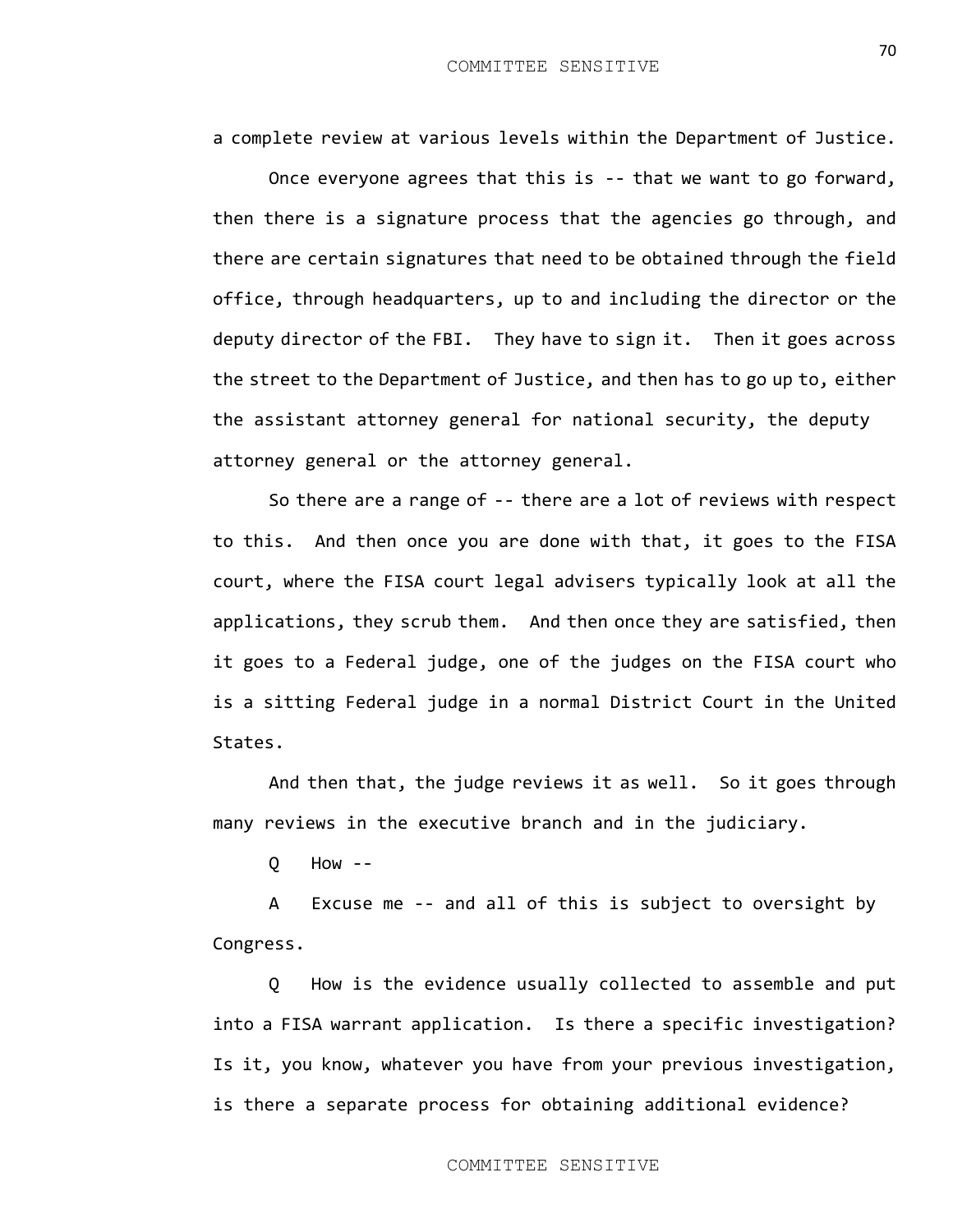A Well, you have to have a full investigation opened in order to obtain a FISA. So full investigation just means you have to have sufficient probable cause -- sufficient factual predication within, or pursuant to the attorney general guidelines in order to use that technique, because it is such an intrusive technique.

So -- and the FBI can gain the information from any lawful source to establish probable cause. But typically, there will be witness interviews, there will be a collection of, I don't know, phone records, physical surveillance, you might have, confidential source information. You might have information from a foreign partner. You could have intercepts from some other intelligence agency that may have been provided to the FBI. You have a whole range of different information, different types of information that could go into a FISA application.

Q Okay. And you mentioned, you know, quite a number of people and different components at different levels, so I understand you can only give me a rough ballpark, but, you know, how many people overall will be involved in, you know, putting together a FISA application that the FBI or the Department of Justice?

A I would be worried about giving you a number, but I don't know, just a rough estimate, at least 20 people, something like that, maybe. Sometimes more.

Q And typically, how long might a process like this take to assemble the information, you know, check all the, boxes, go through the signature process. How long will it take to assemble a complete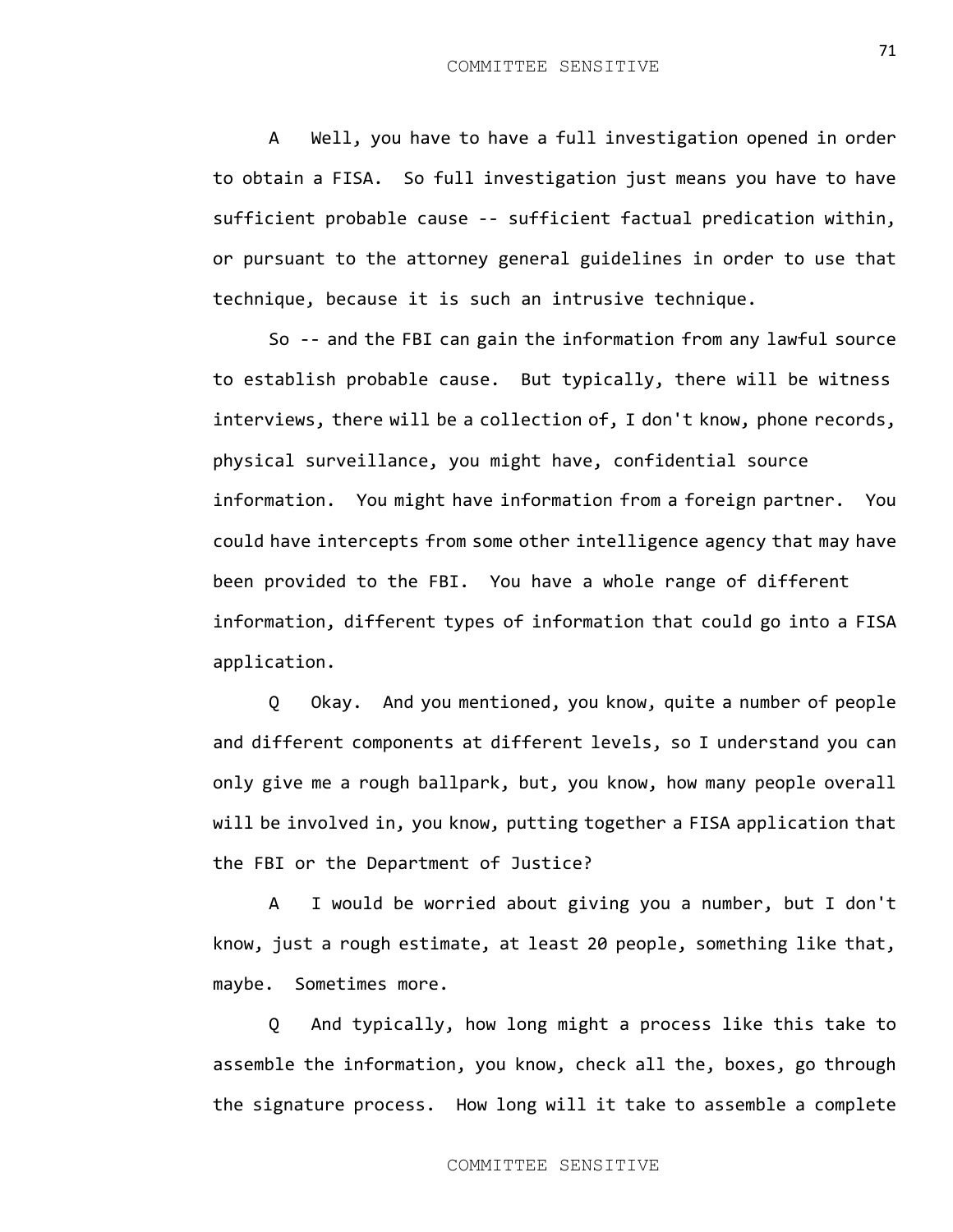## application?

A It depends. The cases are prioritized. And so the ones that are the most urgent -- so in a counterterrorism case where there is an imminent threat, the process can move extremely quickly, and it can be done all orally.

But typically, it takes much longer than that. It is hard to say. I don't know what the average number is right now. It can take days, weeks, sometimes months to move a FISA through, depending -- it depends on the nature of the threat and the strength of the probable cause. The bigger the threat, the stronger the probable cause, the faster it goes through the system.

Q And I believe you already listed, quite a few names off, but at the FBI who approves or signs off on a FISA application? I believe you mentioned the director, deputy director. Does it go all the way down to the field office?

A It would go through the Office of General Counsel. I, as general counsel, I didn't approve them all. There were a range of people in the national security law branch who could approve them, but there had to be some level of approval. There had to be approval at the headquarters level, in the field, in terms of the substantive agents. Yeah, I think that is it.

Q At what point, and is it based on evidence collection does the FISA warrant application go from the FBI to the Department of Justice for their review?

A Formally, there is a request that is sent across to the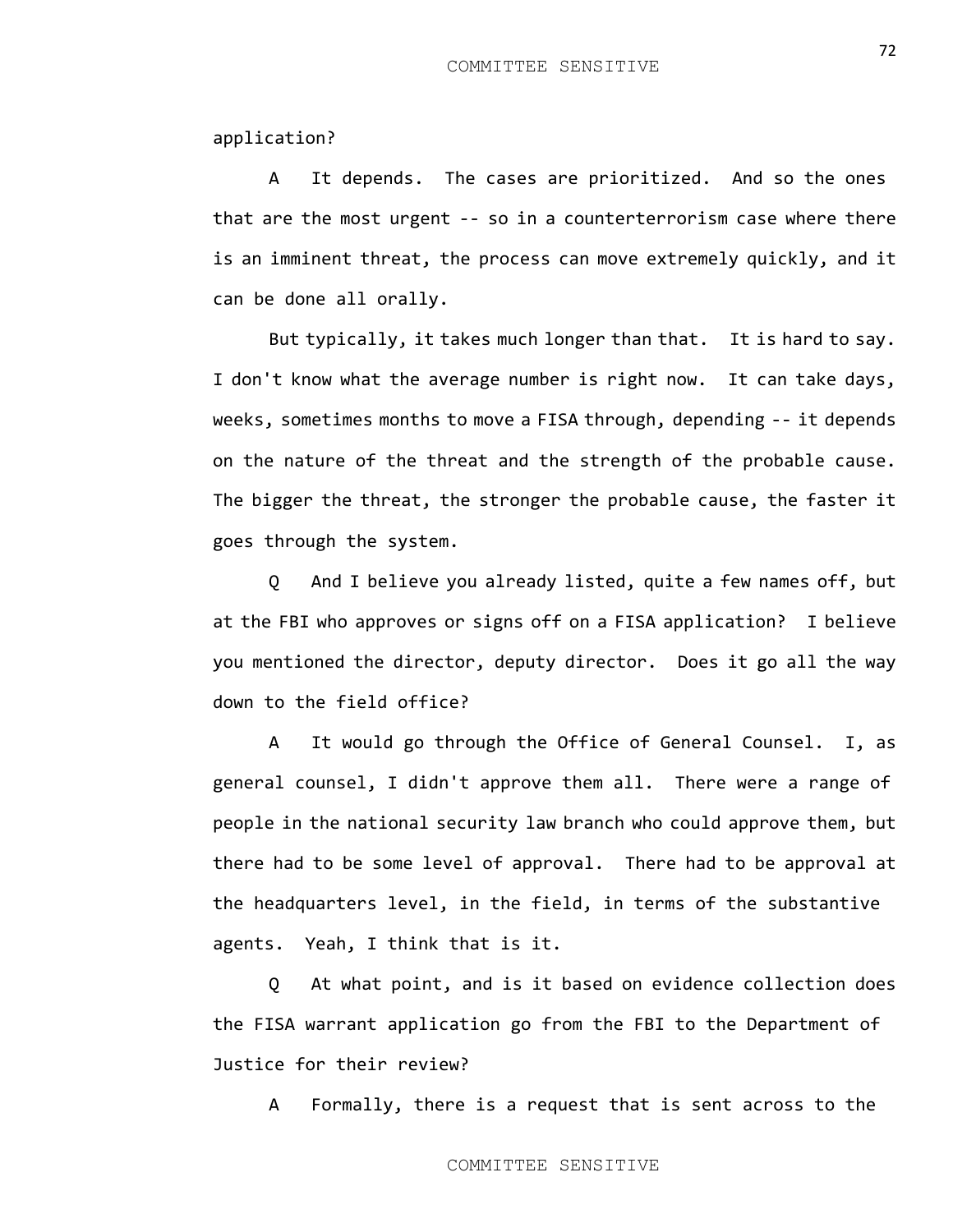Department of Justice -- I am sorry -- yes, to the Department of Justice, but there could be informal interactions from a very early stage where the Department of Justice is aware of a particular case.

We could go over and brief them on it and say, you know, here is this case, we are worried about it. We are working on the FISA. You should expect that soon. And they might work with us directly. So it is hard to give a crisp answer to that. There is a formal way to do it, but most times there are informal interactions with people because, again, it is important to think of a FISA as part of a case that everybody is working on. This is only one tool that is used.

But if it is an important enough case, a lot of people know about it.

Q Does the Department of Justice review to ensure that the FISA application is supported by credible evidence?

A They review it to make sure it is supported by credible evidence, that the techniques are techniques that can be approved, and that the purpose is a lawful purpose.

Q And how does the Department of Justice conduct these reviews?

A They examine the written materials that we send over. They question our folks, they ask for additional documents, send emails back and forth. They have robust interactions with the FBI over time with respect to what is going on with the investigations to satisfy themselves that they understand what is happening and why.

Q Would you say the Department of Justice treats this process pretty seriously?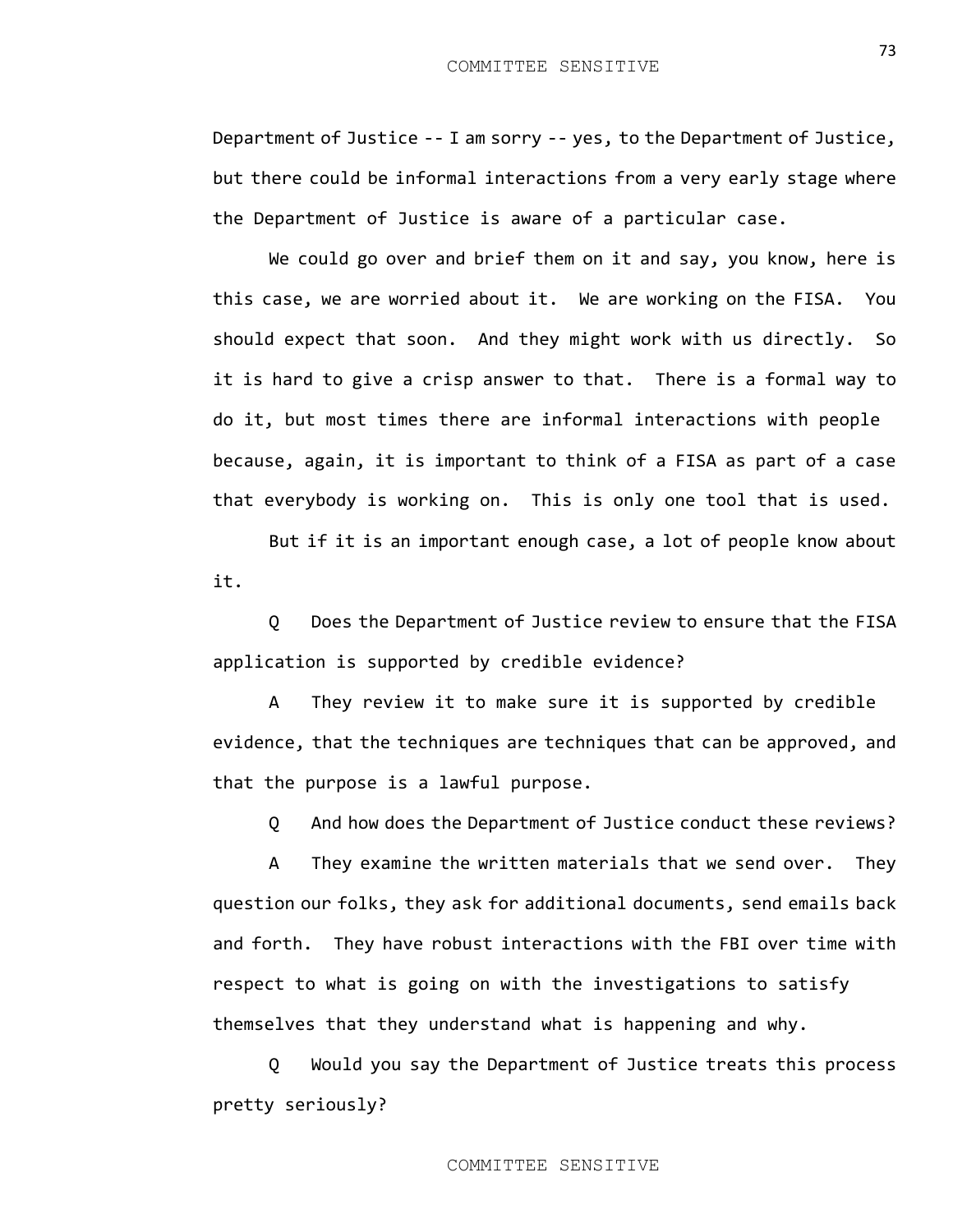A Very seriously, yes. Very seriously.

Q How rigorous would you describe their --

A Extremely rigorous, yeah.

Q How often would the Justice Department send an application back to the FBI for, you know, some additional review, asking for additional documentation, information?

A I think it is constantly, yeah.

Q Okay. And so, would the Department send a FISA application back to the FBI if they believed a factual assertion was not sufficiently substantiated?

A Yes, but they would have, they would ask questions about it. It is not a formalistic. I mean, it can be formalistic in terms of documents going back and forth, but more often, I would think they would have emails and conversations if the Department had a concern about a factual allegation, whether it was true or not, they would ask to see the underlying material. The FBI would provide that to them. They would either be satisfied or not. And we would have ongoing discussions. And sometimes, there would be an agreement to go collect more information. And the FBI would do that before the FISA would move forward.

Q So would it be more like a routine back and forth over a number of different issues between Department of Justice and the FBI?

A There is a -- routinely, there is extensive interaction between the Department of Justice and the FBI with respect to what goes into a FISA application.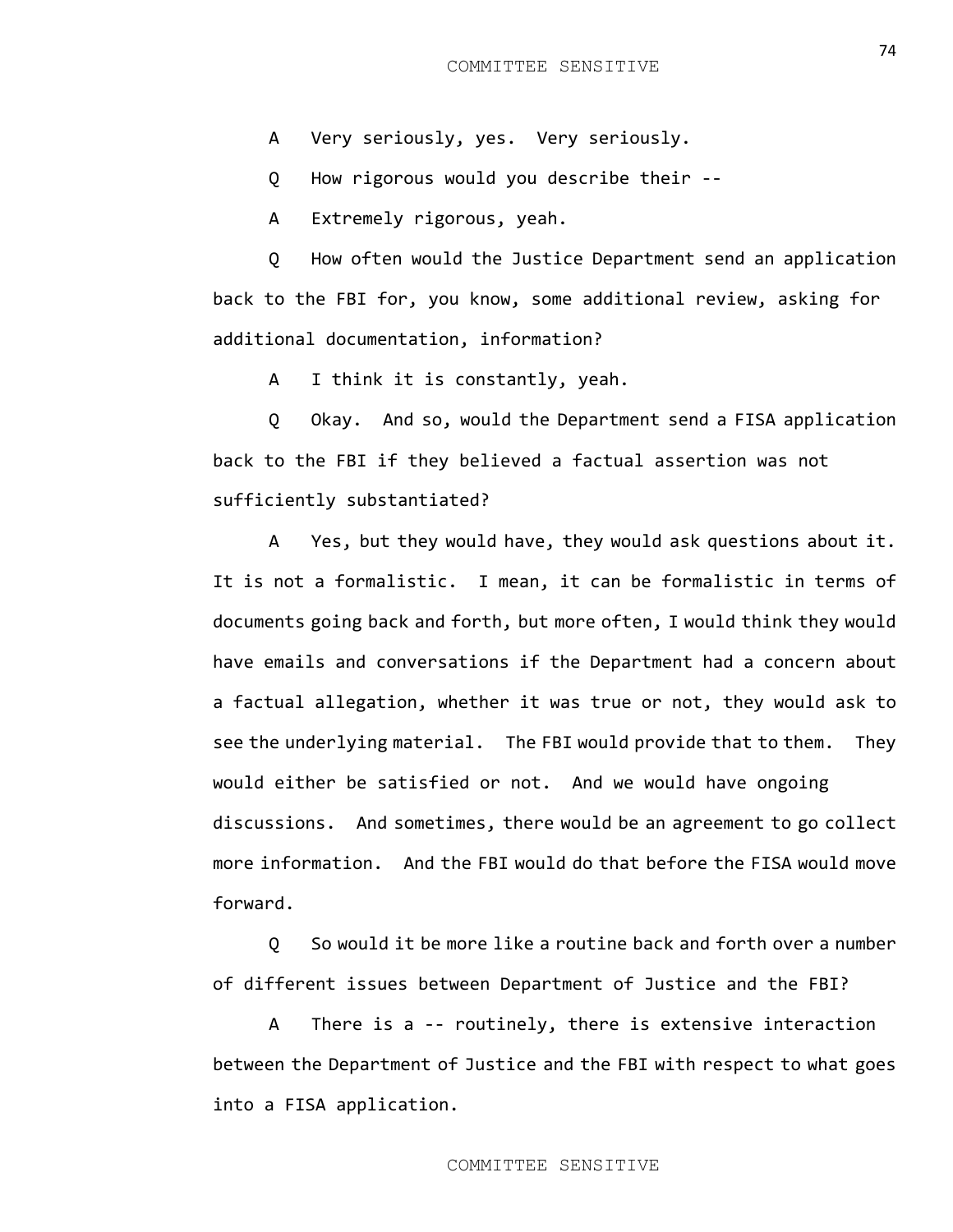Q If the Department of Justice, informally or not, had flagged something they believed required additional substantiation, what might that look like? What would the FBI do to say, well, you know, here is another corroborating source, here is another -- like what kind of information would that require to address their concern?

A Whatever we might have. I mean, we would try to provide the Department with whatever they needed. Sometimes we would say, do you really need this, this might be really hard to get. We don't have it, or might not be able to get it in any circumstance. How important is it to the probable cause. You would have those kinds of discussions going back and forth. And maybe the -- sometimes, the Department would say, no, okay, we agree, we don't need that. It is too hard to get. Other times, they would push for it and we would get it. Sometimes we would be successful, sometimes not.

Q So I am trying to understand, just generally speaking, how the Department of Justice would -- and the FBI -- would evaluate the credibility of a factual assertion that came from a source or another right, because you have intelligence information coming from, I imagine, a spectrum of sources, different reliability, different motivations.

And so what is the process for looking at whatever factual assertion that source provided and then also evaluate the credibility of that underlying source to make a, you know, final determination?

A So, again, that is part of the standard review of FISA applications, to make sure that the FBI and the Department understand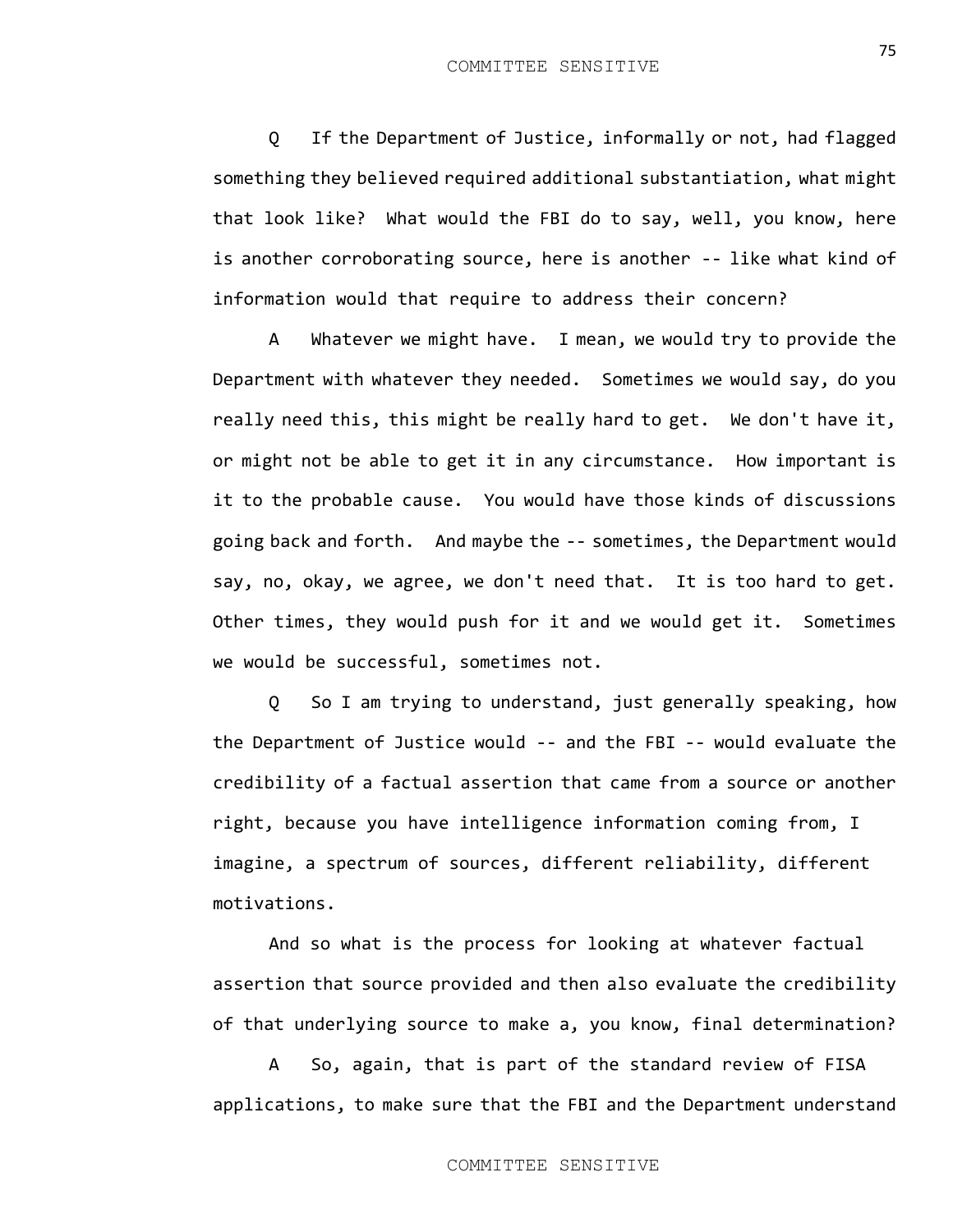the credibility of any information that is going into, whether it is documentary evidence, information or information from a source.

So there is a, I guess you would say a scrubbing process of the sources to make sure that in this case, the Department, is satisfied that the source is reliable and that if there are any indications of -- or anything that might call the source's reliability into question, that that information is put forward in the application or is somehow otherwise made known to the court.

Q And can you provide me an example of what might call a source's credibility into question?

A Well, if the source had lied in the past, if the source had received substantial payments from the FBI or some other government agency. If the FBI investigation had revealed the source was involved in some type of illegal activity on the side, or things like that. The source was not complying with direction from the FBI, the handlers, that might be an issue that you would put into the application.

Q Does the FBI or --

A It might not even make it into the application because at the end of the day, the Department might assess that the source is not credible, and so you just don't even go forward.

Q Does the FBI or the Department of Justice provide an accounting or analysis of what the motivation was for the source to come forward with their information. And are there certain motivations that are, you know, deemed less credible, reliable?

A I mean, I guess it would be, if the motivation, if the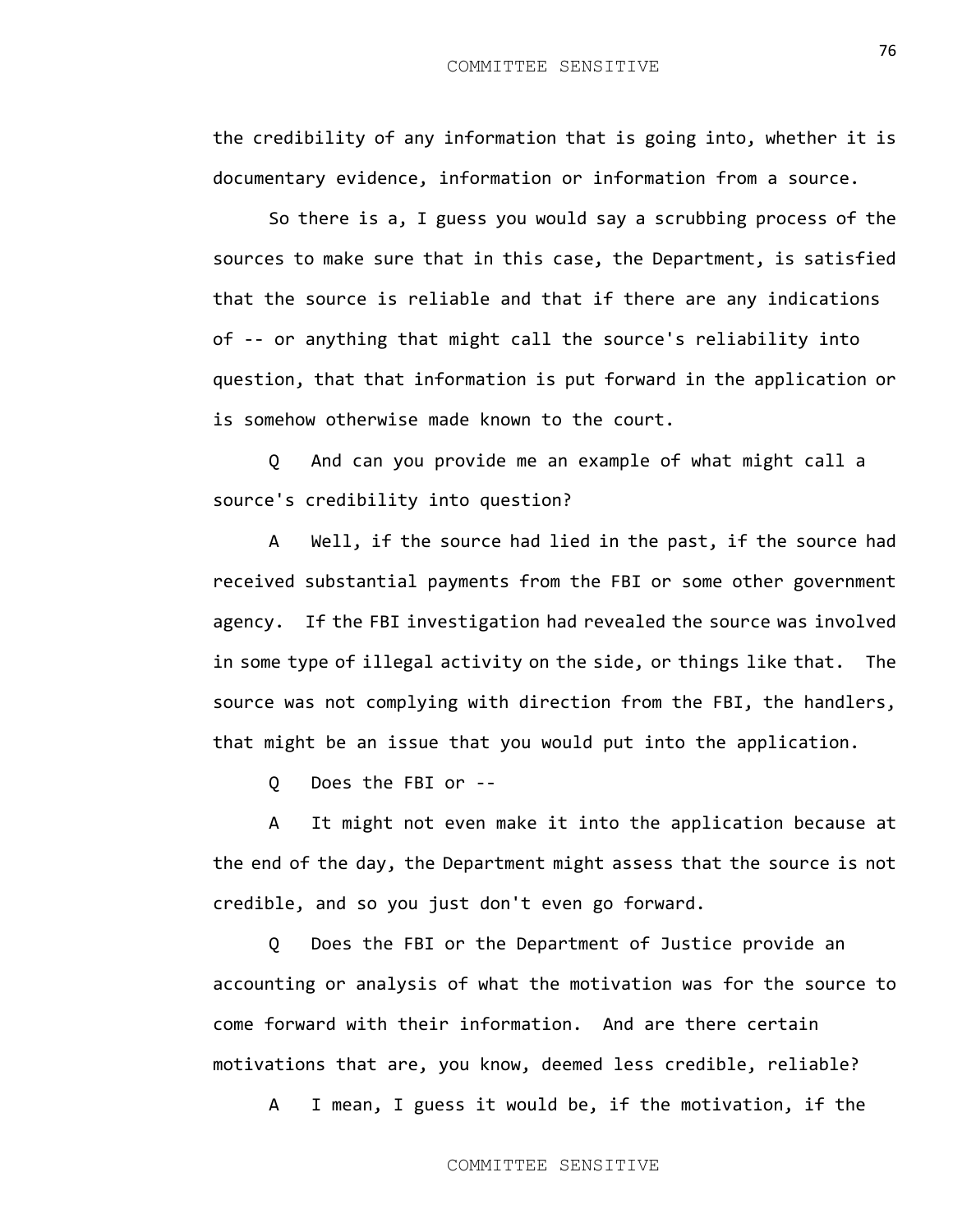motivation impacted the assessment of the credibility, then you might put that in there. So, for example, an estranged spouse. If that was the source, then you would have to have a conversation about how important that was. You might discuss whether that was too revealing about who the source was to put that it in there. But I have been involved in those kinds of conversations in the past. But something that indicated some animus against the subject that therefore might call into question the credibility of the source.

You would have a conversation about that, assess whether the source was reliable or not and then endeavor to put the FISA court on notice about that.

Q So if in the Bureau's judgment, a source had a personal motive against the target of the surveillance or related, that would be something that you believed should be noted for the FISA --

A You should certainly have a conversation about that and figure out whether that, you should proceed with the application or not and whether you should -- how you are going to tell the FISA court about this. And there is a variety of ways to do that to protect the identity of the source, but, yeah, if there is animus against the subject, then that is something that you have to think about seriously.

Q Are there cases where a source is judged to have animus against a subject, and is nonetheless deemed credible as well?

A Is to what?

Q I will just rephrase.

Are there cases where a source is judged to have animus against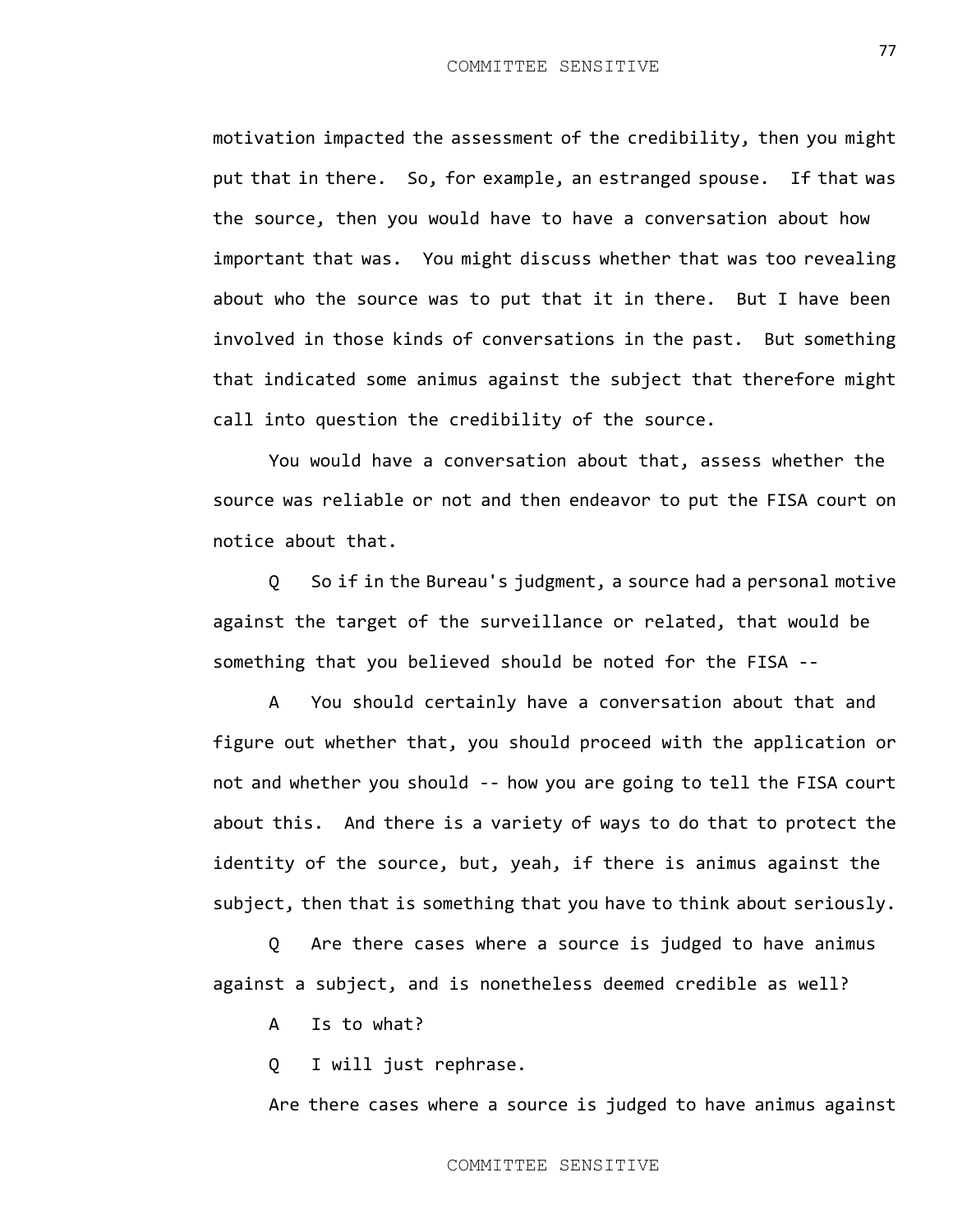the target of a surveillance but is nonetheless judged to be credible and reliable?

A I mean, I don't recall specifically a case from the past about that, but I would say in that kind of a circumstance, my recollection is we would put forward the reason that the source has the animus against the subject and explain that to the court. And then explain nevertheless, we believe the source is reliable for the following reasons.

So you are going to have to then focus on establishing why those -- establishing those reasons why you still believe the person to be credible even notwithstanding the animus.

Q So the animus is relevant to analysis but it is not a disqualifying in a vacuum?

A It is not disqualifying just automatically, I would say no.

Q How frequently would you say the FBI receives information from sources that are judged to have some personal motive in coming to the FBI?

A That is a hard question to answer. I am not sure I can answer that one. It is not infrequent.

Q So in the context of FISA warrant applications, can you explain what it means to verify information? I have heard that term used a lot, I guess more in the terms of, you know, unverified information, but I believe it is -- I believe it is a term of art, to some extent, in terms of there is a requirement to verify information. I was wondering if you can explain that to us?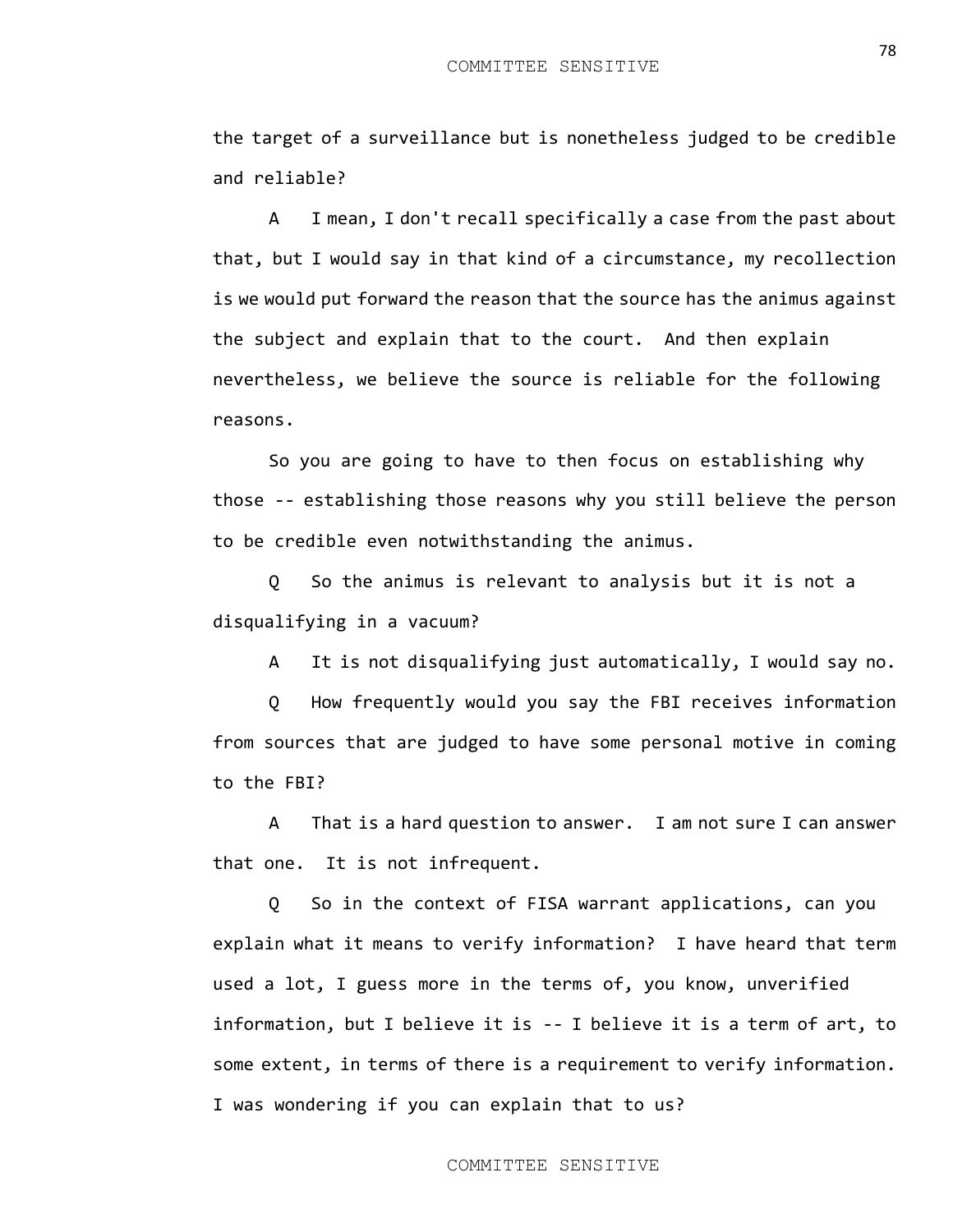A I am not sure exactly what that means in this context. I mean, we have developed processes over time to make sure that any allegation that is put into a FISA application is backed up by some type of underlying document.

So for example, we were talking about 302s before, so that -- which is a report of an interview -- so if you put an application -- if you put a sentence in an application saying this happened on this date, then we have a process to make sure, okay, where does that come from? Oh, it comes from this 302 where this witness said this. Or if you have information from a national security letter, a telephone record, you want to make sure you have that.

So in terms of verifying the information, what I am thinking about is we make sure when we have procedures to make sure that all of the factual assertions in the application are backed up by some underlying document to support them.

Q So if you are verifying something, you are able to match it to the underlying source or documentation, but that is not the same thing as saying that factual assertion is already proven to be true?

- A Correct.
- Q Okay?

A It is just this is where it came from.

An important thing to remember is FISAs take place in the middle of an investigation. And so you are still learning about what is happening.

You put forward the information that you have at the particular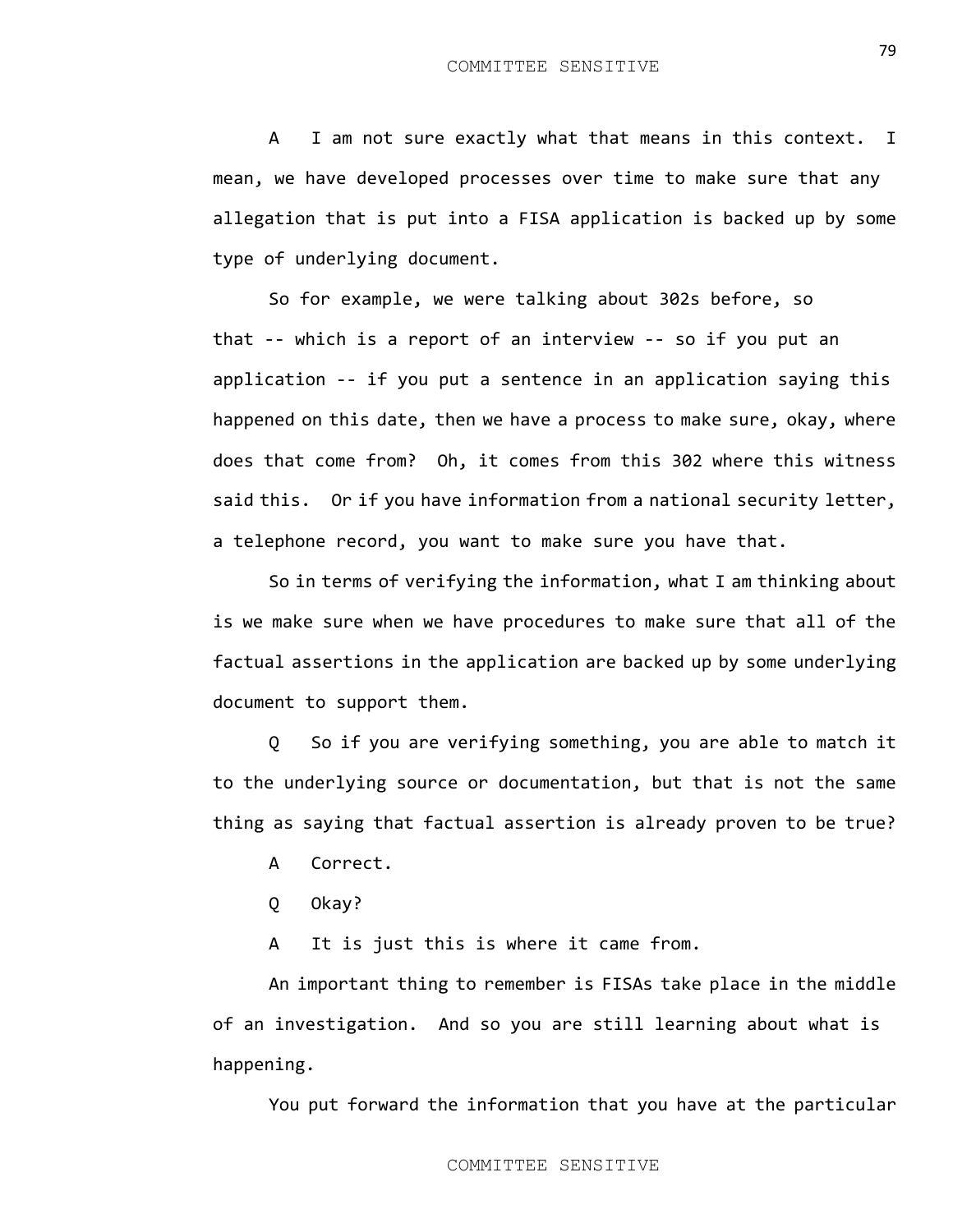time that you have it, but you could be wrong. It could be that you are completely wrong about what you have concluded with respect to this person.

But that is what you are trying to find out. And if you are wrong, then you will conclude the investigation and no further action follow. If you are right, you will keep going and then you will deal with whatever happens.

But that things turn out not to be the case that you put forward in the application so long as you believe them to be truthful at the time and had support for that, that happens.

Q So in a FISA application, the Bureau or the Department is often put together their best intelligence assessment at the time, but as you are saying some things might prove --

A To be wrong.

Q -- to be wrong later?

A Yes.

Q And if that were the case, it wouldn't really be fair to say the Bureau or the Department is trying to trick the FISA court?

A No.

Q So my current understanding is that under the FISA statute, a warrant can be obtained to conduct electronic surveillance on a U.S. person if they can show probable cause that the target is an agent of a foreign power. Does that sound --

A That is correct.

Q Okay. So how does the FBI determine whether there is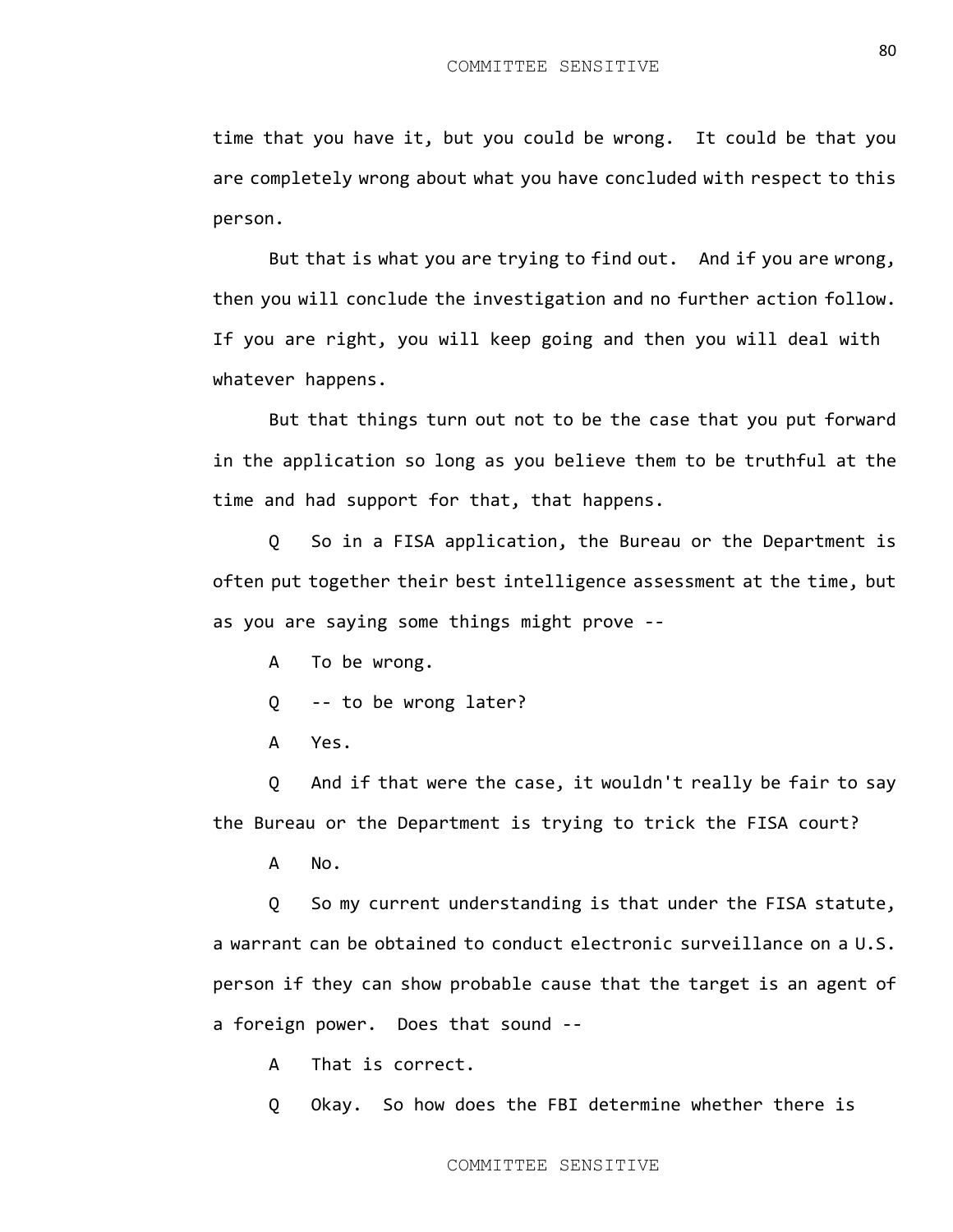probable cause that someone is an agent of a foreign power? What kinds of things would they look at?

A So you look at the statutory definitions of agent of a foreign power. And one of the important things there is it requires that when it pertains to U.S. persons that their activities are engaged in knowingly in support of that.

So you are going to look at everything we can collect short of a FISA about that person lawfully and assess whether the person fits within that definition, and then focus on whether or not there is evidence/information that the person knows that he or she is involved in these types of activities.

So you try to marshal all of the physical surveillance, documents, interview witnesses, sources, intelligence from other agencies, intelligence from foreign partners, everything you can possibly get to bring to bear on the question of whether this person is a legitimate target under FISA.

Q Could referring to one self as an informal adviser to a foreign government be considered evidence of someone knowing to be an agent of a foreign power?

A That would be relevant.

Q Can you explain briefly what minimization procedures are in the context of a FISA warrant application for a U.S. person?

A Minimization procedures are a critical protection that exists in the statute and have to be employed in each application in order to protect the privacy of Americans, which is the one of the most

81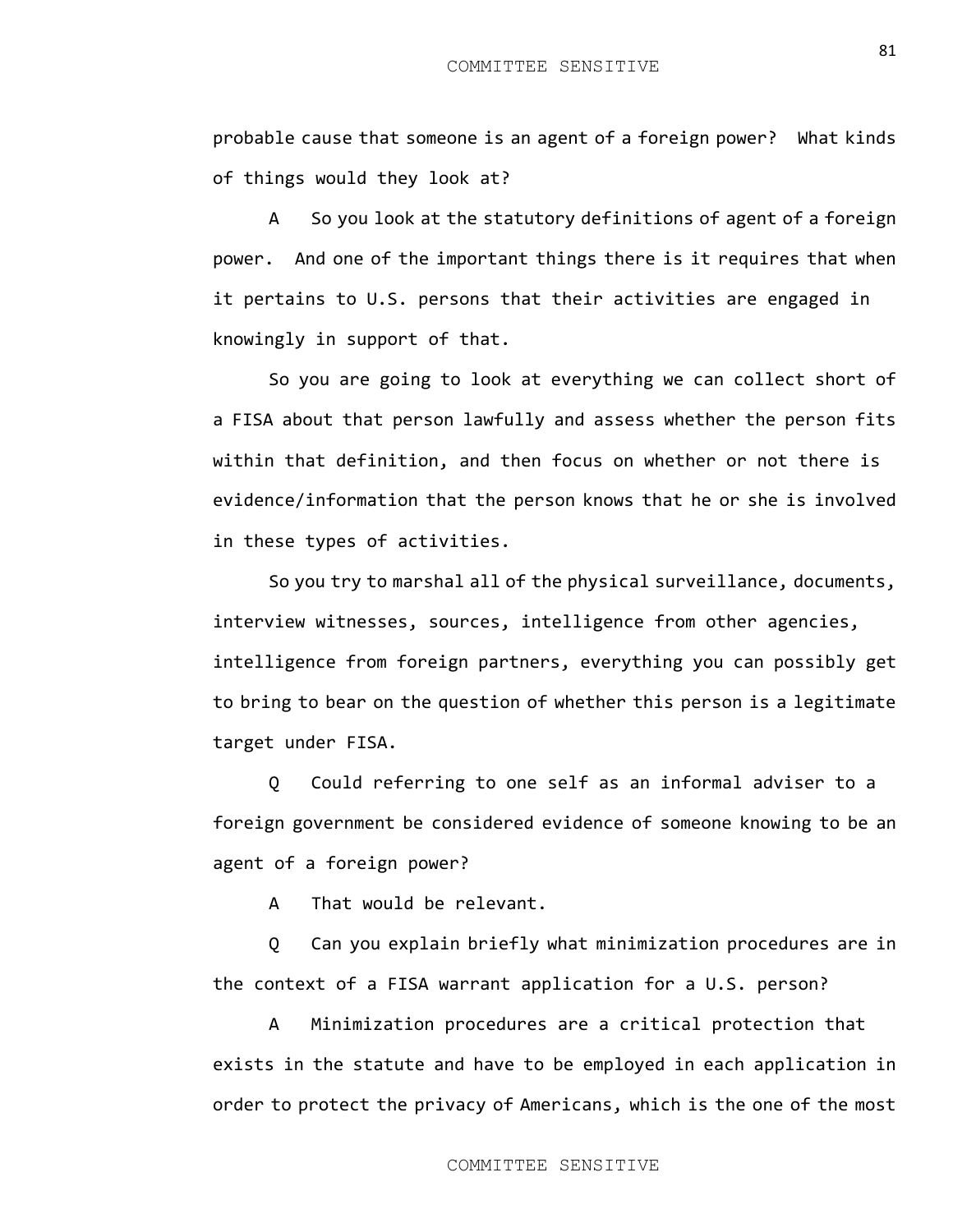important points of FISA. And they are part of what make FISA applications reasonable under the -- FISA authorizations reasonable under the Fourth Amendment.

So they require the government to basically reduce the amount of information that it acquires, retains, and disseminates about a U.S. person consistent with the foreign intelligence needs of the United States.

Q So would that prohibit, you know, their names, you know, any kind of personal identifying information, what would the restrictions be in terms of describing a U.S. person in vague terms? How does that work in practice?

A It depends. So there are standard minimization procedures that exist that the government has to follow. There could be additional minimization procedures that the court employs in any particular case, but you have to -- it is contextual.

So it depends upon who you are disseminating information to, why they need that information, and that the information is foreign intelligence -- essentially, foreign intelligence or evidence of a crime.

So you are giving it to an authorized recipient, and the disclosure of the identity, let's say, makes sense in this context because it is part of what the foreign intelligence information is or the evidence of a crime, and you are giving it to somebody that you assess needs to know that information to execute their duties.

Q So it is on a need-to-know basis?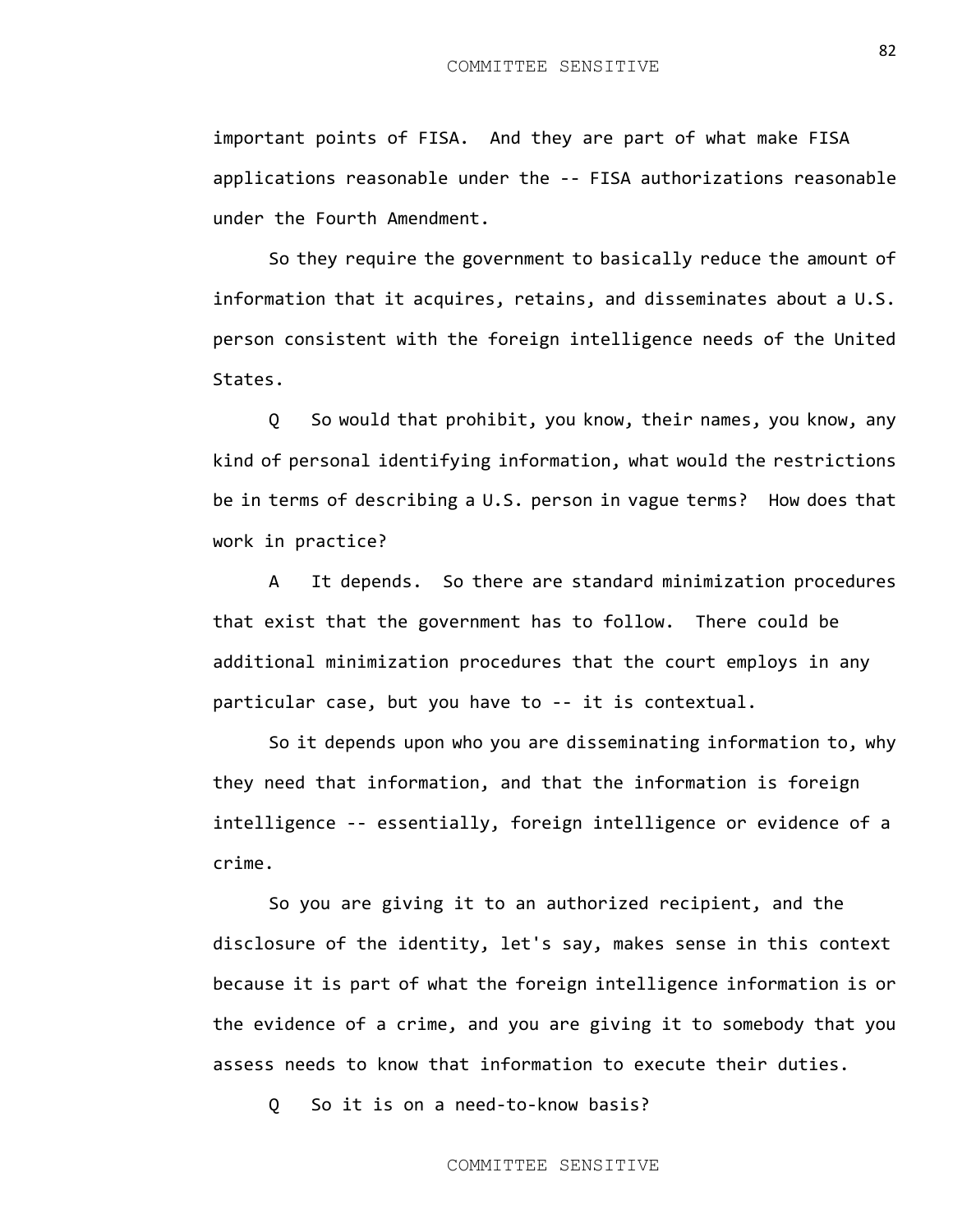A Well, any classified information is on a need-to-know basis but yeah, the minimization -- the dissemination is contextual so you don't willy-nilly give out U.S. person information. You try to restrict it whenever possible.

And agencies have adopted a variety of different policies and procedures in order to do that but, again, the key thing is whether the information is foreign intelligence, evidence of a crime or necessary to understand the foreign intelligence or its importance.

And if it fits within that and it is under U.S. person identity, then you could disclose it to somebody who needs to know that and who has the appropriate clearances.

Q Under what circumstances would it be appropriate to use the name of a U.S. person in a FISA application?

A If it was foreign intelligence, you needed to know that, you know, the spy for the foreign country we think is this person and, you know, two people are talking on the phone and they are plotting, I don't know a terrorist attack or they are plotting some espionage thing, and so you need to identify to somebody else in the government -- like these two guys and here is their names, they are U.S. persons, they just plotted to blow up something, some building somewhere right?

Q So U.S. persons, for example, that were, you know, part of a plot or the target of the surveillance, those would be the types of U.S. persons that --

A They certainly could be, yeah. And if they are plotting to blow something up in the United States, absolutely.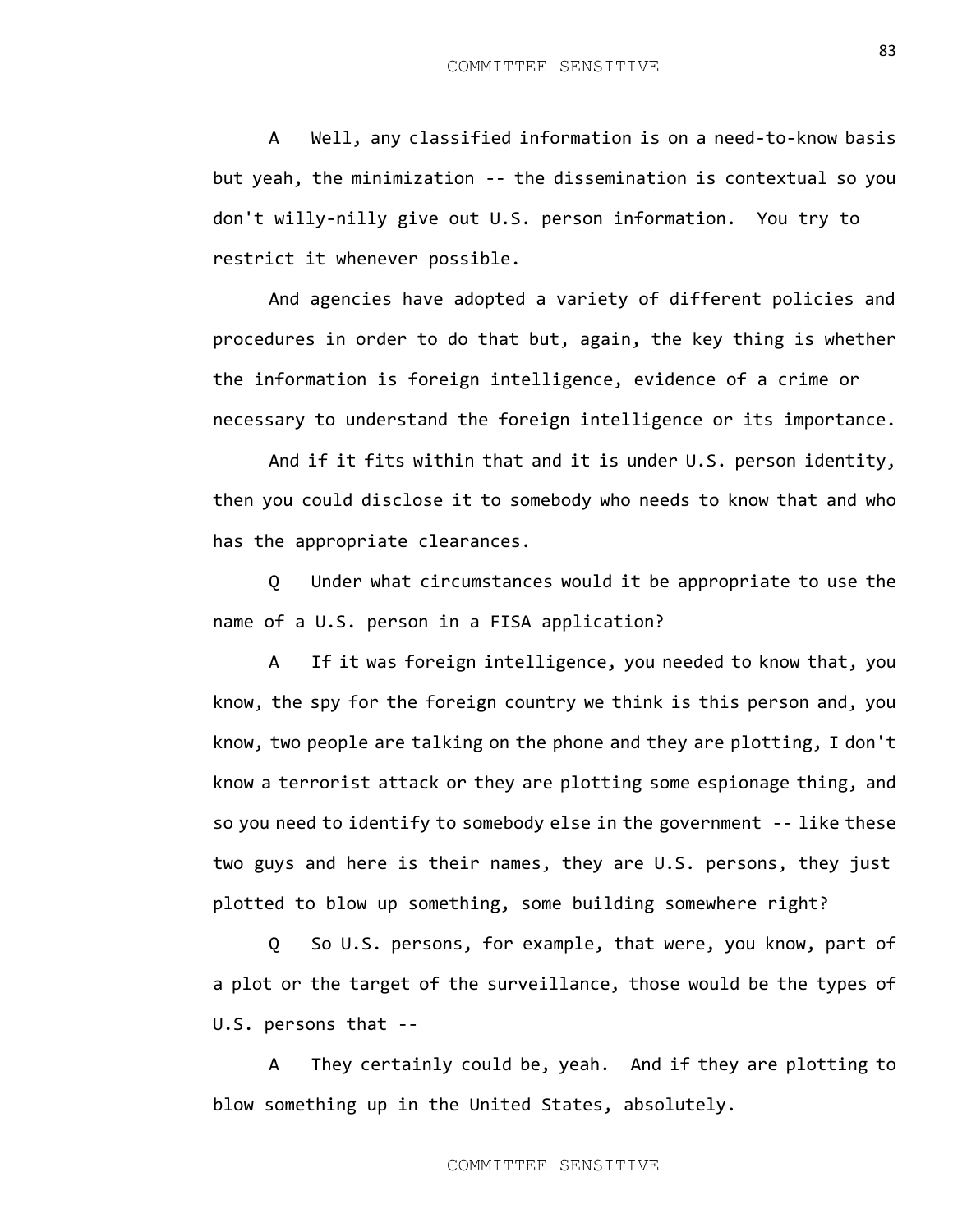Q Would it be appropriate to use the name of a U.S. person merely because they are running for political office in the United States?

A Well, again, you would not disclose that unless you assess that that person's identity was, itself, foreign intelligence information, evidence of a crime, or necessary to understand the foreign intelligence or its importance. It has to fit within one of those categories or you should not be disclosing that person's identity.

Q Okay. Can you describe what -- can you describe your understanding of what the term unmasking is and how that relates to minimization procedures. I obviously heard it used a lot and want to understand it more precisely.

A Yeah. It is a bit confusing, but the basic idea is as a standard practice certain governmental agencies have adopted this process with that when they produce a report that is widely distributed that goes to a lot of different people, that they will, instead of putting the U.S. person's name in the report, they will use a euphemism, like U.S. person number 1 said blah blah blah to U.S. person number 2.

And those two identities will be -- something else about the information is important, something else about the information constitutes foreign intelligence, but the agency that is disseminating it has assessed that the identity of the U.S. person itself is not foreign intelligence information or evidence of a crime as I have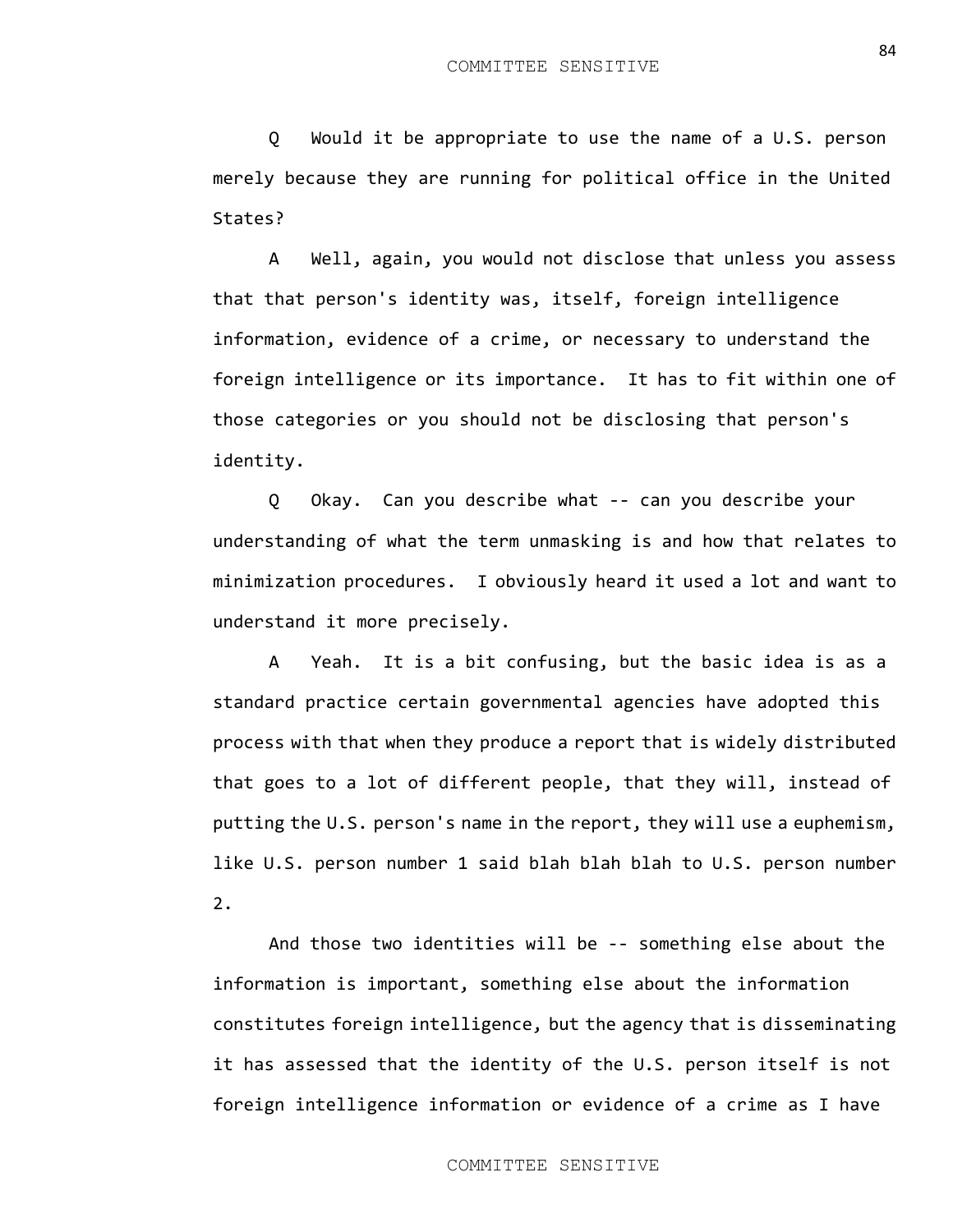described.

So that gets disseminated. So that is quote-unquote "masked." Agencies that receive that, if they say, whoa, this is really important to us. We need to know what actually person's name is. They would go back to the originating agency, put in a request for that, ask them for that, and then the agency would follow its procedures.

If they assess yes, you know, the FBI needs to know that, so they will provide the FBI actually with the U.S. person identity. They will therefore, unmask it.

Q Okay. So unmasking is more in the context of disseminating information?

A Disseminating information and, in particular, from certain agencies that I will refrain from identifying here, but it is not the FBI. It is other intelligence agencies have a practice of, quote-unquote, "masking" U.S. persons' identities.

Q Circling back to minimization procedures, if the FBI and the Department of Justice were putting together a FISA application and they used the names of U.S. persons that, you know, contextually was not originally discussed, like evidence of a crime, or, you know, you really needed to know to understand the surveillance, would the -- I guess, the Department or the FISA court, would they request that that name not be used? Are there protections?

A Yes, I mean, you put the names in the FISA application if you think you need to because, again, it fits within the dissemination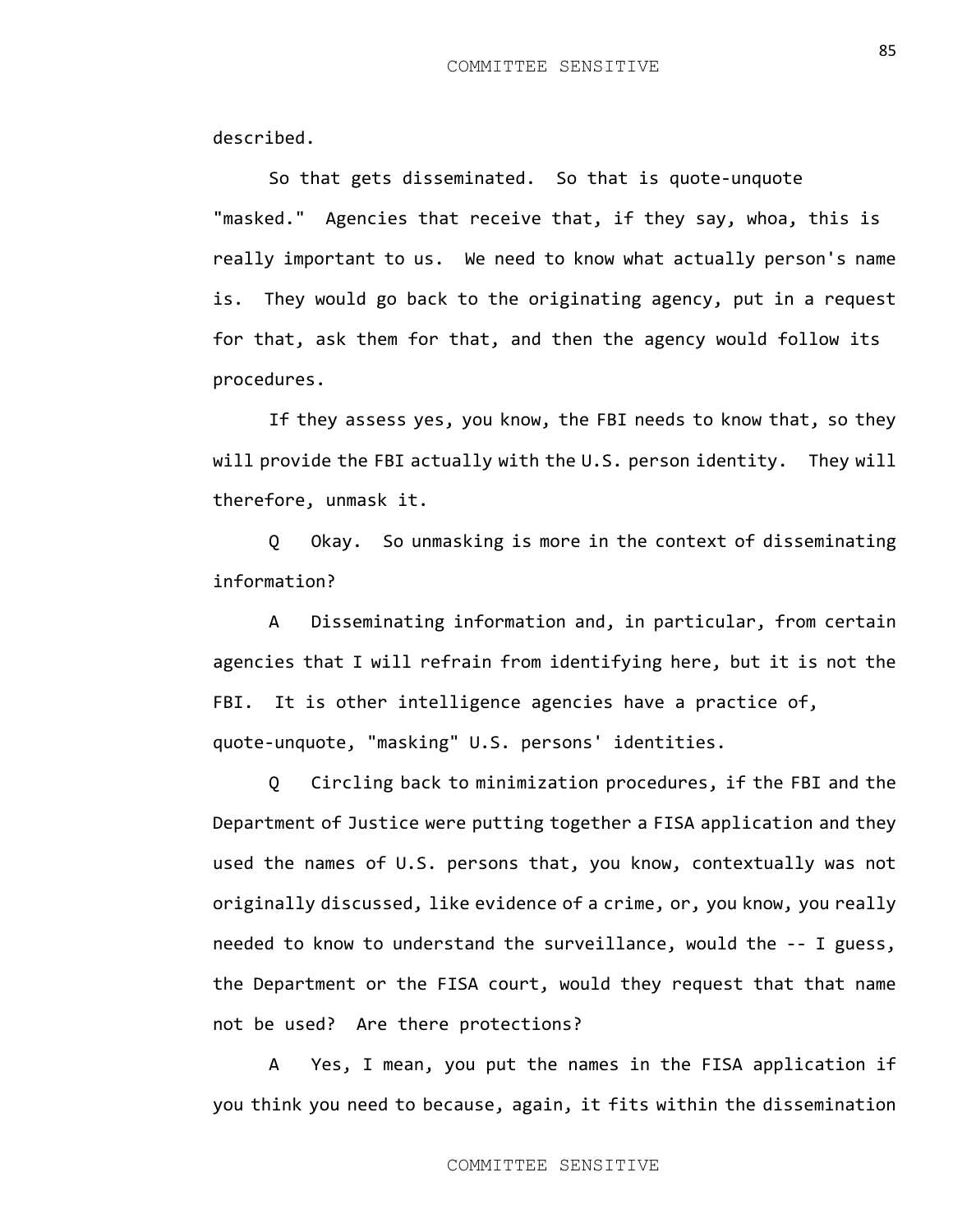rules and you think the court needs to know that information.

But other times, you assess, when you are writing the application, that no, we don't need to put that in. It is just gratuitous. And so we will use the same kind of the thing, U.S. person number 1, or some other type of identifier.

Q Does the FISA court also make an analysis as to whether certain U.S. names are in accordance with the minimization procedures?

A It could with respect to the -- it could with respect to anything having to do with FISA. They can ask for anything. They can demand anything from any of the agencies.

Typically, though, what happens is that the -- under the procedures and under the protocol that the courts are well aware of -- the Department of Justice goes out to the FBI field offices and headquarters and conducts, quote-unquote, "minimization reviews" to make sure that we are following the procedures, generally speaking.

So they pull cases, they look at what we have disseminated, and so on, and go through that. And they make a report back to the attorney general, to the FBI and importantly, to the court.

Q I think you mentioned that as general counsel you did not personally sign off on FISA applications?

A That is correct.

Q Is that correct? Okay. Have you ever personally signed off on a FISA application before?

A As general counsel of the FBI? I don't know if I actually signed the memos. I think the answer is -- I don't recall ever actually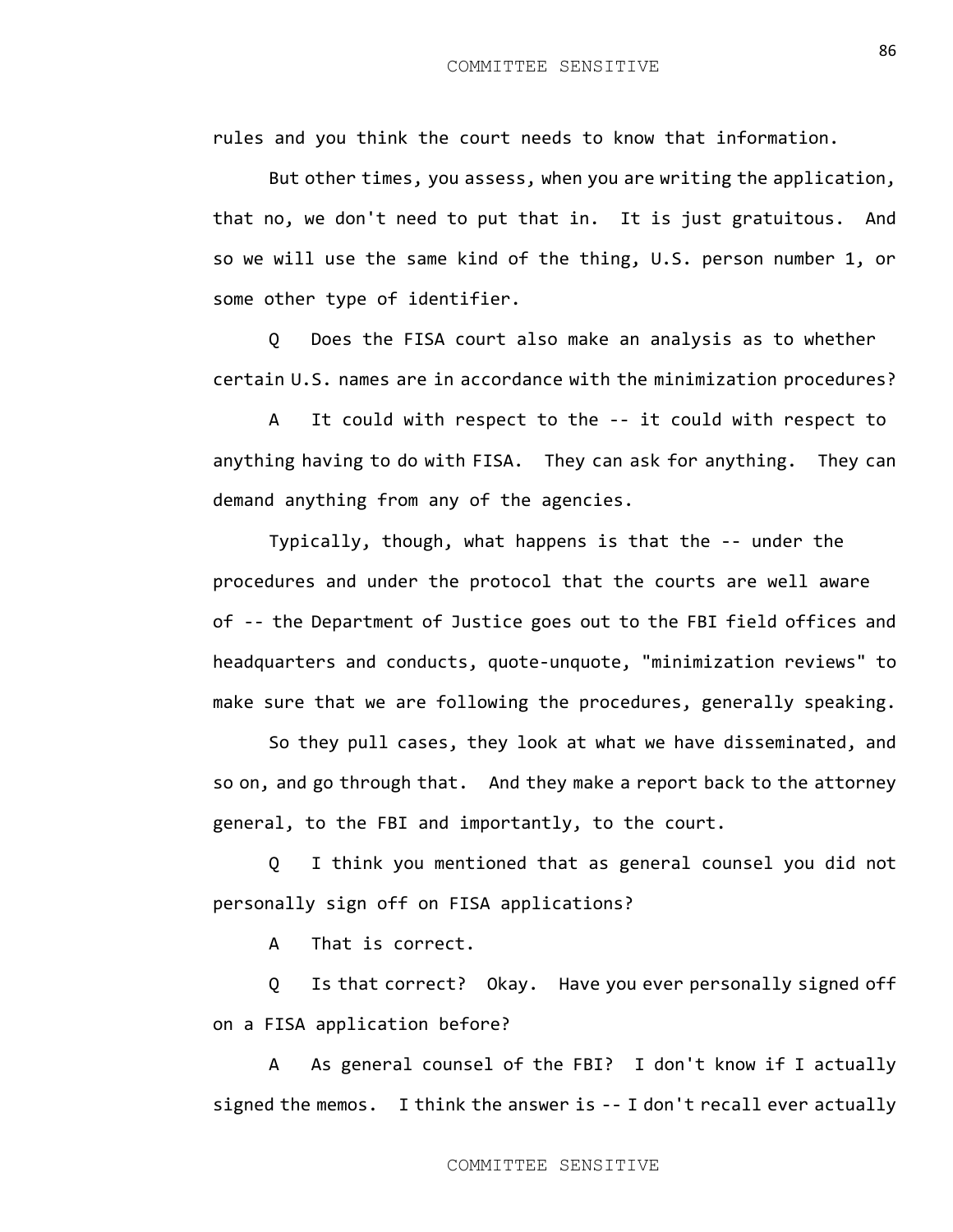signing the memos.

Q Did you sign off on any FISA applications in your capacity at the Department of Justice?

A Again, as a lawyer, I sign some of them and I approved other ones going to court. And when I was there, they were all of prepared under my supervision.

Q Okay. Just over the years with the different FISA applications you have worked on, are you aware of the Justice Department ever signing off on a FISA application that was not sufficiently substantiated by evidence?

A That was not supported by probable cause?

Well, there are some when -- so the obligation, I would think, of the Department of Justice is to believe that there is probable cause to support the application when the attorney general signs it, because the attorney general is signing that he or she has assessed that it meets all the requirements of the statute.

So therefore, the answer should be yes. There are cases where the probable cause is stronger and where it is weaker. And so my practice was if I thought that I was bringing a case that I thought was weak to the court, I would tell the court about that. And I would say, look, I think this meets the requirements of the statute, but I understand that it is weak and here is the reasons why. And I would inform the court fully about the application and explain it all to them.

So, but I would not -- I would not have allowed a FISA application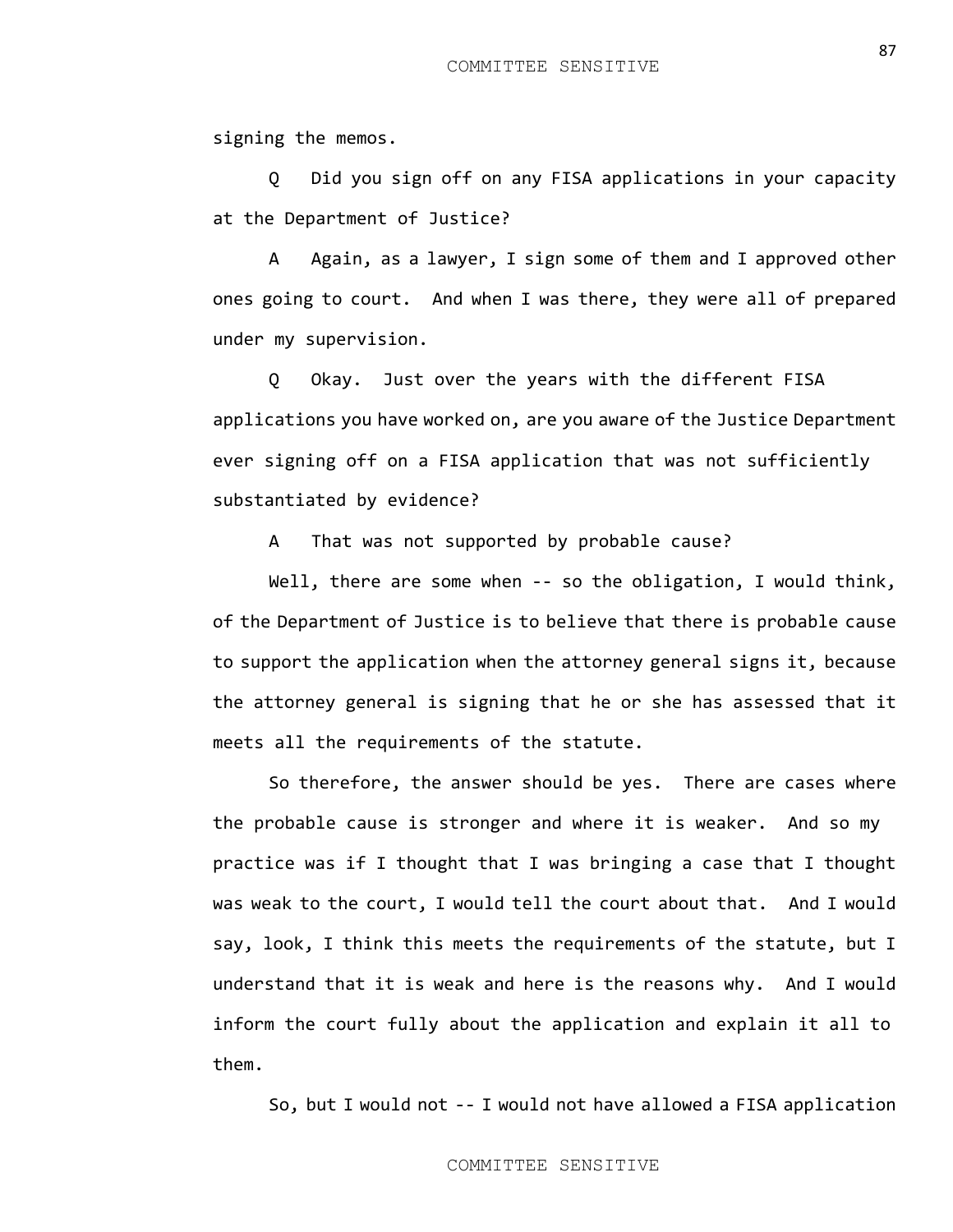to go to court that I did not think met the requirements of the statute, meaning that I thought there was probable cause.

Q And I believe you said earlier that most FISA applications do not get approved by the court, is that --

A No, most do get approved.

Q Most do get approved?

A Yeah, most do get approved by the court.

Q So we have already tread this ground a little bit, but why is it important that the Justice Department apply a rigorous level of scrutiny to the FISA application before it is sent to the FISA court? Why not just, you know, try anything?

A Because the officials of the Department of Justice have taken an oath to the Constitution and that includes their responsibilities as part of the executive branch to take care that the laws are faithfully executed. Congress has enacted this statute to regulate the government's use of a highly intrusive surveillance, a set of highly intrusive surveillance techniques. And so the government has an obligation to do its utmost to make sure that it complies with the statute.

Congress has constructed a statute that establishes an ex-parte relationship between the government and the court and under the standard rules of ethics with respect to attorneys, for example, attorneys have the highest ethical responsibilities in that kind of context, so they have an extremely high responsibility to make sure that the court is informed of all material matters with respect to the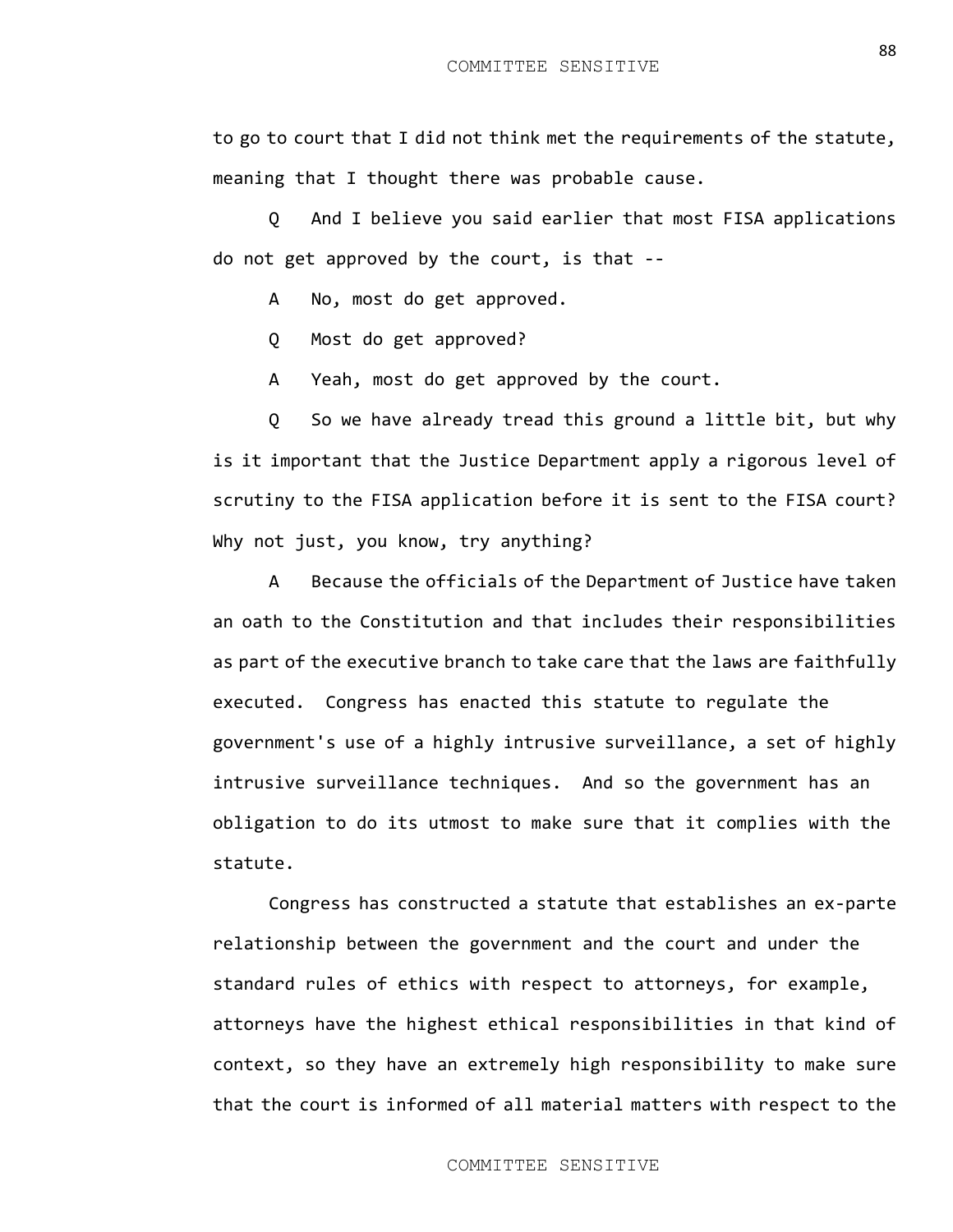matter that you are presented to the FISA court.

It is important to maintain -- for the intelligence community to maintain the trust and confidence of the American people over the long-term, and so they all have a very, very important responsibility for their agencies to make sure that the public and Congress have confidence in what they are doing.

Q Have you ever been part of an investigation where the Department of Justice or FBI used politically biased unverified sources in order to obtain a FISA warrant?

A Politically biased un --

Q Verified sources.

A Not that I recall.

Q Are you aware of any instances where the Department of Justice or FBI manufactured evidence in order to obtain a FISA warrant?

A No, I don't believe that I have ever heard of such a thing. There are times in the past when inaccurate statements were made to the FISA court for a variety of reasons. And when the government found out about that, we took steps to correct the record and do what needed to be done.

Q But you are not aware of any attempts by the Department of Justice or the FBI to intentionally mislead the FISA court judges in an application by omitting or manufacturing evidence?

A The cases that I am talking about where inaccurate information was provided, off the top of my head, I can't recall any instances where it was later determined that it was intentional. It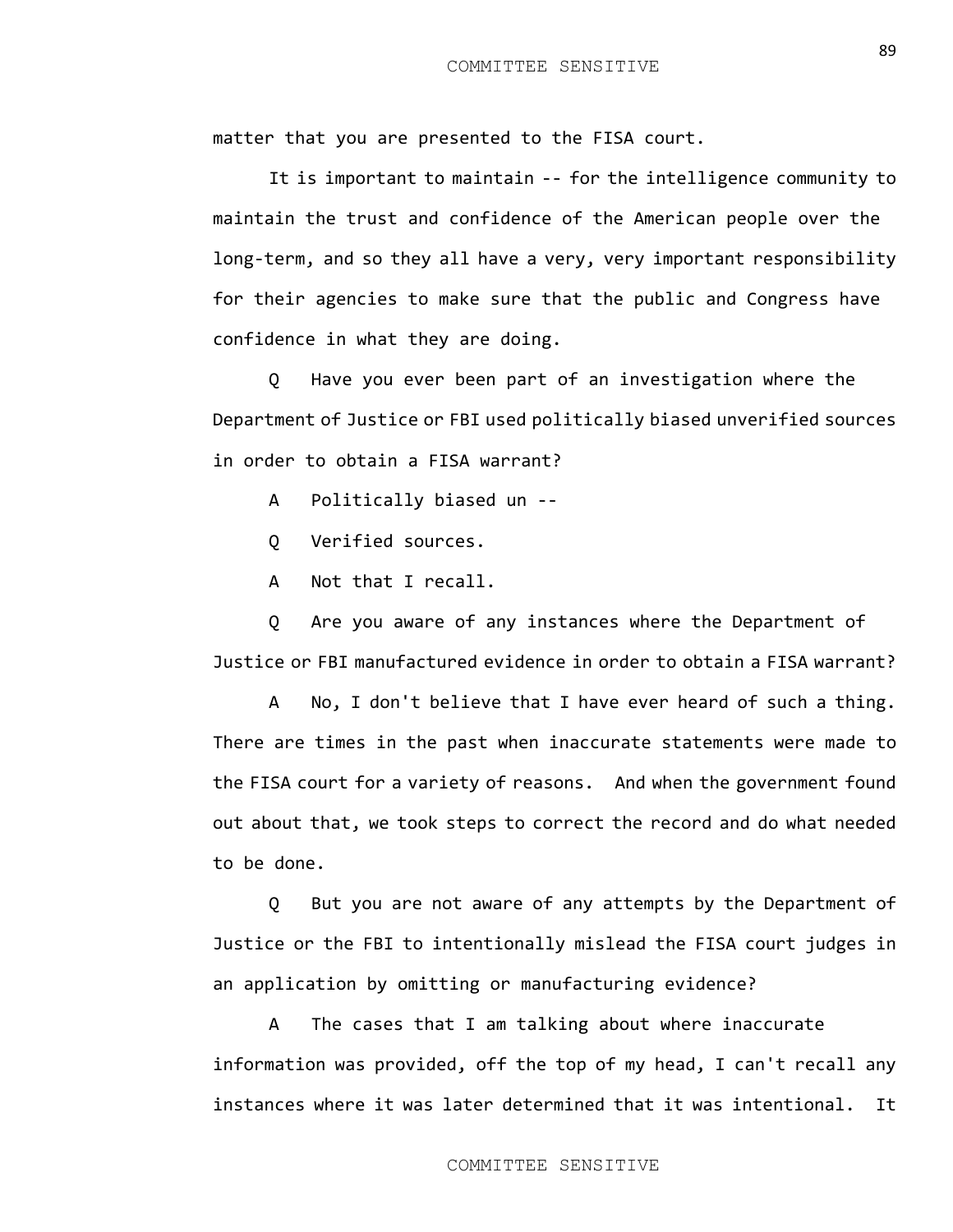was maybe sloppy or somebody, for whatever reason, confused something or made a mistake or whatever, but I don't recall instances where somebody intentionally made a misrepresentation to the FISA court.

Q Okay. So I think earlier we already talked about how the Department has a, you know, pretty difficult and rigorous internal process for FISA warrant applications.

Are there a separate set of additional protections when the target is a U.S. person?

A U.S. persons get substantially more protection under the statute. Under the minimization procedures, the minimization procedures only apply to U.S. persons. You don't have to minimize information of non-U.S. persons. So there is some policy variance to that, but in any event, the statute doesn't require it. And so therefore all the way through the system, in attorney general guidelines, in internal FBI procedures, there are enhanced protections for U.S. persons.

Q Okay. And so the foreign intelligence surveillance court would apply a very strict level of scrutiny before approving a FISA warrant on a U.S. person?

A They apply -- yes is the answer.

Q Okay. And would it be difficult for the FBI or Department of Justice to intentionally try to trick the court into approving a FISA warrant that did not have sufficient evidence?

A Such a thing wouldn't make its way through the system because somebody would ferret that out it in the process. And I seriously doubt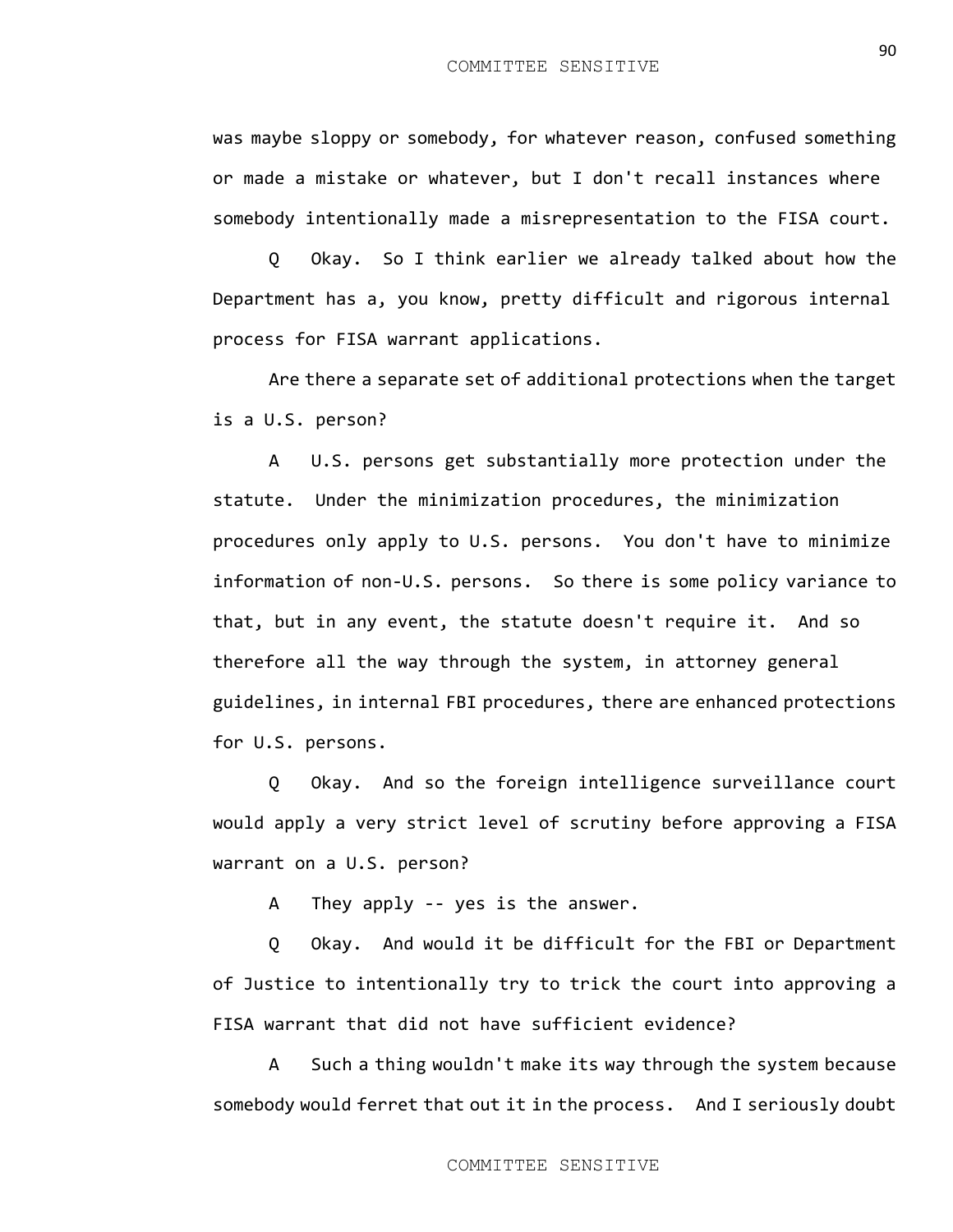that it would make its way to the FISA court. Because the FBI doesn't want to -- would not want to do that with respect to the director who is going to sign these things, nor to the Attorney General. And the Department of Justice would be very protective of the Attorney General and try to ferret out anything like that. And I think it would be kept away from the FISA court in the first instance.

Q So just by the nature of the process, number of people involved, the standards, it would be extremely unlikely for an intentionally misleading application to make it all the way through the process?

A That would be my assessment.

Q Okay. All right. I think we are close to the end of our session, so we will just stop there. The time is 12:18.

[Recess.]

Mr. Meadows. I want to follow up just briefly on some of the FISA questions that the minority were just asking, just for clarification.

So are there two parameters on how and if a FISA warrant gets issued or just one?

I mean, what are those two criteria that may exist in terms of actually issuing a FISA warrant?

One, obviously, is foreign intelligence. Is the second one criminal activity? I mean, is that part of it?

You are the expert, is what I understand. And --

Mr. Baker. So that line is difficult to ascertain, especially if you think about a terrorism case. I will take it out of the context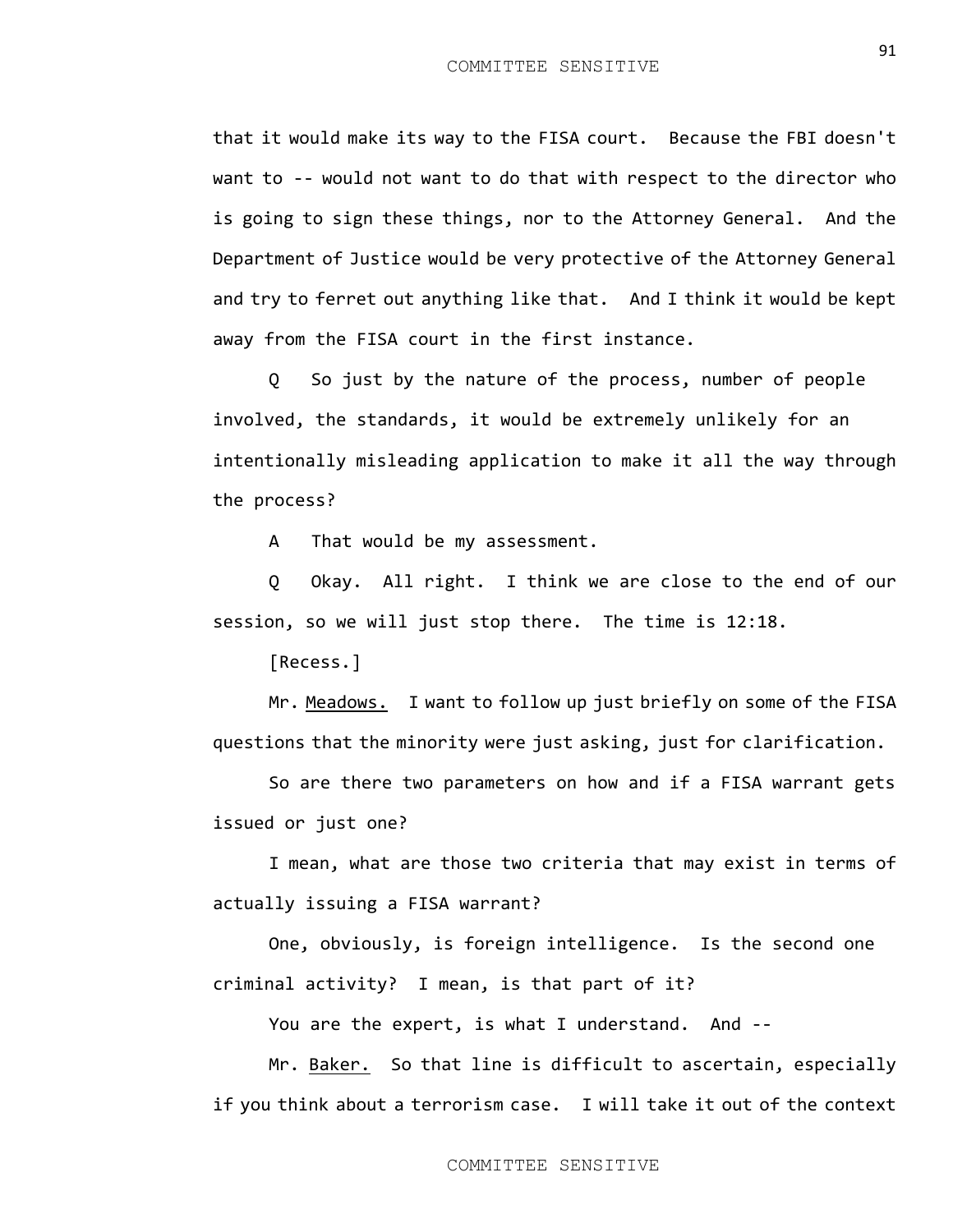we have been talking about.

A terrorism case. Well, somebody engaged in terrorist activity, us wanting to know about it so we can prevent the terrorist attack from taking place, that is clearly foreign intelligence information, but they are also engaged in crime at the same time.

And so what the court decided back in 2002, I guess it was, was that these lines are too fuzzy. And so under the Constitution, so long as a significant, a significant purpose -- not the only purpose, not the sole purpose, or not even a primary purpose -- so long as a significant purpose is to obtain foreign intelligence information, and that is something different than evidence of a crime, then the government, under the Fourth Amendment, can seek these authorizations pursuant to the FISA statute and therefore FISA is constitutional.

Mr. Meadows. And you would say that there is not a quantifiable number to say this is significant? I mean, how would a lay person like me say this is significant?

Mr. Baker. Yeah, I think it is the plain meaning of that term. I think you just --

Mr. Meadows. Well, that is the whole point. It doesn't have a plain meaning.

I mean, what is significant to you and significant to me may be two different things.

I think it is significant that you are here today. Do you think it is significant that you are here today? Mr. Baker. Yes, sir.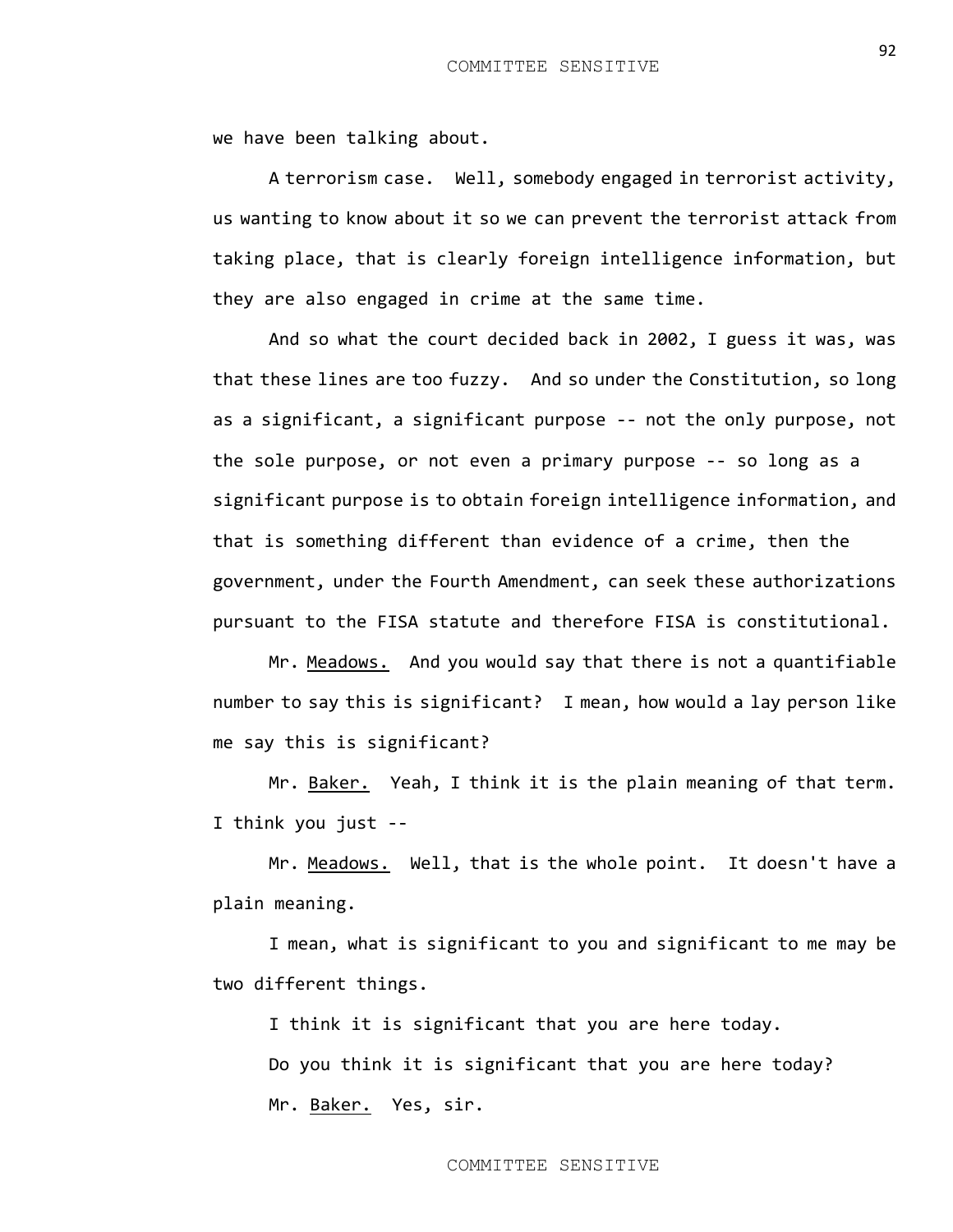Mr. Meadows. So we both can agree on that one. But there are different times when that term is ambiguous. Would you agree?

Mr. Baker. Yes.

Mr. Meadows. All right. So if we are looking at the FISA, and I guess, you know, the minority was asking, you know, in terms of political bias and if there is ever any time that you could recall, and you said no, is that correct?

Mr. Baker. Whatever their questions were, I think I responded no, yes.

Mr. Meadows. Well, I guess.

Mr. Baker. Or no to the most --

Mr. Meadows. I am looking at, I guess, the unclassified part of the FISA application, and on Page 17, it goes to great gyrations, in my words, to say source one owns a foreign business in financial intelligence. And it goes back and forth about, that candidate one might have, you know, source one might have been doing research into candidate one, and they were likely looking for information to discredit candidate one.

Why would you use those types of ambiguous terms in a FISA application?

Mr. Baker. You mean, like the reference to candidate one and that kind of thing?

Mr. Meadows. Yeah. And not be specific. Because obviously here today, we have talked about specifics. We talked about your getting information from Perkins Coie. We talked about you getting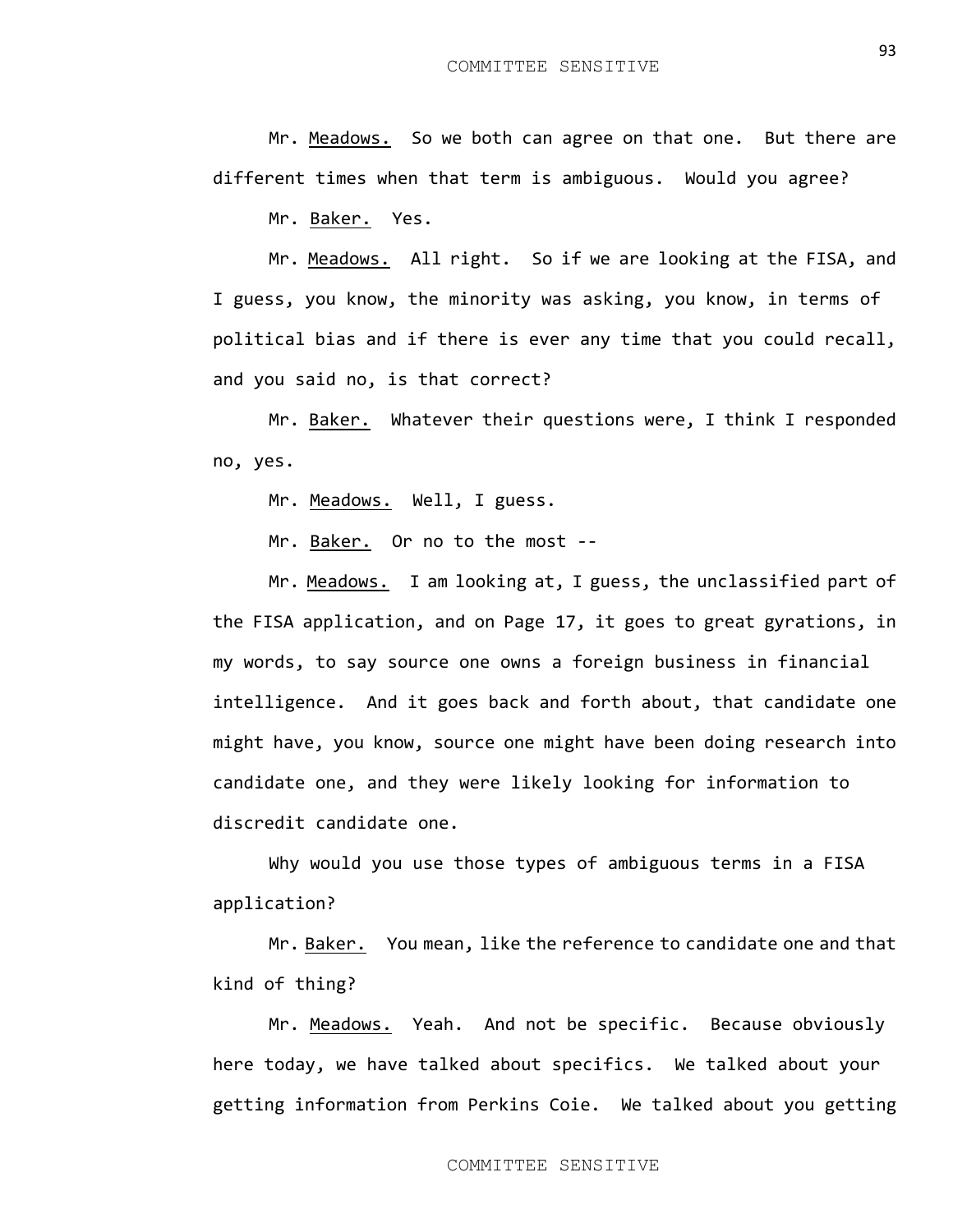information from David Corn. But none of that seems to show up.

Would that not be relevant information that a FISA judge would want to see?

Mr. Baker. So if the application you are referring to, just for the record, is the Carter Page one, I assume.

Mr. Meadows. Right, yeah.

Mr. Baker. And so --

Mr. Meadows. And did you read the whole Carter Page FISA application?

Mr. Baker. I -- my recollection is that I read the factual part of the initiation of the Carter Page FISA. I am not going to say I read --

Mr. Meadows. So for a layman that doesn't understand, what is the factual part?

Mr. Baker. So the statute requires there be all kind of legal assertions, description of techniques, minimization procedures. There is orders that go along with that, and so on. That is pretty standard, quite frankly, and there is a mechanism to deal with that.

The thing that I was focused on is there is also, by statute, has to be a set of factual assertions under oath by, in this case, the FBI.

So it is basically what are the facts, what is the probable cause. And so the section that I was focused on is what is the probable cause with respect to --

Mr. Meadows. So you only read the probable cause part? Mr. Baker. That is my recollection.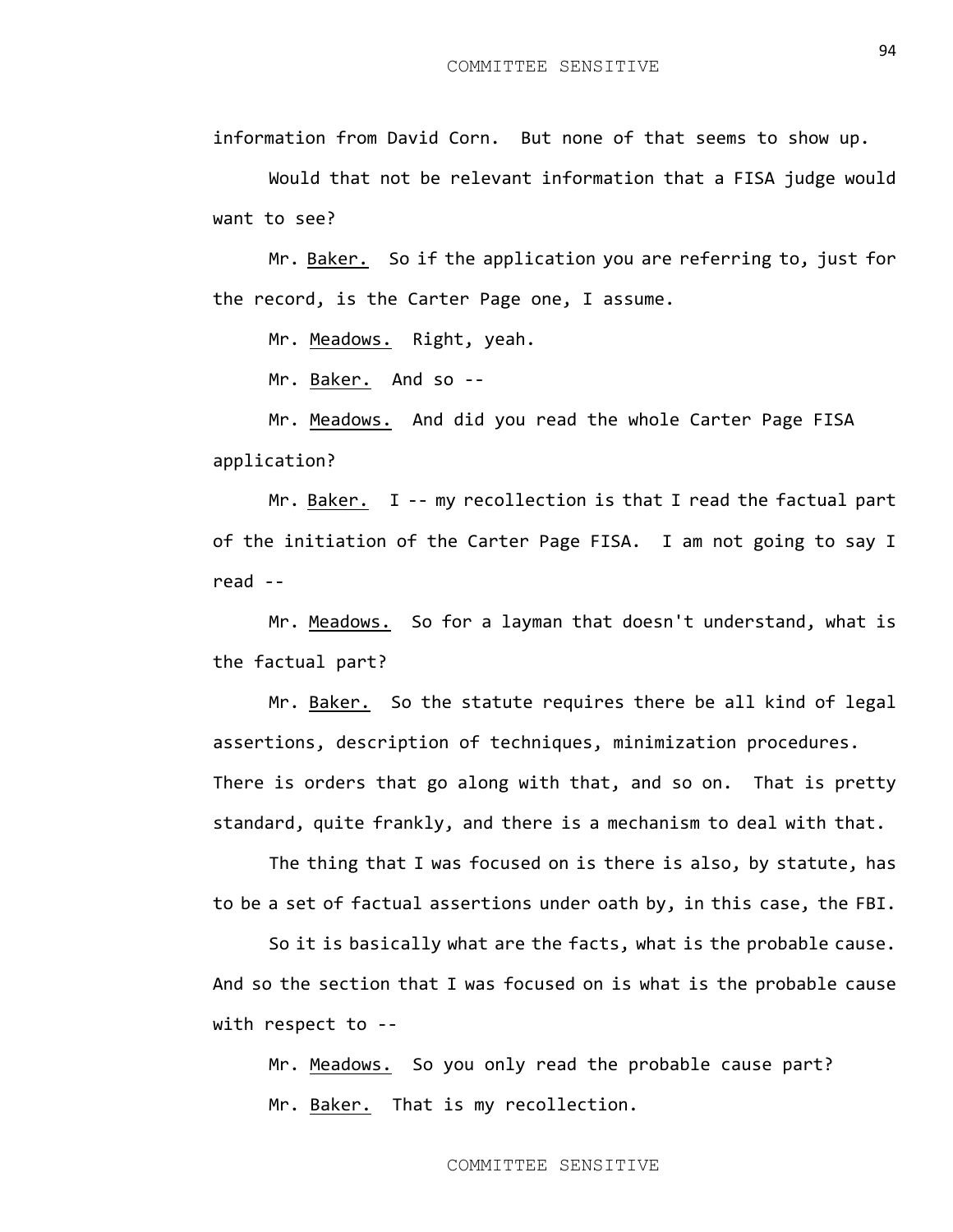Mr. Meadows. That is your recollection.

Mr. Baker. And only the initial --

Mr. Meadows. So how would you know that is the only relevant point in the FISA application that would need to be questioned? Because I understand, it has to go before you before it went to anybody else. So you are the one that every FISA application -- no?

Mr. Baker. No. I did not -- at that point in time when I was at the FBI, most of the FISA -- almost all the FISA applications did not go through me. They were --

Mr. Meadows. So why did this one go through you?

Mr. Baker. Because I was aware of it. I was aware of the investigation --

Mr. Meadows. How did you become aware of it?

Mr. Baker. I learned of -- so I was aware when the FBI first started to focus on Carter Page, I was aware of that because it was part of the broader investigation that we were conducting. So I was aware that we were investigating him. And then at some point in time --

Mr. Meadows. But that was many years ago. That was in 2014. Or are you talking about 2016?

Mr. Baker. I am talking about 2016 in the summer.

Mr. Meadows. Okay.

Mr. Baker. Yeah. And so I was aware of the investigation, and then at some point in time, as part of the regular briefings on the case, the briefers mentioned that they were going to pursue a FISA, and so as that progressed and as I was briefed on that as time went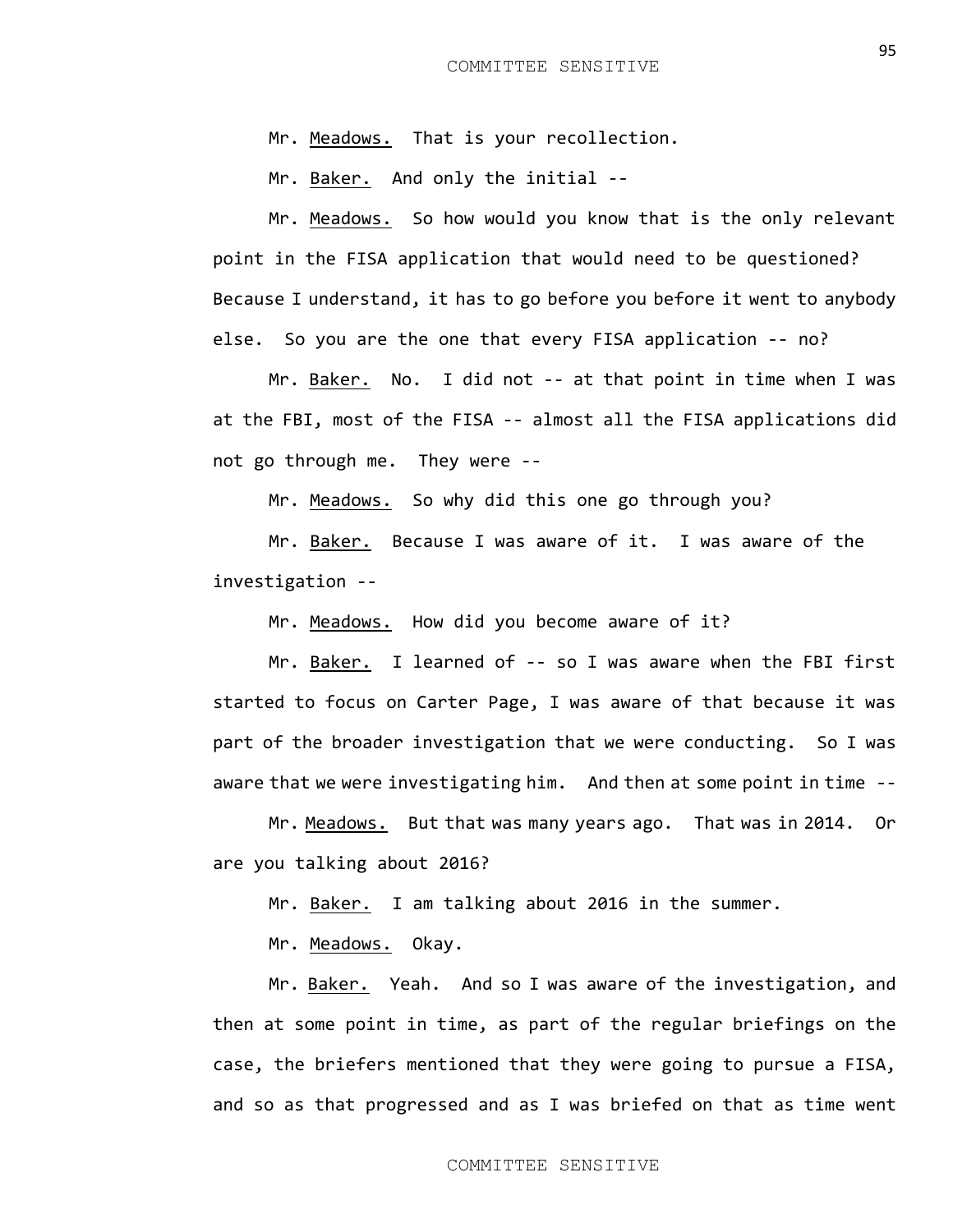by, at some point in time, I asked -- I think it was my deputy, Trish Anderson -- when this thing is ready or when it is moving through the system, I don't want to see it at the end, like when it is about to go to the director of certification because then it is hard to make changes then.

So I wanted to see it when it was gelled enough but before it went through the process and before it went to the director, I wanted to see it and I wanted to read it, because I knew it was sensitive.

Mr. Meadows. So is that why you took the abnormal or unusual step in this particular situation, was because it was sensitive?

Mr. Baker. Yes.

Mr. Meadows. So you actually got involved because you wanted to make sure that, what?

Mr. Baker. I wanted to make sure that we were filing something that would adhere to the law and stand up over time.

Mr. Meadows. So you wanted to make sure that everything was the normal protocol and done properly?

Mr. Baker. The two things that I was focused on in this case were the probable cause and the description of the source. And I guess the third thing would be the foreign intelligence purpose. I wanted --

Mr. Meadows. So the probable cause -- and you said you were working on that in the summer of 2016 and that was part of a much broader investigation. So it had nothing to do with the Trump campaign at that point?

Mr. Baker. I am not sure I know what you mean. I am sorry.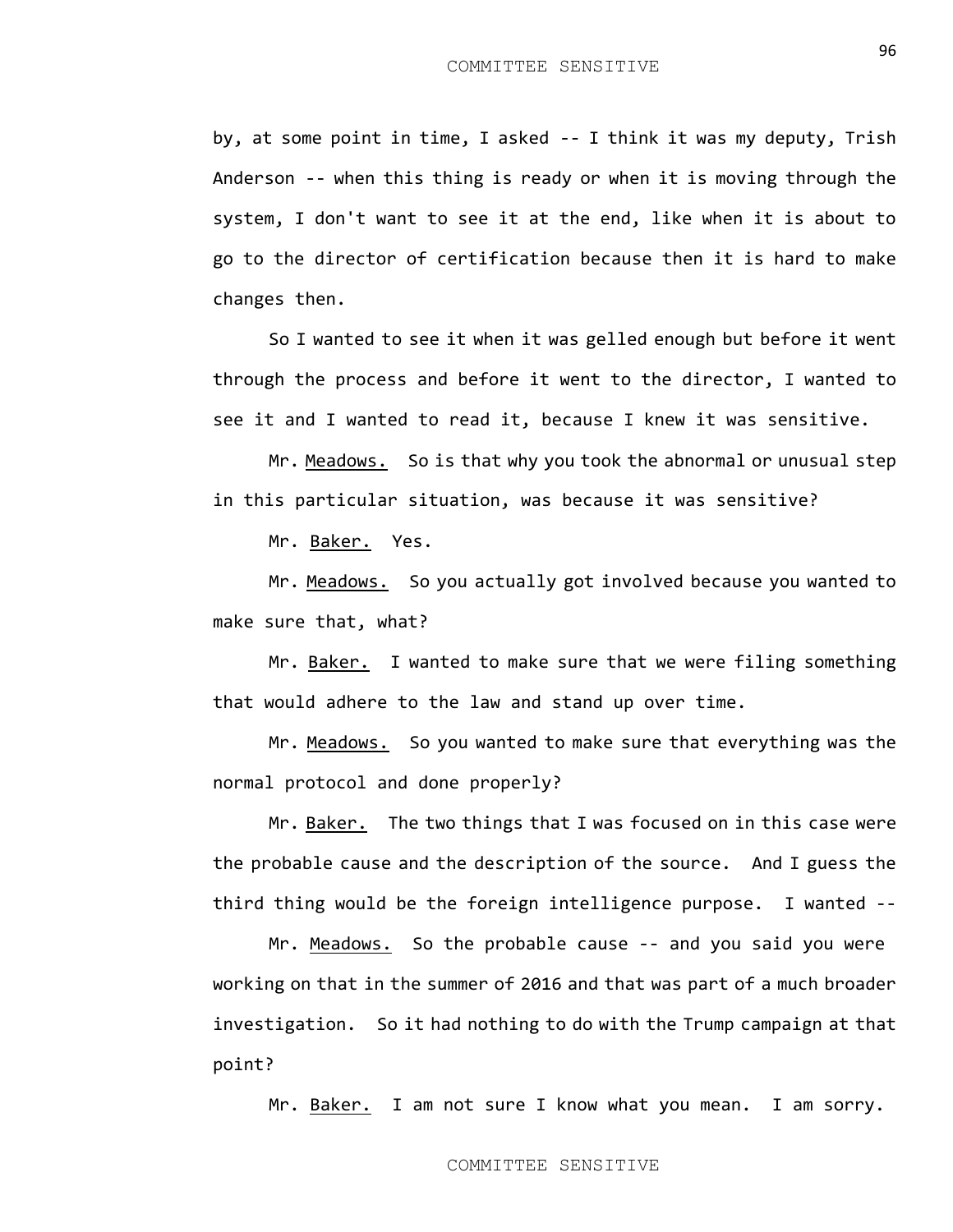Mr. Meadows. Well you said a broader investigation. I mean if you are asking for a FISA warrant and you are talking about probably cause, you said it was a part of a broader investigation, obviously, that broader investigation could not -- may be mutually exclusive of the Trump campaign if it is dealing with Carter Page?

I mean, what broader -- those were your words not mine. So what broader investigation were you talking about?

Mr. Baker. So I thought about this as, to me, this was always about Russia. Everything we did had to do with Russia, and what were the Russians up to, what were the Russians doing, how were the Russians engaging with Americans, if at all, and what might some Americans be doing in support of -- knowingly, in support of Russian efforts, or being fooled and duped into dealing with the Russians in some way.

And so we were trying to figure out exactly what happened. So I was thinking about that. And then, so we had a very broad investigation of Russia and trying to identify and thwart their activities. And then certain Americans came to our attention for a variety of reasons -- I am happy to talk if you want to. Among them was Carter Page, and then among the various investigative techniques that were being used with respect to him was this FISA.

And so I wanted to review the FISA because I knew it was part of that larger --

Mr. Meadows. Yeah, but Jim, don't you see how that -- this unique situation where you actually took, according to your words, you took possession of evidence. Do you normally take possession of evidence?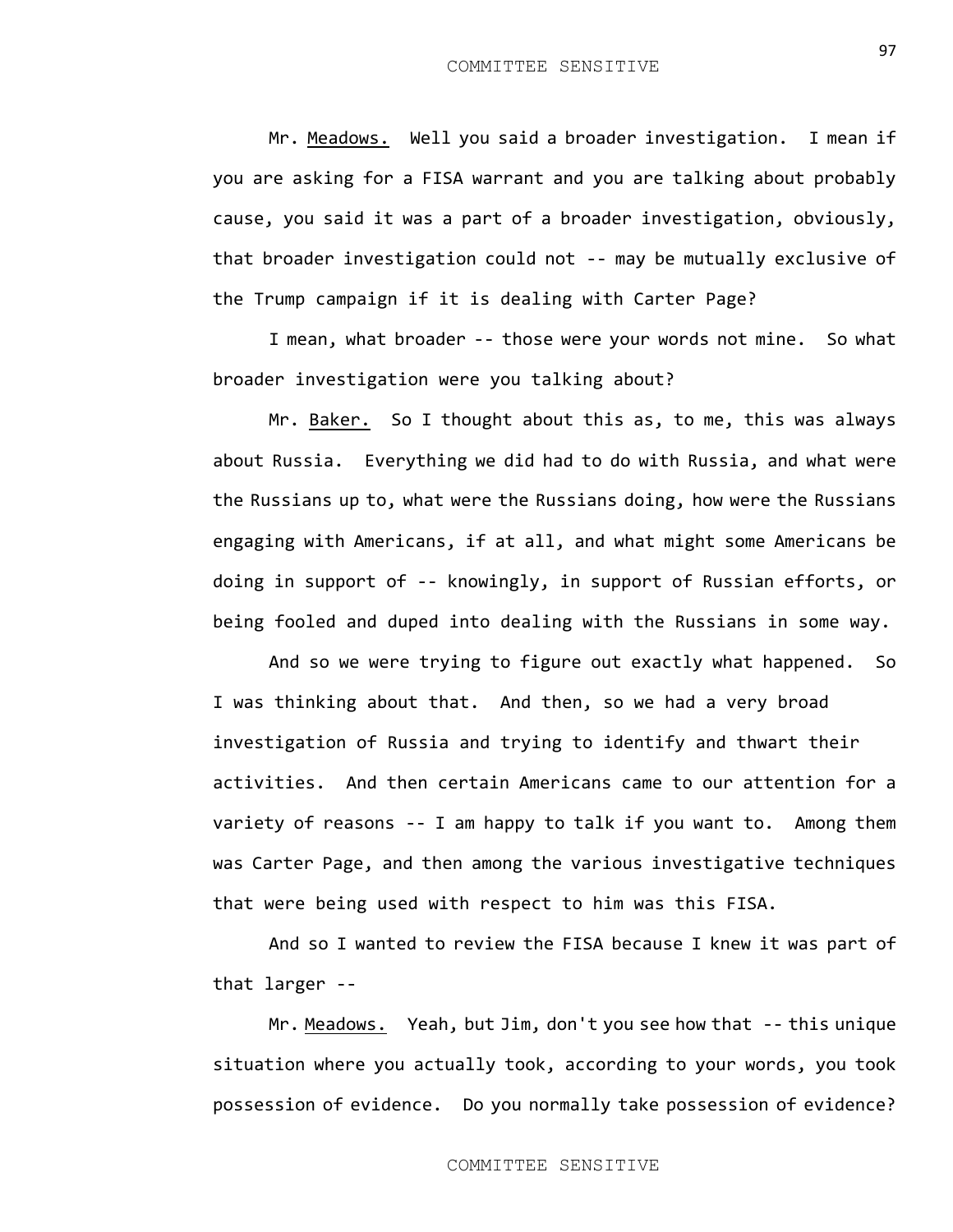Mr. Baker. No.

Mr. Meadows. Why would you take possession of evidence here? Why would you not have said, You know what, Peter Strzok is lead investigator. Let me have him reach out to you?

Why would you take possession of that evidence?

Mr. Baker. Well, on the one -- so, on the one hand, I wasn't -- I don't remember -- I don't remember knowing why Michael Sussman, for example, was coming into the office. He came into --

Mr. Meadows. I am not asking about his motivations. I am asking why, why -- you know, this is not your first rodeo.

Mr. Baker. Yeah.

Mr. Meadows. You are an experienced -- in fact, when I read the stuff, I try to figure out whether you are a good guy or a bad guy, because there are times when I can make the case for both.

I mean, just bluntly, reading through this stuff, it sounds like at times you are telling him to be cautious and other times, you are telling him to go for it. And I am just trying to get to the truth there. And that is just being blunt, and I find that that is the best way to be in these situations.

But I am troubled by abnormal activity that a seasoned general counsel for the FBI takes possession of evidence from what is obviously a political -- has political connections.

Why would you take possession of that in this unique situation?

Mr. Baker. Sussman showed up and I didn't know what he was showing up with. He handed me materials. And so --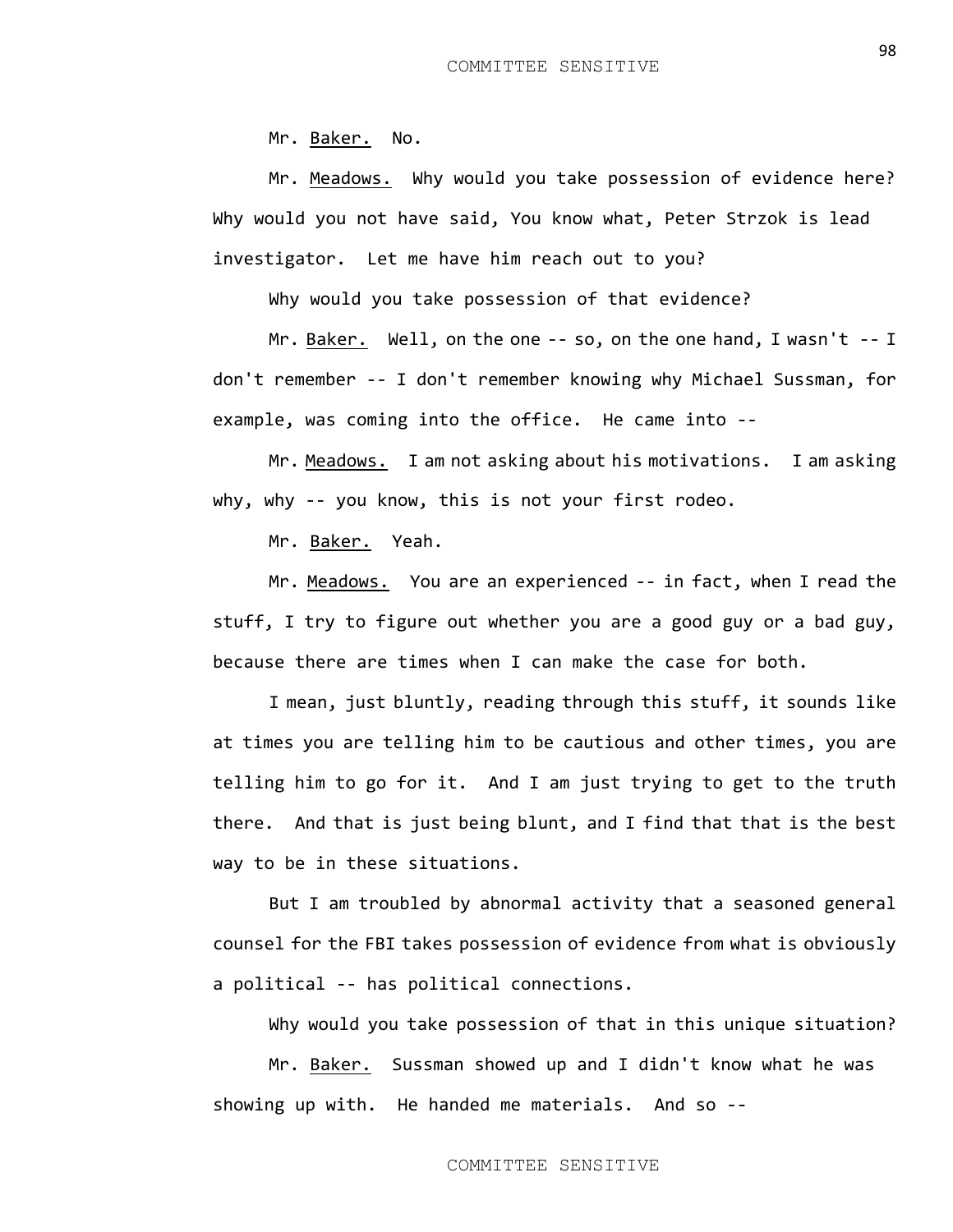Mr. Meadows. So he showed up unannounced without --

Mr. Baker. No, no. He did not show up -- he made an appointment.

Mr. Meadows. And he made an appointment. Did he tell you what he was coming over with?

Mr. Baker. I can't remember that. I don't think he did, because when he showed up with materials --

Mr. Meadows. Because I got something you need to see?

Mr. Baker. Yeah. I want to come in and talk to you about something. And I knew Michael, and it sounded serious. And so I am like, okay, I am not going to turn away somebody that wants to come and talk to me.

Mr. Meadows. But, again, the FBI headquarters is not a big place. Why didn't you just say, great, Michael, I will tell you what, let me call the lead investigator up and bring him in.

I mean, do you not see why it would be troubling to a guy like me to say this is abnormal, why would you do this uniquely?

Mr. Baker. All I can tell you, Congressman, is that he gave the material to me, and as soon as he left, I called the investigator -- I don't know if it was Pete Strzok or Bill Priestap -- I called one of those guys, to the best of my recollection, and said this just happened. What do you want to do this about? Please come and get this --

Mr. Meadows. And you described what was in the document?

Mr. Baker. Describe what happened. And I wanted -- I got rid of the material as quickly as I could and put it into their hands.

Mr. Meadows. Did you describe the document to them?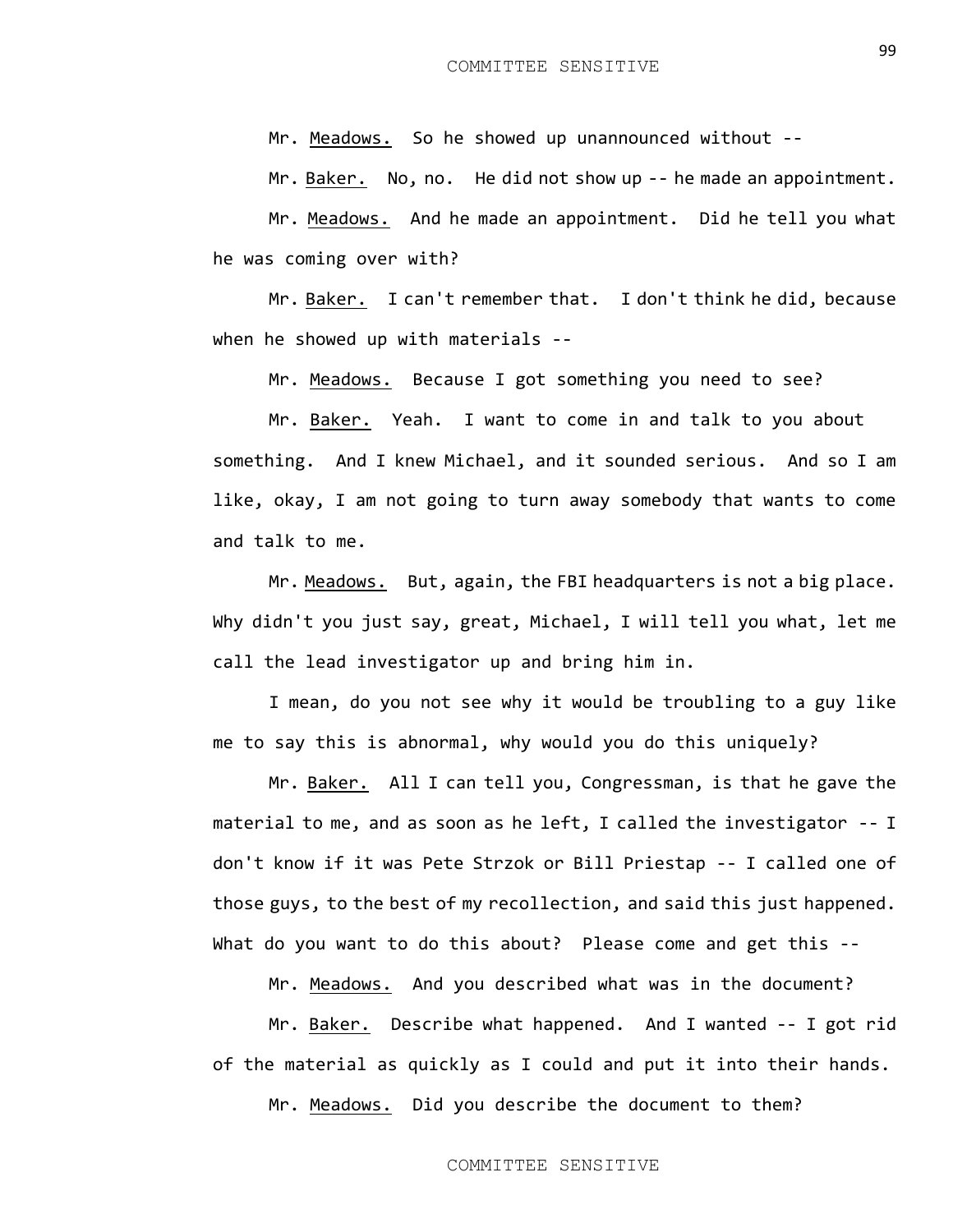Mr. Baker. I described what he had told me about the document, because I don't think I read through it. I just, based on what he told me, I knew that I had to alert other people promptly to what this was.

Mr. Meadows. And so within hours, not days.

Mr. Baker. Within minutes.

Mr. Meadows. Within minutes. And --

Mr. Baker. I at least reached out for him. I don't know if I literally --

Mr. Meadows. So you don't, so you don't recall whether it was Bill Priestap or Peter Strzok or whom else?

How many other people did you give it to?

Mr. Baker. No, no, it was -- I only had one set of the materials -- we will talk about the Sussman materials -- I only had one set of those materials. And I put them in the hands of somebody in the counterintelligence division.

Now, I think I talked to Priestap. He may have told me to get to it Agent X, or somebody. I mean, I may have walked it down there. I don't remember. Or he may have sent somebody to get it, but I quickly got it out of my hands and into the counterintelligence division.

Mr. Meadows. So was there a followup interview with the person that gave -- that you gave it to with the person that gave you the information with the attorney?

Mr. Baker. Did they interview the attorney?

Mr. Meadows. Yeah.

Mr. Baker. I don't recall that.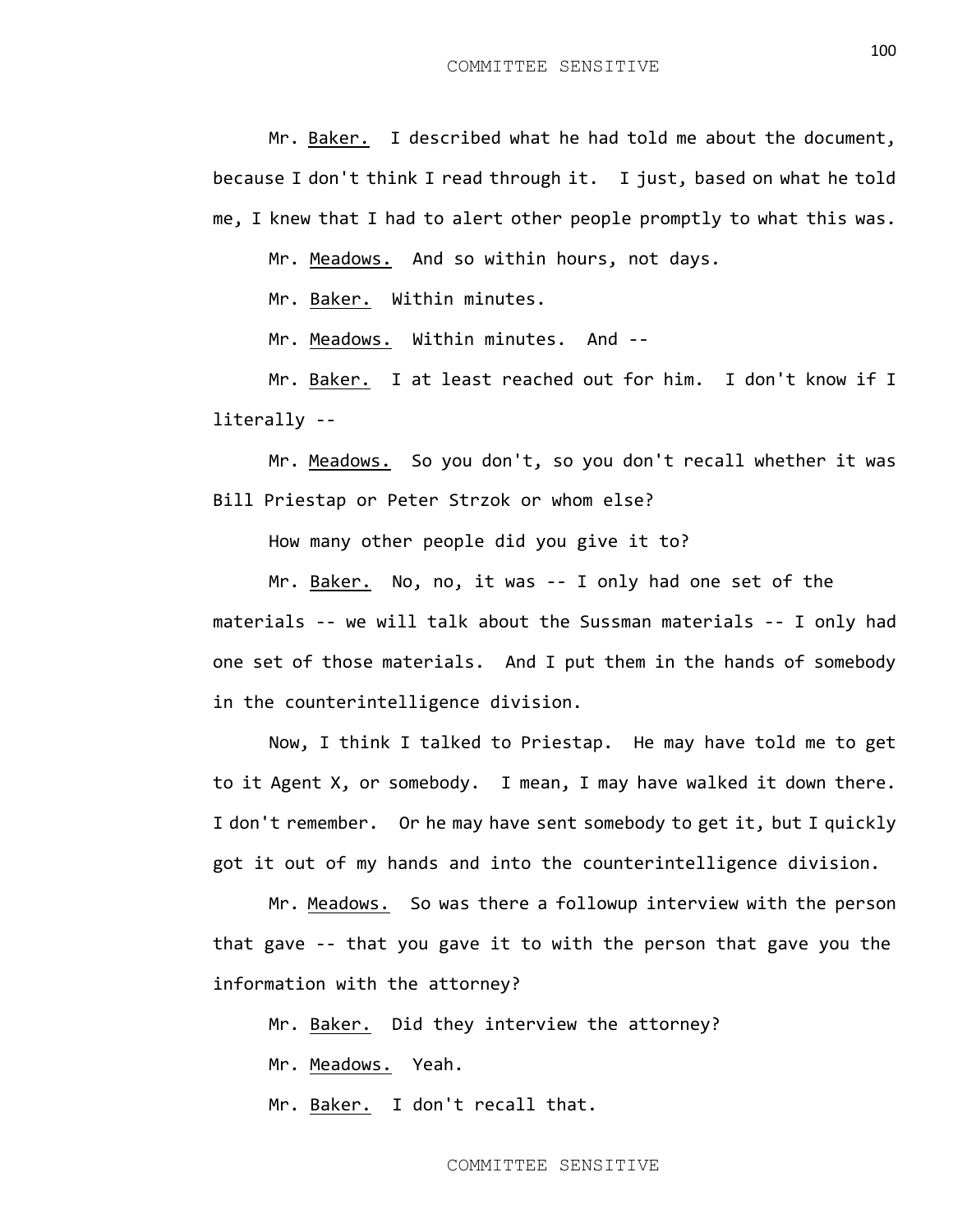Mr. Meadows. Do you not find that curious? I mean, here is the thing, is you are getting information that is coming from someone who is being paid, probably, by a political operative, and the veracity of that information should be, at least, acknowledged or tried to be verified, wouldn't you think?

Mr. Baker. Oh, absolutely. And we were --

Mr. Meadows. So why would they not have had an interview with that individual? Were you the go-between so that they didn't have to have that?

Mr. Baker. No, no. After the --

Mr. Meadows. How do you know that?

Mr. Baker. Well, they -- maybe I misunderstood your question.

I don't recall myself participating in an interview with Michael with the FBI present. I don't recall facilitating that.

Mr. Meadows. Yeah. Are you aware of any interview that they had with, you know --

Mr. Baker. I am not aware of that.

Mr. Meadows. I am not either. I mean, we have gone through it.

Wouldn't you find that finding the source of this evidence and the veracity of it and where it came from and how legitimate it is, would you not think that that would be a question that the FBI would normally want to ask and have answered?

Mr. Baker. My understanding was that the counterintelligence division did extensive investigation of that material with a --

Mr. Meadows. But not of the individual?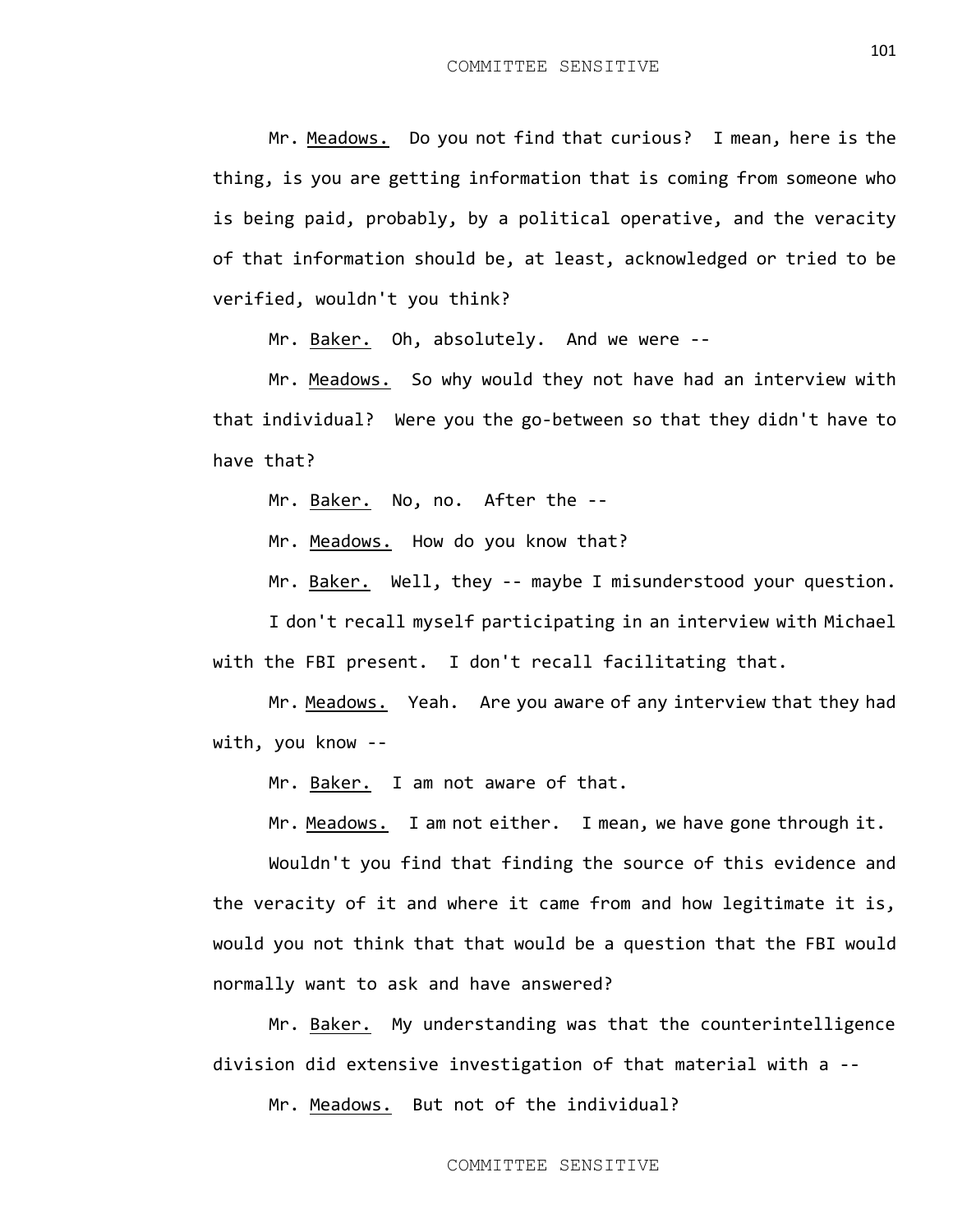So what if that individual actually engaged in an illegal act in order to get that information?

Mr. Baker. It is logical to me that we would go back and interview them --

Mr. Meadows. It is logical to me, too.

Mr. Baker. That it wasn't done --

Mr. Meadows. And it is troubling to me that it didn't happen.

Mr. Baker. I am not sure that I knew that it didn't happen until now.

Mr. Meadows. Okay.

Mr. Baker. Once I passed it off, it was --

Mr. Meadows. So let me ask you this. This unusual way that a couple of pieces of evidence from David Corn and from the attorney at Perkins Coie got into the FBI was unusual.

Were you aware of the unusual steps that the FBI was using with regards to Bruce Ohr and other information coming in after the November elections?

Were you aware that there was a back channel through Bruce Ohr who would interview with Christopher Steele and Glen Simpson and then communicate that information to Joe Pientka who would get it to Peter Strzok and Lisa Page.

Were you aware of that?

Mr. Baker. I don't remember the details as you just described them.

I was aware -- I heard in briefings, conversations, about the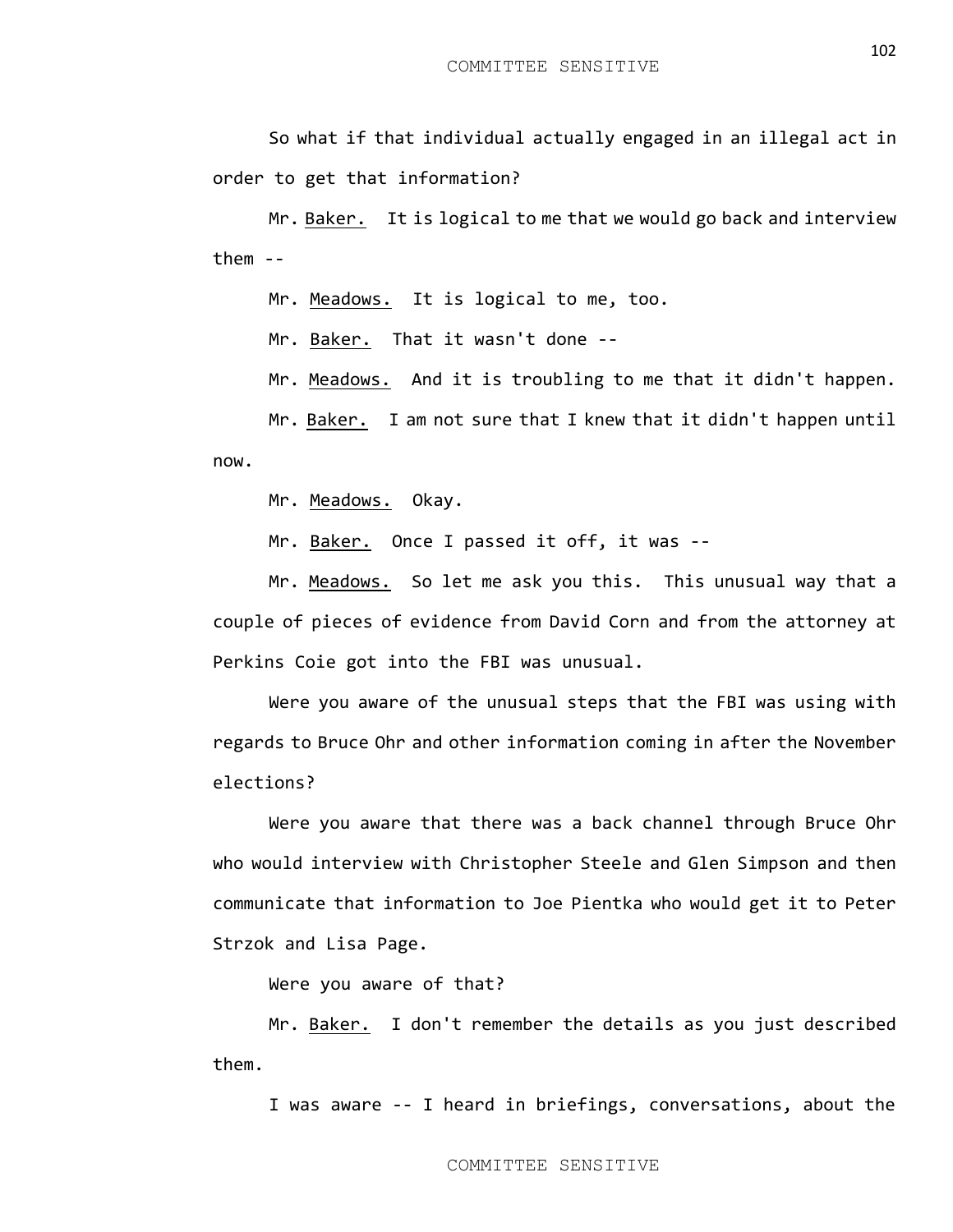FBI's interactions with Bruce Ohr. But they weren't something that I focused on --

Mr. Meadows. What were the nature of those briefings?

Mr. Baker. I beg your pardon?

Mr. Meadows. What were the nature of those briefings.

Mr. Baker. These were the sort of the regular briefings that we would have for the Director, for the Deputy Director, the other leadership, by the team that would come and update us on what is going on with the case.

Mr. Meadows. So on a regular basis, you were being briefed that indeed Bruce Ohr was having contacts with these sources and bringing it into the FBI. And you thought that that was appropriate?

Mr. Baker. I don't remember the specifics of what you just said being discussed. I remember Bruce's name --

Mr. Meadows. I am not talking about specifics. I mean, I am talking about -- what I am saying is, you were aware of Bruce Ohr being involved in evidence collection. Is that correct?

Mr. Baker. I am not sure that I recall that. I don't recall that. What I --

Mr. Meadows. You are the general counsel, you had to sign off on stuff. So you are saying that you did not know that? Because either way is troubling.

But you are saying -- you are giving -- your testimony here today is that you did not know that Bruce Ohr was having regular contacts with sources and conveying that information to the FBI?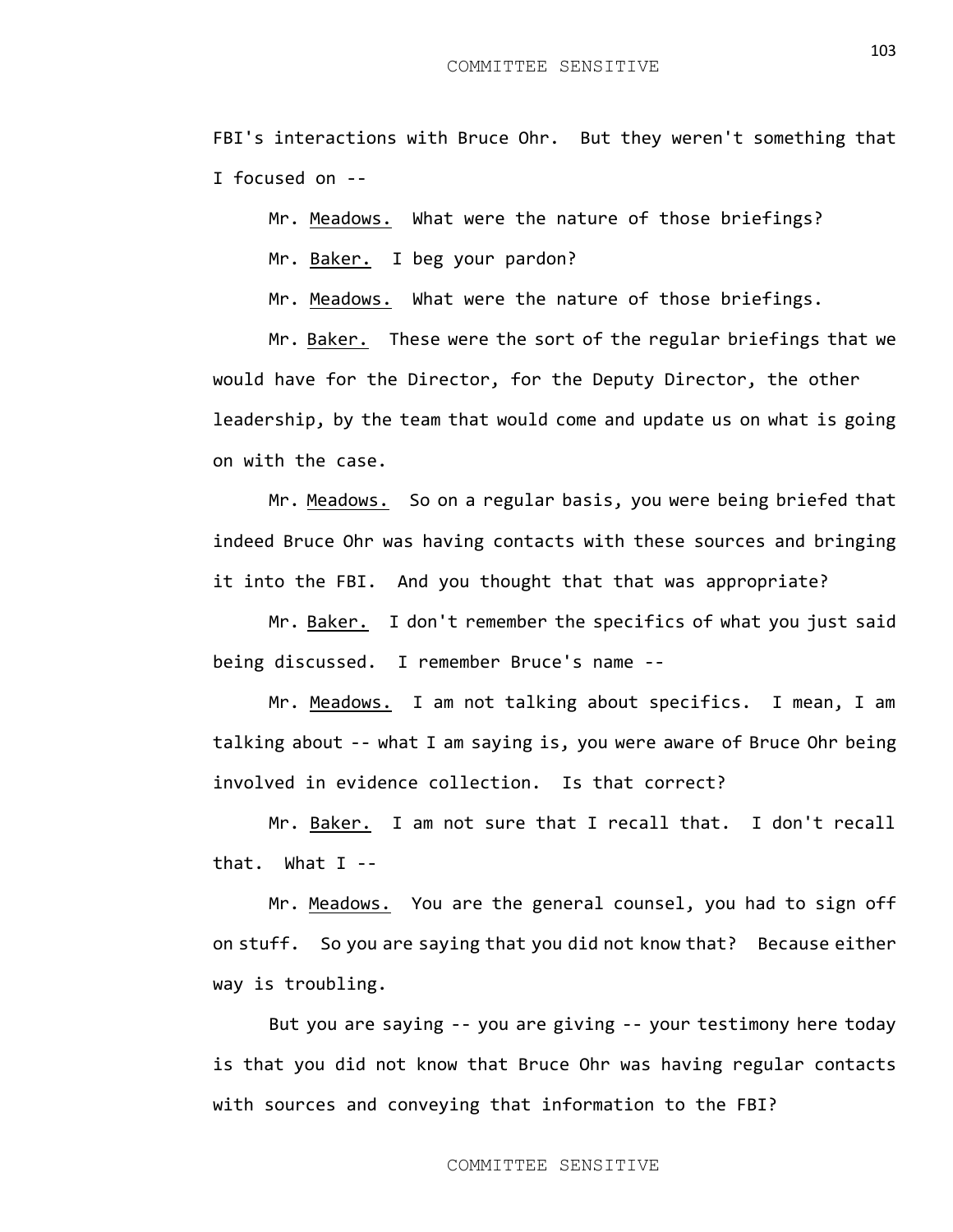Mr. Baker. I was aware that Bruce Ohr had some type of relationship with the source, and that somehow through that mechanism, the details of which I did not know, information was flowing to the FBI. From the source through Bruce to the FBI.

Mr. Meadows. So what you are saying is --

Mr. Baker. -- or directly from the source.

Mr. Meadows. I am sorry. I didn't mean to interrupt. Go ahead.

Mr. Baker. Sorry. At some point in time, it became -- my understanding was it kind of came in both ways.

Bruce and -- was providing information from the source and the source eventually was providing it directly to the FBI or something like that. I didn't, myself, understand the specifics of how that was exactly working.

Mr. Meadows. But as general counsel, would that not be under your purview to oversee?

I mean, would you not have a concern with protocol, and all of a sudden, you have got the DOJ doing the investigation? I mean, why would the DOJ be doing the investigation and not the FBI?

Mr. Baker. It was my understanding that some -- Bruce had some type of pre-existing relationship with the source. That is what I understood at the time.

Mr. Meadows. And so because of a personal contact, the FBI made a conscious decision to allow that to happen?

Mr. Baker. I guess you would say, I guess the answer is yes. The FBI leadership was aware of the relationship between --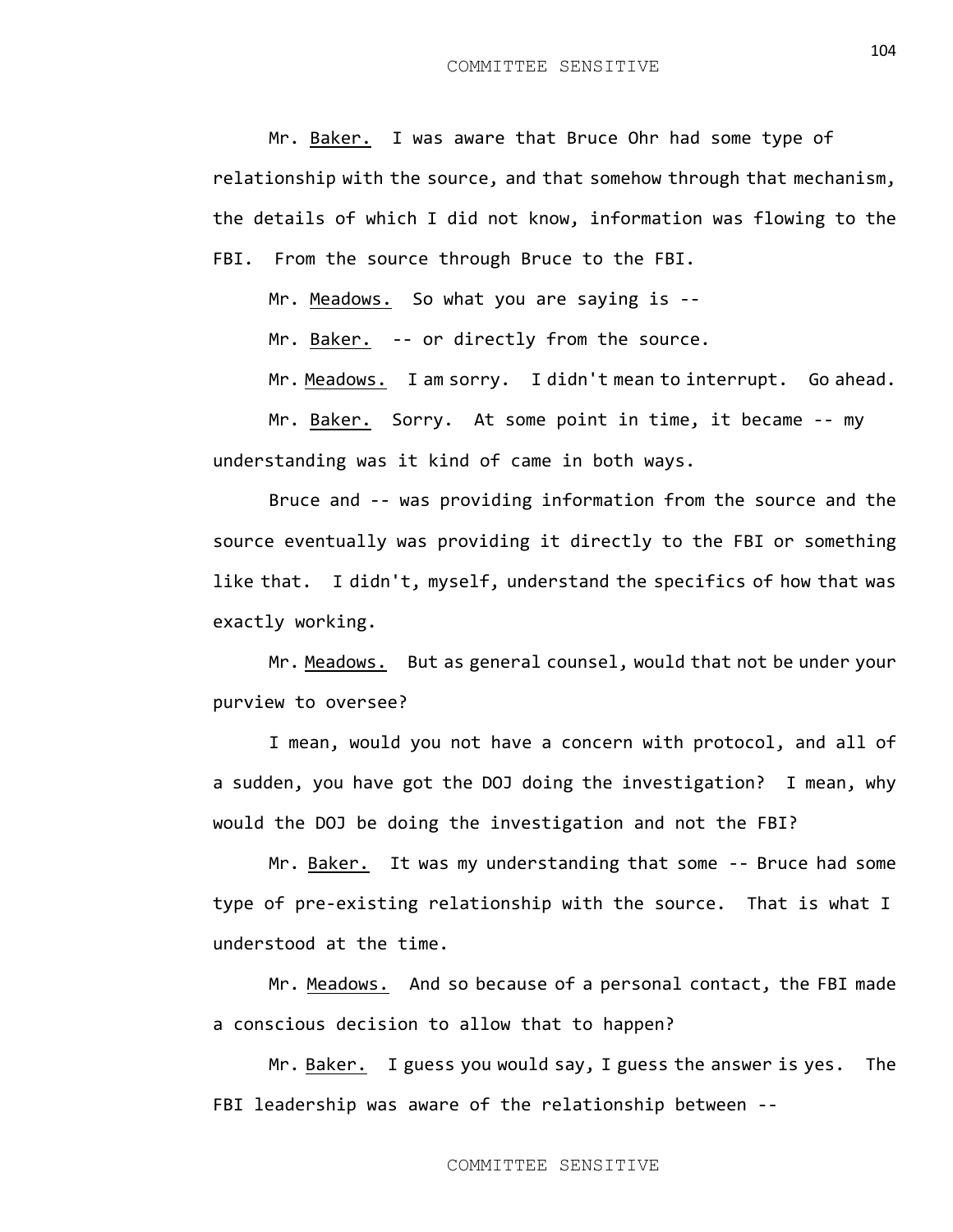[12:48 p.m.]

Mr. Meadows. So who at DOJ was aware of that?

Mr. Baker. I don't know.

Mr. Meadows. So you are using DOJ officials without the knowledge of the hierarchy at DOJ? That seems strange. Why would you do that? Is that the normal way that you would conduct an investigation?

Mr. Baker. No, it is not normal, but I did not know --

Mr. Meadows. Have you ever known it to happen before?

Mr. Baker. Not that I can think of.

Mr. Meadows. And so let me ask you this, Christopher Steele's relationship was closed by the FBI, was it not?

Mr. Baker. That is my understanding.

Mr. Meadows. And why was it closed?

Mr. Baker. I think it was because he was not following direction.

Mr. Meadows. All right. And so so it was closed for cause?

Mr. Baker. Yes, I guess you would say that.

Mr. Meadows. So you are saying that you used an informant, and they were closed for cause, and yet, now you are aware that they were now using another way to use that same informant after they have been closed for cause?

Mr. Baker. I am saying that I don't know exactly what the nature and scope of the interactions between Bruce Ohr, Christopher Steele, and the FBI were. I just don't know all the details of that. I am sorry.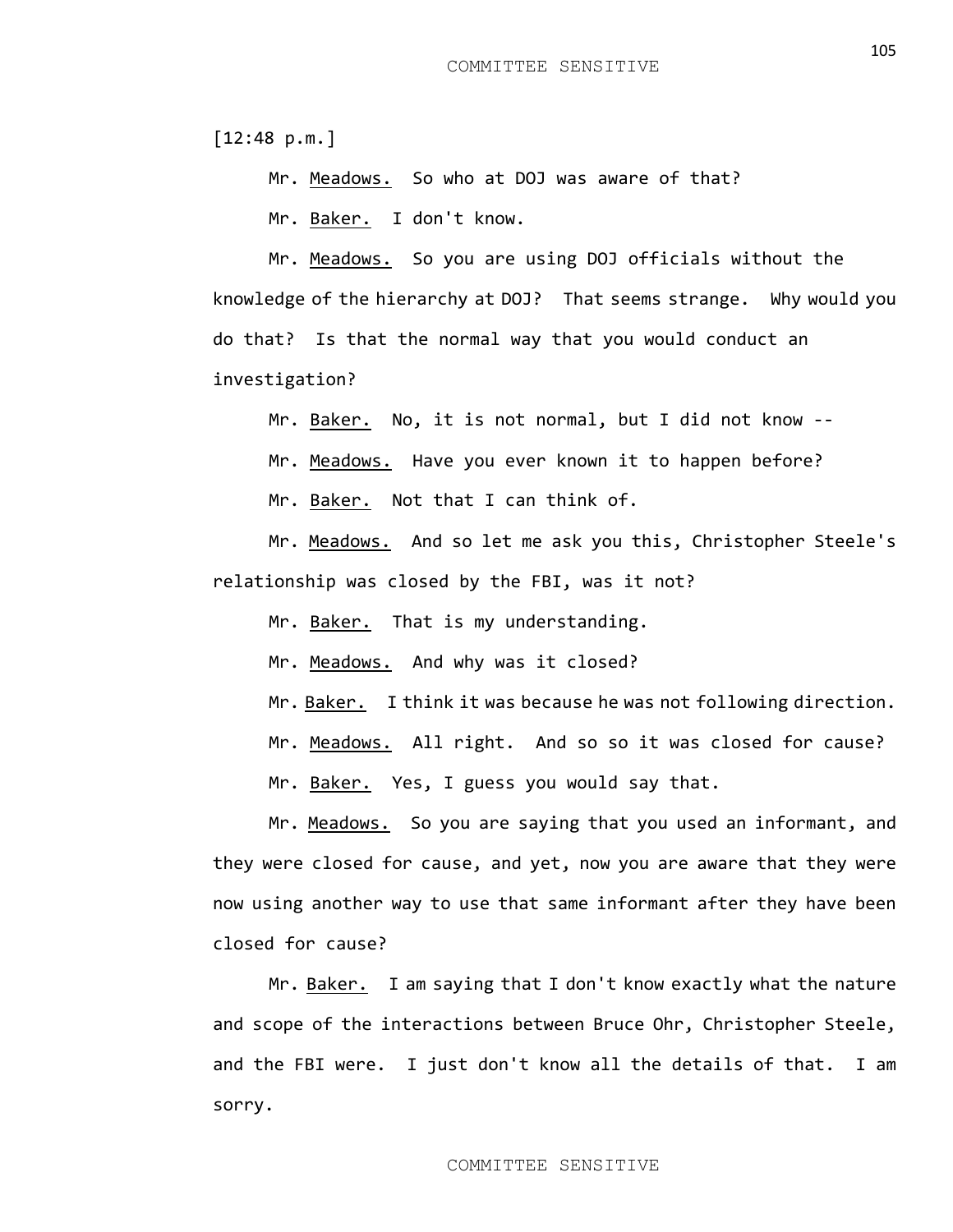Mr. Meadows. I understand you don't know the details, but we have got your name on emails where honestly where you were copied on information, so to say that you didn't have any knowledge it is not supported by the facts. So you are saying today that you actually had some knowledge, you just didn't know the details?

Mr. Baker. That is what I am -- that is what I recall right now.

Mr. Meadows. Okay. So as general counsel you have a source that has been closed for cause, and all the sudden that source gets to be -- continues to be used not once, not twice, but multiple times after that. Does that not break FBI-DOJ protocol for how you handle a confidential human source?

Mr. Baker. I would have to look at the guidelines for --

Mr. Meadows. I have looked at the guidelines. So what would it surprise you to know that that would be breaking protocol, your own protocol within the FBI and DOJ? Would it surprise you?

Mr. Baker. It wouldn't surprise me.

Mr. Meadows. Okay. So I said I was going to yield to the gentleman from Ohio. I am going to let him follow up and then I will ask a few others. Thank you for your candor.

Mr. Baker. Okay.

Mr. Jordan. Thank you, Mr. Baker. So just so I understand, Mr. Sussman contacted you, he reached out to you first, that was the direction, Mr. Sussman?

Mr. Baker. Yes.

Mr. Jordan. Okay. And then how then many meetings did you have

106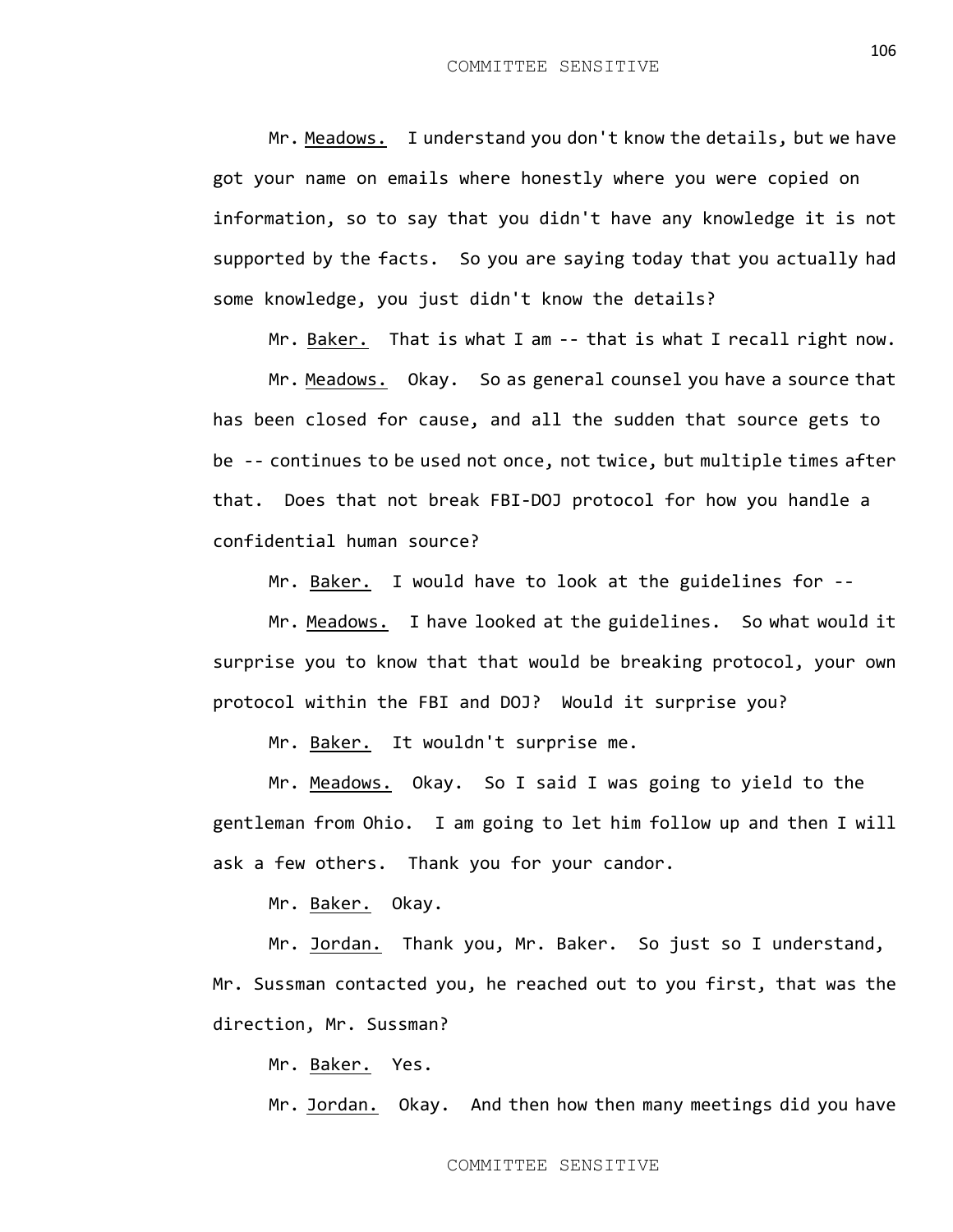with Mr. Sussman?

Mr. Baker. So there was one meeting when he handed me information, told me what it was about, and then I passed it off as I just described.

There may have been a follow-up meeting or a conversation because he told us that some elements of the press had this information as well and were going to publish something about it.

Mr. Jordan. So there were two meetings with Mr. Sussman?

Mr. Baker. At least a meeting -- there was one meeting in person for sure, and I can't recall whether --

Mr. Jordan. One meeting when he handed you a document or documents?

Mr. Baker. Yes. And then the next interaction --

Mr. Jordan. Was it plural? Was it several documents or one documents?

Mr. Baker. It was like -- my recollection was it was a stack of material I don't know maybe a quarter inch half inch thick something like that clipped together, and then I believe there was some type of electronic media, as well, a disk or something.

Mr. Jordan. Documents and some kind of thumb drive or some kind of --

Mr. Baker. I think that is right.

Mr. Jordan. Okay. You get that at the first meeting. There's a subsequent meeting where you tells you, hey, the press has some of this information, they are going to print it?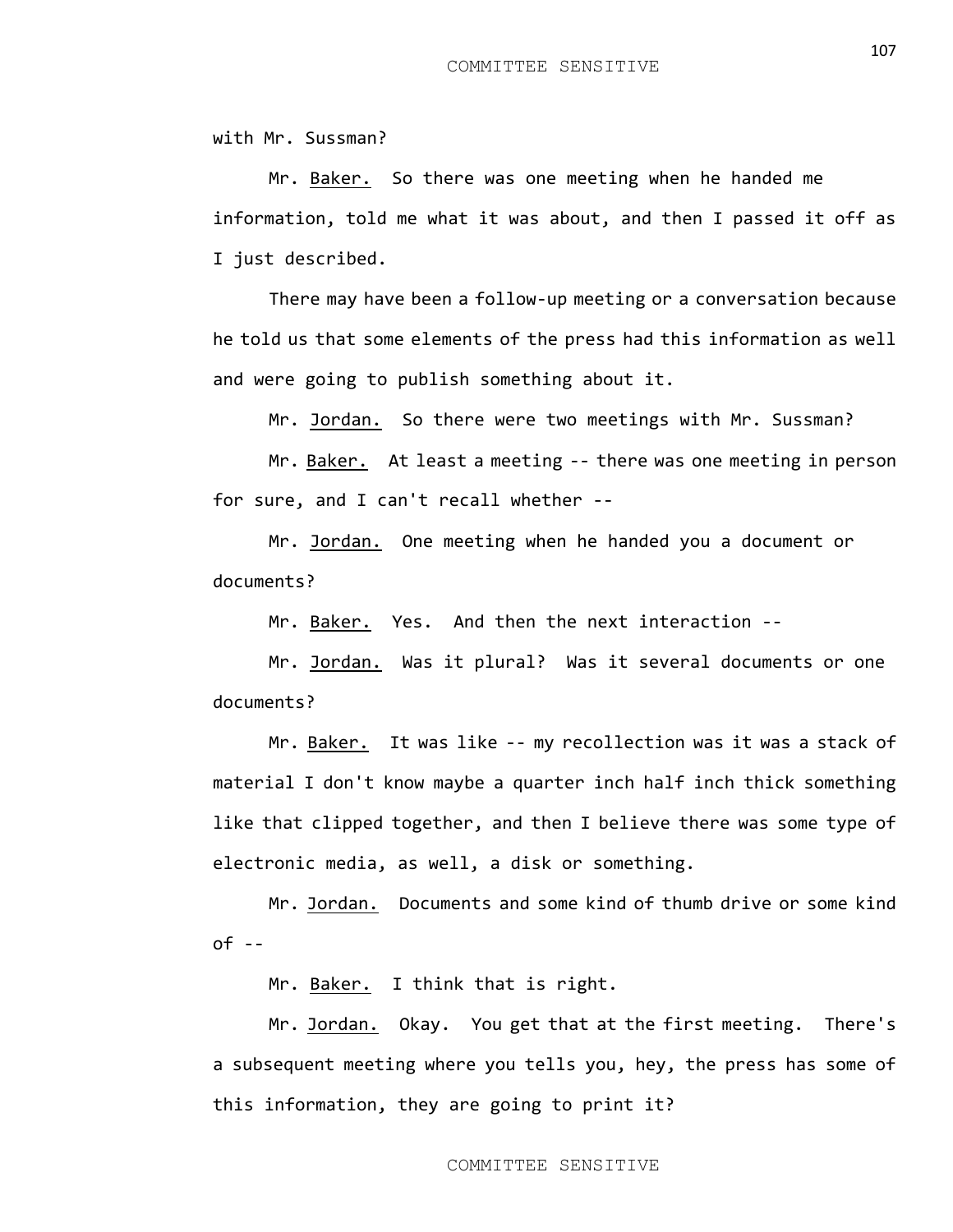Mr. Baker. Yes, there is some subsequent conversation like that.

Mr. Jordan. And did he tell you who in the press was going to print it?

Mr. Baker. He did not initially, and so there must have been a third conversation. So initially he did not tell us that. Later on he did.

Mr. Jordan. And can you tell me who that was?

Mr. Baker. Yes, I can.

Mr. Jordan. Was it David Corn? Who printed it?

Mr. Baker. No, it was not David Corn.

Mr. Jordan. Who did print it? Isikoff?

Mr. Baker. No. I am looking at the FBI. Can I go down this road or not, I mean, in terms of explaining?

Mr. Meadows. I don't think they need to protect the media. I think that would be the last thing that they would want to protect here,  $but - -$ 

Mr. Baker. Okay. I just don't want to get in trouble.

Mr. Meadows. I mean, it is open source. Obviously we will be able to figure it out, but who printed it?

Mr. Baker. So they didn't print it initially. It was the New York Times.

Mr. Jordan. Okay. So the second meeting with Mr. Sussman, he tells you, hey, Jim, the stuff I gave you, the New York Times has this information, and they print some of it?

Mr. Baker. That is my recollection.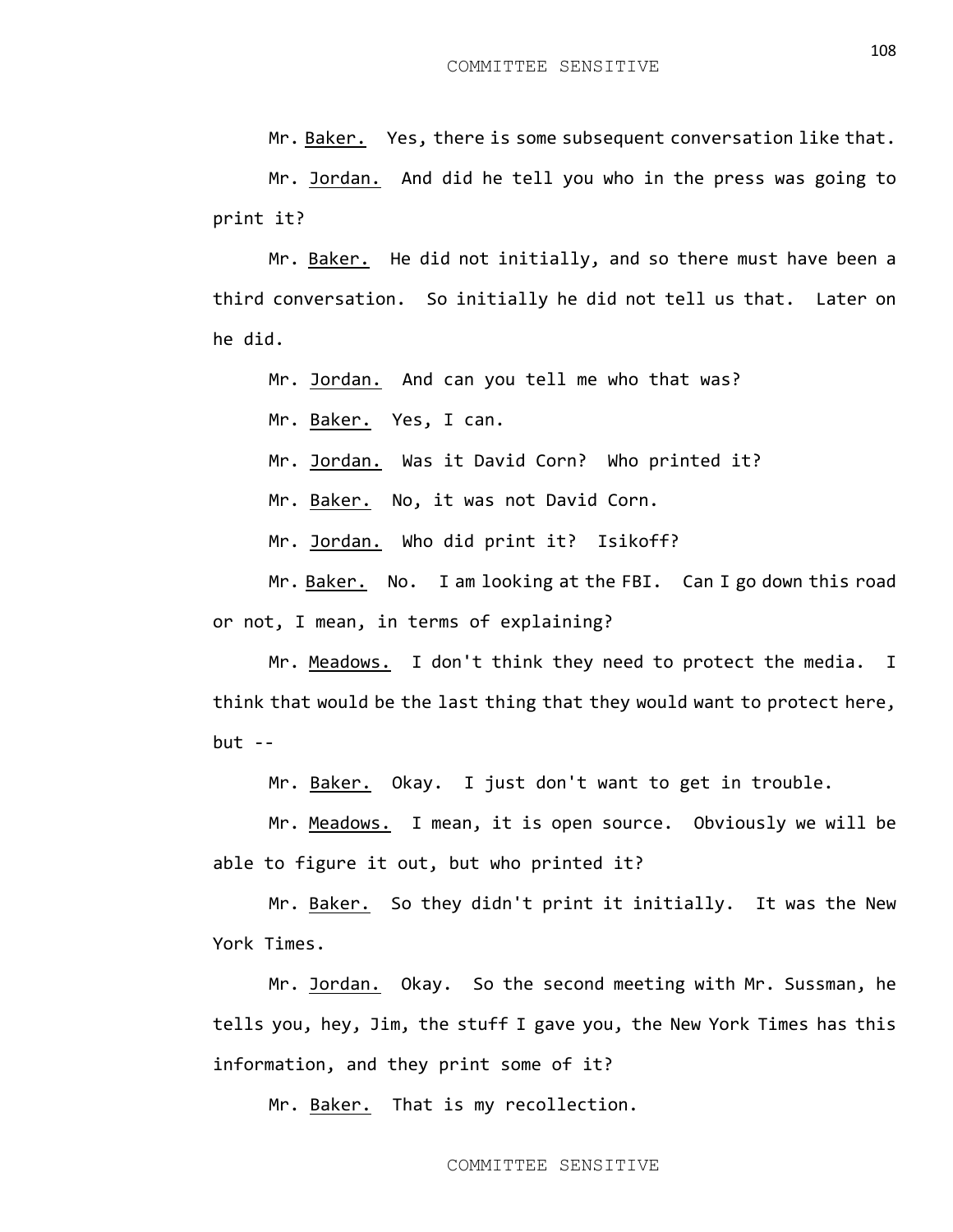Mr. Jordan. Okay. All right. And --

Mr. Baker. Congressman, I am sorry, either in the first meeting or a second conversation, I don't remember the specifics, he tells us -- he tells me that the media has this, okay, he just tells us the media without specifying it, and they are going publish something about it. So we take it back, we look at it. The assessment is we need more time to investigate this before the media publishes it.

Mr. Jordan. Okay. Stop one second, if I can just -- thank you. That is very helpful. The second meeting when he comes to tell you this, who was in that meeting, just you and him or you and someone else and him? Who was in the meeting?

Mr. Levin. I don't think he said it was a meeting. I think he said he wasn't sure.

Mr. Baker. It could have been a phone call. It might have been that I called Michael and said --

Mr. Jordan. You called him this time?

Mr. Baker. I don't specifically remember.

Mr. Jordan. Okay. Just -- I just want to be clear. So you have a meeting, you get the information. Documents and some kind of electronic device. There is a subsequent conversation that you initiate or he initiated, but it comes after that.

Mr. Baker. Yes.

Mr. Jordan. How long after, a week after, a couple days after? Mr. Baker. Soon, yes. A couple days or a week. Mr. Jordan. Okay. Then you have been using the plural pronoun.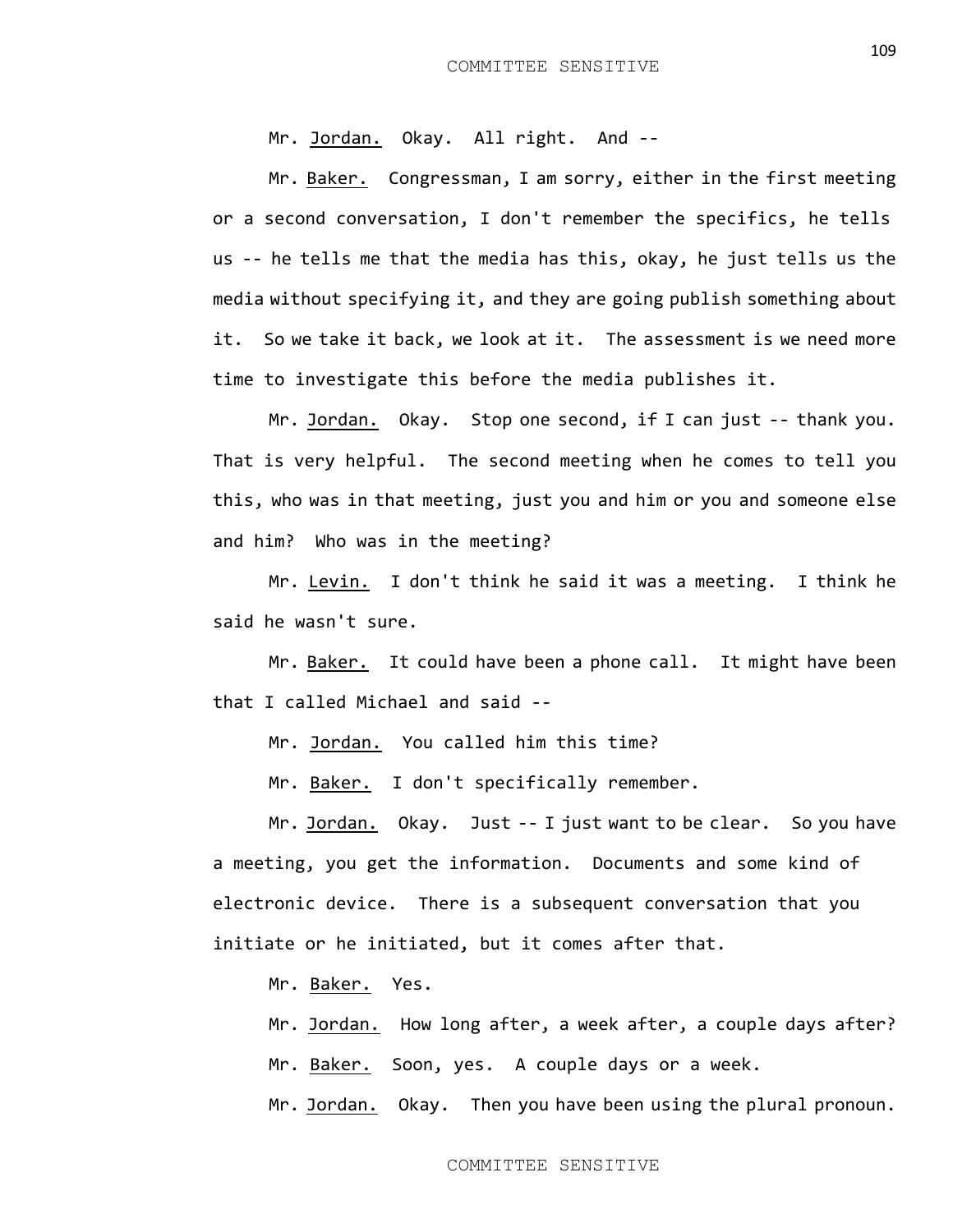You said "we" then looked at it all. Who was the "we" then who expected what you talked about on the conversation and the material you had?

Mr. Baker. I handled the material to the counterintelligence division, and they looked at it, scrubbed it, and look at the electric media. They assessed that my recollection is it was difficult to assess exactly what this was all about and how significant it was, but that they needed more time to evaluate it before the media started publishing stuff about this. So the request was, Jim, can you go back to Sussman and find out who in the media is going to publish this because we might want to ask them to delay.

Mr. Jordan. Okay. And the people who asked you to make that call back to Mr. Sussman and ask him, you know, to delay, who were those people?

Mr. Baker. I don't specifically recall, but I believe it was the  $-$ 

Mr. Jordan. Priestap.

Mr. Baker. I think it was Priestap, and I think it might be --

Mr. Jordan. Strzok? Peter Strzok?

Mr. Baker. It may have been, but I am also thinking it was the director and/or the deputy director.

Mr. Jordan. So Mr. Comey got involved in this?

Mr. Baker. He may have. I don't specifically recall sitting here today. It is likely, given what this was all about that we briefed him on it.

Mr. Jordan. And Mr. McCabe?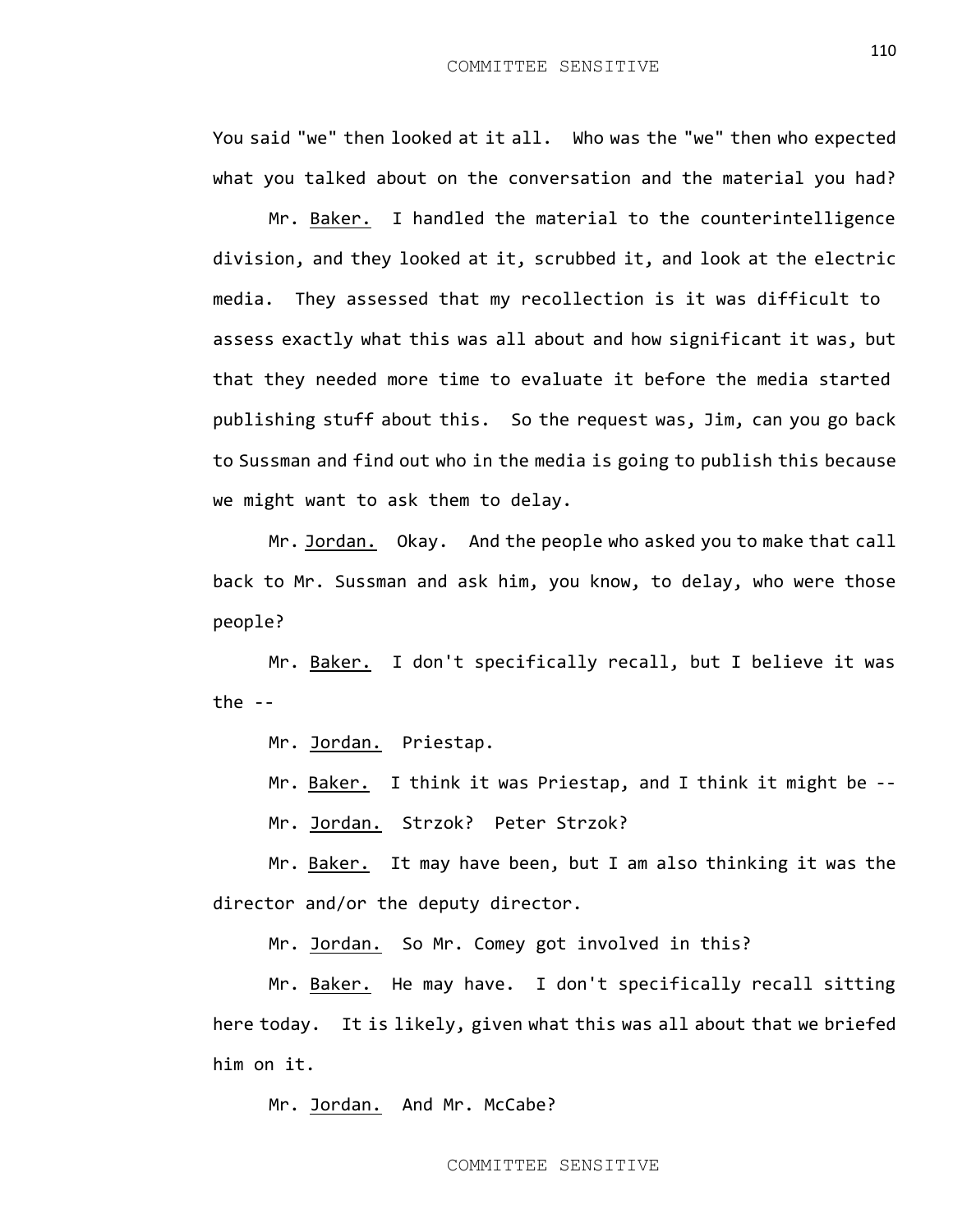Mr. Baker. Yes, sir.

Mr. Jordan. And Lisa Page?

Mr. Baker. I don't remember Lisa being involved in this part.

Mr. Jordan. But McCabe, Comey, Priestap, and Strzok you believe were involved, that is the "we" who came to you and said call Mr. Sussman back and --

Mr. Baker. Some combination of those people in a set of conversations over some period of time, yes. I know that is vague. I apologize, but that is what I recall.

Mr. Jordan. Okay. Do you know how Sussman got this material?

Mr. Baker. What I recall is he told me that there were some cyber experts that somehow would come across this information and brought it somehow to his attention, and that they were alarmed at what it showed, and that, therefore, they wanted to bring it to the attention of the FBI.

Mr. Jordan. Did he --

Mr. Baker. They and Sussman.

Mr. Jordan. They. Any names?

Mr. Baker. I don't think I ever found out who these experts were.

Mr. Jordan. Did he indicate that he got this -- may have got some of this information from the Democratic National Committee?

Mr. Baker. I don't recall him saying that.

Mr. Jordan. Did you know when he was giving this information did you know he was working for -- that he did extensive work for the DNC and the Clinton campaign?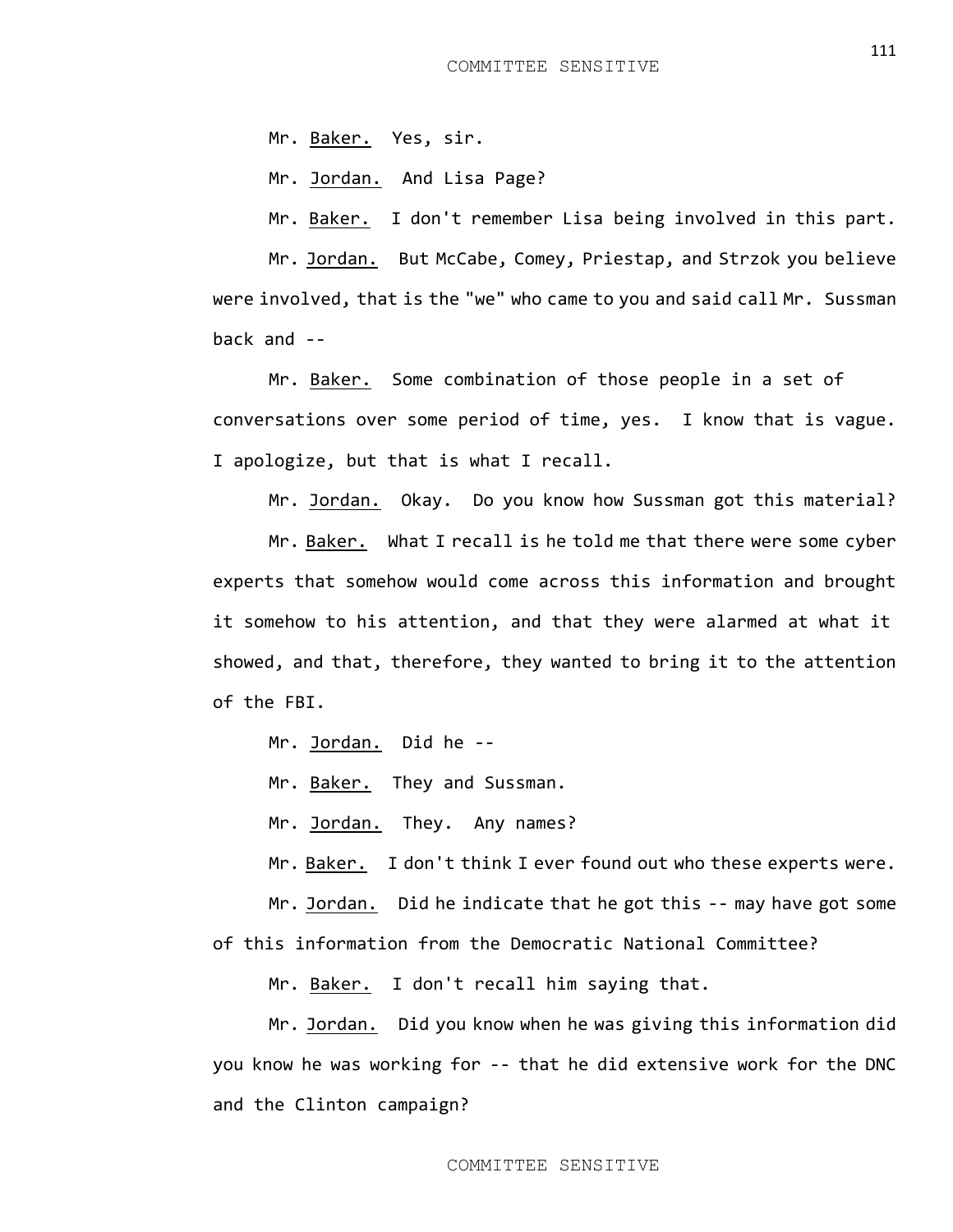Mr. Baker. I am not sure what I knew about that at the time. I remember hearing about him in connection -- when the bureau was trying to deal with the hack and investigating the hack, that my recollection is that Michael was involved in that process to some degree. I didn't interact with him on that, so I am not sure if I knew that before this meeting or after, but I don't recall him specifically saying --

Mr. Meadows. But you said you were friends with him, right? Mr. Baker. Yes, sir.

Mr. Meadows. So, I mean, you knew what his career was.

Mr. Baker. Generally speaking.

Mr. Meadows. And you knew generally speaking that he had some involvement with the Democratic National Committee.

Mr. Baker. Yes.

Mr. Meadows. Okay.

Mr. Jordan. Okay. Did you interact with any other attorneys at the law firm of Perkins Coie?

Mr. Baker. I have known them over the years, yes, I have known various people there.

Mr. Jordan. How about in the context we are talking about here relative the Russia investigation.

Mr. Baker. Just Michael.

Mr. Jordan. Just Michael?

Mr. Baker. I think so.

Mr. Jordan. Okay. And did you have any conversations with Mr. Sussman about certain individuals like Mr. Manafort? Did you talk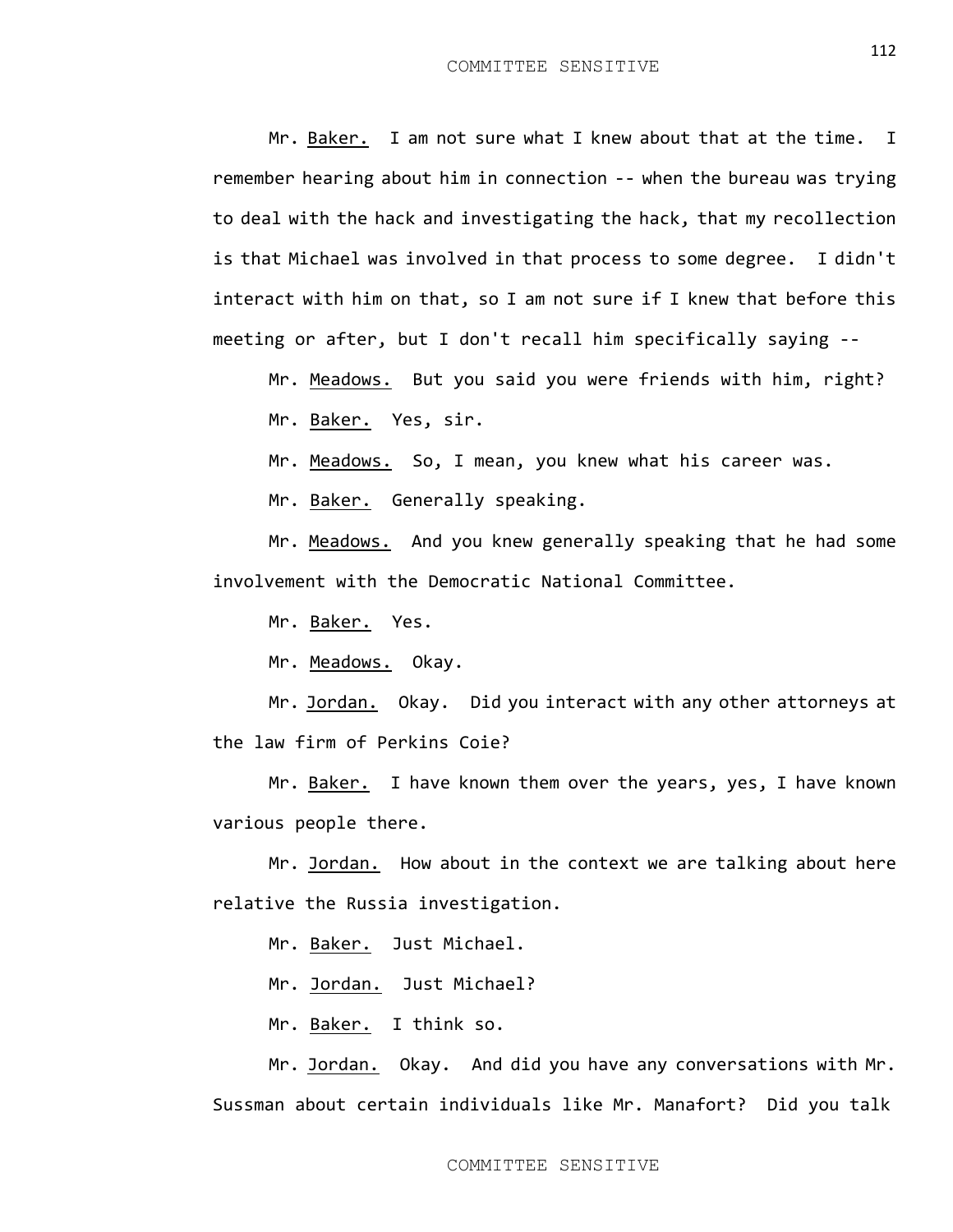about Mr. Manafort at all in this conversation?

Mr. Baker. I don't recall that, no.

Mr. Jordan. Did you talk about Carter Page?

Mr. Baker. No, I don't think so.

Mr. Jordan. Did you talk about anyone else associated with the Trump campaign that comes to mind?

Mr. Baker. I don't think so.

Mr. Jordan. All right. And this all again tell me the timeframe again, this was after the investigation into Russia had begun at the FBI, this was all post.

Mr. Baker. To the best of my recollection I think that is right. So I would say late summer, early fall is kind of roughly what I think.

Mr. Jordan. Okay. Good. Mark, do you have any more on this subject?

Mr. Meadows. So let me ask, so we are now up to potentially three meetings/phone calls.

Mr. Baker. Congressman, I can't say. Something like that.

Mr. Meadows. Listen, I know how memory -- I have a hard time remembering what I had for breakfast, I get that. And yet, it is critically important because if they gave you evidence why was it so important to Andy McCabe and Director Comey that the New York Times hold off on publishing this information?

Mr. Baker. Well, it was more important to Priestap. Priestap was the driving force on that. What I am telling you is --

Mr. Meadows. You said you went back to we, and the we with Jim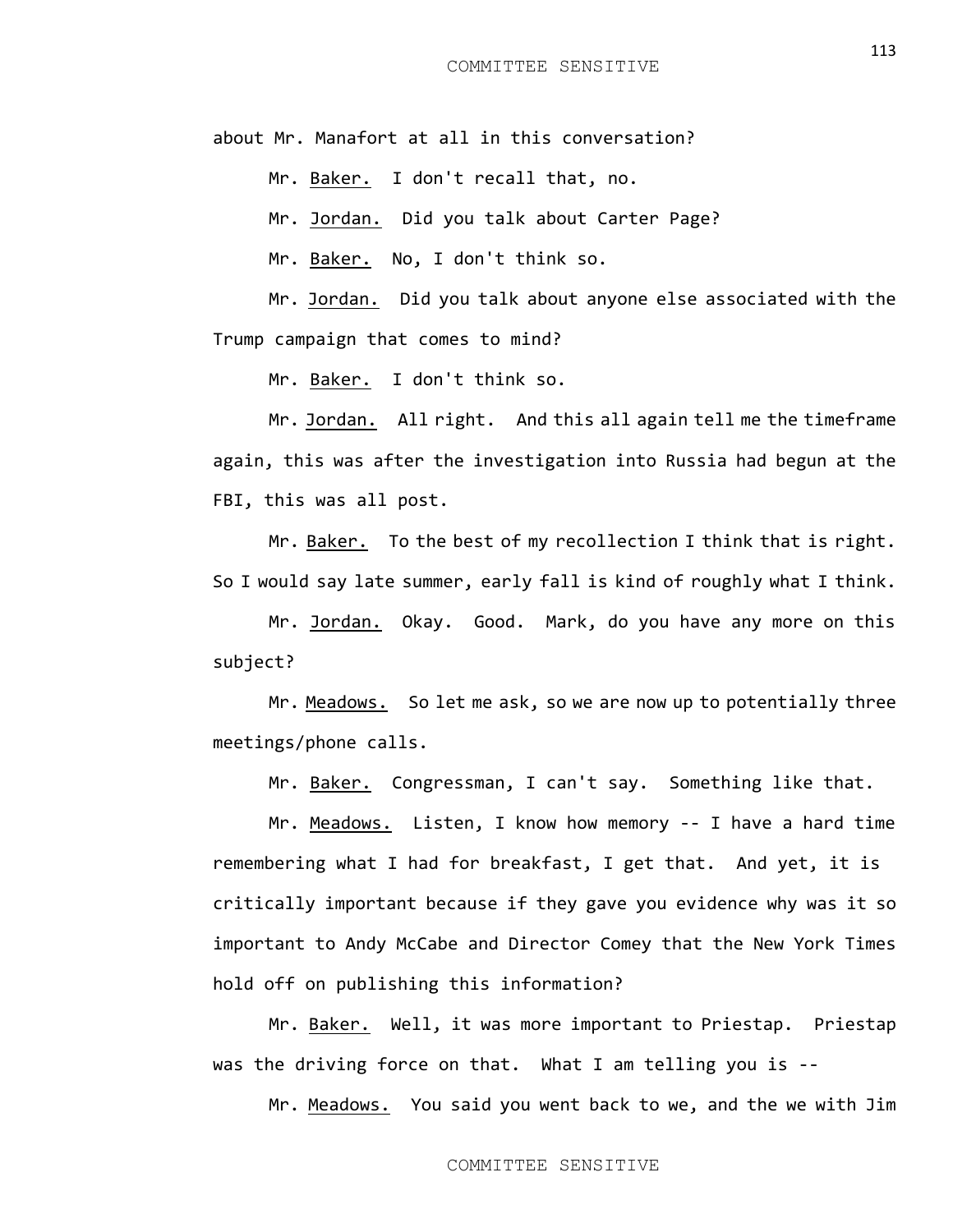Jordan was all those other people, so -- and we have interviewed Mr. Priestap, and with all due respect he was not the decision maker on a whole lot of this information just to be blunt. I mean, there were other people calling the shots, and I think even he would admit that under a, you know, transcribed interview tapes and so as we look at this I guess the question I have for you is why would -- why would you go back to the New York Times and say not publish it, and if that is the case was the source of the New York Times getting it the very person that gave you the information because why would they have influence with the New York Times?

Mr. Baker. My assessment was that, yes, I don't know if Sussman said this, but my belief was that they had given it to the New York Times as well.

Mr. Meadows. So they give it to the New York Times, they give it to you, and does your bias alarm go off anywhere?

Mr. Baker. I was concerned about the nature of this material from the first instance.

Mr. Meadows. Thank you, and I agree, and there have been times where in the things that I have read I am now getting a face with the name because I have read your name a lot more. You are much more, you know, distinguished than the name would indicate, you know, because Jim Baker has all kinds of different connotations.

Mr. Baker. This is true.

Mr. Meadows. So I say that because here is the concern that I have, everything about this investigation seems to have been done in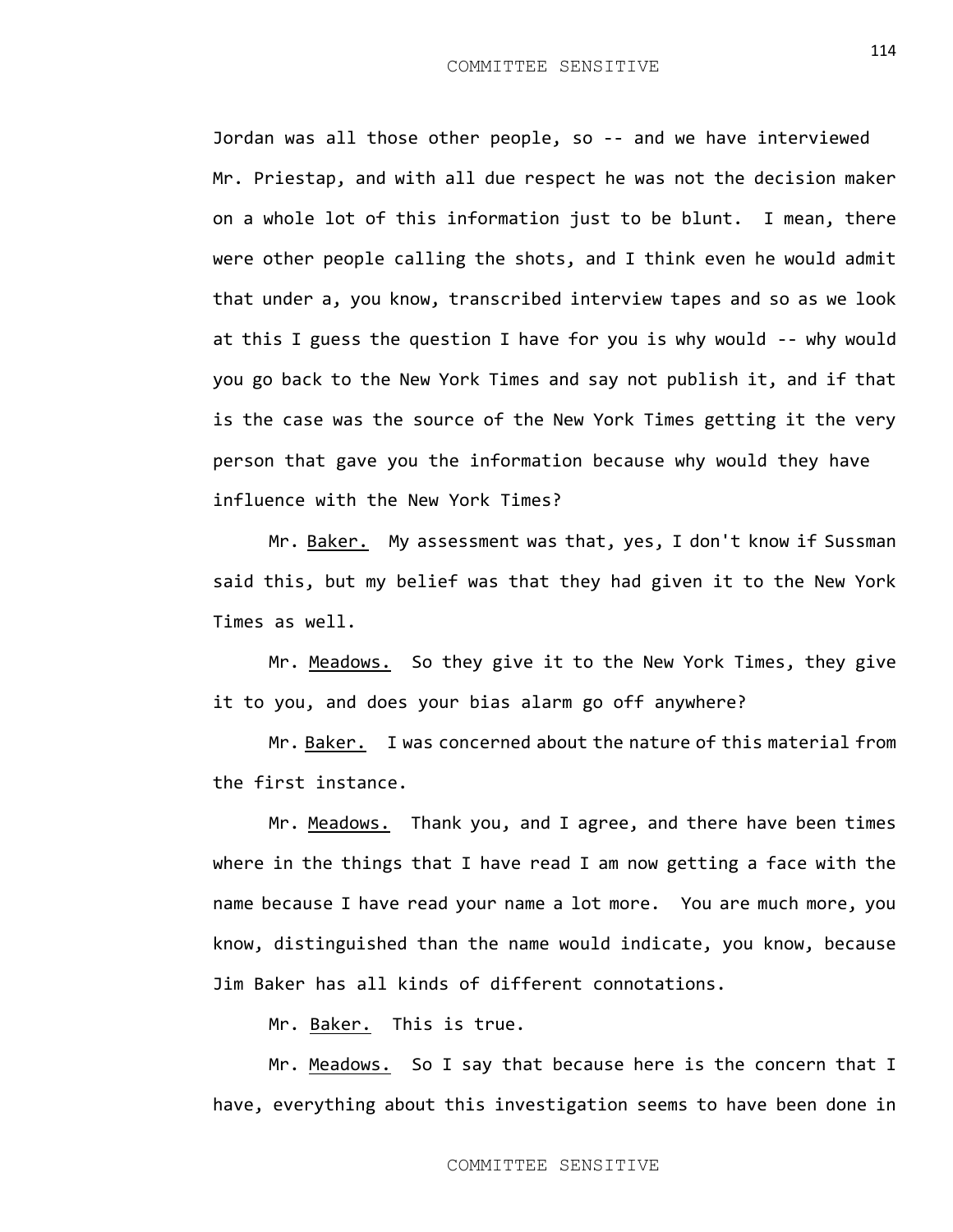an abnormal way, the way that you have gotten the information, the way that Peter Strzok got information, the way that Bruce Ohr was used, the way that Perkins Coie actually came in and gave you information, the way that the media has been --

It seems like everything is abnormal, and yet, one thing is consistent is that when we look at that there are alarms that would suggest that there is bias, inherent bias at each and every place that fails to get documented. It doesn't show up in the FISA applications that really any at stake. I mean, all of this stuff that we are talking about you would say, well, you ought to look at this with a jaundiced eye, would you agree? And it sounds like you did at times.

Mr. Baker. I had a jaundiced eye about everything, yes. I had skepticism about all this stuff. I was concerned about all of this. This whole situation was horrible, and it was novel and we were trying to figure out what to do, and it was highly unusual. I agree with you completely, but I will tell you when you were asking these questions before, my thinking was then and always in my career, I am following my oath to the constitution. I am going to do my damndest to follow that oath at every single turn, and whether that means that -- whatever that means, I am going to just do that, and without regard to politics quite frankly, and I just -- I am not good enough to sort out the political implications of a lot of things, so --

Mr. Jordan. That first meeting with Mr. Sussman, Mr. Baker, you meet with him, I want to make sure I understand you. He told you at that meeting he was going to give this information to the press, as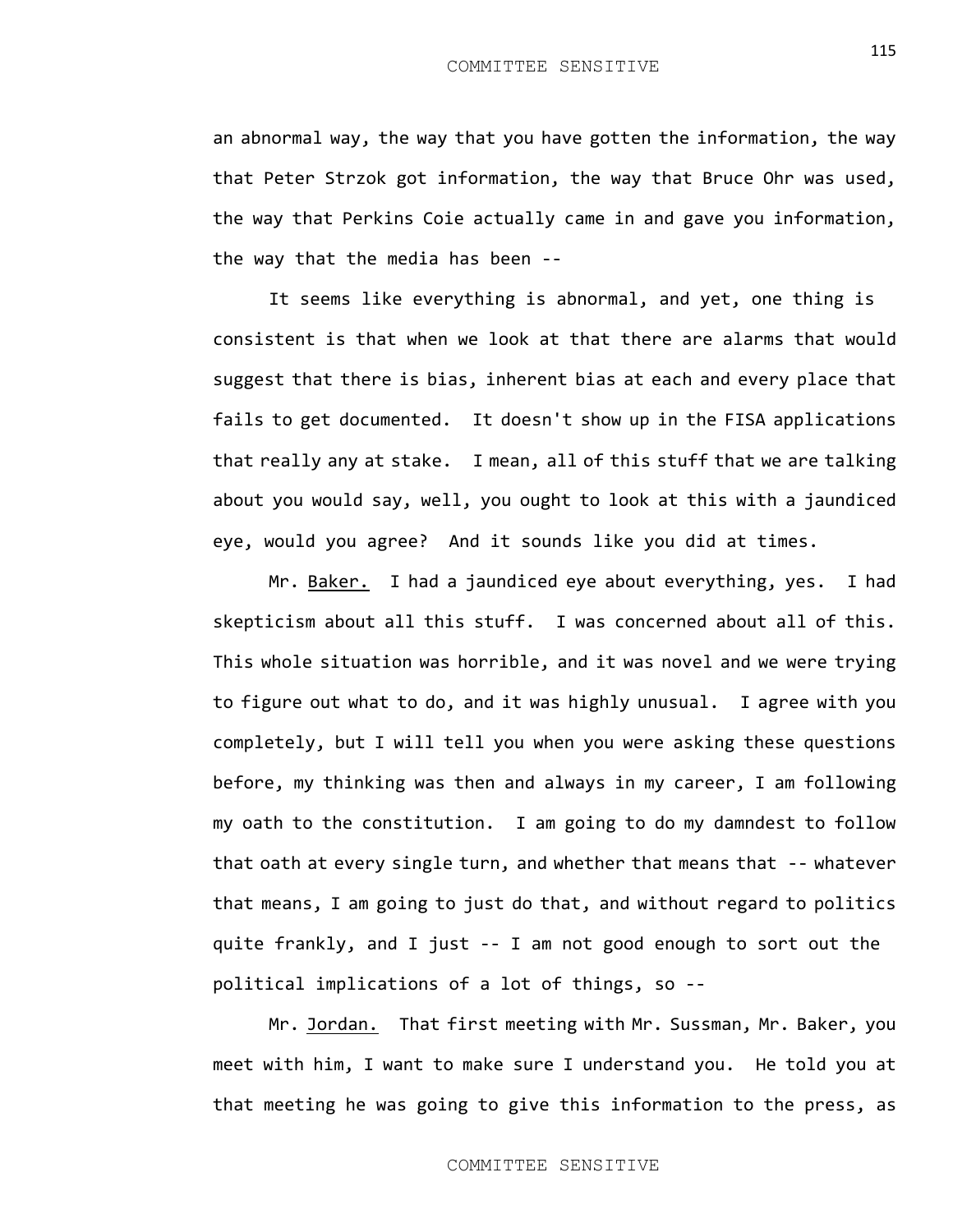well?

Mr. Baker. This is what I can't remember. I think he said -- it was either in a first conversation or the -- so let me back up. Logically, A, I don't remember, so now I am just using logic to try to figure out. I think he may have said at the first meeting that here is this material, we got it from these cyber people, they're experts, they are worried about it.

Mr. Jordan. And didn't tell you who these cyber people were?

Mr. Baker. He never told me that that I recall.

Mr. Jordan. Okay.

Mr. Baker. And then he said -- sorry.

Mr. Levin. I think the question was did he tell you he was giving it to the press or is that something you surmised he might be doing?

Mr. Baker. I guess I surmised it. I guess I surmised that he had given it to them.

Mr. Jordan. At some point you knew because you went --

Mr. Baker. At some point I knew he had given it to the press. I assumed perhaps, and I think probably accurately that it was him or his firm or somebody.

Mr. Meadows. But our back and forth just a few minutes ago you did acknowledge the fact that he mentioned his connection with the New York Times because that is the only way that he could get them to hold up on the story. If he is the source of the story he can say don't print it because it can't go on the record.

Mr. Baker. He was the source -- he told me the New York Times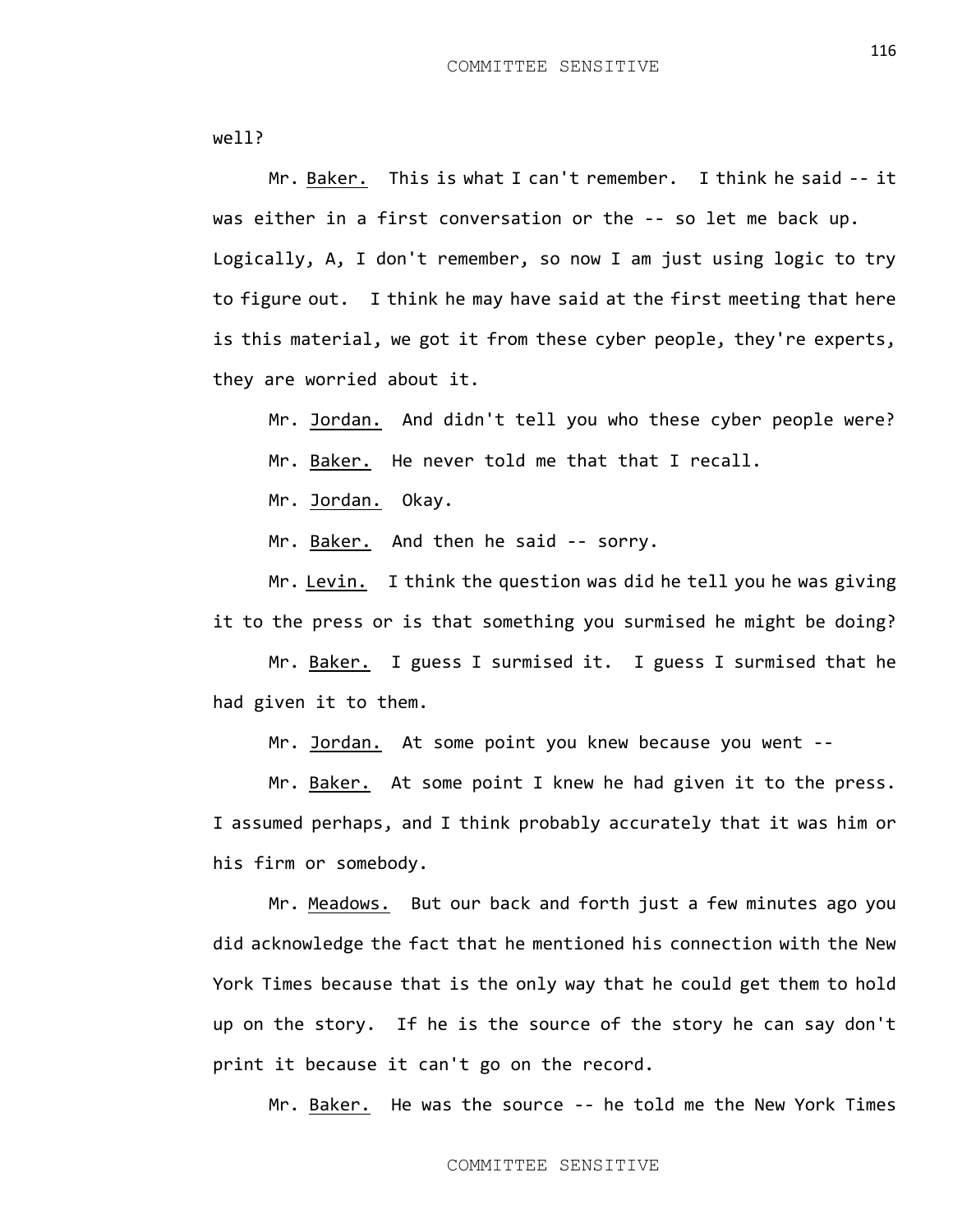was aware of this. We, the FBI, went to the New York Times and then

started a series of conversations with them to try to get them to slow down, and I am --

Mr. Meadows. So when the reporting came out who did it say the source was? You obviously read it. You are intellectually curious enough to have read the report.

Mr. Baker. The New York Times report?

Mr. Meadows. Yes. Listen, we have emails back and forth. You all read more New York Times than the New Yorkers do, so go ahead.

Mr. Baker. So sitting here today I don't specifically remember that article. I may be intellectually curious, but I was also pretty damn busy, and so I just don't remember the details of that.

Mr. Meadows. You don't know who the source was?

Mr. Baker. The source for?

Mr. Meadows. The source for the New York Times article, you don't know who the source is today.

Mr. Baker. Sitting here today I don't recall having that information. It may be in the article, I just don't remember. I assume it was Sussman or somebody connected to him.

Mr. Jordan. Okay. Mr. Baker, are you an expert on the FISA process and FISA applications?

Mr. Baker. I would say generally yes.

Mr. Jordan. And when did you first learn of the Carter Page FISA application?

Mr. Baker. I think it was in a briefing about the Russia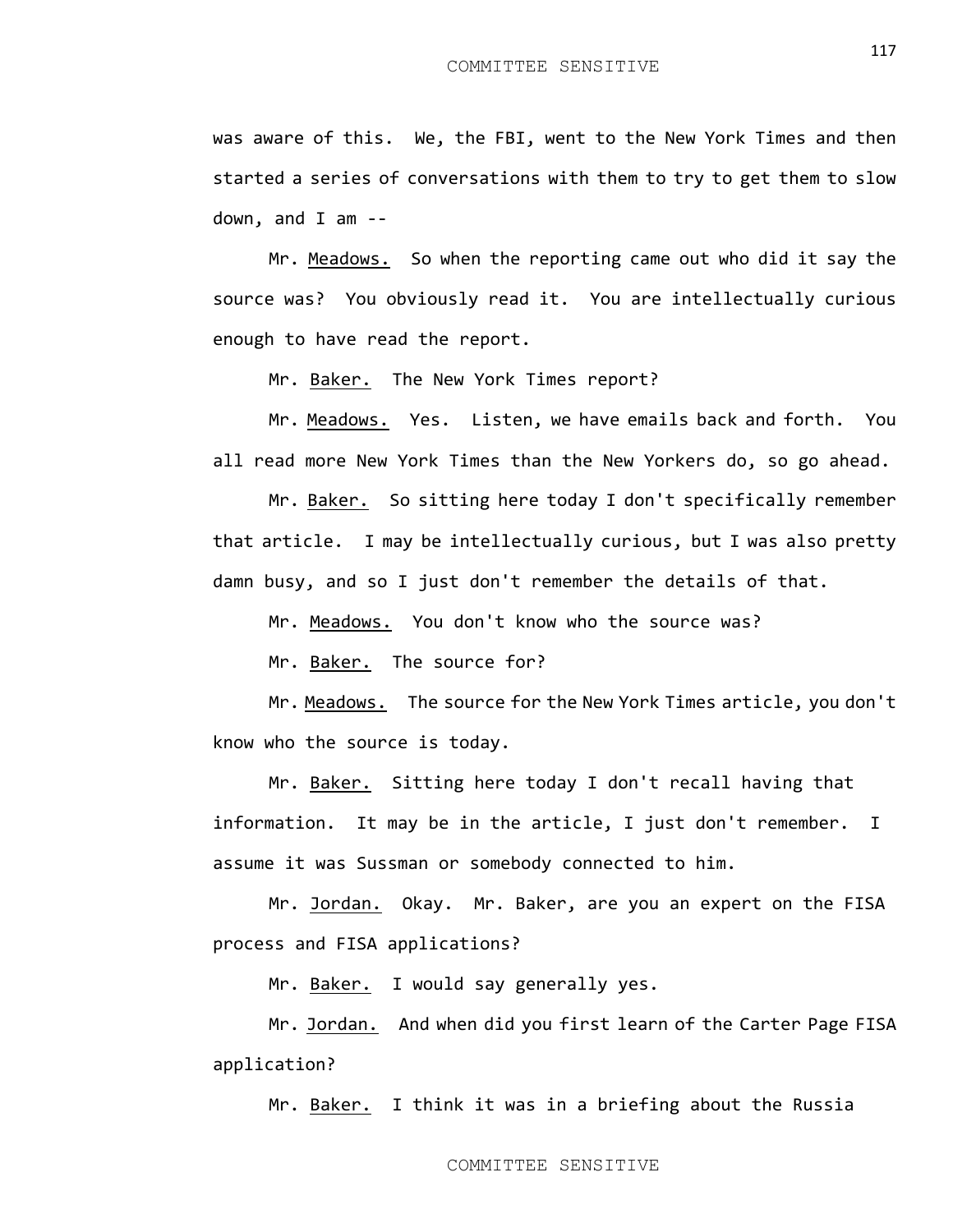investigation in general. We were going through the different targets of the investigation, what was happening with each one, and somebody said, yes, we are seeking a FISA on Carter Page.

Mr. Jordan. And do you know about the timeframe when that took place?

Mr. Baker. Late summer, early fall sometime in there.

Mr. Jordan. Same time we are talking about?

Mr. Baker. Yes.

Mr. Jordan. Did you read the FISA before it went to the court?

Mr. Baker. I eventually read the factual section of the

initiation. That is the best of my recollection.

Mr. Jordan. And that is the normal course of business at the FBI? Not?

Mr. Baker. No. I hardly read any FISAs when I was there. We had  $-$ 

Mr. Jordan. Why did you read this one?

Mr. Baker. Because I knew how sensitive it was.

Mr. Jordan. So you felt this -- how many FISAs have you read --

Mr. Baker. I anticipated being sitting here in rooms like this down the road, I seriously did, and I knew that it was -- I knew that it was sensitive. I knew that it would be controversial.

Mr. Jordan. Sensitive or what is another word?

Mr. Baker. It was connected to a candidate -- this person had connections to a candidate for the office of President of the United States. That alone was enough to make me worried about it and made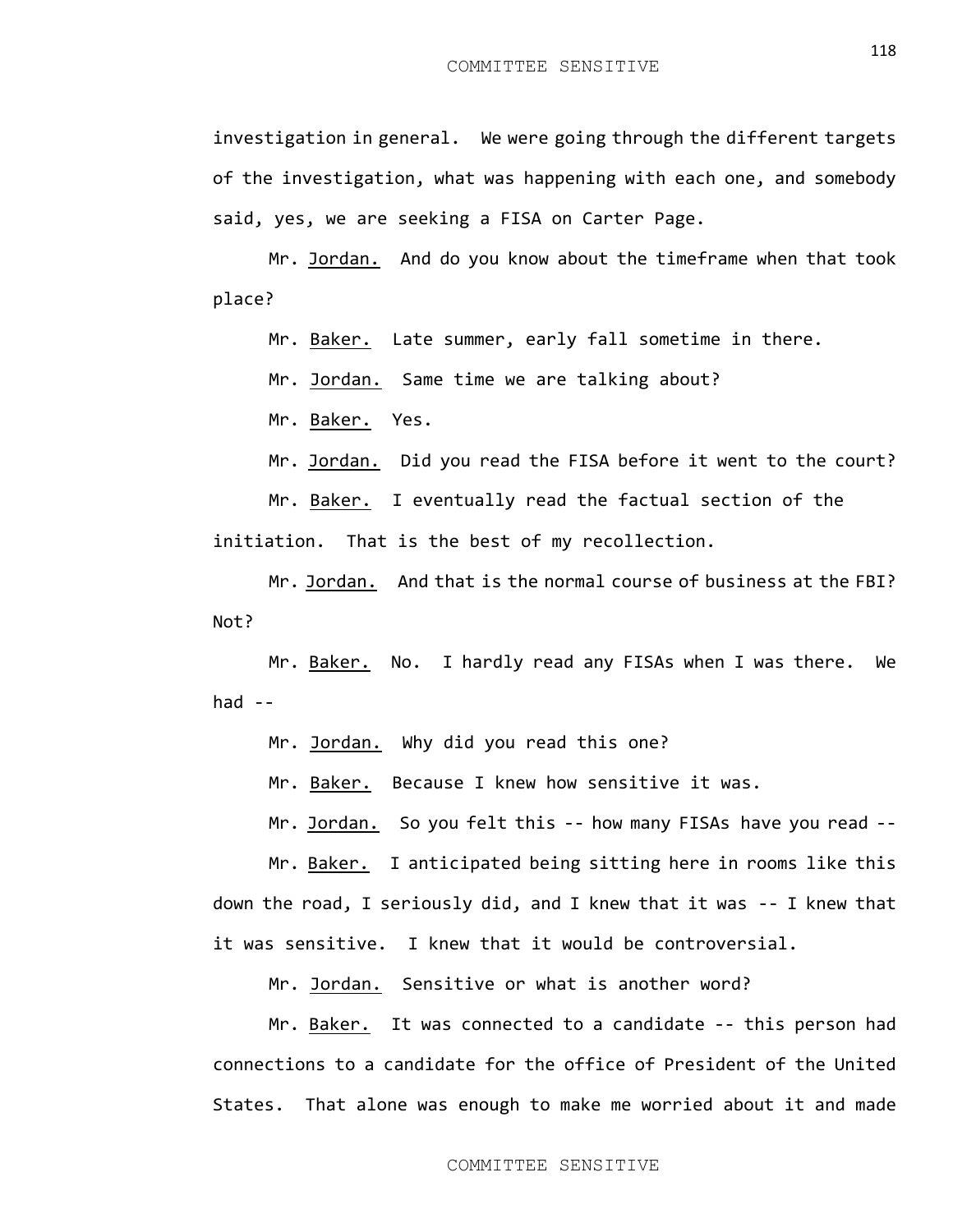me focus on it. And I thought that it would be worth my spending time reading this thing to make sure that given my experience in FISA I could add whatever value I was able to add.

Mr. Jordan. How many other FISAs have you read in your time as general counsel?

Mr. Baker. My time as general counsel, a handful.

Mr. Jordan. So this was exceptionally --

Mr. Baker. This was exceptional, yes.

Mr. Jordan. Okay. What are the requirements to obtain a FISA warrant on a U.S. person? You have asked that.

All right. Did you advise -- what advice did you provide to Director Comey in obtaining this FISA order on someone as you have described associated with a major party's Presidential candidate?

Mr. Baker. I think at some point I spoke to him about that and said that I had read it and thought that it was legally sufficient. And I believe I was also focused on I wanted to make sure that everybody through the system was focused on making sure that there is a legitimate foreign intelligence purpose for this surveillance and highlighting -- because when the director signs a certification one of the things he is signing is that there's a significant purpose of the application ais to obtain foreign intelligence, and I wanted to make sure that people were crisp about that and making sure that they were all comfortable, whoever is signing this, that that was legitimate foreign intelligence purpose for this surveillance.

Mr. Meadows. So you read the Woods file?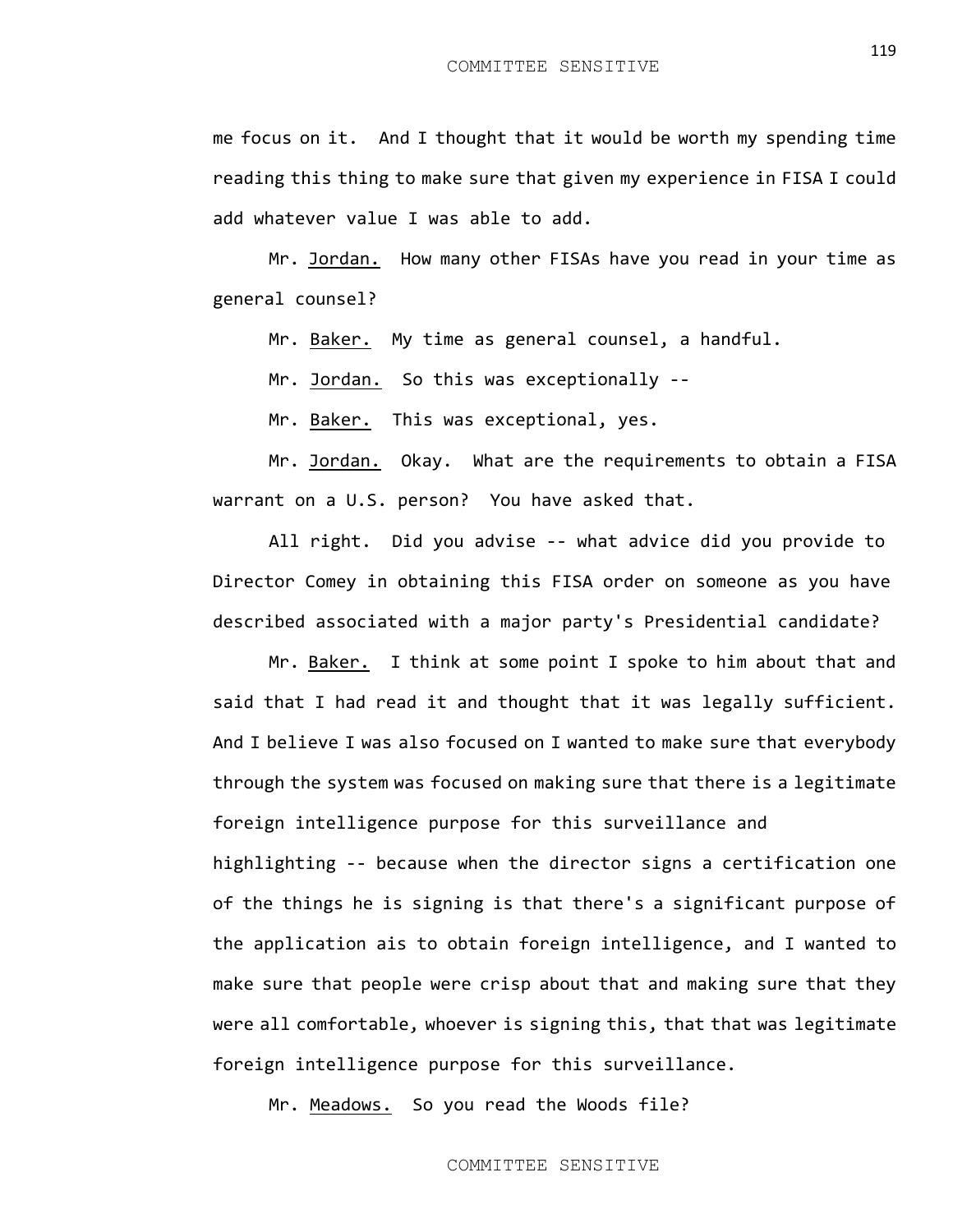Mr. Baker. No, I didn't read the Woods file.

Mr. Meadows. I mean, from what I understand, and I am a novice, maybe you can help me understand this how would you know the veracity of -- the full legitimacy of the FISA application without reading the Woods file?

Mr. Baker. I was reading the -- so I know about the Woods file very well and the existence of it and the purpose of it. So I was aware that there would be a Woods file supporting the allegations in the application. I read the application. I made comments on it. I asked questions.

Mr. Meadows. Yeah but --

Mr. Baker. But I didn't read the Woods file.

Mr. Meadows. -- you didn't read the Woods file. So how can you give advice on whether it is legitimate or not without reading the underlying documents that support the very application that you are making a recommendation on?

Mr. Baker. Well, the Woods file would go to the accuracy of the information in the FISA, not --

Mr. Meadows. That's correct.

Mr. Baker. Correct, but not to the foreign intelligence purpose necessarily.

Mr. Meadows. Well, but here is the -- it gets back to probable cause. You know, you said that whole reason up front as an expert was the probable cause. How could you understand that without reading the Woods file?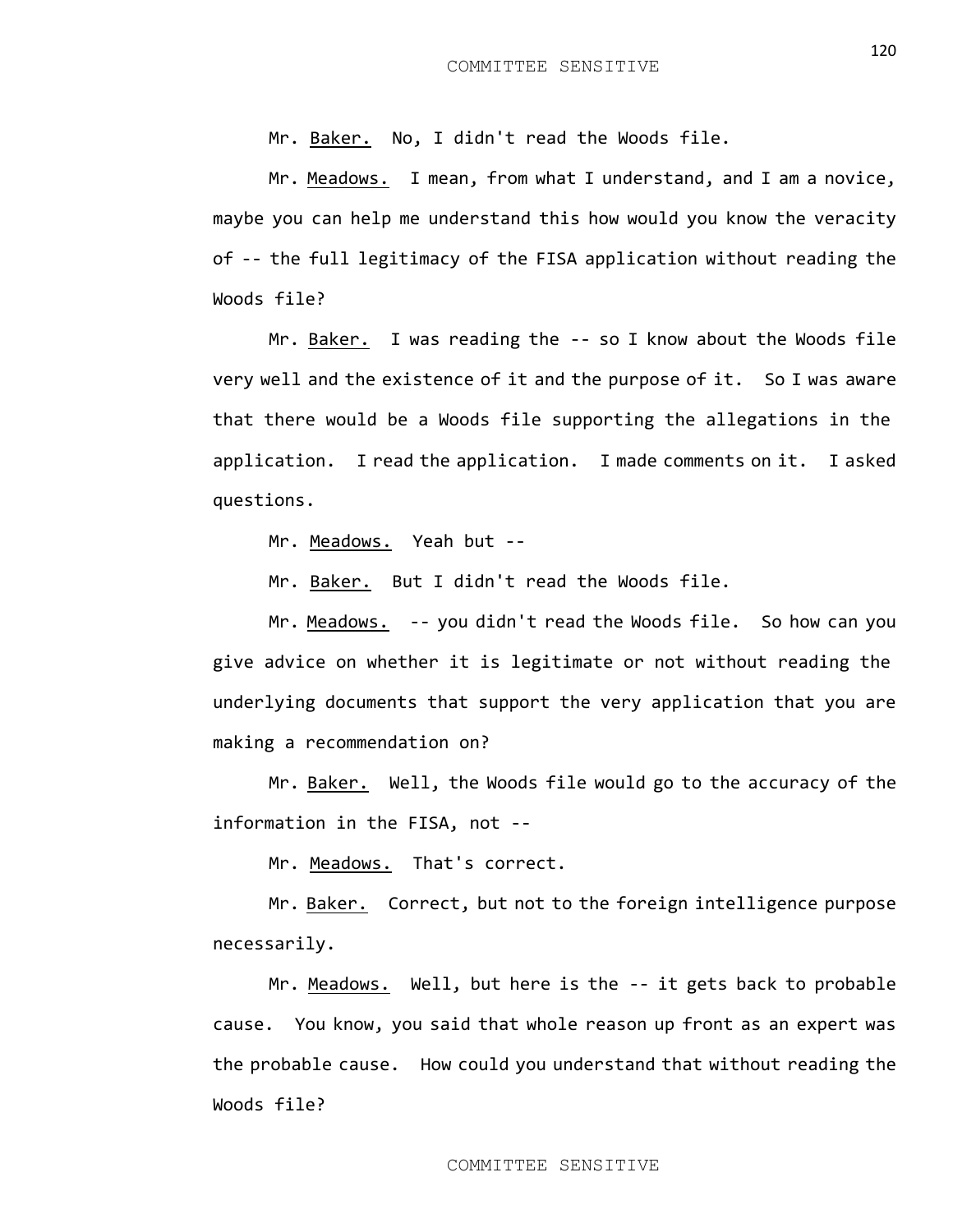Mr. Baker. As I said earlier I think to the minority, I have participated in one way or another in the review of 10,000 FISA applications, and I don't think I ever read the Woods file contemporaneously with reading the application as it was on --

Mr. Meadows. So would you say your recommendation -- would you say your recommendation then on whether to sign off on it or not was based on incomplete review?

Mr. Baker. No, I would not say that. I would say based on the normal review that I would do at my level --

Mr. Meadows. So let me ask you this, so this is a hard question because some have suggested, and I don't want to make any suggestion, did you ever caution anyone on what may or may not have been included in the FISA application in the absence of other evidence that may have been appropriate to include?

Mr. Baker. I am not sure I understand your question.

Mr. Meadows. All right. So let me rephrase it as good attorneys would say.

There have been some who suggested that there were other compelling pieces of evidence that might have given us a better, more full flavor of the reason for this FISA application, and those documents or information were excluded from the FISA application. Are you aware of any information being excluded from the FISA application?

For example, Bruce Ohr said that he told the FBI that there was bias, there was the potential for bias, that there was potential for conflict in terms of the information he was getting from Nellie Ohr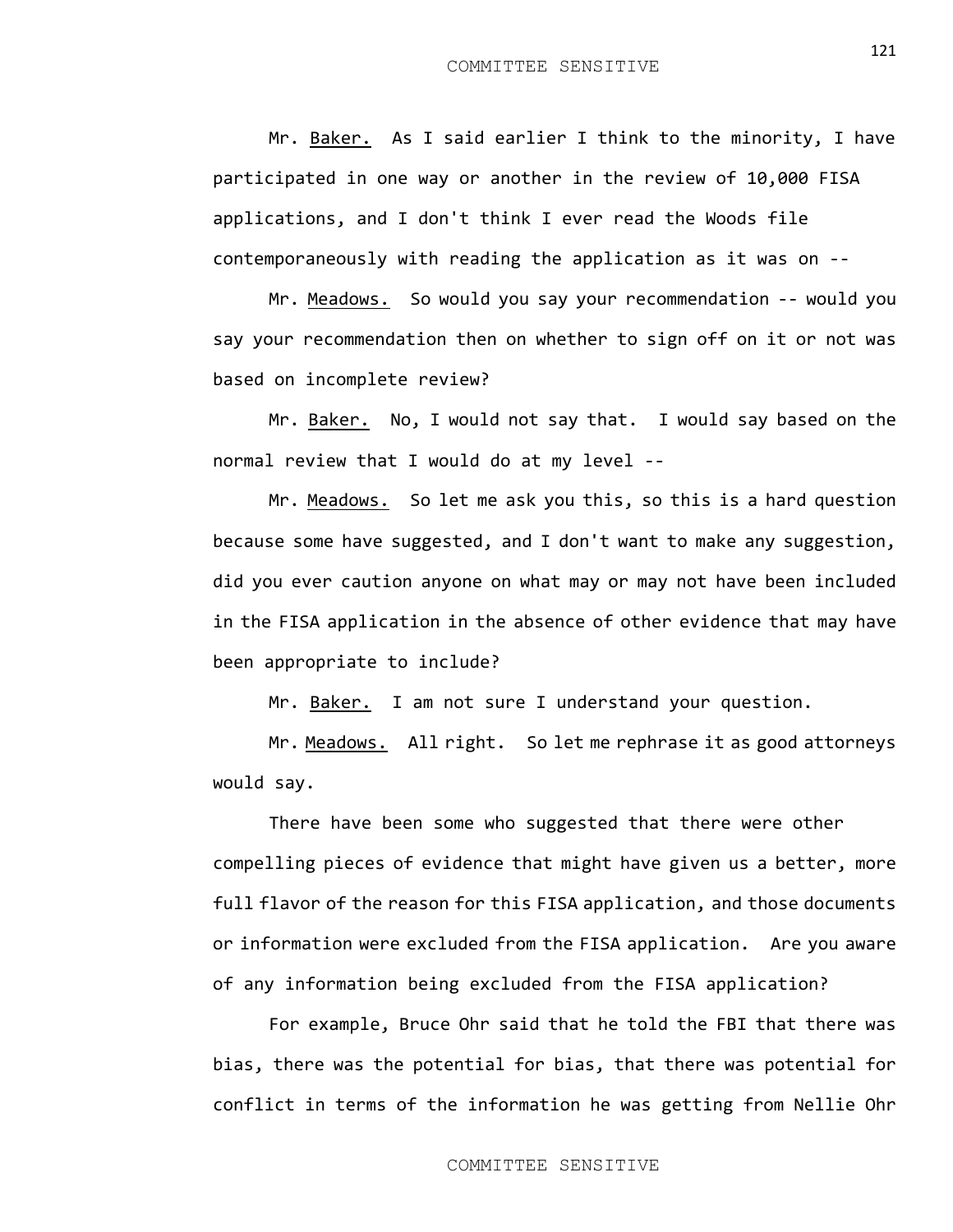sat right where you are sitting and said that he communicated that to the FBI, and yet we can't find that anywhere in a FISA application. Did you caution them on not including that in there? Were you aware that Bruce Ohr said that there might be bias?

Mr. Baker. I don't recall ever hearing that before just right now.

Mr. Jordan. Did you review the three renewals on the FISA?

Mr. Baker. I don't specifically remember reviewing those renewals. I may have looked at one of them. I think there was some that went to court and I heard about it after the fact, and I was like oh, well, I probably should have known about that before, but, you know, the machinery was moving and the renewals they had expiration dates and so on.

So I think the one I focused on most closely was the initiation.

Mr. Jordan. When you review it what is the lag time between when you review it, give it then sign off and it actually goes to the court? Was it days, was it weeks? What was the timeframe?

Mr. Baker. So the way I thought about my review was my review was in parallel to everything else going on. So the applications moving forward other people are reviewing it within the FBI, DOJ is reviewing it. I asked to have a copy so I could look at it and then feed comments back into the stream of the flow of it, right? And so --

Mr. Jordan. You ultimately saw the final, you saw the final copy, final document before it went?

Mr. Baker. I am not sure that -- the final would not necessarily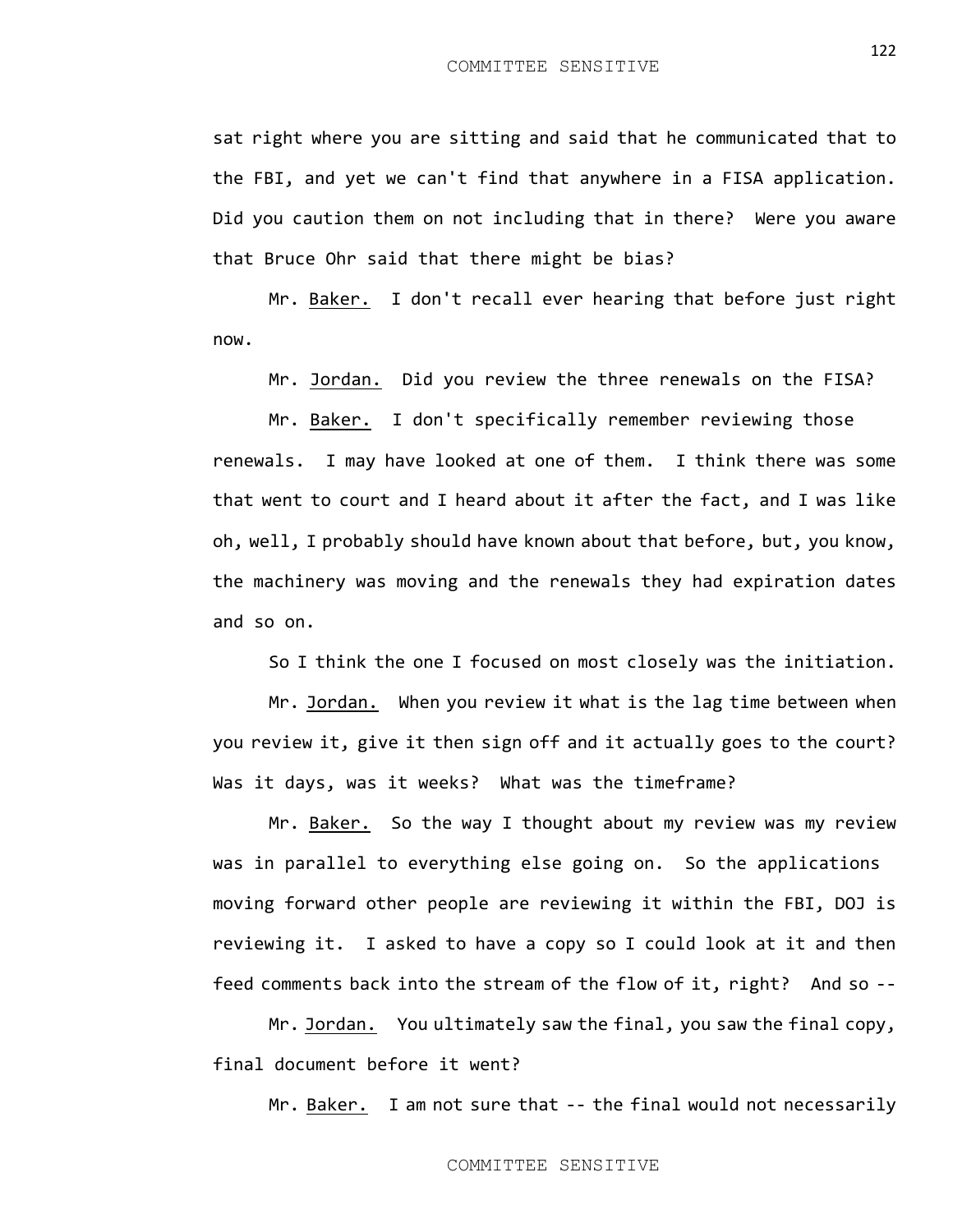have to come to me for approval.

Mr. Jordan. Okay.

Mr. Baker. So there was no delay, and my objective was not to have any delay in processing the thing. What I believe is when I found out that the Carter Page application was ready to go at some point in time I recall having a conversation with the director and just highlighting to him this thing I said a few minutes ago about the foreign intelligence purpose.

Mr. Jordan. In this process were you looking at and reading the factual part of the FISA, this all happened after you had had your conversations with Mr. Corn and he had given you part of the dossier and after your conversations with Mr. Sussman and he had given you whatever he gave you?

Mr. Baker. I can't remember when the initiation was on the Carter Page. Do you guys -- I just don't remember that.

Mr. Meadows. October 21st.

Mr. Baker. So that would have been before. The Corn

thing -- October 21st?

Mr. Meadows. 2016.

Mr. <u>Baker.</u> I think the Corn, the positive information with me was slightly after that.

Mr. Jordan. Okay. What about Sussman?

Mr. Baker. Sussman was before that.

Mr. Jordan. Sussman was before?

Mr. Baker. Yes.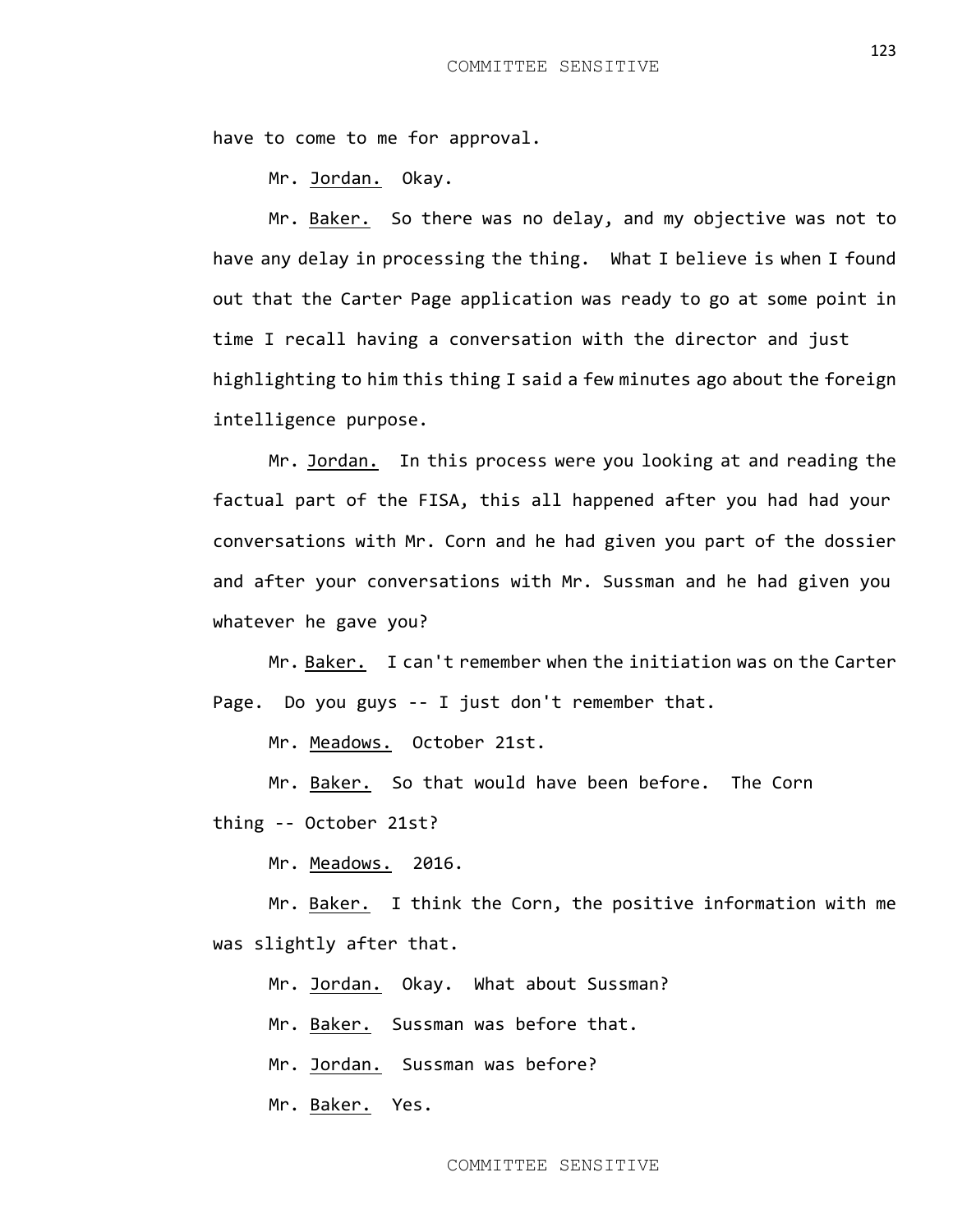Mr. Meadows. Okay. So you are saying that David Corn gave it to you after you opened on Carter Page, that would be not consistent with a timeline that I have been led to believe.

Mr. Baker. So I am just going on my recollection today. Go with whatever is in the 302.

Mr. Meadows. No, no, no. I don't want to put words in your mouth, but let me just tell you that your conversations with David Corn appear to have happened earlier than October 21st. They appear to happen in September.

Mr. Baker. And he gave us the dossier information?

Mr. Meadows. Well, where did he get the dossier from?

Mr. Baker. Sitting here today I don't remember him telling me that, where he got it.

Mr. Meadows. So you have a personal relationship with this reporter, you continue that personal relationship today, and you are telling me that he has never told you where he got the dossier from?

Mr. Baker. I am not saying that. I am saying I don't remember sitting here today whether he told me where it came from.

Mr. Meadows. So you have no recollection of where he got it from? That is your sworn testimony -- well, it is not sworn.

Mr. Baker. I just can't remember it, Congressman. I know it seems ridiculous. But I just -- I can't remember it, and whatever I knew about it I told the FBI at the time that they interviewed me for the 302.

Mr. Meadows. And so you are just saying your memory -- I mean,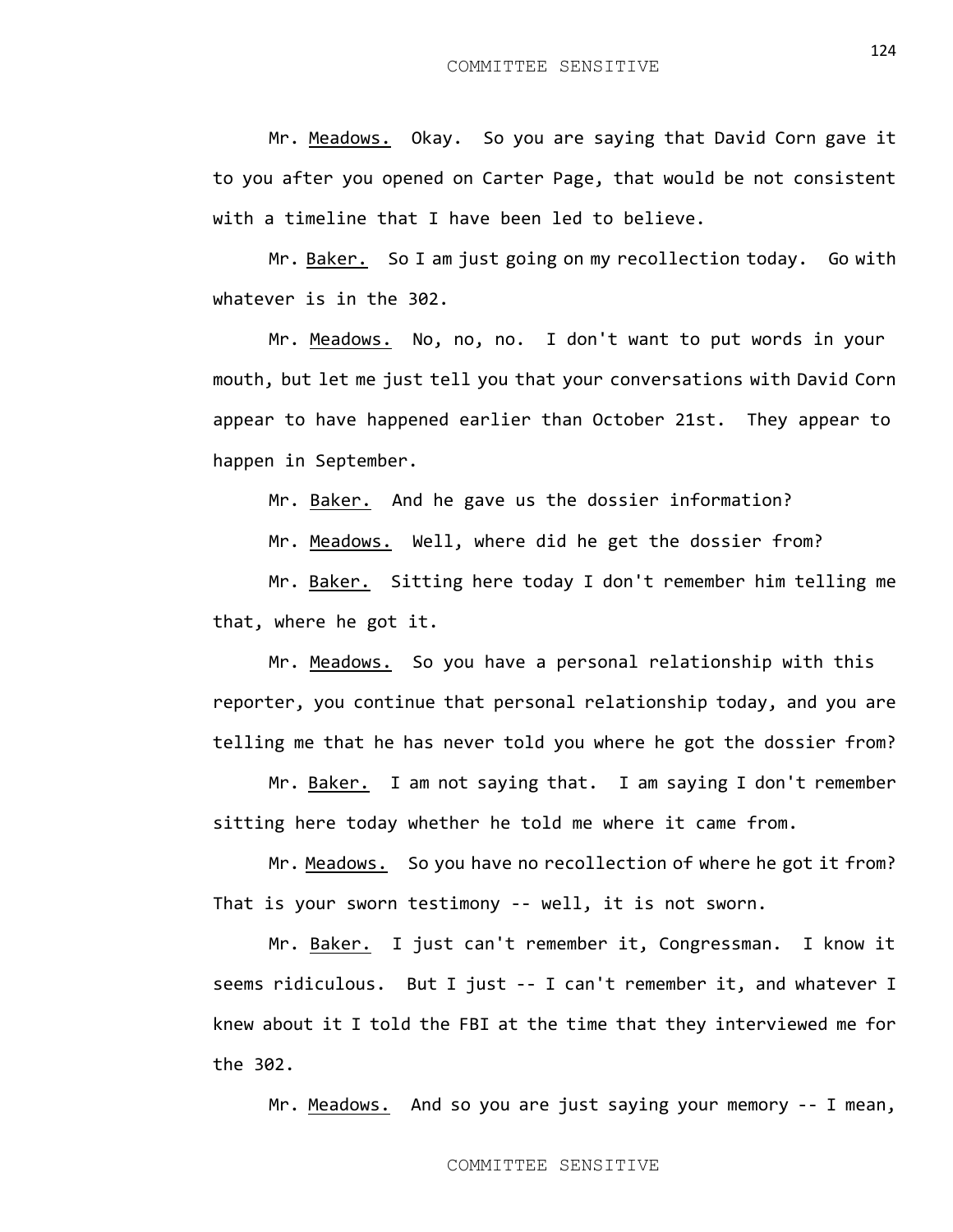one of the most unbelievable pieces of evidence and you are in the chain of that evidence, which you said is abnormal, and you can't remember where that came from?

Do you think the FBI would have a problem of you not knowing where that information came from?

Mr. Baker. I don't know. I am sure they asked me, and I told them whatever he told me. I assumed that he got it from the -- I think I assumed at the time or knew, he may have told me, that he got it from Simpson or somebody acting on Simpson's behalf. Which is my --

Mr. Meadows. So subsequent to that point -- obviously you have had multiple conversations with him. Has he told you since that point where he has gotten it?

Mr. Baker. I don't think so. But I believed -- my understanding at the time was that Simpson was going around Washington giving this out to a lot of different people and trying to elevate its profile. And so we had heard that it had been given to members of the media, and I assume David was there for one of the people who got it from Simpson.

Mr. Jordan. Okay. At what point did you know that the dossier was financed by the Clinton campaign and the DNC?

Mr. Baker. I don't remember exactly when, but I think I knew that -- I think I knew that at some point in this process.

Mr. Jordan. Before or after? Before the FISA application was taken to the Court or after?

Mr. Baker. I can't remember. I know that I didn't know all the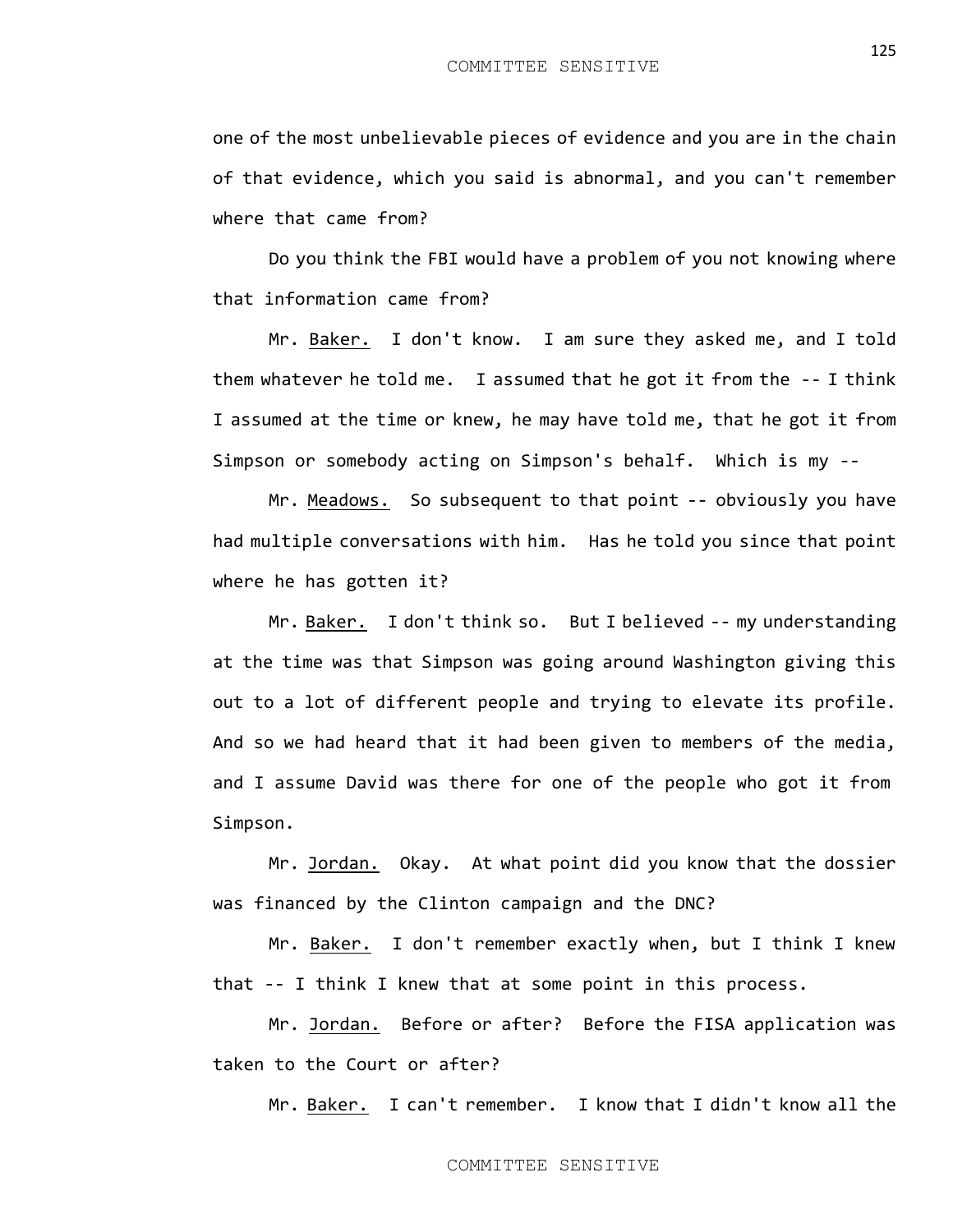facts with respect to the providence of this thing at the time of the FISA application. I think I was asking some questions in my notations about find out more information about it.

Mr. Jordan. Would you have been comfortable signing off on the FISA application without the dossier being part of it? In other words, was the dossier a central element to that in your mind?

Mr. Baker. The dossier was certainly an important part, and to the extent that we were going to include it then we were obligated to talk about Simpson and what the hell we knew about him -- I am sorry, what we knew about him. And but there were other things in that application that to me were alarming, as well. I am not going to sit here and say that there wouldn't have been probable cause or that there would have been probable cause without the dossier. I would have to go back and look at it again, but there were other activities of Mr. Page that were alarming to me that I thought certainly merited an investigation and --

Mr. Jordan. Do you think it is important that the judge in the FISA court know who paid for the dossier, that information should have been made clear to the judge of the FISA court?

Mr. Baker. So I remember that in the -- I am not able to give you a clean answer on that. I can -- the Court needs to be apprised, absolutely needs to be apprised of all the material facts. And so I believe that we put language -- again, I haven't read it in a long time, I believe we put language in the application to try to alert the Court to the fact that there were a range of issues with respect to the

## COMMITTEE SENSITIVE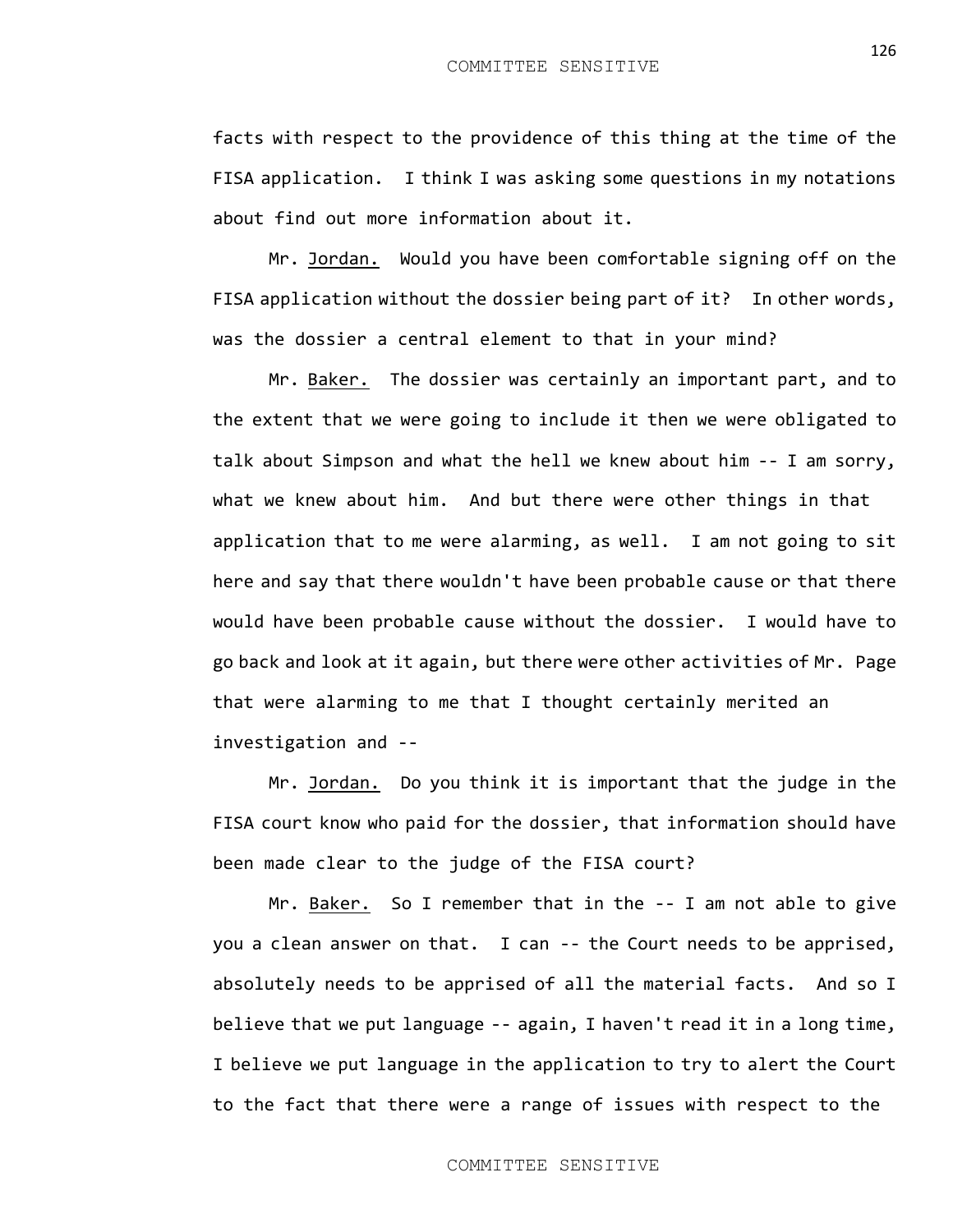providence of this information and the relationship that we had with respect to Mr. Simpson and his credibility.

Mr. Jordan. Do you know if President Obama or anyone at the White House knew about the existence of the Carter Page FISA?

Mr. Baker. I don't recall sitting here. I don't recall ever hearing that before, but I don't remember.

Mr. Jordan. You don't remember or you don't know?

Mr. Baker. I don't remember ever having heard that.

Mr. Jordan. Okay.

Mr. Breitenbach. I am sorry, would the White House ever have knowledge of an ongoing FISA?

Mr. Baker. Sometimes, especially like in a counterterrorism area.

Mr. Breitenbach. Would they have knowledge as to the -- would the Woods file or anything related to the Woods file ever be presented to the White House?

Mr. Baker. I would highly suspect that it would not be. I would be quite surprised if it were.

Mr. Meadows. So did you review the Comey memos?

Mr. Baker. Yes.

Mr. Meadows. And why did you review the Comey memos?

Mr. Baker. I reviewed them for a couple different purposes. One, he gave some of them to me contemporaneously, so I reviewed them. He asked me to take a look at them and so I read them then. And then eventually I also read all of them in connection with a classification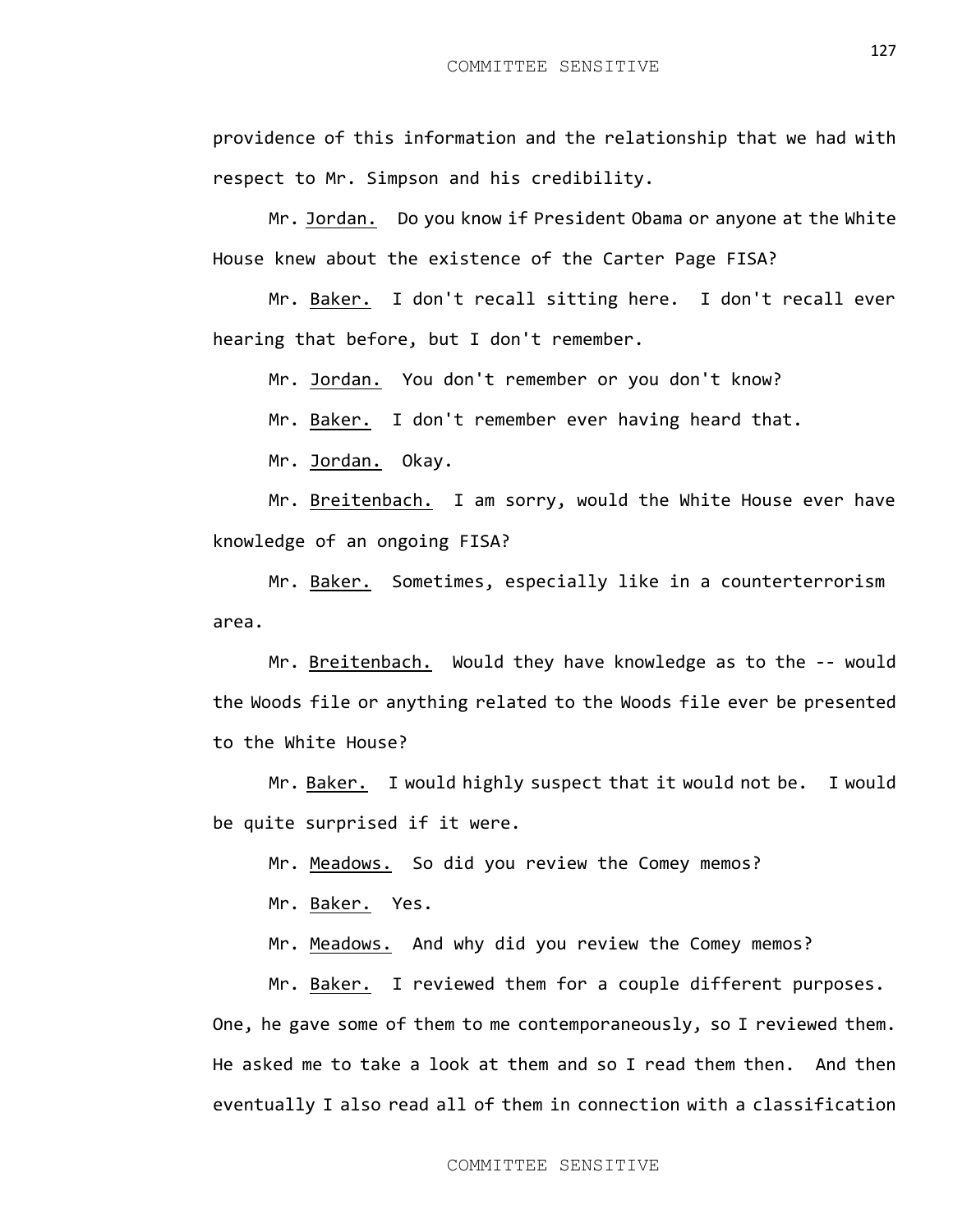review that we did of all the memos as a complete set.

Mr. Jordan. How about the McCabe memos, any of those?

Mr. Baker. I was aware of the McCabe memos, but I don't recall ever reading them.

Mr. Meadows. Were you in the meeting when deputy AG Rod Rosenstein suggested to wire tap or record the President of the United States as has been recently reported allegedly in the McCabe memos?

Mr. Baker. I was not at those meetings, but I heard about those meetings.

Mr. Meadows. And how did you hear about those meetings?

Mr. Baker. I heard about them, I believe, from Andy and from Lisa.

Mr. Jordan. At the time?

Mr. Meadows. At the time?

Mr. Baken. Shortly thereafter.

Mr. Meadows. So Andy and Lisa came to you and said the DAG is suggesting that we tape the President of the United States?

Mr. Baker. What they told -- I can't remember specifically who told me. It was I believe to the best of my recollection it was some combination of them that they told me that there had been a conversation with the DAG about the idea of the DAG wearing a wire into a conversation or conversations with the President.

Mr. Meadows. Did they take that seriously?

Mr. Baker. Yes.

Mr. Jordan. When?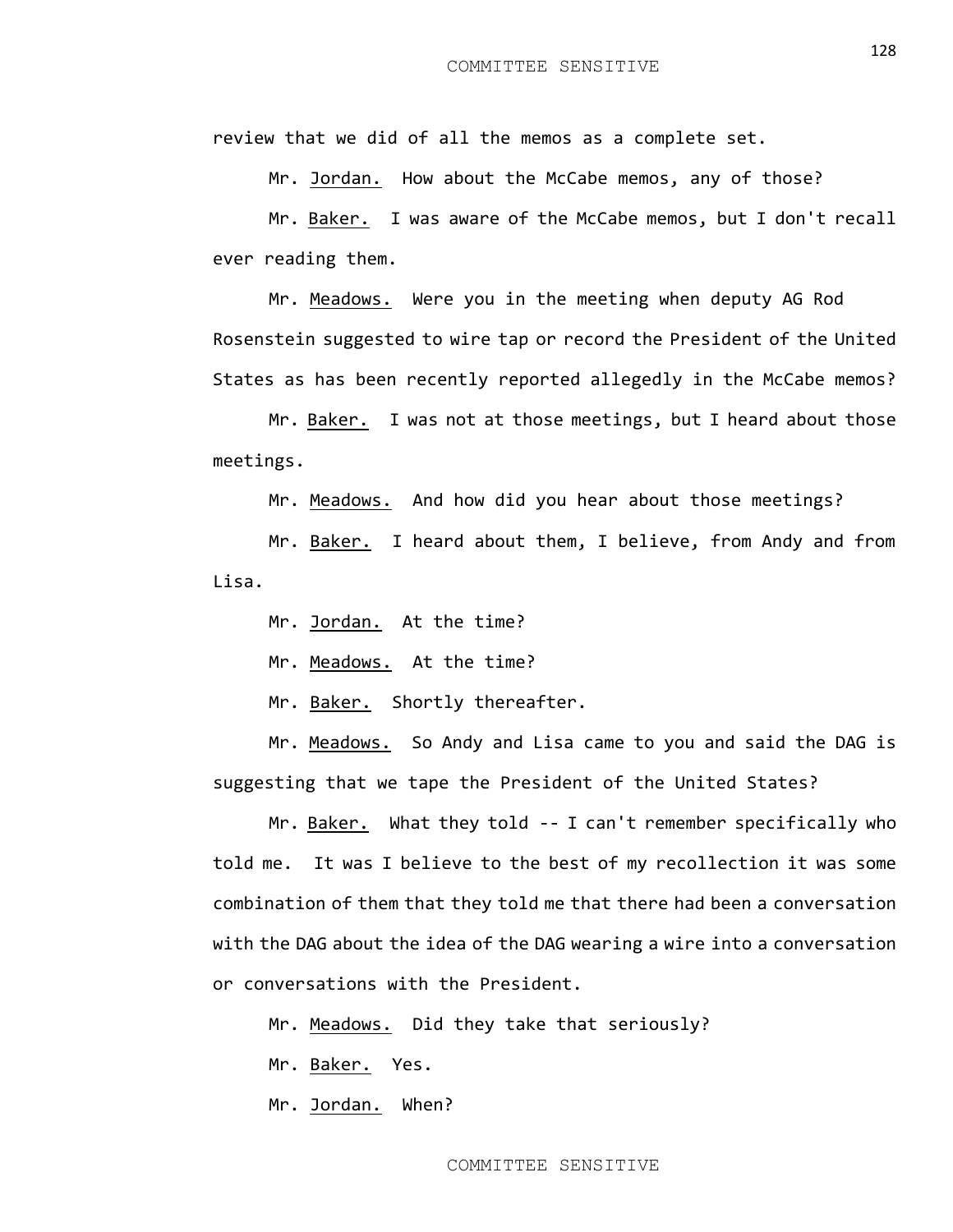Mr. Baker. I beg pardon?

Mr. Jordan. When did this happen?

Mr. Baker. I believe this happened in the immediate aftermath of the firing of Director Comey.

Mr. Jordan. So May 9 Mr. Rosenstein writes the memo outlining why it was appropriate to fire Director Comey. Before we get to the question we want to ask here I want to ask you this, were you involved in any way in drafting that memo or reviewing that memo that Mr. Rosenstein wrote?

Mr. Baker. No. I saw it later, but not at the time.

Mr. Jordan. So that happens on May 9, and then sometime shortly thereafter there is this meeting. You were not in the meeting?

Mr. Baker. I was not in the meeting.

Mr. Jordan. But shortly thereafter you heard about the meeting and you heard about it from Mr. McCabe and Ms. Page?

Mr. Baker. I think I heard it from Mr. McCabe. I am quite confident I heard it from Mr. McCabe. I think I may have also heard about it from Lisa, but I don't specifically remember that --

Mr. Meadows. And were they in that meeting?

Mr. Baker. My understanding was yes.

Mr. Meadows. Who else -- did they say who else was there?

Mr. Baker. People from the DAG staff, but I am not sure that they specifically told me who it was, but it wasn't just them and the DAG, it was the DAG and --

Mr. Jordan. Scott Schools?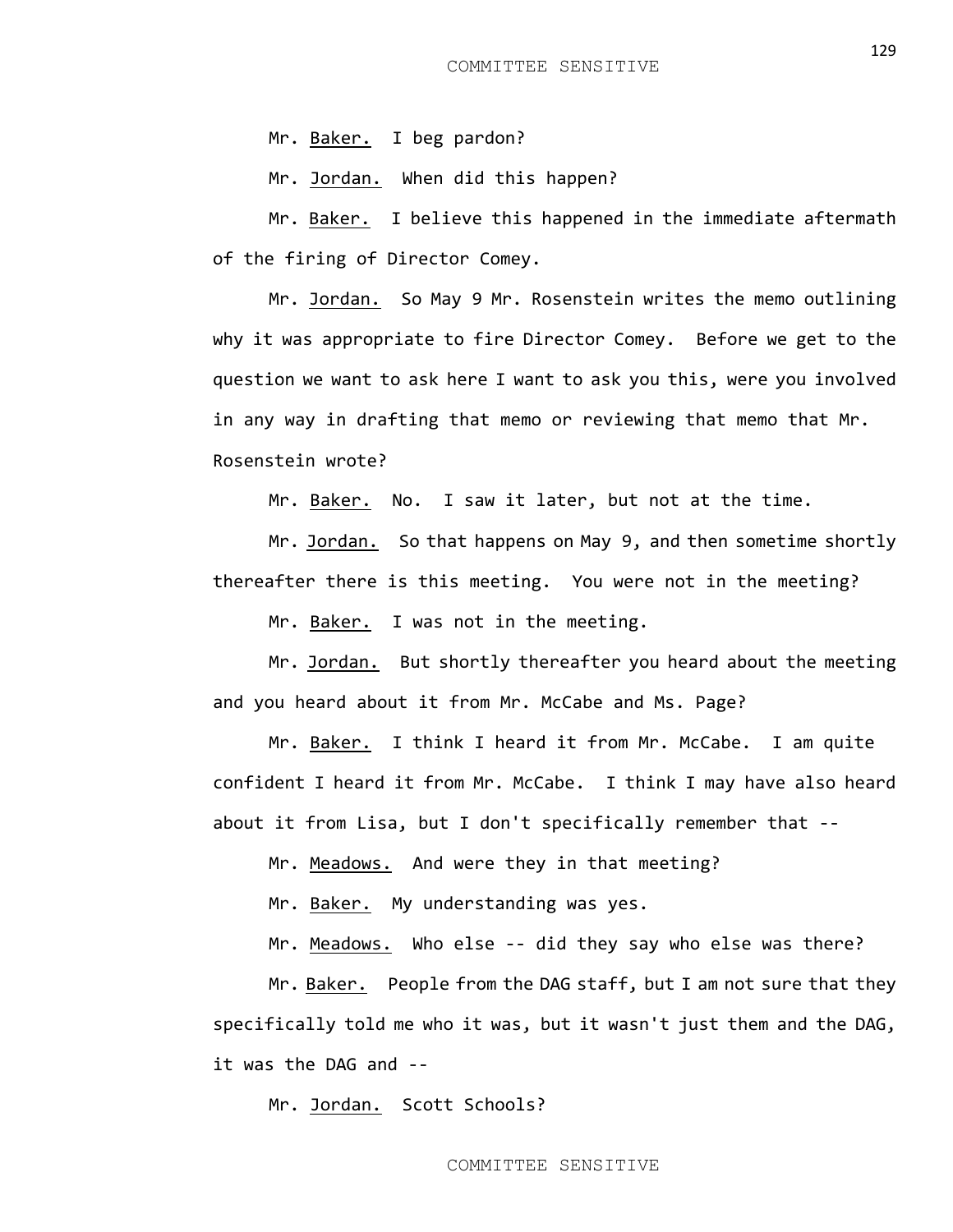Mr. Baker. He could have been, but I don't specifically remember.

Mr. Jordan. Bruce Ohr?

Mr. Baker. No, I don't think so. There was the chief of staff to the DAG at the time whose name I am drawing a blank on.

Mr. Jordan. Becky? No, that is on your side.

Mr. Baker. I want to say Jim Crowell maybe.

Mr. Jordan. Yes. How about Peter Strzok, was he there?

Mr. Baker. I don't think so.

Mr. Jordan. Okay.

Mr. Baker. This was -- to the best of my recollection this was between the time Director Comey was fired and when the special counsel was appointed.

Mr. Jordan. Right. Between the 9th and 17th. So tell us about that conversation that you had with Mr. McCabe and/or Ms. Page.

Ms. Congressman, I just want to be clear on something. To the extent that Mr. Baker goes into the substance of what may have been in the memo if these conversations go into what is in the memos the memos are evidence in the special counsel --

Mr. Meadows. We are talking about a conversation. We get that because it is part of that, but we are talking about a subsequent conversation that happened perhaps around a water cooler or a coffeepot, you know, whatever. I get where you are coming from, but we are talking about --

Ms. No. 2008 No. 2014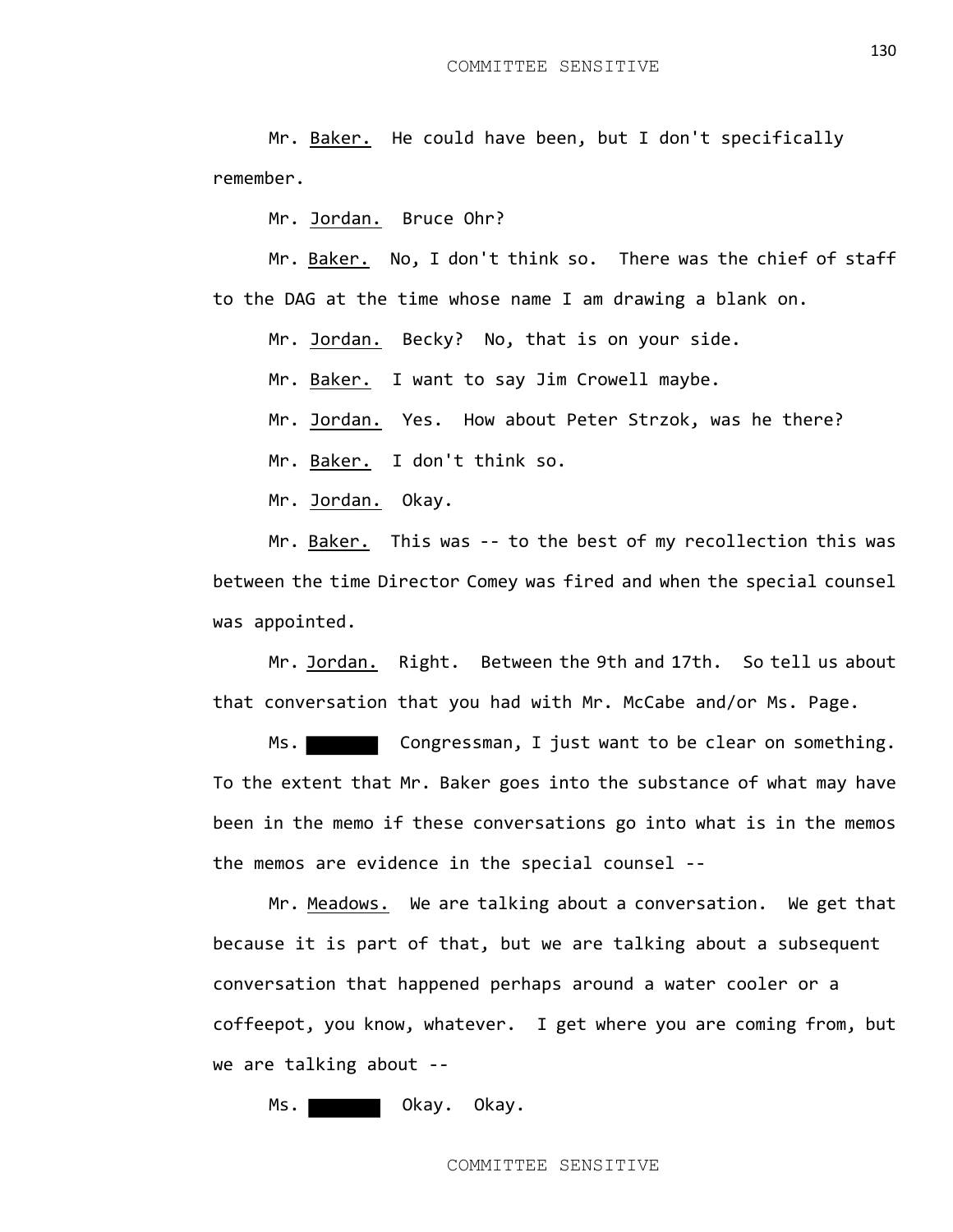Mr. Meadows. Mainly because I don't believe the memos any ways, and so this is actually helping me understand what was happening. I have my questions having interviewed Mr. McCabe on the veracity of those memos any ways, but go ahead.

Mr. Baker. So, I am sorry, what do you want me to answer?

Mr. Jordan. Describe the conversation you had with Mr. McCabe and/or Lisa Page regarding the meeting in the DAG's office where he said that he was thinking about recording the President.

Mr. Baker. So what I recall is that there were -- that they, not me, they were going to -- they were having a series of meetings and conversations with the DAG and his staff trying to figure out what to do in the immediate aftermath of the firing.

The DAG was having a hard time with the blow-back, I guess you would say, from the firing and the extent to which that he -- his recommendation to the President had been used to justify the firing. I understood that he thought that he had been used or misused with respect to the firing and that he was quite alarmed by this whole situation.

In the context of those conversations at some point in time I thought it was -- my understanding was it was the deputy attorney general who came up with the idea of wearing a wire into a conversation with the President and that my understanding from my conversations with at least with Andy and/or Lisa was that they took it as a serious statement, that it was a serious thing to think about.

Mr. Meadows. And the reason he was going to wear a wire was to --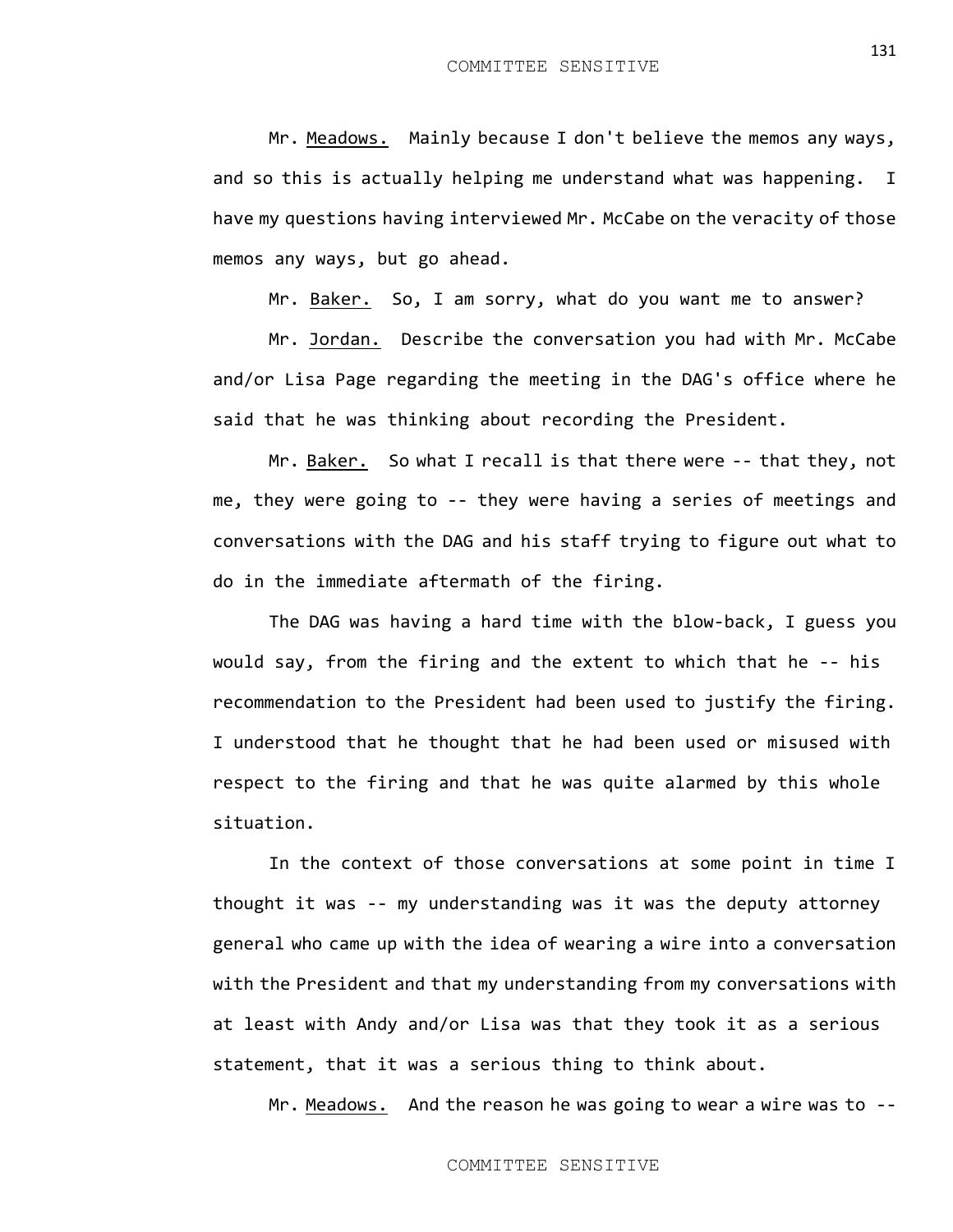Mr. Baker. Well, that is a good question. It was not exactly clear.

Mr. Meadows. -- get what kind of evidence?

Mr. Baker. Evidence with respect -- so I guess -- okay. My understanding would be it would be evidence with respect to the President's obstruction of the FBI's investigation.

Mr. Meadows. Into what?

Mr. Baker. Into Russia.

Mr. Meadows. And how that played into the Comey firing?

Mr. Baker. Yes, yes, the extent to which the firing of Director Comey was part of an effort to obstruct the FBI's investigation into Russia. That is what I understood from the context and what --

Mr. Meadows. But you reviewed the Comey memo.

Mr. Baker. Yes, sir.

Mr. Meadows. And you actually apparently wrote some of the Comey memos, is that what you are saying or he just shared them with you, you helped with the drafting?

Mr. Baker. No, I never helped with the drafting.

Mr. Meadows. Okay. So you just reviewed them --

Mr. Baker. I reviewed them.

Mr. Meadows. -- for typos, or --

Mr. Baker. No.

Mr. Meadows. Why did you review them?

Mr. Baker. No, no. He had conversations with me -- so, there are a lot of memos, right? So --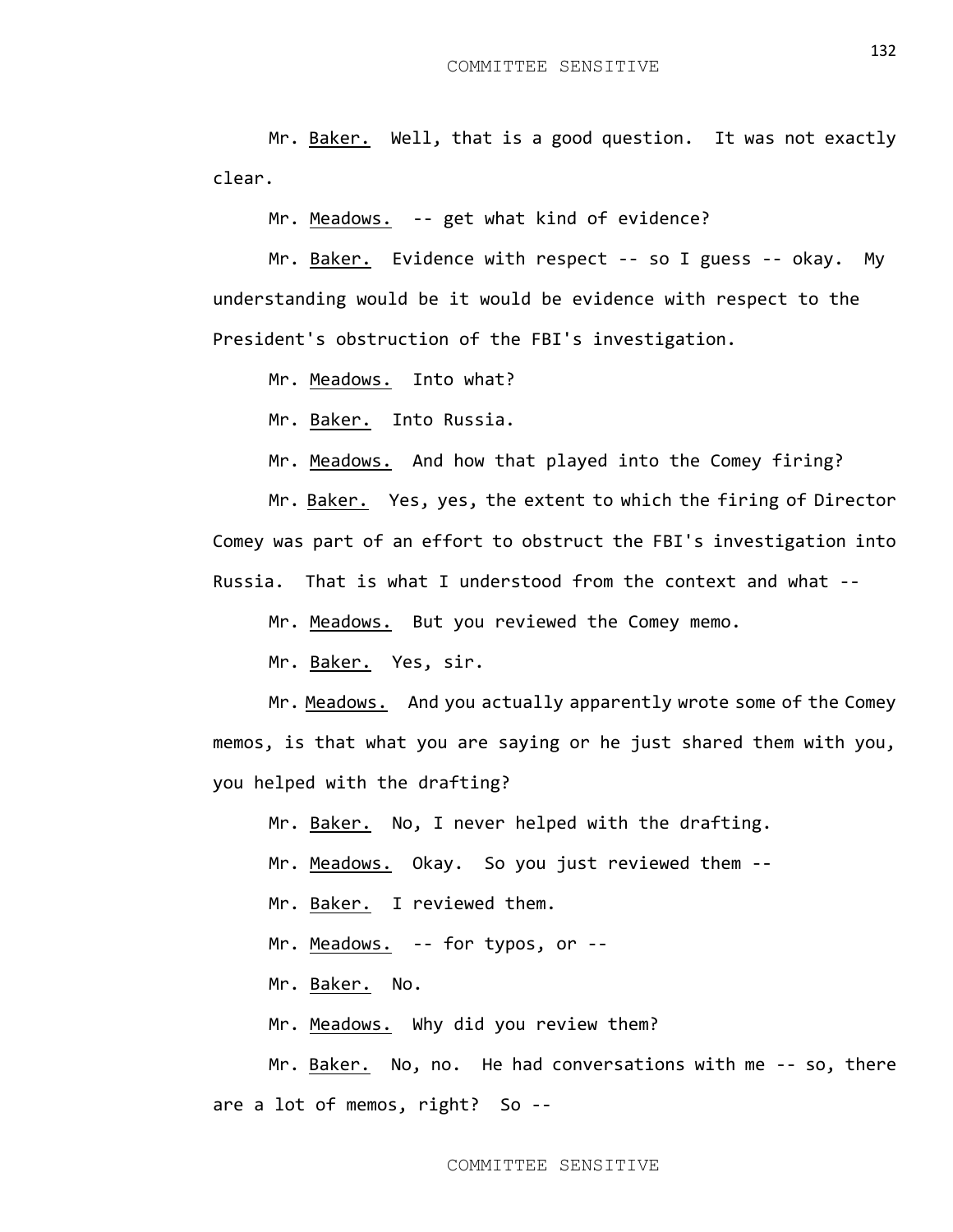Mr. Meadows. Because if there are copious notes of his own he doesn't need your refreshing because you weren't in the meeting.

Mr. Baker. No, but he would tell me about -- you have to ask me why he told me exactly, but he was telling me about interactions he had had with the President, so he would give -- in some instances he would give me an oral description of what his interaction was with the President and then he would say, and I wrote a memo on this, get it from Rybicki, he has got it, take a look at it. Or sometimes he handed them to me.

Mr. Meadows. Because the whole obstruction case, Jim, I guess question is you have read the memos, you have heard Director Comey testify. I in reading the memos and hearing him testify it didn't sound like he felt intimidated by the President at all based on those memos. I mean, I would use the memos as a defense, wouldn't you agree with that?

Mr. Baker. Well, so there is two things. One, what did the President -- I am not going to be able to analyze this all here sitting here right now, but what did the President intend, what did he try to do, and what were we willing to do, and were we the type of people who were going to be obstructed and tolerate that.

So that we would not be obstructed was clear and what exactly the President was trying to achieve was difficult to ascertain.

Mr. Jordan. I understand. We have a limited amount of time. So, Mr. Baker, you said your understanding was based on what Mr. McCabe and Ms. Page told you that Mr. Rosenstein was contemplating recording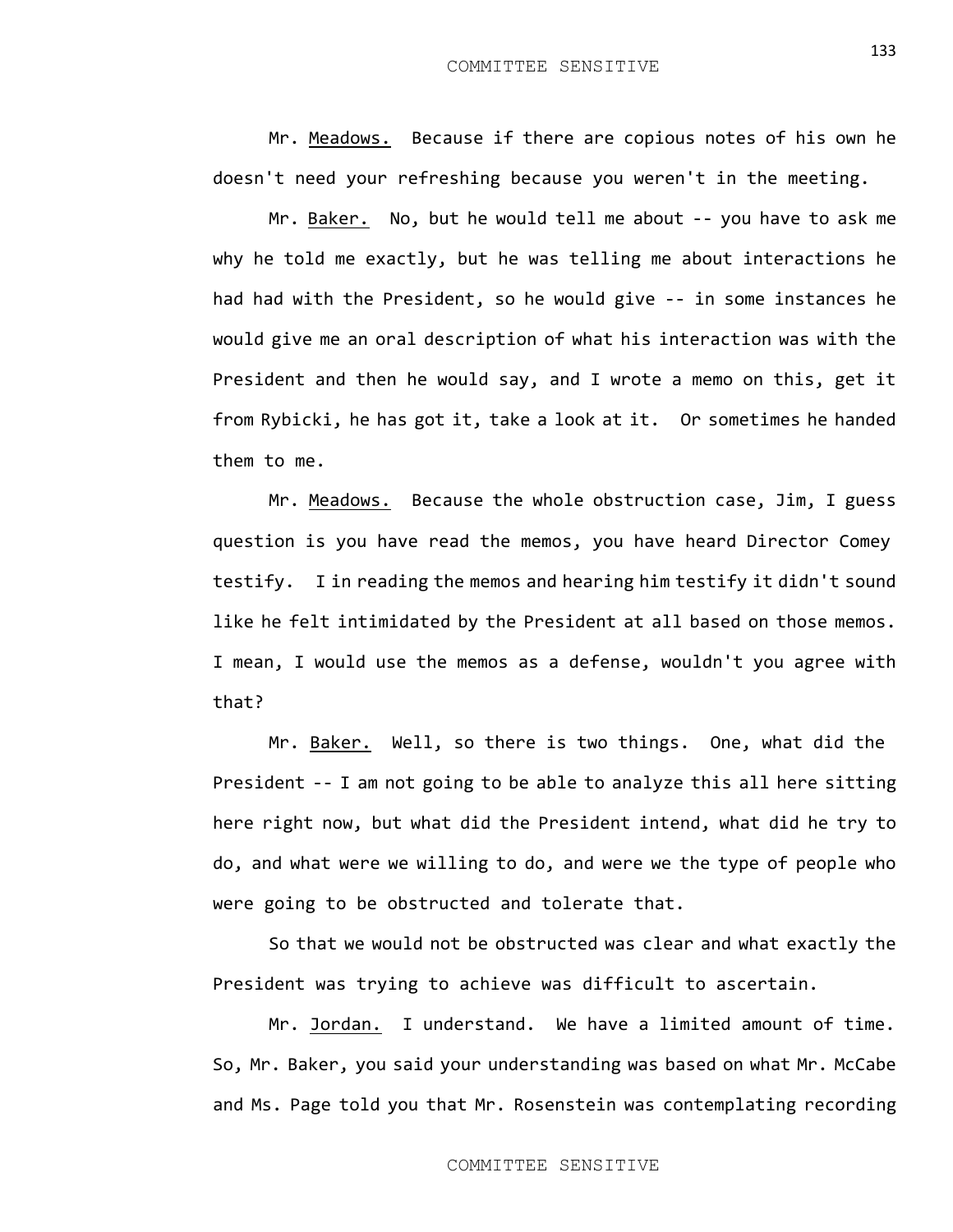the President because of the obstruction of justice issue?

Mr. Baker. That is what my understanding was. I may be surmising that.

Mr. Jordan. Was there anything talked about the 25th Amendment issue?

Mr. Baker. Yes.

Mr. Jordan. So both.

Mr. Baker. Yes.

Mr. Jordan. So both. And you took their conversation as completely serious that Mr. Rosenstein was serious about wearing a wire and recording the President for both of those reasons?

Mr. Baker. No, no. I didn't connect the 25th Amendment thing to the wire. Maybe it was my mistake mentally. I connected that more to the obstruction matter. The 25th Amendment conversation, my understanding was that there was a conversation in which it was said I believe by the DAG that there were -- that there were two members of the cabinet who were willing to go down this road already.

Mr. Meadows. And so they reached out to you because they were looking for legal advice, that is why they were sharing this with you?

Mr. Baker. No. They came back to me -- they would come back from these meetings, and we would have conversations --

Mr. Meadows. So you had little gossip sessions?

Mr. Baker. Beg pardon?

Mr. Meadows. You would have gossip sessions?

Mr. Baker. No. He was my boss. He would come, and I was the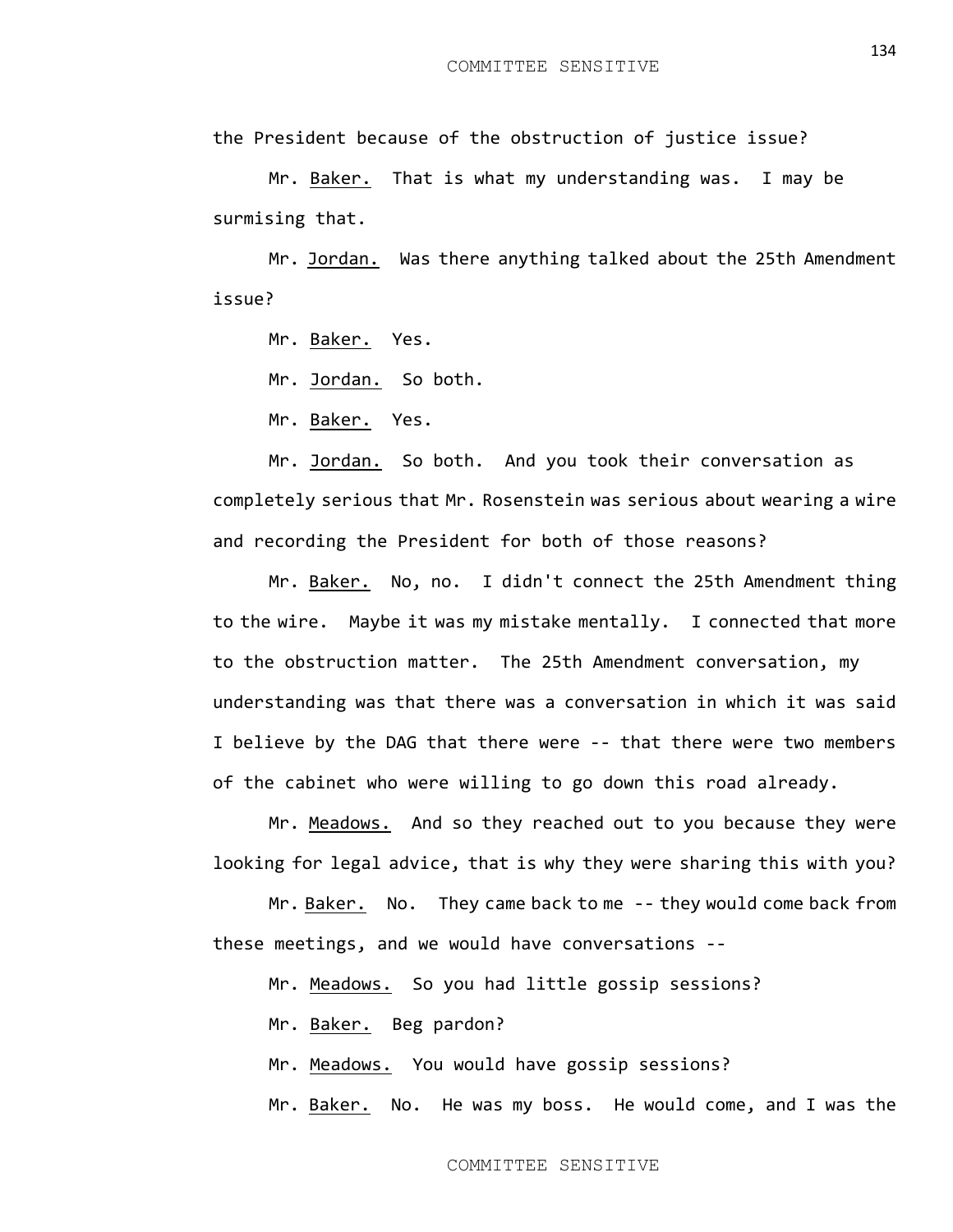general counsel of the FBI, so he was seeking counsel, Jim --

Mr. Meadows. No, that is what I was asking. You --

Mr. Baker. Jim, help me figure out --

Mr. Meadows. So they came back to you from this meeting where Rod said let me wear a wire, tape the President, and they were asking you for legal advice.

Mr. Baker. Not legal advice, but counsel. How do I deal --

Mr. Meadows. Legal counsel. What is the difference?

Mr. Baker. I wouldn't even say it was necessarily legal counsel. It was just what do you think about this, how am I supposed to deal with this? I am now at that point Andy was the acting director. He needed help figuring out what to do, and I was there to help him.

Mr. Meadows. So why did you not blow the whistle? Because this would not just have I think ethical concerns, but it would also have national security concerns somebody going into an Oval Office wearing a wire, why would you not blow the whistle at that point, Jim?

Mr. Baker. Was it I would blow the whistle on some type of unlawful activity, and it was --

Mr. Meadows. So it was just contemplated unlawful activity? Mr. Baker. I don't know that it was unlawful.

Mr. Meadows. Unethical.

Mr. Baker. I don't know that it was unethical.

Mr. Meadows. So you had never gone to your FBI agents that they would wear a wire and go into the Oval Office and tape the President of the United States? I find that hard to believe.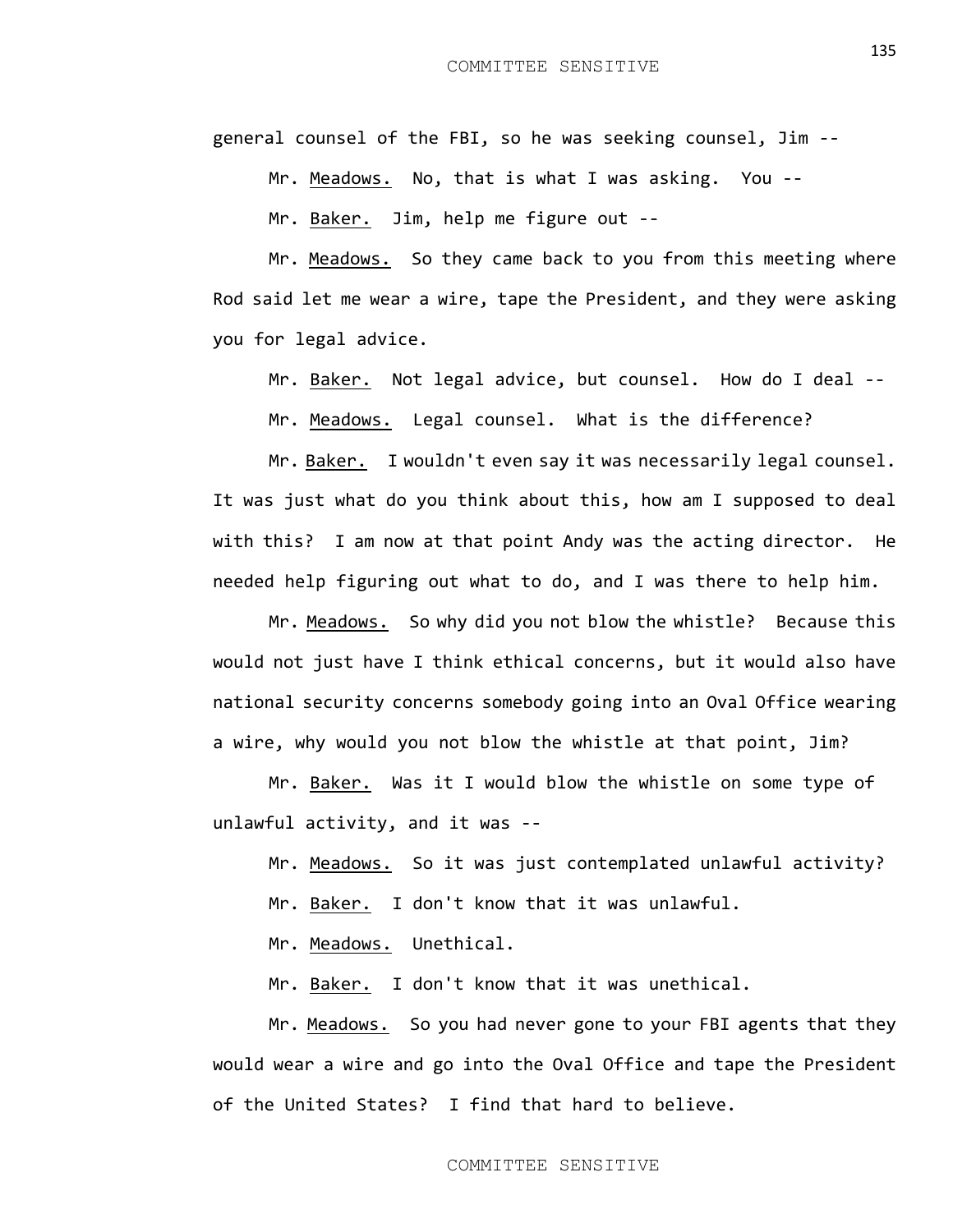Mr. Baker. I never did a legal analysis of this matter because after the conversation came up it was quickly dismissed.

Mr. Meadows. Who dismissed it?

Mr. Baker. A, I don't really know, but, B, my belief is that it was just not something that made any sense to do, it was too risky, it just would not pay the benefits. It wouldn't obtain the information that they thought it would obtain, so it just was one of these things that didn't make sense from a commonsense perspective, despite any legal analysis.

Mr. Jordan. Do you know how the New York Times obtained this information?

Mr. Baker. Which information?

Mr. Jordan. The information about the McCabe -- the story that was written a week and a half ago about the McCabe memos and the fact that Mr. Rosenstein had this conversation in the presence of Mr. McCabe and Ms. Page, information you have just been talking about, do you know how they got a hold of this information?

Mr. Levin. Again, I am not going let him answer any questions about leaks.

Mr. Jordan. Did you talk -- Mr. Baker, have you talked to the New York Times about this information?

Mr. Levin. I am just not going to let him -- without in any way suggesting he has, I am not letting him answer any questions about conversations with reporters going in that direction, so I am just not allowing that.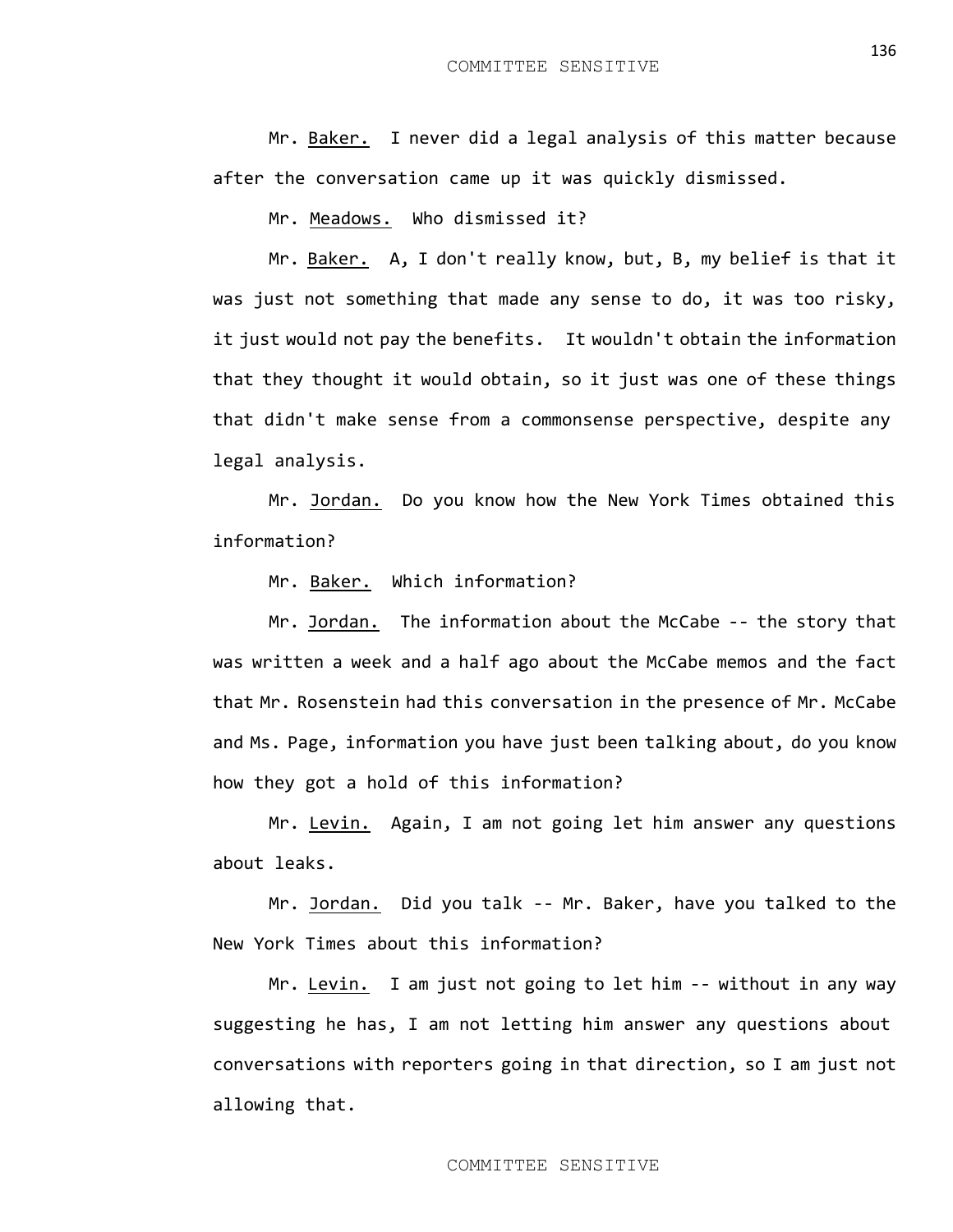Mr. Jordan. I am sorry, Mark. Go ahead.

Mr. Meadows. So are you suggesting this this is part of the criminal investigation? Because this just happened. This would be beyond the scope, so what reason are you giving us for not answering this question?

Mr. Levin. There is still an ongoing investigation, and I don't know what the scope of it is.

Mr. Meadows. I beg your pardon?

Mr. Levin. There is still an ongoing investigation that the department hasn't closed, and I don't know what the scope is, and I don't know --

Mr. Meadows. Yes, but this lead just occurred, so it would have had to have been --

Mr. Levin. I am sorry, I am not allowing it. That is the answer.

Mr. Jordan. Let me try it this way. You told us that you have talked to Mr. Corn. Have you ever talked with the New York Times about the Russia investigation?

Mr. Levin. Again, I am not allowing the question. I am not allowing him to answer questions -- obviously you can ask whatever you want. I am not allowing him to answer questions about that.

Mr. Jordan. Thank you.

Mr. Meadows. We are out of time, so maybe a 5-minute break if you all want one, and then minority will --

Mr. Levin. Again, I apologize, it is my fault, but we will stop at 2, and then we can always arrange to come back if it is necessary.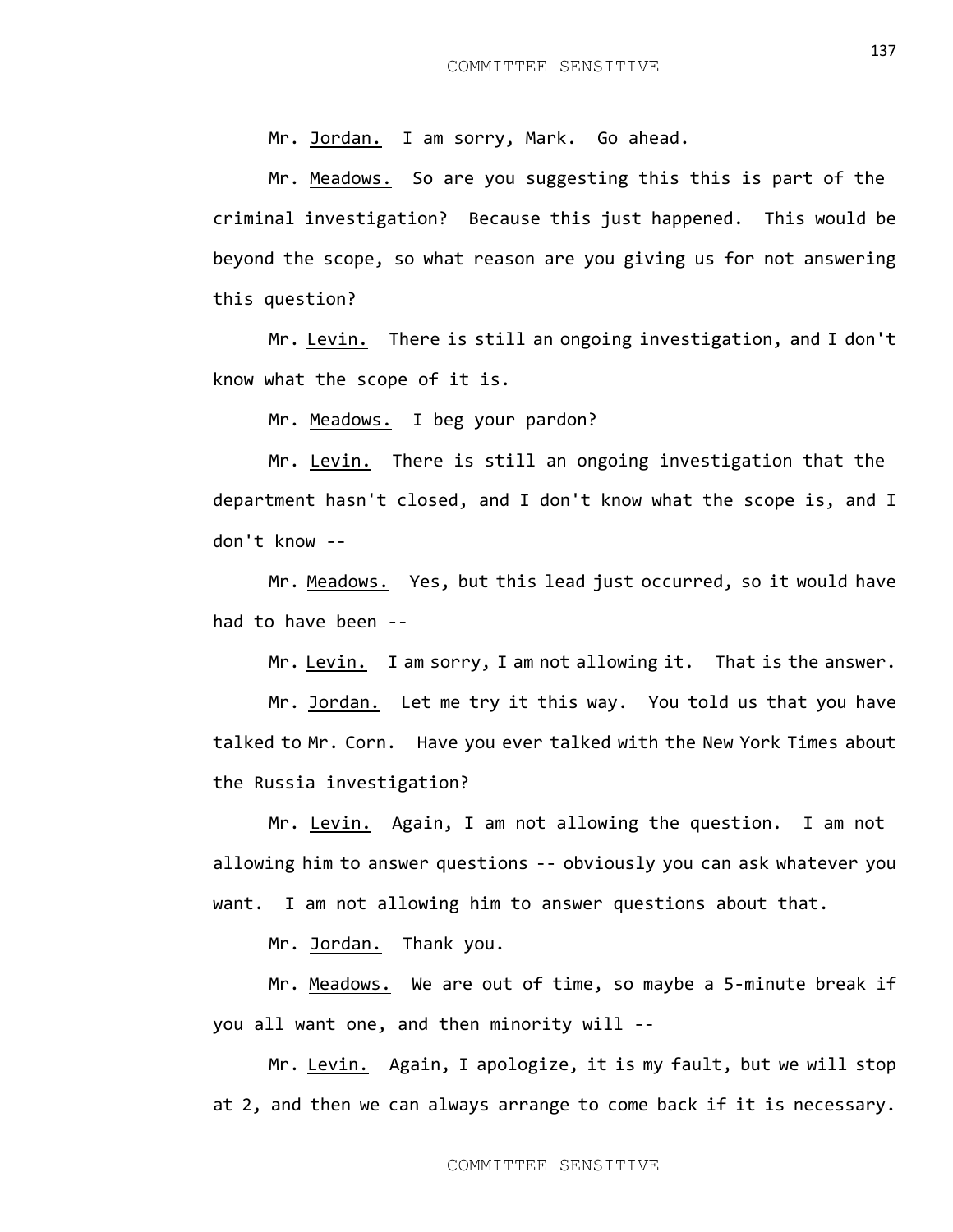Mr. As a cleanup matter, with respect to the request for the name of the GS-15 employee based on to confidential nature of the hearing, the general counsel has approved the release of the name Sally Moore.

Mr. Jordan. Do I understand we are done at 2:00? Is there a long break? Are we coming back or is 2:00 --

Mr. Meadows. Set up another time to come back.

Mr. Jordan. Another day. Okay. Thank you, guys.

Mr. Levin. Are we done now or are we going to go until 2:00? [Recess.]

BY MS. SACHSMAN GROOMS:

Q Back on the record. It is 1:37. I am Susanne Grooms.

A Yes.

Q Can you explain what the atmosphere was like at the FBI after the President fired Jim Comey?

A I am not sure that I can reduce it to one or two words. It was an, I guess, horrible atmosphere. It was shock, dismay, confusion, at least initially that night and then -- and then a sense of resolve that came pretty quickly as well to continue the FBI's mission. And as I was saying earlier to the Congressman, make sure that we were all adhering to our oaths to the Constitution and executing our responsibilities.

Q Was there a concern at the FBI that the President had fired Director Comey because he was trying to obstruct the FBI's investigation into the Russia matter?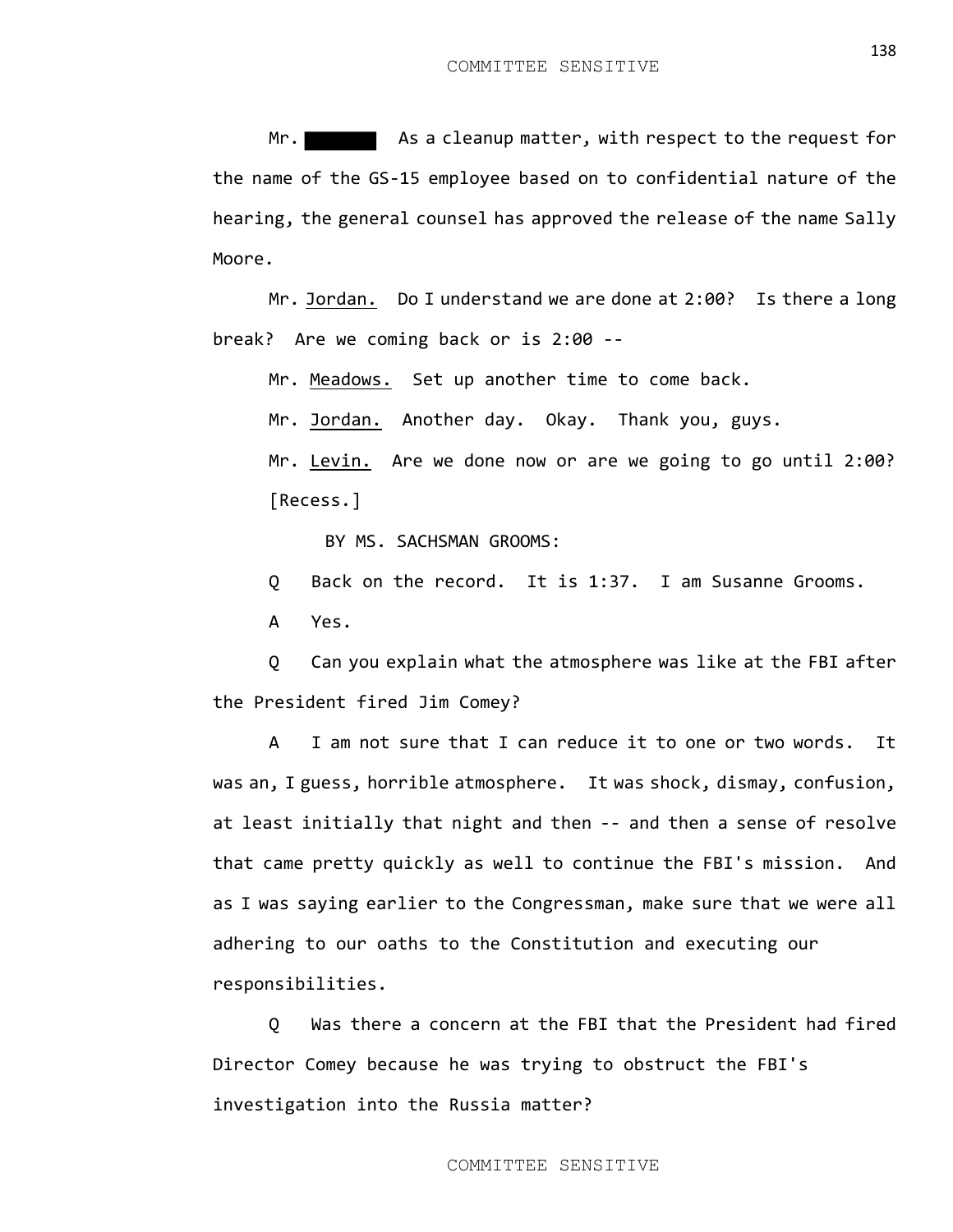- A Yes.
- Q Was that a concern you had?
- A Yes.
- Q Was that concern shared by others?
- A I think so, yes.
- Q Who? Who else?

A The leadership of the FBI, so the acting director. I can't remember if we appointed an acting deputy director immediately. The heads of the national security apparatus, the national security folks within the FBI, the people that were aware of the underlying investigation and who had been focused on it.

Q Was there discussion about opening a case into the obstruction of justice matter?

A I am looking at the FBI to see if you have any objection to me answering this question in this format.

Ms. Could you restate your question, please?

Ms. Sachsman Grooms. Was there discussion about opening a case to investigate the obstruction of justice matter?

Ms. Notall Chay. So that would -- that would call for a yes or no response. If we go further into that we may have to stop the witness from answering.

Mr. Baker. Yes.

BY MS. SACHSMAN GROOMS:

Q Was any of that discussion had with the Department of Justice?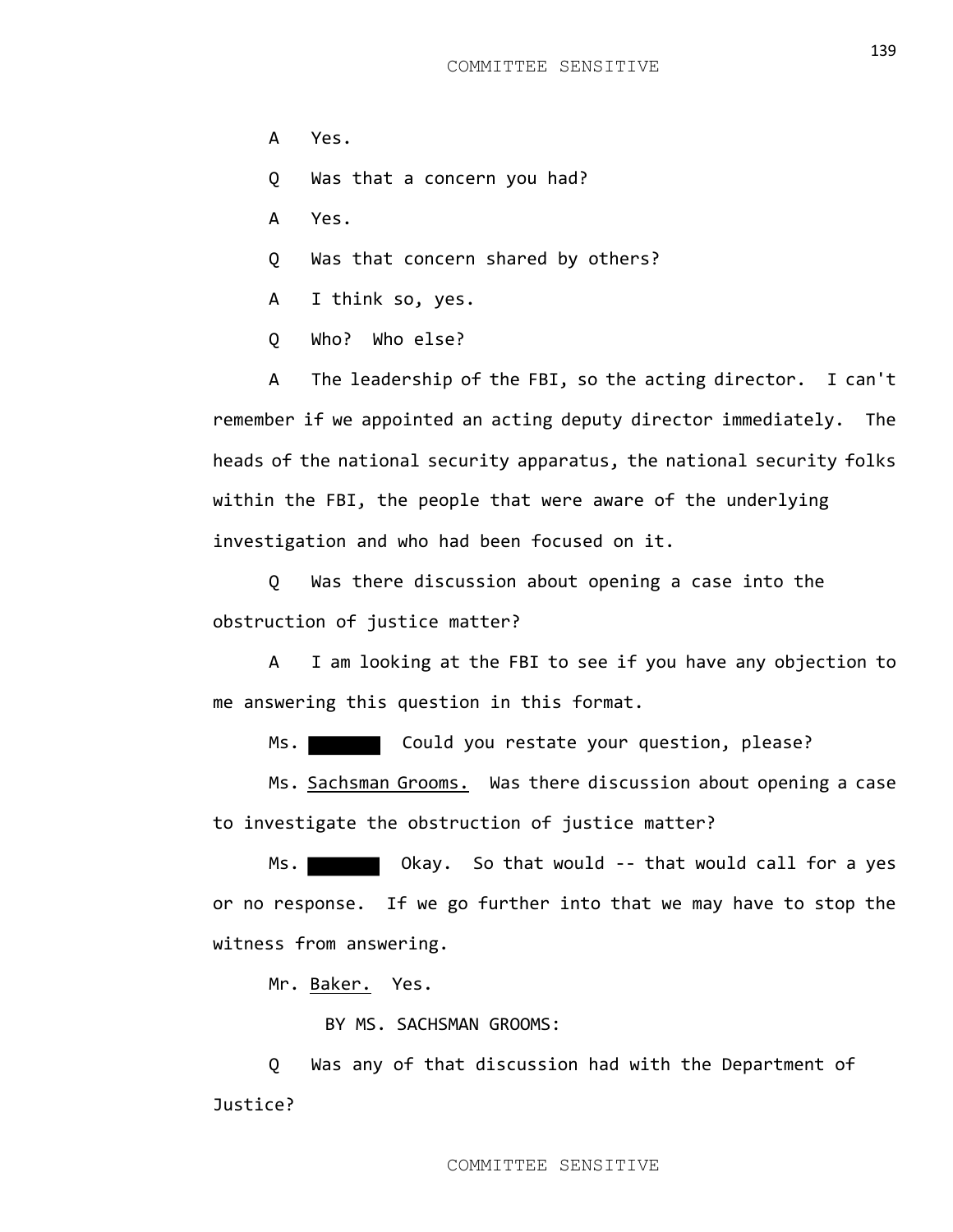A Not by me, and I can't recall if anybody in particular had that conversation early on with the Department of Justice. I think eventually, yes, but I am not sure like in the first day or couple of days whether we had a conversation with the department about that.

Q Did individuals in leadership at the Department of Justice share the concern of leadership at the FBI that the President had fired Director Comey as part of an attempt to obstruct the FBI's investigation into the Russia matter?

A I believe the answer to that is yes. I am not sure that anybody has specifically told me that personally, but that is my understanding.

Q And where do you get that understanding?

A From conversations with other FBI executives.

Q FBI executives that communicated to you that they had been talking to people at DOJ or --

A Yes, yes.

Q So in the previous round you mentioned that at some point you had a conversation with either Mr. McCabe or Lisa Page or maybe both about the idea of the Deputy Attorney General wearing a wire. Is that accurate?

A Yes.

Q Who was the conversation with?

- A My conversation?
- Q Yes.

A I believe it was with Andy McCabe and either at the same time

140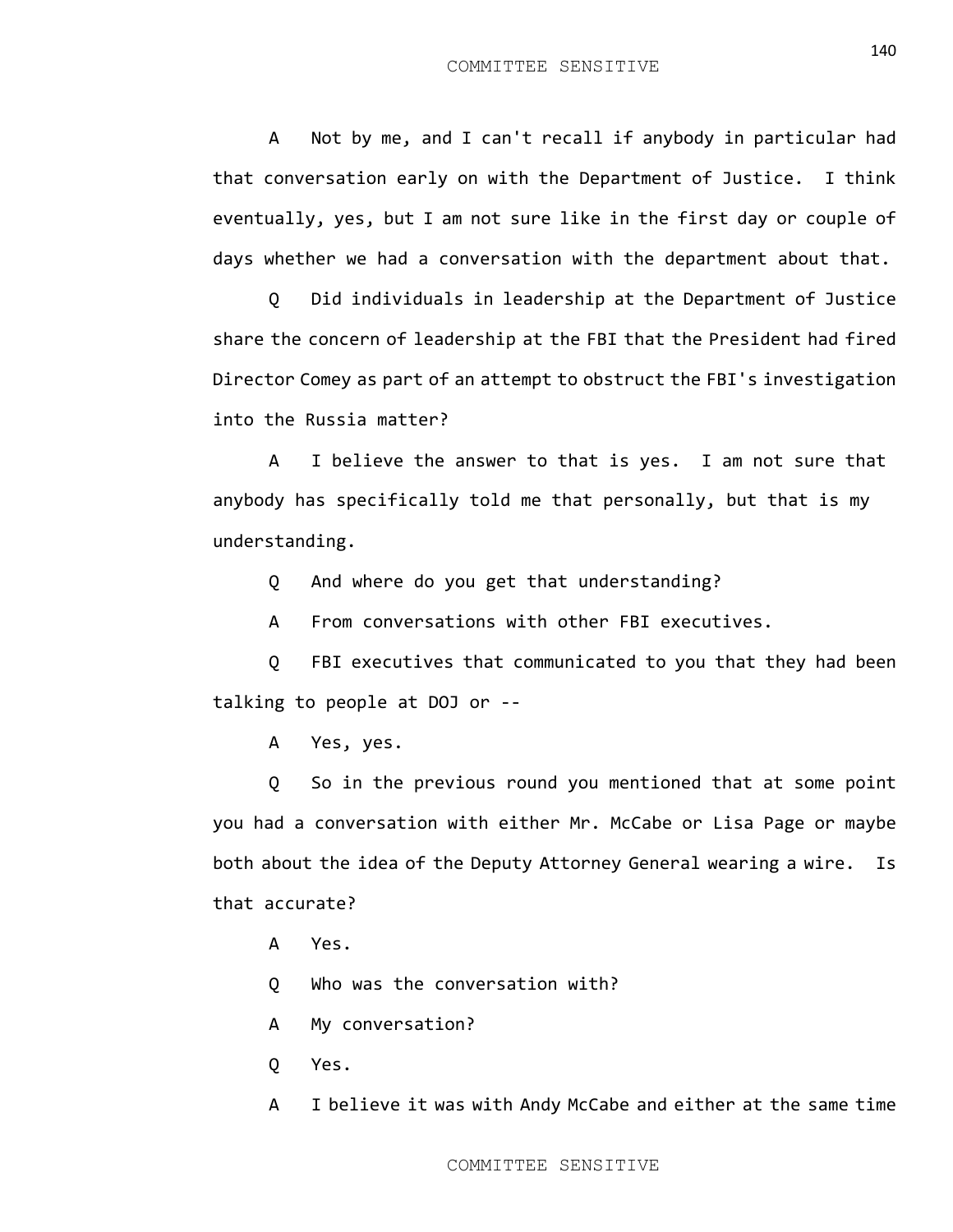or later I had a similar conversation with Lisa Page, I think.

Q And you were not there during the Deputy Attorney General's conversation?

A Correct.

Q And you don't know specifically who was in the room during the Deputy Attorney General's conversation?

A I don't know specifically who was in the room.

Q And when -- I believe you said that the issue had been dismissed rather quickly. Is that accurate?

A Yes.

Q Was it dismissed --

A Not immediately, but rather quickly, yes.

Q Was it dismissed during the same meeting?

A My recollection is that there were discussions about it over a longer period than the course of one meeting. It was relatively short, but I don't believe it was just in the one meeting that it was dismissed.

Q And the conversations that continued having after the meeting were conversations at the FBI. Is that right?

A So the FBI, the acting director Andy McCabe and others were having conversations with the department and then after the fact I would hear about them.

Q So you are now telling us hearsay information about conversations that other people had, right?

A I am telling you information that I heard from people who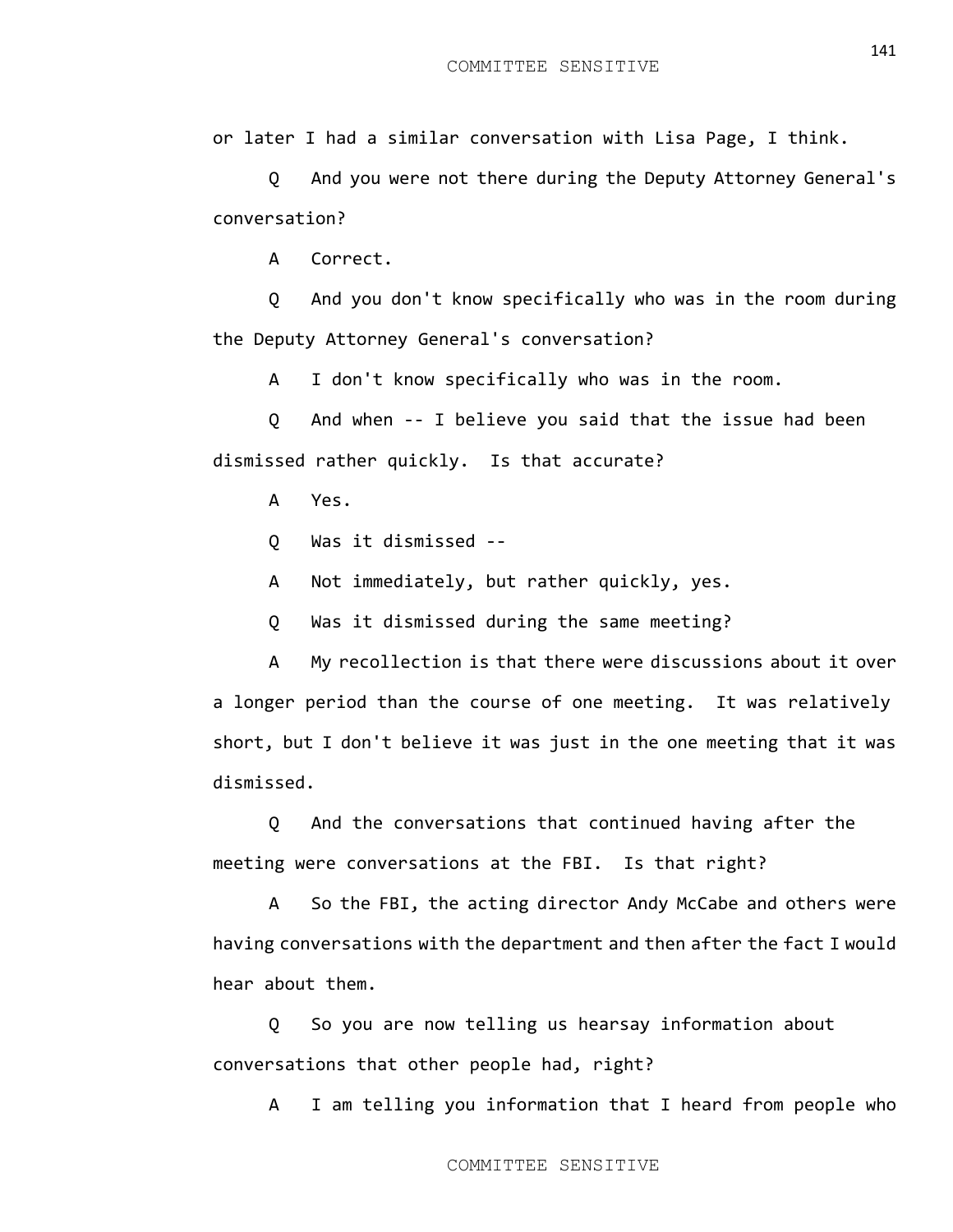were in the meeting who told me about what happened afterwards.

Q And the issue was dismissed because it didn't make any sense. Is that right?

A It just didn't make common -- yes.

Q Did you think it was a good idea?

A I am not sure that I ever reached that conclusion because it was kind of dismissed so quickly. So I saw the risks of it. I saw some potential benefits to it, but I am not sure that I ever came to -- at that time I don't believe I came to a final conclusion like, yes, we should do this or, no, this is terrible. It was just -- it was a stunning kind of idea and one that had all kinds of implications and problems associated with it. And so, yes -- but there was not just one conversation about it, there were more than one conversation about it that I was present at to the best of my recollection.

Q And the conversations, that you were present at, nobody from the Department of Justice was present at. Is that right?

A That is correct.

Q And the conversations you were present at who else was present from the FBI?

A I believe it was Andy McCabe, Lisa Page, and eventually it might have been Carl Ghattas, as well, who was the head of the national security branch at the time.

Q And those took place in a very short period of time?

A Yes.

Q Is that --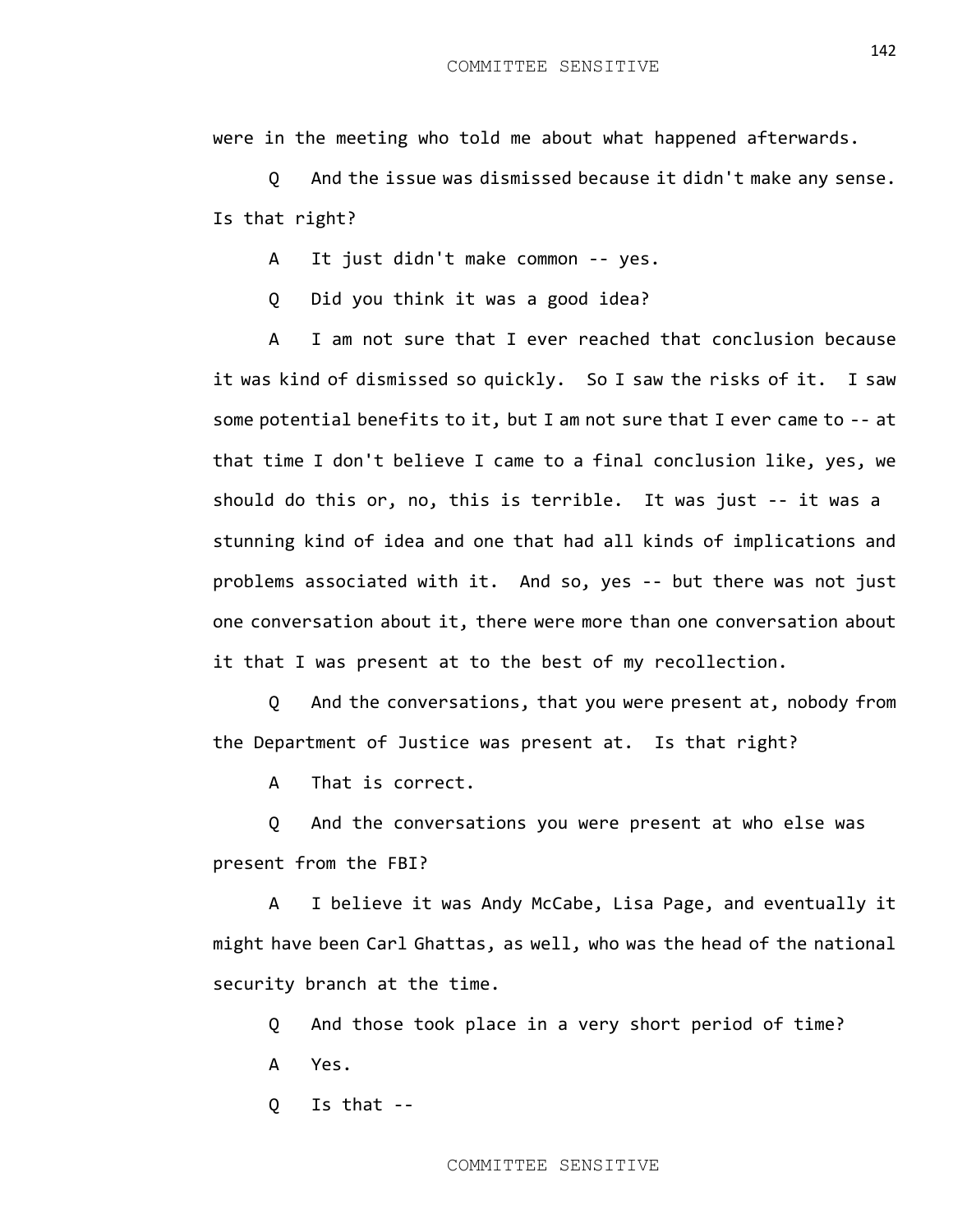A Excuse me, Bill Priestap may have also been present for one of those conversations. I am sorry.

Q And the short period of time was matter of hours, a matter of a day, 2 days --

A A couple of days or something, yes.

Q And how did you learn that the idea had been dismissed?

A I don't think there was ever a formal decision at a meeting where let's dismiss this. It just kind of didn't -- it was an idea that just didn't go anywhere because it was too impractical, too risky, and unclear that it -- unclear that it would produce any results that would be useful.

Q You also said that you were aware, again not in any conversation with but of some hearsay information around a conversation about the 25th Amendment. Is that accurate?

A Yes.

Q Was the 25th Amendment conversation had in the same conversation as the wire conversation?

A I don't recall that. They were at or about the same time.

Q And you were in neither of those conversations, correct?

A Correct.

Q So at or about the same time you don't know whether they were part of the same conversation or different conversations. Somebody told you that the DAG had spoken about the 25th Amendment. Is that accurate?

A Andy McCabe told me that the DAG had talked about the 25th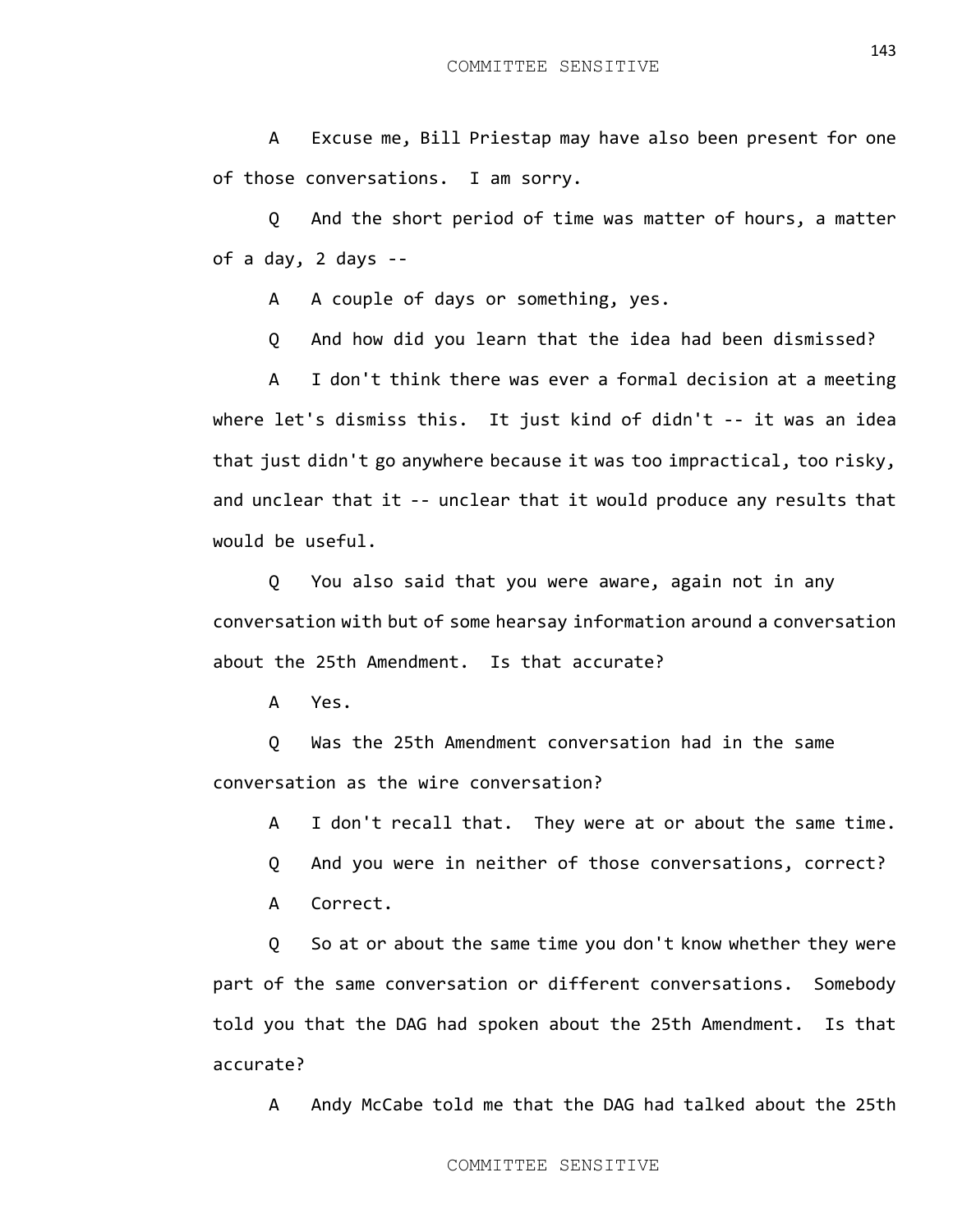Amendment.

Q And what did Mr. McCabe tell you?

A To the best of my recollection he told me that the DAG said that he had at least two members of the cabinet who were ready to invoke the 25th Amendment.

Q And what happened after that during that conversation? Did Mr. McCabe tell you anything else?

A I am sure he told me other things in that conversation, but it was in part both of those things were relayed to me with other information with respect to the -- what the DAG was going through at the time and how he was thinking about his involvement in the firing of Director Comey and how he was thinking about proceeding after that.

Q Did people tell you that the DAG was upset?

A Yes.

Q Did they tell you that he was making jokes?

A No.

Q Did they tell you that --

A This was not a joking sort of time. This was pretty dark.

Q And did they -- did Mr. McCabe explain to you in what context the 25th Amendment came up?

A Again, I think the DAG was struggling with figuring out what to do in the aftermath of the firing of Director Comey, and he was talking about and saying lots of different things. And my understanding these were long meetings that they had over at the department with the deputy, the deputy attorney general and that they

COMMITTEE SENSITIVE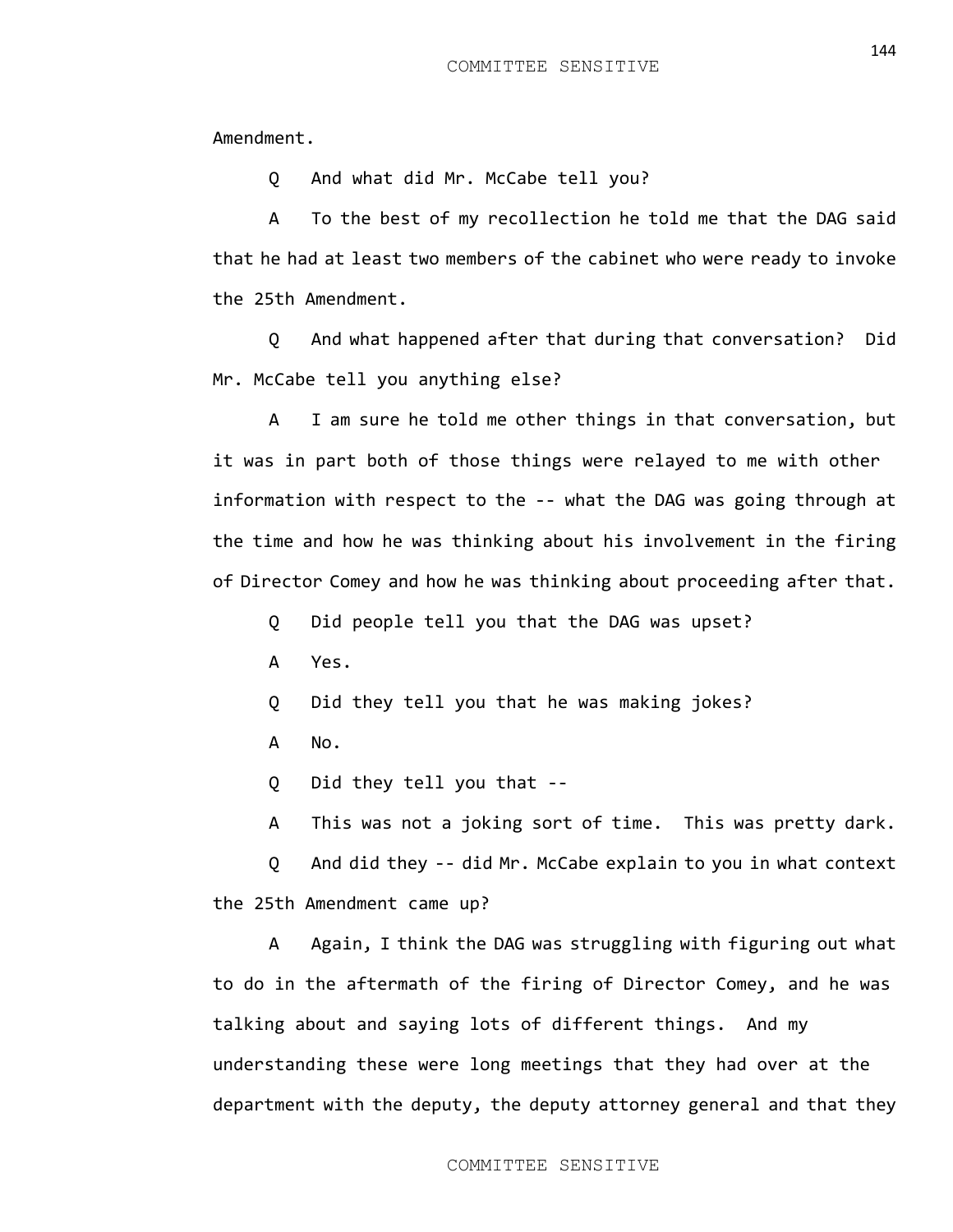were talking about lots of things, and these were two pieces of information among others that I heard about.

Q What kinds of other things?

A So trying to understand the role that the deputy attorney general played in the firing, the disclosure of this written -- I guess there was a draft of -- a first draft of something that the President or somebody on his behalf had written. I think we got a copy from the DAG of the memo or a document, whatever you want to call it, that he had written and sent to the White House.

There were discussions about what investigative steps made sense next. There were discussions about the Deputy Attorney General's sort of state of mind at the time that all this was going on, and then there were discussions about how we should proceed forward with a special counsel and so -- and what the FBI was going to do in terms of investigations that it might open in response to the firing as I just said a few minutes ago. So there was a range of topics that we discussed associated with all this. I am happy to say more about that if you want to ask me more questions, but --

Q When Mr. McCabe spoke to you about these conversations was it immediately after the conversation?

A I think so. I think it was -- it was either the -- it was either that day or the next day.

Q And what was Mr. McCabe's state of mind?

A At this point in time Andy was unbelievably focused and unbelievably confident and squared away. I don't know how to describe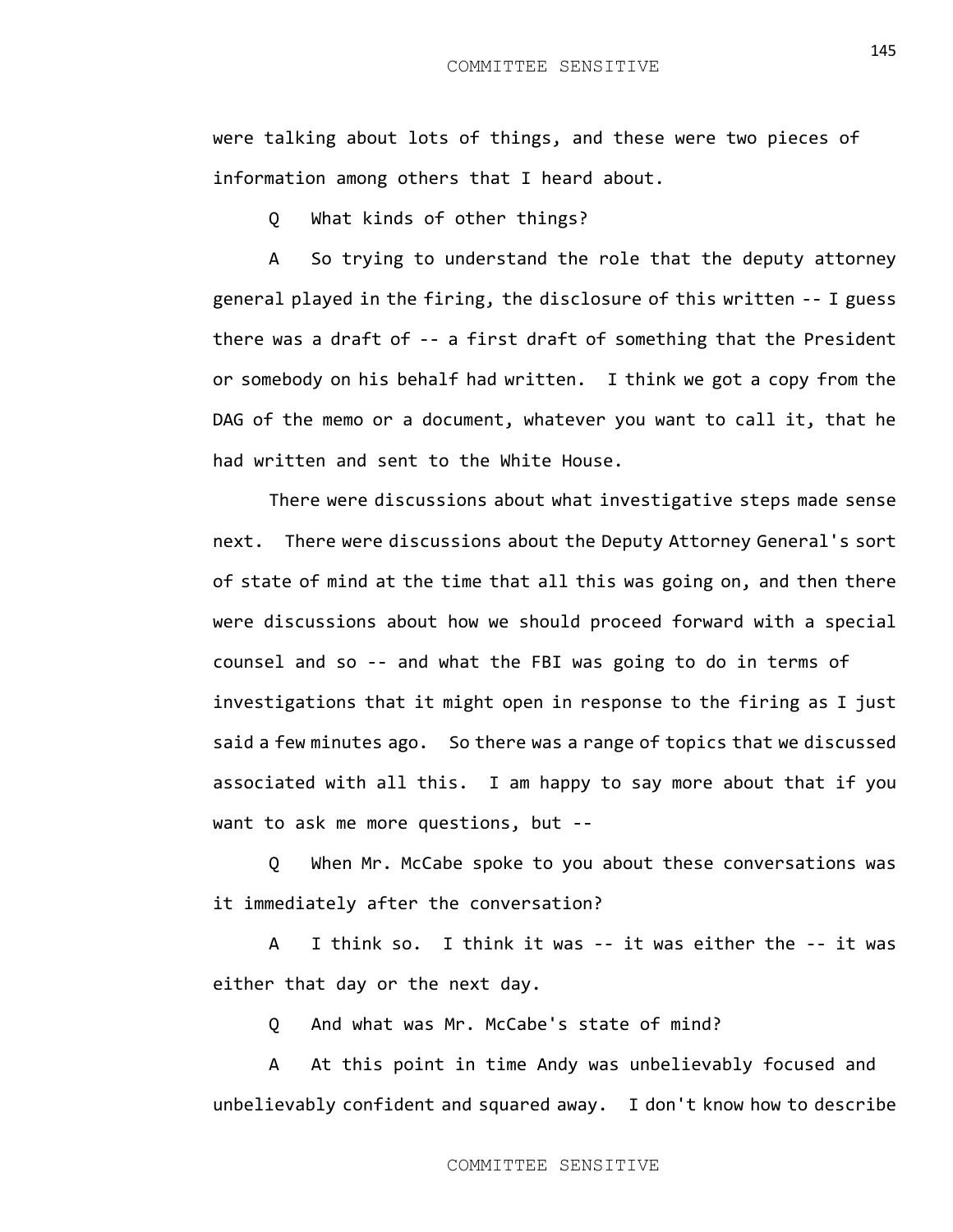it other than I was extremely proud to be around him at that point in time because I thought he was doing an excellent job at maintaining his focus and dealing with a very uncertain and difficult situation. So I think he was in a good state of mind at this point in time.

BY MS. SHEN:

Q So, Mr. Baker, last round there was discussion about the Carter Page FISA application. I believe you said that you had reviewed the factual part of that application?

A That's my recollection.

Q Okay. So I would like to introduce as Exhibit 1 pages 15 to 17 of the Carter Page FISA application, which was heavily redacted and released under the Freedom of Information Act.

[Baker Exhibit No. 1

Was marked for identification.]

BY MS. SHEN:

Q And on Page 15 there is a section entitled, "Page's Coordination with Russian Government Officials on 2016 U.S. Presidential Election Influence Activities?"

Mr. Baker, do you recall reading this portion of the document?

A I don't recall this specifically. As I flip the page and look at page 16 I remember a long footnote that seems to go on for at least a couple pages here. That I remember, and I remember focusing on that and spending some time on that.

Q Okay. So if you will bear with me I will just sort of quickly read right underneath it says, "According to open source information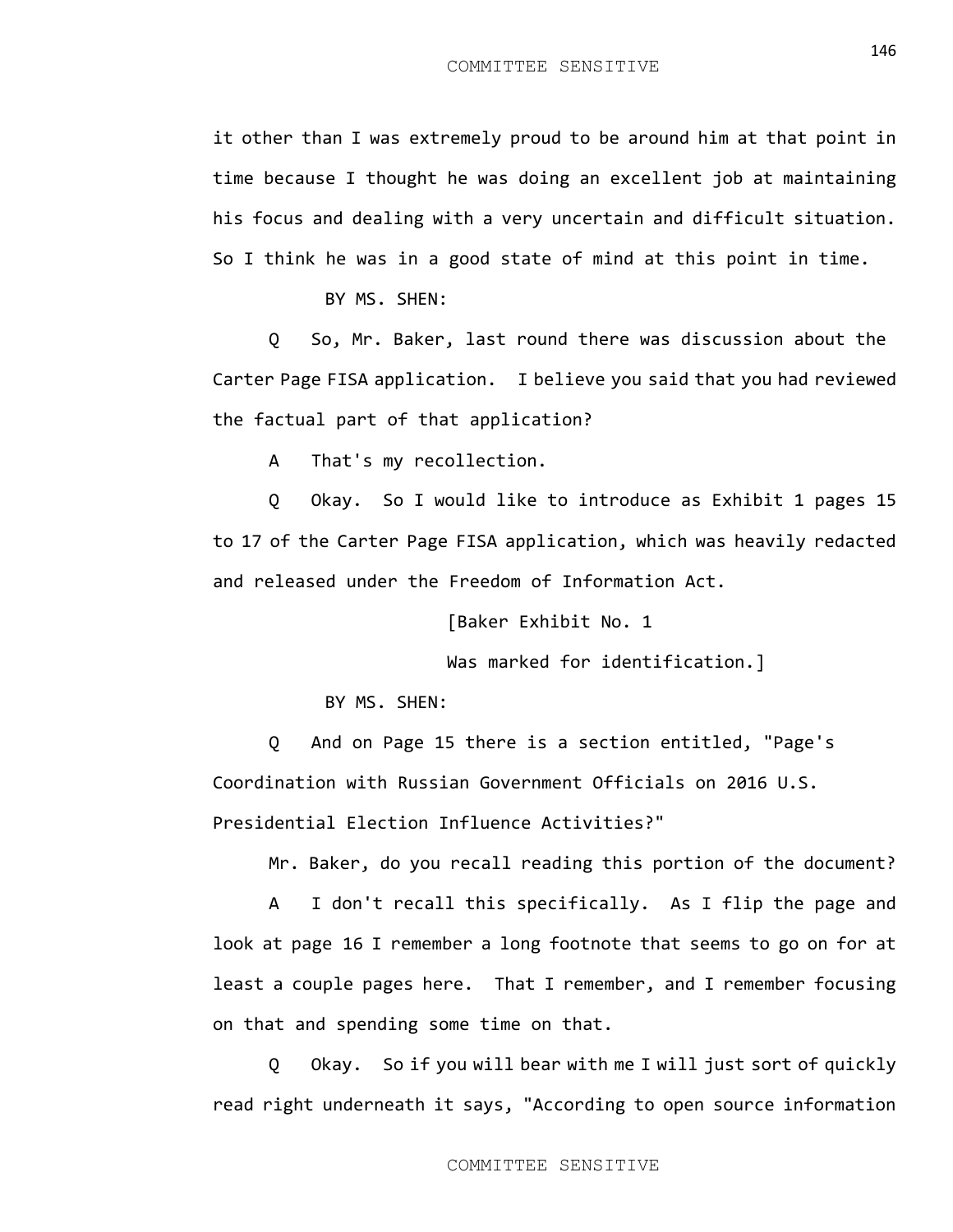in July 2016, Page traveled to Russia and delivered the commencement address at the New Economic School. In addition to giving this address, the FBI learned that Page met with at least two Russian officials during this trip. First, according to information provided by an FBI confidential human source, (Source #1)."

And then there is a footnote, footnote 8, that references down to the page, and I believe that is the footnote you just referenced about, you know, going on for at least a page. And in that footnote it says, "Source #1's reporting has been corroborated and used in criminal proceedings and the FBI assesses Source #1 to be reliable."

Mr. Baker, is it a good indicator of a source's reliability when their information can be corroborated by the FBI?

A Yes.

Q Okay. Is it a good indicator of a source's reliability when their reporting has been used in criminal proceedings?

A Yes.

Q Okay. So it continues, "Source #1 has been compensated," redacted, "by the FBI and the FBI is unaware of any derogatory information pertaining to Source #1." So if I am reading this correctly, there was no derogatory information found by the FBI regarding Source #1 in this case, is that consistent with your understanding?

A So the people filing the FISA application and the people who checked the Woods file to verify that the way this works is that they would not have had any information that was derogatory about Source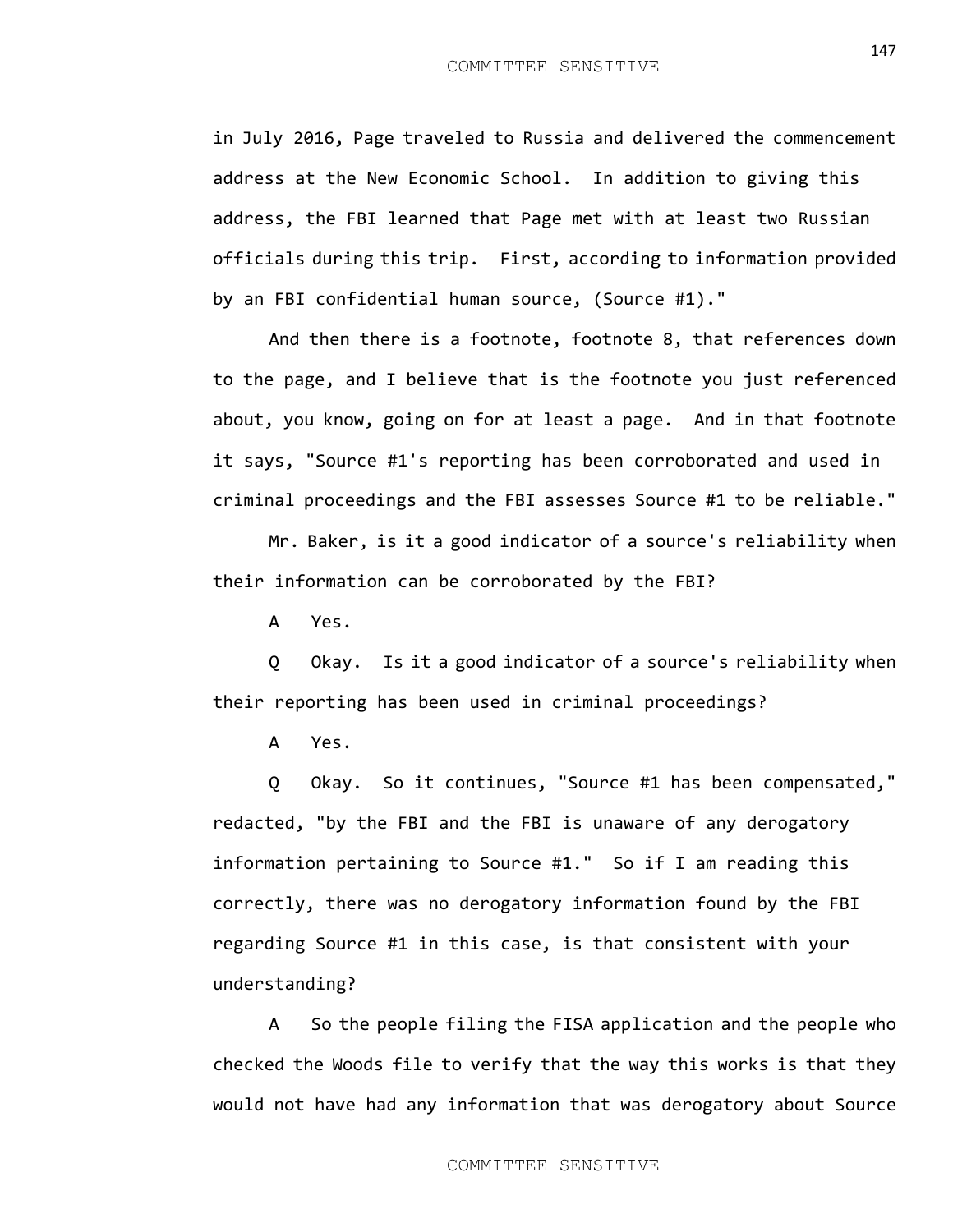#1 at the time that this was submitted.

That there might exist in the files of the FBI or in somebody's memory some interaction that might be derogatory and that it didn't make it into the files I don't know that that happened or didn't happen. That kind of thing in theory, in theory could happen. So, but the people responsible for this FISA should have believed that that was accurate at the time and should have had documentation to support that assertion.

Q Okay. So the people according to the normal procedures of FISA, the information they had in hand there was no such derogatory information?

A There shouldn't have been, right, because I believe they would not try to file a false statement with a FISA court under any circumstances knowingly. No one would.

Q Okay. And just for clarification, you know, it is my understanding that Source #1 would be referring to Christopher Steele.

A I think that is right.

Q Okay. So I will ask you to turn to page 16. The last sentence in the first paragraph says, "The FBI speculates that the identified U.S. person was likely looking for information that could be used to discredit Candidate #1's campaign." So I believe that refers to Glenn Simpson who may have hired Christopher Steele to conduct research. Is that consistent with your reading of this?

A I don't remember who the identity was of the person.

Q Okay. So, you know, there have been allegations that the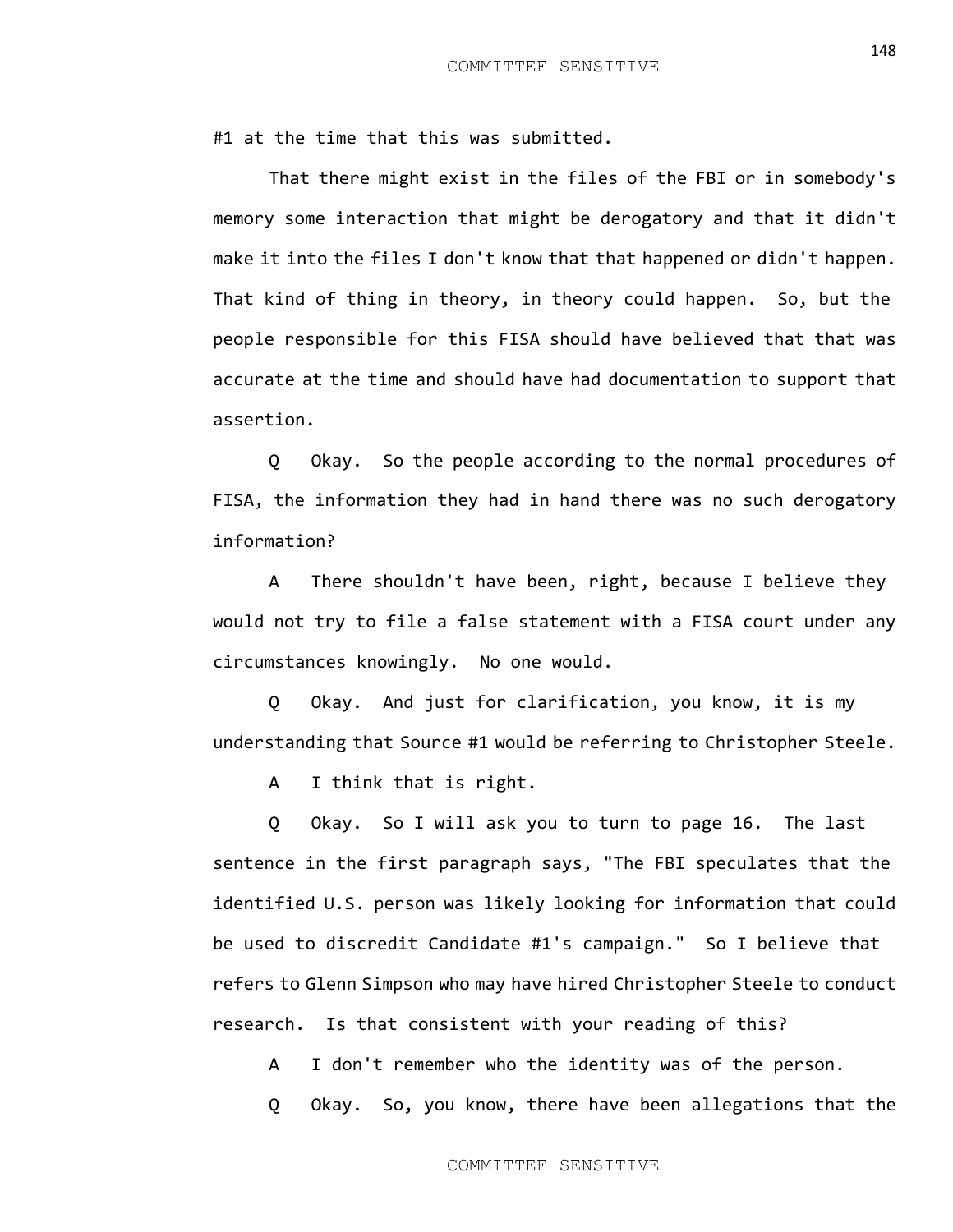FBI and the Department of Justice abused the FISA process because they failed to disclose a possible political motivation from Christopher Steele to the FISA court judges.

Given the information in this footnote that was provided, including the FBI speculating that, you know, this information may have been used to discredit this candidate's campaign, do you believe this FISA information was sufficiently transparent? Do you believe there was abuse in failing to disclose additional information?

A I guess I would answer it a couple ways. One, I don't know what other information there is in the FBI files with respect to Christopher Steele. I don't fully know all of that, and I have heard some things today about the interaction between Bruce Ohr and Christopher Steele that I didn't to the best of my recollection I didn't know before. So I am not claiming to know everything that there is about -- that there is out there with respect to Christopher Steele.

What I would say is that that sentence at the end of the first paragraph on page 16, "The FBI speculates that the identified U.S. person was likely looking for information that could be used to discredit Candidate #1's campaign" puts -- is sufficient to put the FISA court on notice that there may be a political motive behind all this and that the court should take this into consideration. And so to me I can't see what is behind the blackout and I don't remember it.

My recollection is when I -- whatever last draft that I read about this, that I read of this application, whatever briefing I received from my folks about what was in the application, my assessment was that

149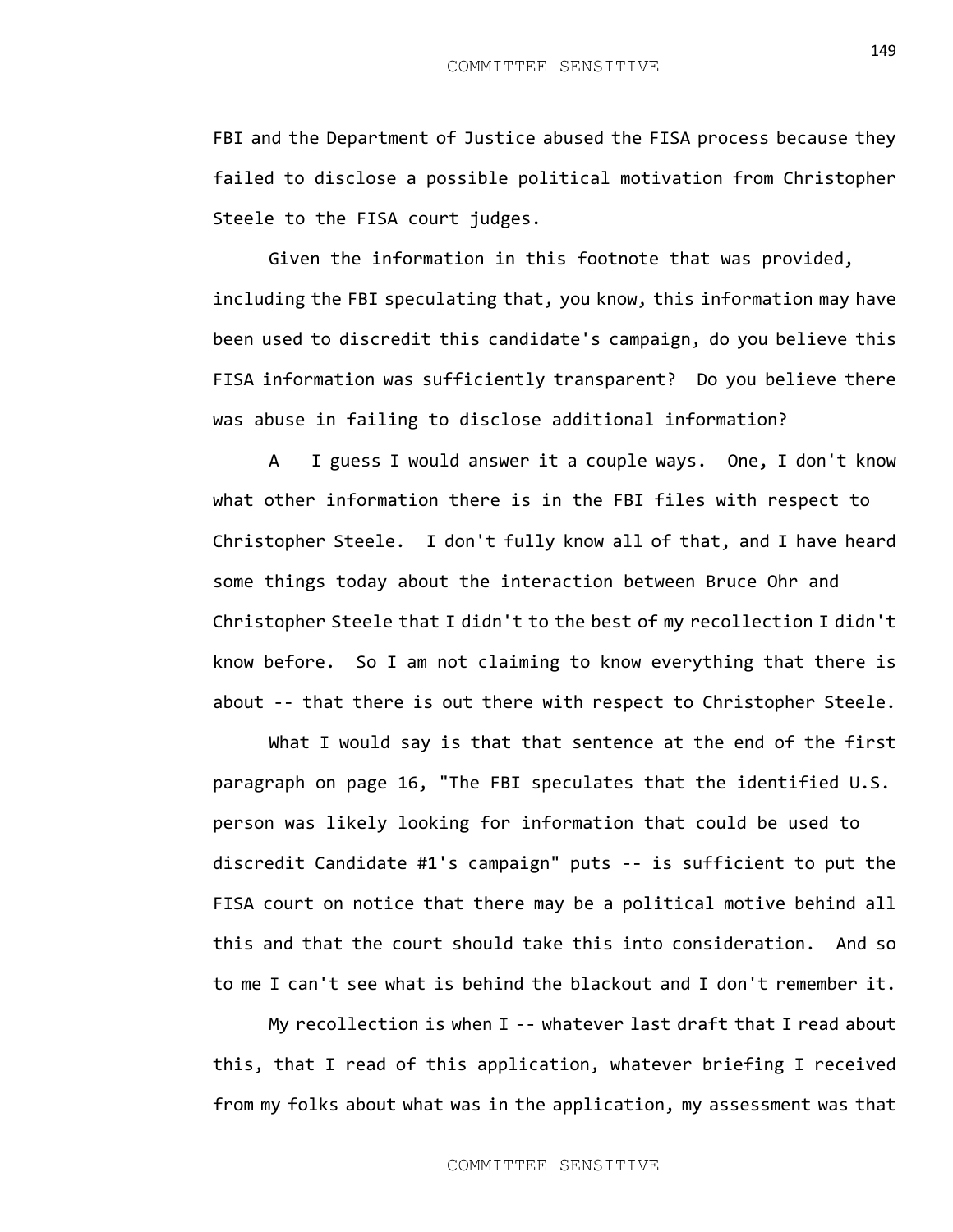the information that we were providing was adequate and consistent, it was adequate to put the FISA court on notice of the important information that it needed to know, and we were doing so in way that was consistent with our practice with the FISA court that I have been involved with for 20 years.

Q So is it fair to say that because it appears that the FBI tried to put the FISA court on notice about possible political motivations that is a strong indication they were not trying to abuse the FISA process?

A I don't think -- I know that the FBI was not trying to abuse the FISA process. I never heard anybody say anything of that nature, and I certainly would not have countenanced that whatsoever.

Q Okay. Given that this footnote seems to span at least a page, how likely do you think it is that the FISA judges missed the footnote and did not read this? Do FISA judges tend to read footnotes?

A It is highly unlikely that anybody would miss a footnote that is this long, and I just note for the record it is not in small type or anything like that, it is in normal font.

Q Okay. I will just go further down on the same page. It says, "Notwithstanding Source #1's reason for conducting the research into Candidate #1's ties to Russia, based on Source #1's previous reporting history with the FBI, whereby Source #1 provided reliable information to the FBI, the FBI believes Source #1's reporting herein to be credible."

Sitting here today, do you agree with that assessment?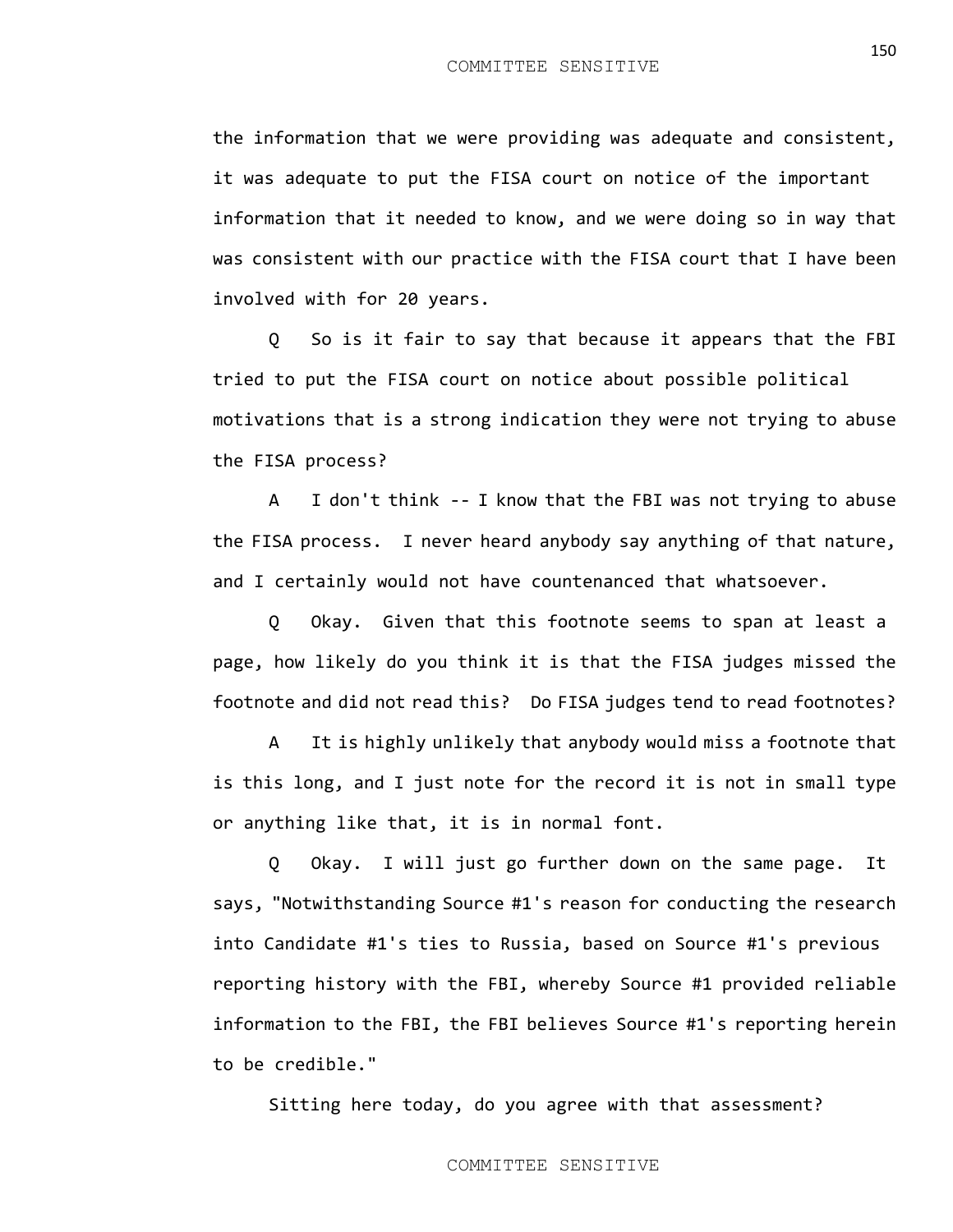A So I want to be careful. I don't know everything about Mr. Simpson, so today I can't assess that. I just don't know enough of the details. It would not be appropriate for me to say that.

Q Okay. And we --

A I certainly believed this at the time. I am sorry.

Q Okay. Thank you. And just related to something we discussed in the previous round, this paragraph seems to assert that, you know, there is an awareness that, you know, that a reason for conducting the research, you know, may have political motivations, but nonetheless based on other information such as a credible, you know, previous history that the FBI ultimately concluded that Christopher Steele was a credible source. Do you agree that Christopher Steele was a credible source?

A That is what I thought at the time. Again, I don't know everything that he -- I don't know everything that is to be known about him, but based on the information presented to me and the way this was articulated, I thought that he was a credible and reliable source and certainly enough to put into a FISA application with the appropriate caveats and other disclosures to the Court associated with it.

Ms. Shen. Okay. Thank you.

Mr. Levin. This is probably a good time to stop then. We will work with Mr. Baker for another time.

Ms. Shen. Okay. Thank you.

[Whereupon, at 2:00 p.m., the interview was concluded.]

151